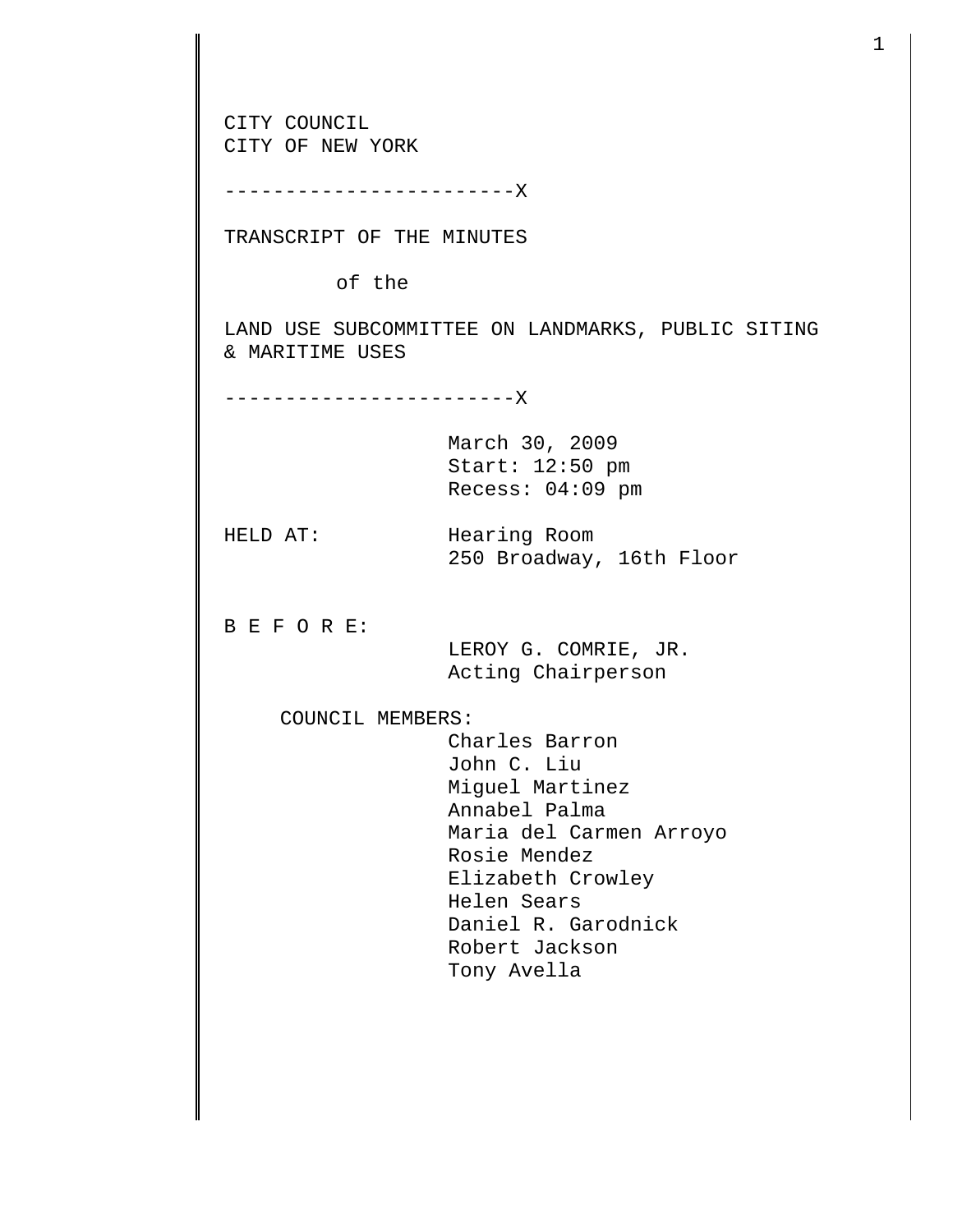## A P P E A R A N C E S

Gregory Shaw Principal Attorney for Real Estate NYC School Construction Authority

Kenrick Ou Director of Real Estate Services NYC School Construction Authority

Grey Mayers Senior Policy Advisor Office of Deputy Mayor Walcott

Micah Lasher Executive Director of Public Affairs Department of Education

Robert Holden President Juniper Park Civic Association

Gary Giordano District Manager Community Board 5

Anthony Nunziato Member Maspeth Chamber of Commerce

Eddie Nubel Member Juniper Park Civic Association

Marge Kolb President District 24 President's Council

Rosemary DiRao Resident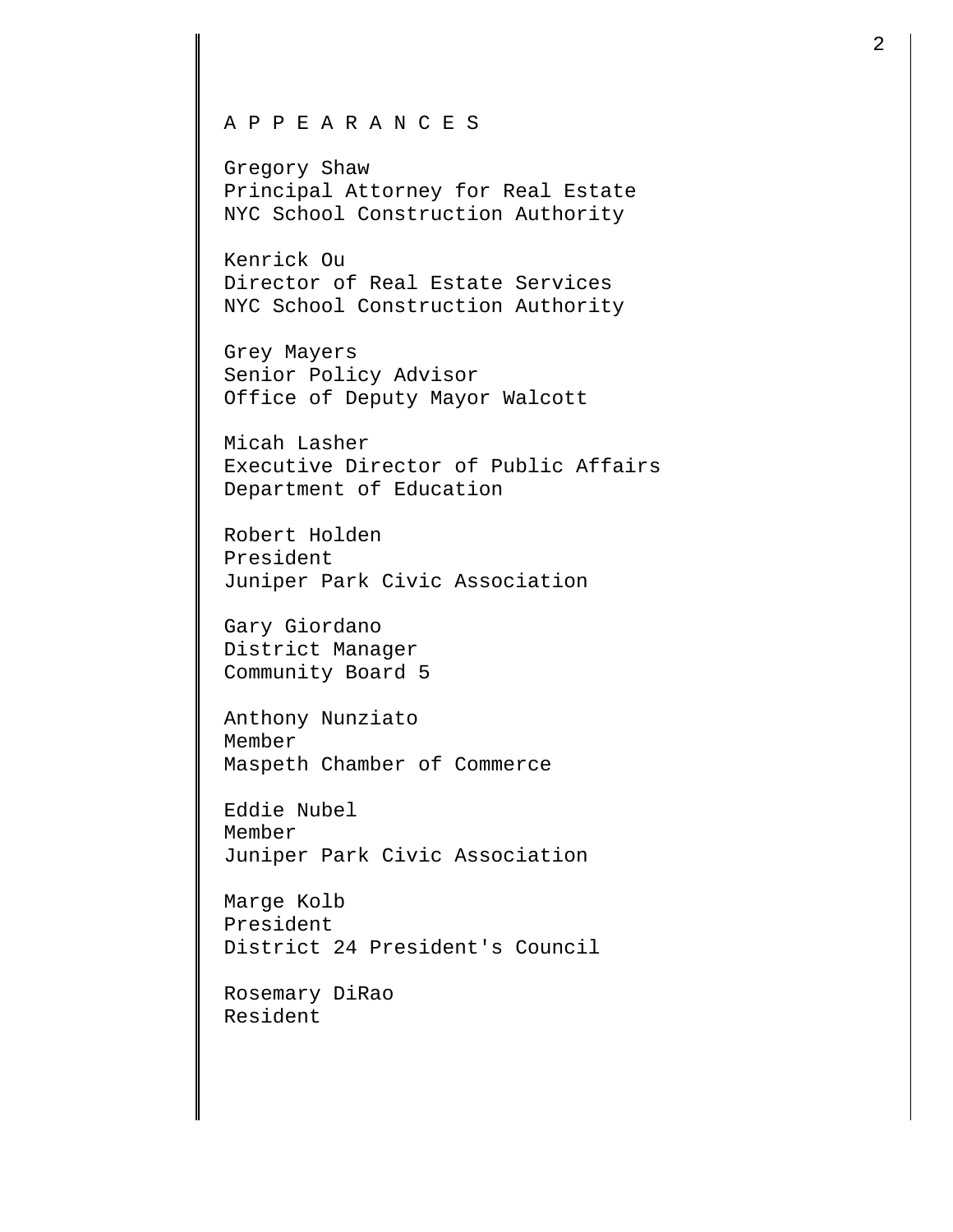## A P P E A R A N C E S (CONTINUED)

Joyce Beaudoin Member Juniper Park Civic Association

Lorraine Sciulli Vice President Juniper Park Civic Association

Christina Wilkinson Secretary Juniper Park Civic Association

Angelo Ranari Member Juniper Park Civic Association

Robert Doocey Member Juniper Park Civic Association

John Killcommons Executive Board Juniper Park Civic Association

Matt Connelly Business Owner Maspeth

James O'Kane President Maspeth Chamber of Commerce

Carol Anastacian Resident Middle Village

Manuel Caruana Executive Board Community Board 5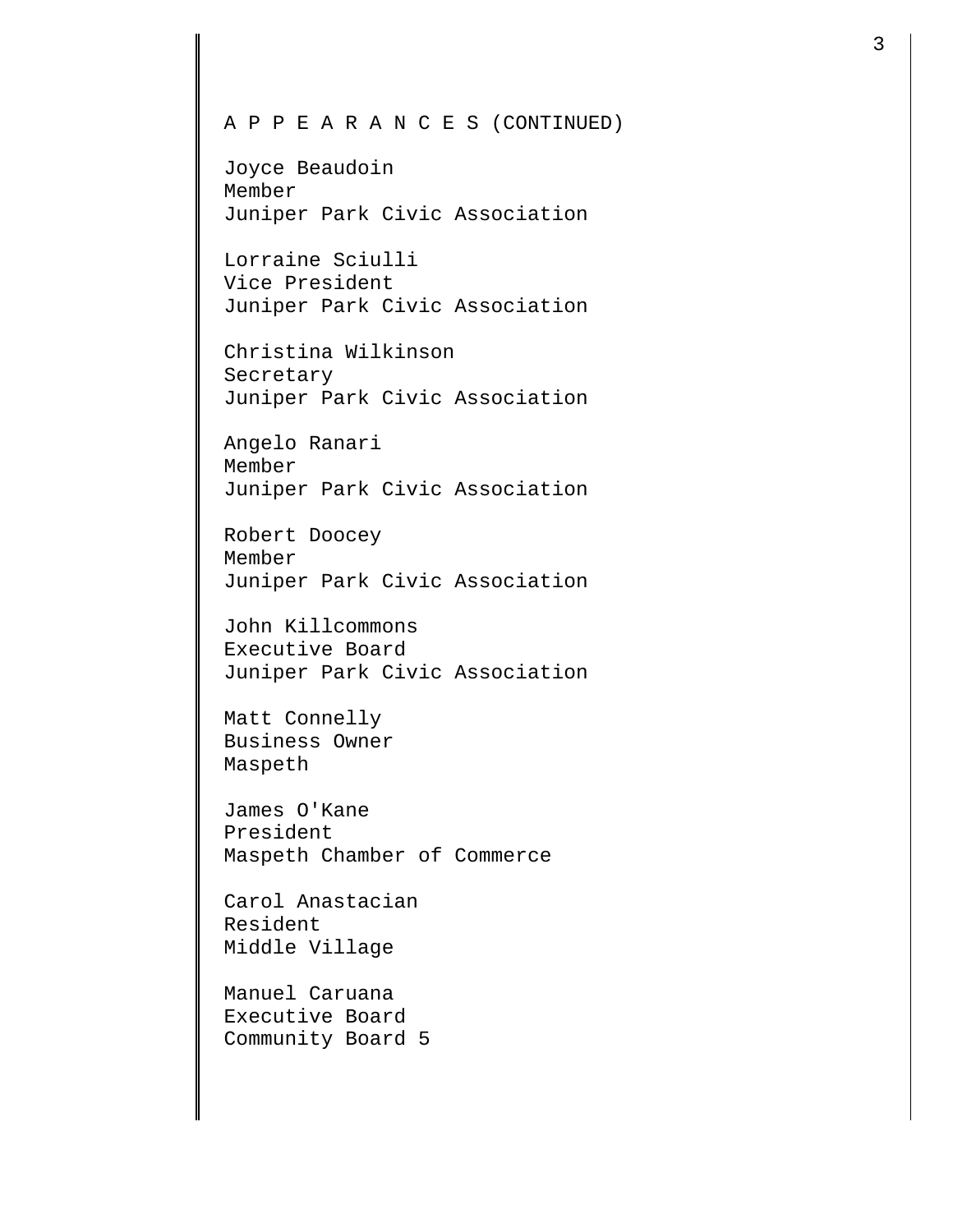## A P P E A R A N C E S (CONTINUED)

Linda DiQuaro Resident Maspeth

Rosalie Greer Resident Maspeth

Theresa Riley Member Juniper Park Civic Association

Dieter Keppler Member Juniper Park Civic Association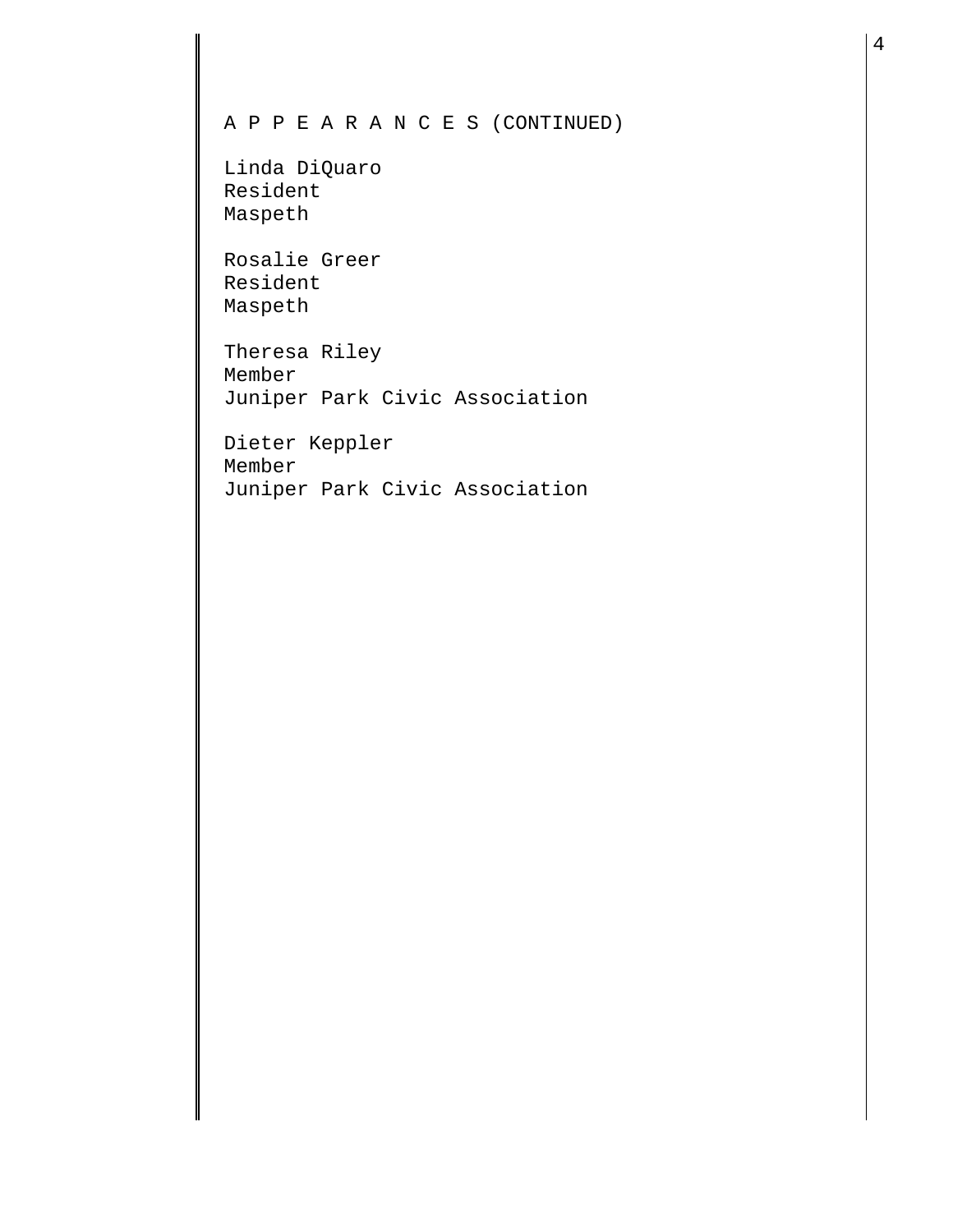| $\mathbf 1$    | SUBCOMMITTEE ON LANDMARKS, SITING & MARITIME USES 5  |
|----------------|------------------------------------------------------|
| $\overline{2}$ | CHAIRPERSON COMRIE: Good                             |
| 3              | afternoon, everyone. I'm Leroy Comrie. I'm the       |
| 4              | temporary Chair today for the Subcommittee on        |
| 5              | Landmarks, Public Siting and Maritime Uses. We       |
| 6              | are joined today by Council Member Miguel Martinez   |
| 7              | from Manhattan, and Council Member Charles Barron    |
| 8              | from Brooklyn. We have a whole Queens side to my     |
| 9              | left with Council Member Liz Crowley, Council        |
| 10             | Member John Liu and Council Member Helen Sears.      |
| 11             | Today we have a few items before the committee:      |
| 12             | LU 1031, an 1,100 seat high school in Queens; LU     |
| 13             | 1032, which is a landmark building at 275 Madison    |
| 14             | Avenue; LU 1033, which is the New York Public        |
| 15             | Library, George Bruce Branch; and also LU 1034 New   |
| 16             | York Public Library, 125th Street branch; LU 1035,   |
| 17             | which is the Elsworth House on Staten Island; and    |
| 18             | LU 1036, which is the Hubbard House in Brooklyn      |
| 19             | Community Board 11. We are going to start with       |
| 20             | the Maspeth High School since we have people that    |
| 21             | are waiting and I know you have to get back to       |
| 22             | your children and families and we've been delayed    |
| 23             | With that, we'll have the speakers from the<br>here. |
| 24             | Board of Ed come up and speak first. Members, we     |
| 25             | will be voting on the landmark items. Just           |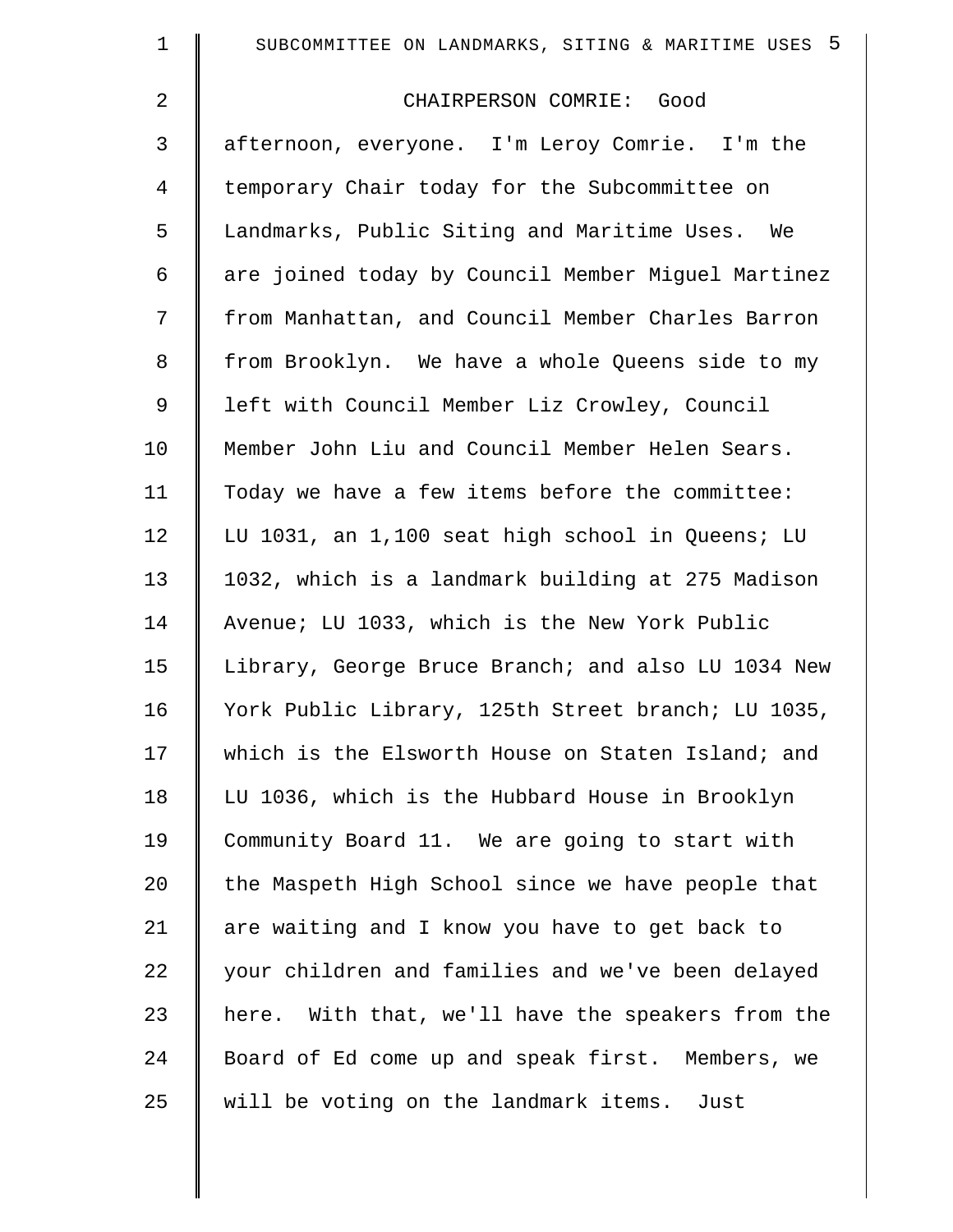| $\mathbf 1$ | SUBCOMMITTEE ON LANDMARKS, SITING & MARITIME USES 6 |
|-------------|-----------------------------------------------------|
| 2           | introduce the people at the table. We don't have    |
| 3           | everybody's name. Greg Shaw is here. You want to    |
| 4           | introduce yourself, Mr. Shaw, and then everybody    |
| 5           | at the table can introduce themselves and their     |
| 6           | titles. You can begin your presentation.            |
| 7           | GREGORY SHAW: My name is Gregory                    |
| 8           | Shaw. I'm Principal Attorney for Real Estate for    |
| 9           | the New York City School Construction Authority.    |
| 10          | KENRICK OU: I'm Kenrick Ou,                         |
| 11          | Director of Real Estate Services for the School     |
| 12          | Construction Authority.                             |
| 13          | GREG MAYERS: Greg Mayers                            |
| 14          | [phonetic], Senior Policy Adviser, Office of the    |
| 15          | Deputy Mayor Walcott.                               |
| 16          | MICAH LASHER: Micah Lasher,                         |
| 17          | Executive Director of Public Affairs to the         |
| 18          | Department of Education.                            |
| 19          | CHAIRPERSON COMRIE: Who would like                  |
| 20          | to speak first? Just go right ahead. We'll turn     |
| 21          | it over to you.                                     |
| 22          | GREG MAYERS: Thank you,                             |
| 23          | Councilman. Good morning, Chairperson Lappin and    |
| 24          | members of the City Council Land Use Subcommittee   |
| 25          | on Landmarks, Public Siting and Maritime Uses. My   |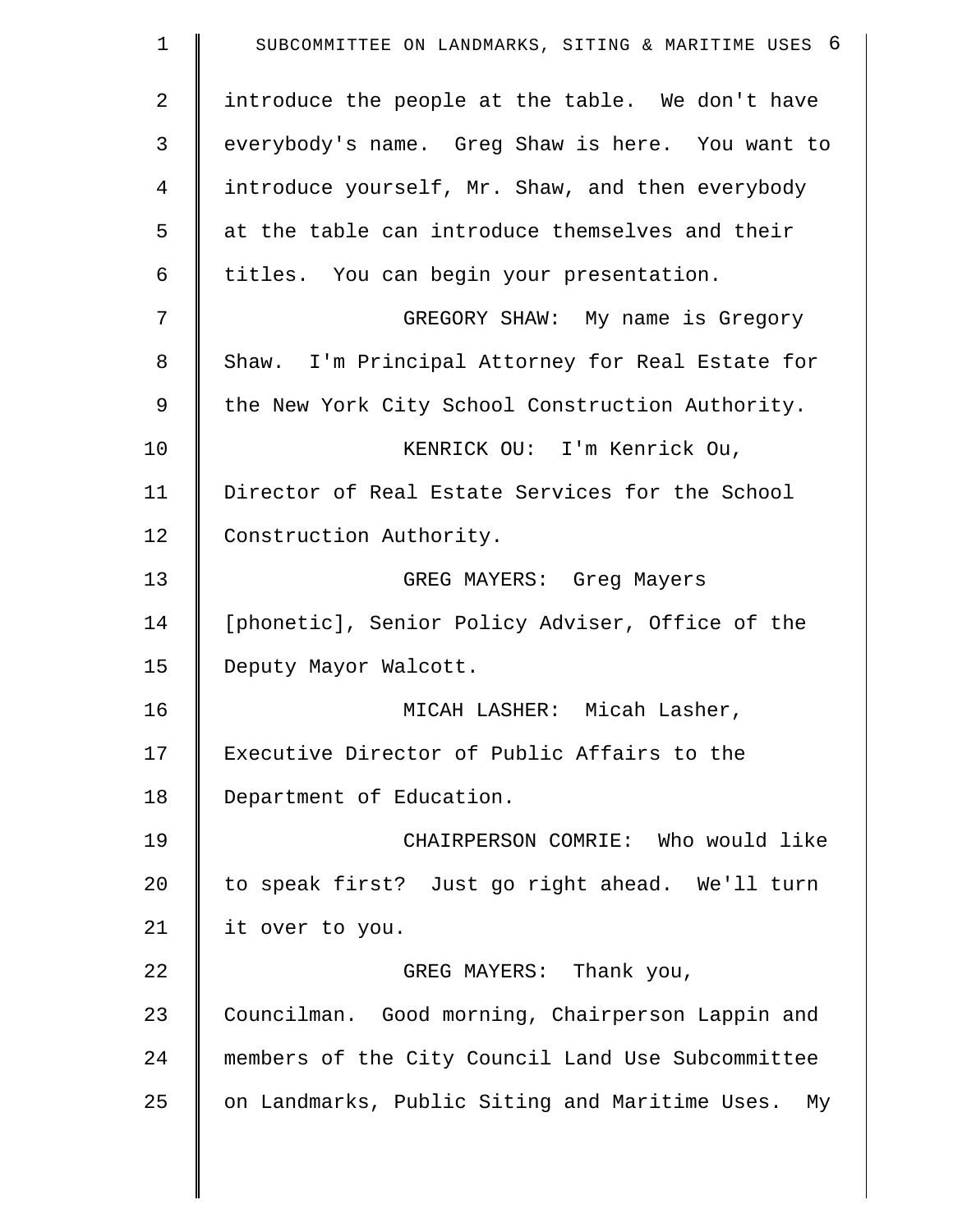| $\mathbf 1$    | -7<br>SUBCOMMITTEE ON LANDMARKS, SITING & MARITIME USES |
|----------------|---------------------------------------------------------|
| $\overline{a}$ | name is Greg Mayers and I'm a Senior Policy             |
| 3              | Advisor, serving as intergovernmental liaison for       |
| $\overline{4}$ | Deputy Mayor Walcott. Joining me here today are         |
| 5              | Kenrick Ou, Real Estate Director of the School          |
| 6              | Construction Authority, Greg Shaw, who you              |
| 7              | previously met, the SCA General Counsel and to my       |
| 8              | right is Micah Lasher, Executive Director of            |
| 9              | Public Affairs of the Department of Education.<br>We    |
| 10             | are pleased to be here today to discuss the             |
| 11             | proposed Maspeth High School currently under            |
| 12             | consideration by this subcommittee. Before              |
| 13             | speaking more specifically about this proposal,         |
| 14             | however, I'd like to take a moment to put this          |
| 15             | proposal in context and say just a few words about      |
| 16             | the capital plan which it is part of. As you may        |
| 17             | remember, the Board of Education previous 2000-         |
| 18             | 2004 capital plan had incurred significant cost         |
| 19             | overruns within its first few years. As a result,       |
| 20             | nearly 20,000 of the 60,000 seats it set out to         |
| 21             | create were never built, and many school buildings      |
| 22             | were overcrowded, reflecting decades of neglect in      |
| 23             | keeping up with demographic changes. By contrast,       |
| 24             | this \$13.1 billion 2004-2009 capital plan, the         |
| 25             | largest ever in the history of the school system,       |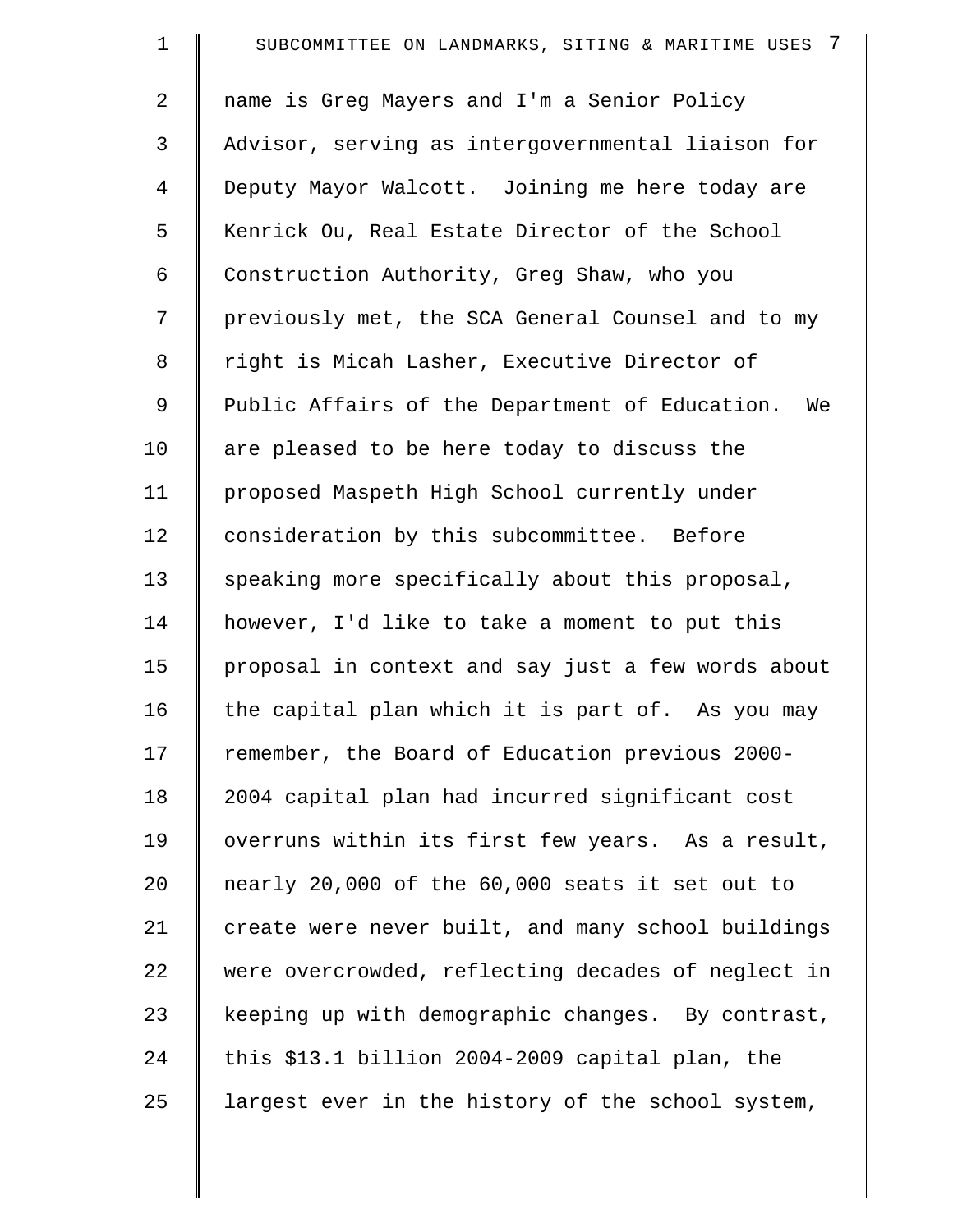| $\mathbf 1$    | SUBCOMMITTEE ON LANDMARKS, SITING & MARITIME USES 8 |
|----------------|-----------------------------------------------------|
| $\overline{2}$ | has been widely successful. The vast majority of    |
| 3              | the 63,000 seats called for in this plan have been  |
| 4              | sited or already built. A remarkable feat that      |
| 5              | speaks to the successful partnership that we have   |
| 6              | developed with you and communities across the       |
| 7              | city. In Queens, which was slated for 10,000        |
| $\,8\,$        | seats, virtually all of the seats have bee sited.   |
| 9              | I say virtually, of course, because we do have one  |
| 10             | project to go, which is Maspeth High School. As     |
| 11             | you know, we are asking for suggestions of          |
| 12             | possible locations. We are asking for possible      |
| 13             | locations for new schools, especially in areas      |
| 14             | like Queens that suffer from severe pockets of      |
| 15             | overcrowding. So we were thrilled in March of       |
| 16             | 2007 when the Maspeth community recommended to the  |
| 17             | DOE that this site be considered for a new school   |
| 18             | building. A year later, on March 14, 2008, we       |
| 19             | proposed an \$85 million project, a 1,650-seat high |
| 20             | school for the site and SCA began its formal        |
| 21             | public review. In the intervening year and in the   |
| 22             | year since, members of the SCA, DOE, as well as     |
| 23             | the Deputy Mayor himself, have engaged extensively  |
| 24             | with all stakeholders in the community, including   |
| 25             | parents, educators, community-based organizations   |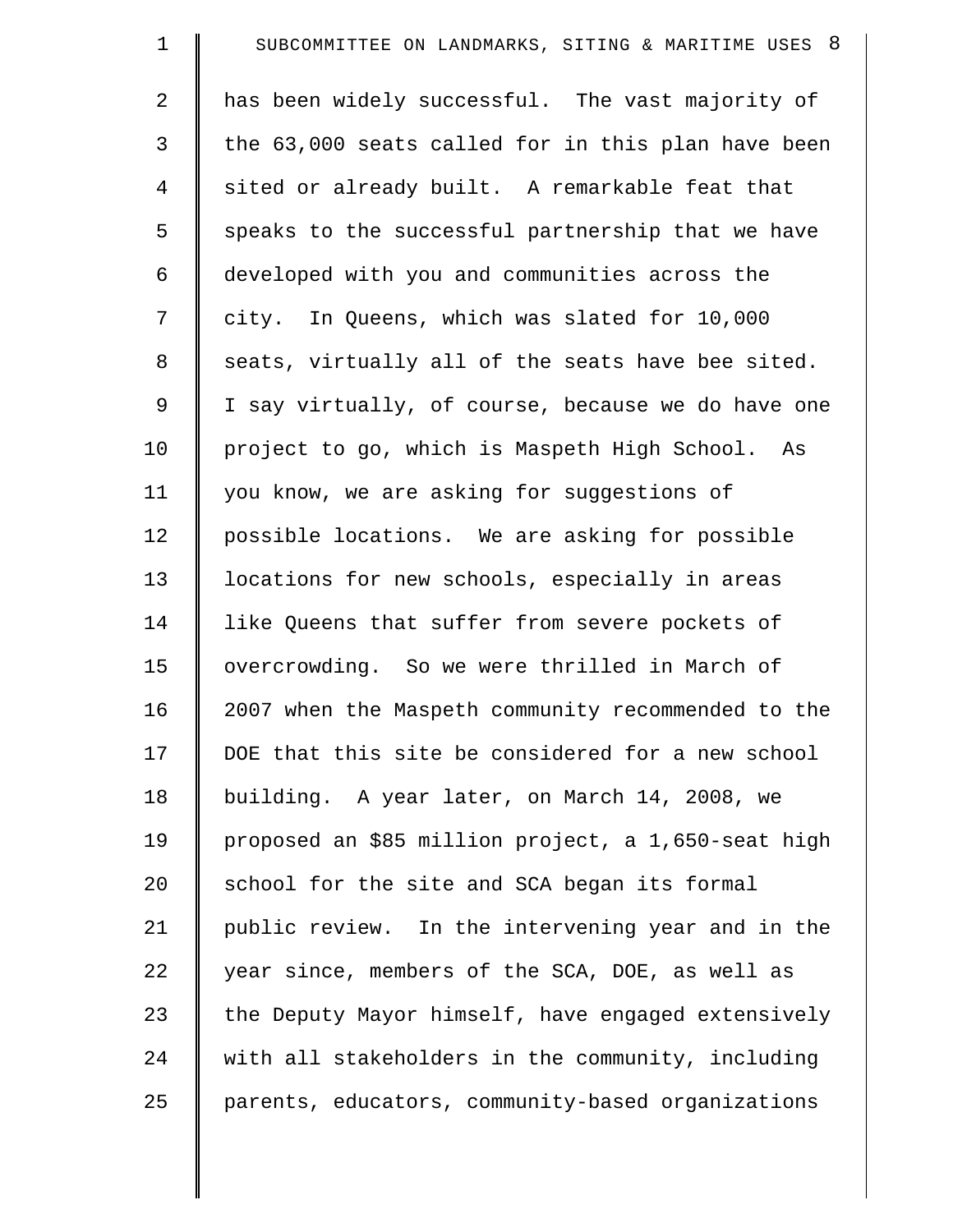| $\mathbf 1$    | - 9<br>SUBCOMMITTEE ON LANDMARKS, SITING & MARITIME USES |
|----------------|----------------------------------------------------------|
| $\overline{a}$ | and elected officials whose constituents will be         |
| 3              | affected. We have attended community board               |
| 4              | meetings, CEC meetings, town hall meetings,              |
| 5              | private meetings, and have hosted a number of            |
| 6              | individuals at city hall as well in all efforts to       |
| 7              | reach consensus. As a result of those                    |
| 8              | consultations, there have been a number of               |
| 9              | substantive changes to the SCA original proposal,        |
| 10             | including a downward revision of the school size         |
| 11             | from 1,650 to 1,100 students, enrollment priority        |
| 12             | for residents of District 24, followed by                |
| 13             | secondary priority for Districts 27, and 28 and a        |
| 14             | tertiary priority for the borough more broadly. I        |
| 15             | would like to stress that this method of                 |
| 16             | prioritization is narrower than for any other high       |
| 17             | school we have initiated in this administration.         |
| 18             | This is important because it goes to the heart of        |
| 19             | the debate. Our administration does not believe          |
| 20             | in zoning high schools, because zoned high schools       |
| 21             | have historically contributed to a stratified            |
| 22             | school system and in turn an unequal distribution        |
| 23             | of resources. Moreover, particularly in the scare        |
| 24             | economic times, there's a compelling fiscal              |
| 25             | imperative to use resources even more wisely.<br>We      |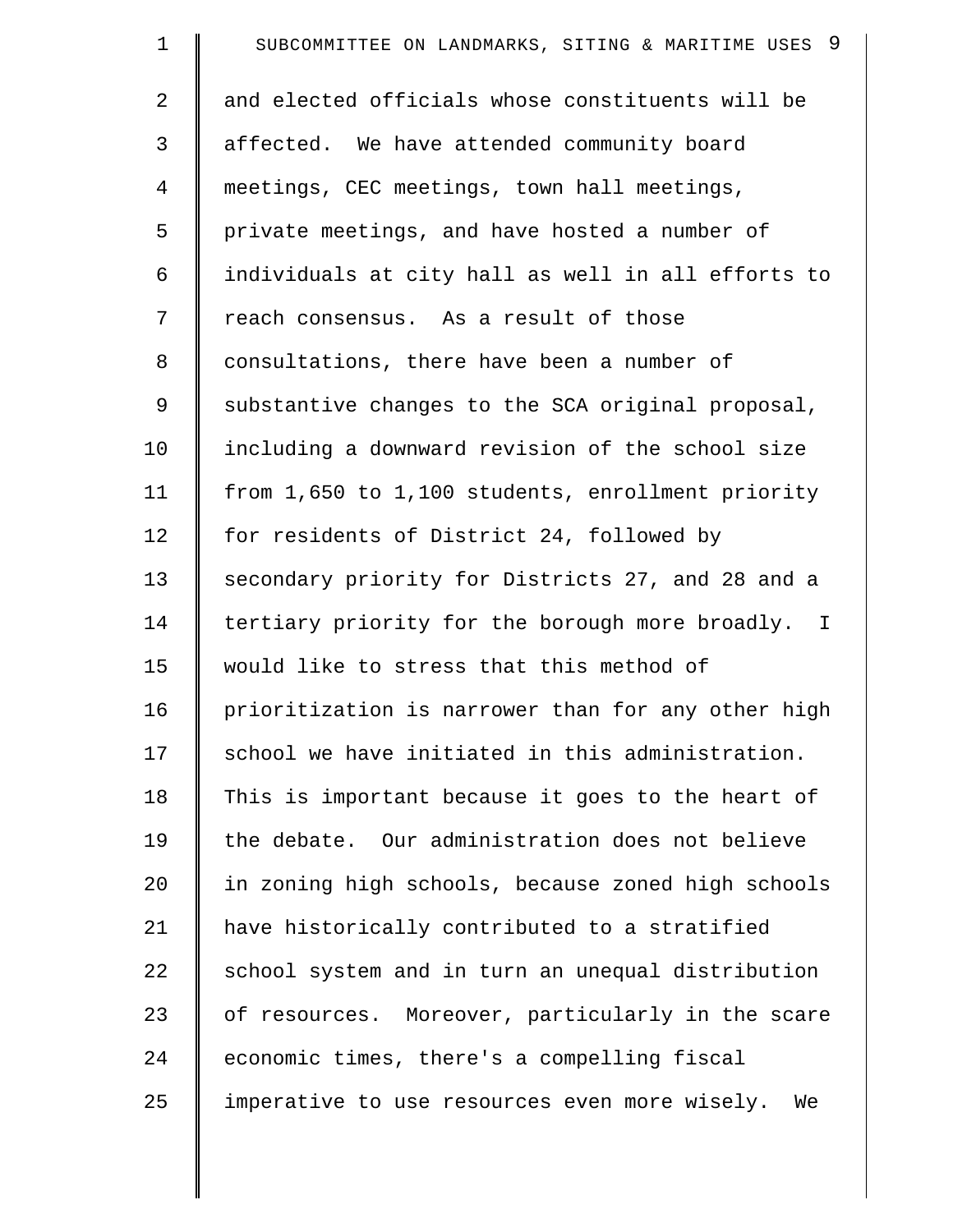| $\mathbf 1$ | SUBCOMMITTEE ON LANDMARKS, SITING & MARITIME USES 10 |
|-------------|------------------------------------------------------|
| 2           | must ensure that the public funds with which we      |
| 3           | are entrusted be used in a fashion the elicit the    |
| 4           | greatest maximum good. To narrowly limit access      |
| 5           | to \$80 million plus capital investment and much     |
| 6           | needed high school seats based on whether or not a   |
| 7           | family lives in the right side of the street         |
| 8           | within one school district is neither fair nor       |
| 9           | fiscally responsible in light of the district-wide   |
| 10          | and borough-wide overcrowding problem we are         |
| 11          | trying to address. Simply put, we have to get the    |
| 12          | biggest bang for our buck. As with this proposal,    |
| 13          | we have confronted a number of thorny questions in   |
| 14          | previous projects throughout the city that had to    |
| 15          | be addressed. For example, we've dealt with          |
| 16          | traffic issues with Gateway High School in Queens,   |
| 17          | environmental remediation concerns with Mount        |
| 18          | Haven in the Bronx. We, by working in good faith     |
| 19          | with you and the local communities have always       |
| 20          | resolved these challenges. We believe that the       |
| 21          | revised Maspeth High School proposal is very much    |
| 22          | in keeping with the tradition and appropriately      |
| 23          | balance local input with citywide priorities.        |
| 24          | More importantly, we trust that you will work with   |
| 25          | us to provide the students and residents of Queens   |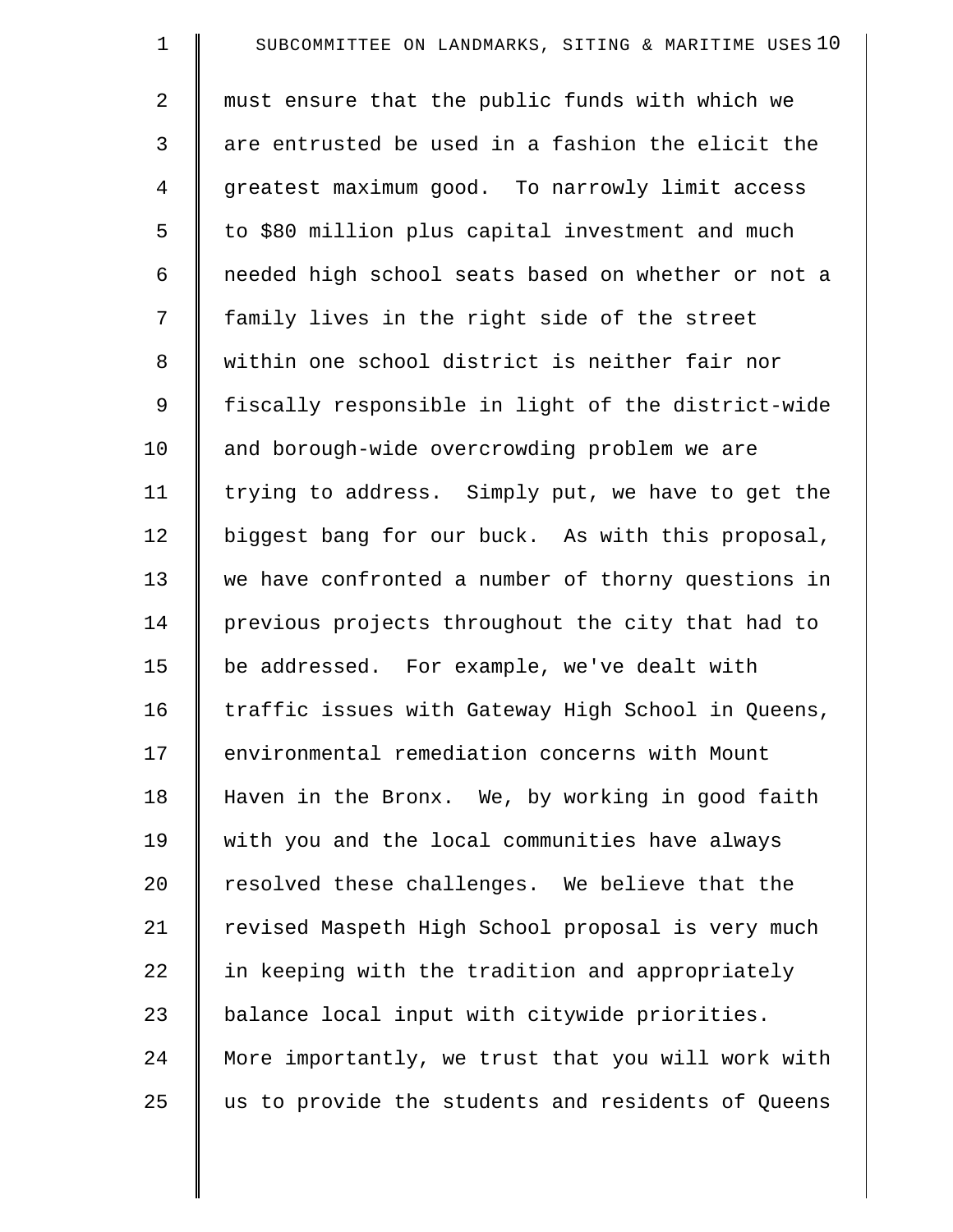| $\mathbf 1$    | SUBCOMMITTEE ON LANDMARKS, SITING & MARITIME USES 11 |
|----------------|------------------------------------------------------|
| $\overline{2}$ | with a desperately needed new school and in the      |
| 3              | process, ensure full implementation of the capital   |
| $\overline{4}$ | plan. We hope that you will vote to approve this     |
| 5              | school. Thank you. Now to my colleague Kenrick       |
| 6              | Ou from the School Construction Authority.           |
| 7              | KENRICK OU: Thank you, Greg. Good                    |
| 8              | morning, Council Members, Council Member Crowley,    |
| 9              | Chair Comrie. As I mentioned before, I'm Kenrick.    |
| 10             | COUNCIL MEMBER LIU: Mr. Chairman,                    |
| 11             | a point of information. Did you guys bring any       |
| 12             | written testimony?                                   |
| 13             | KENRICK OU: No. We have                              |
| 14             | distributed to the Committee a letter from Deputy    |
| 15             | Mayor Walcott which summarizes these points.         |
| 16             | COUNCIL MEMBER: Thank you.                           |
| 17             | KENRICK OU: As I previously                          |
| 18             | explained, I'm Kenrick Ou, Director of Real Estate   |
| 19             | Services for the School Construction Authority.      |
| 20             | I'd like to provide for the record an overview of    |
| 21             | the development and the history of this project.     |
| 22             | As Greg Mayers just explained, the site that we're   |
| 23             | discussing today was identified and recommended to   |
| 24             | the chancellor two years ago, in March 2007. At      |
| 25             | that point, the SCA undertook an extensive           |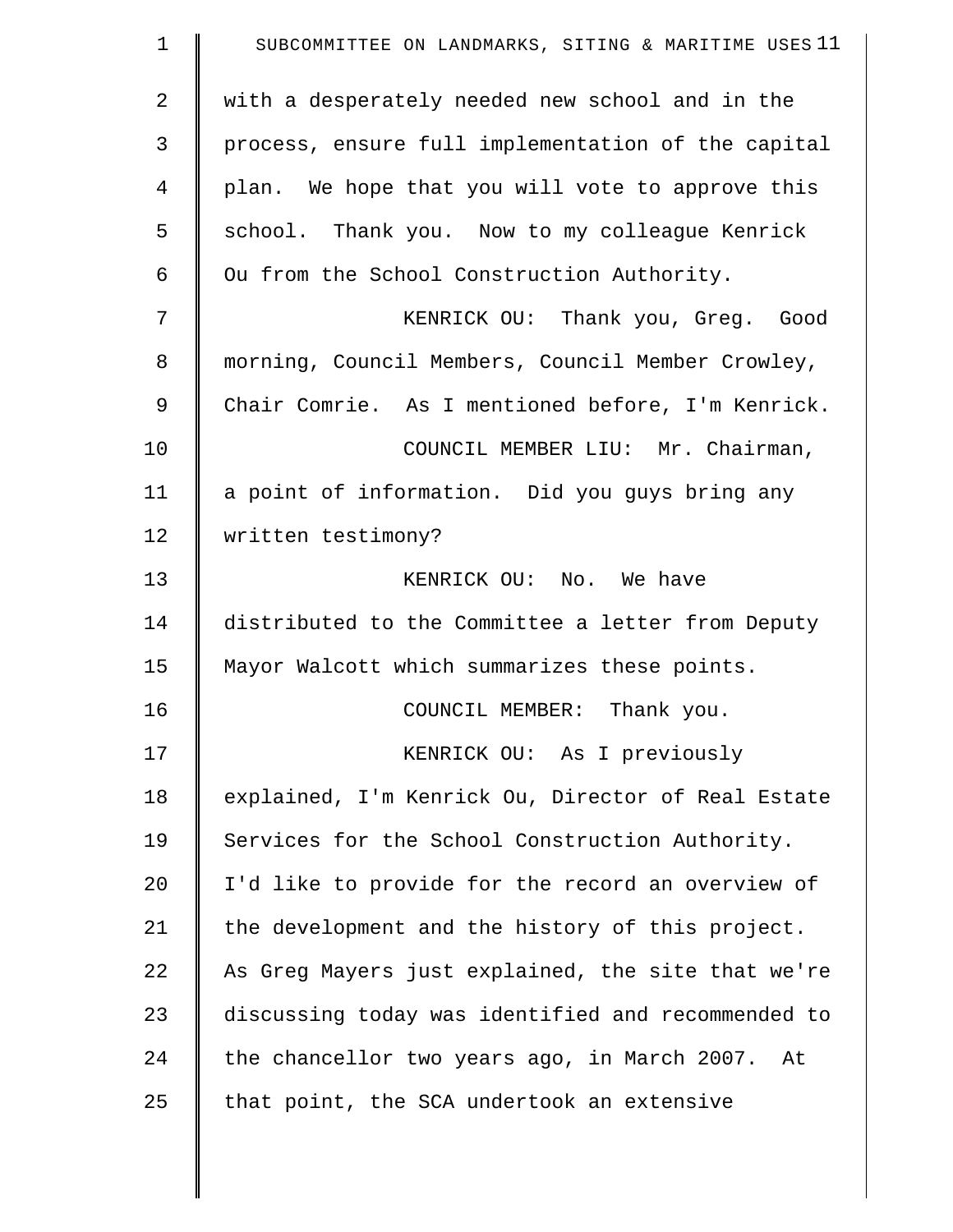| $\mathbf 1$    | SUBCOMMITTEE ON LANDMARKS, SITING & MARITIME USES 12 |
|----------------|------------------------------------------------------|
| $\overline{a}$ | feasibility investigation of the site and believed   |
| 3              | that a 1,650-seat facility serving grades 6          |
| 4              | through 12, in other words an intermediate and       |
| 5              | high school facility was feasible. The SCA           |
| 6              | formally began the public review process for that    |
| 7              | proposal on March 14, 2008 with publication of the   |
| 8              | Notice of Filing of the proposed site plan in The    |
| $\mathsf 9$    | New York Post and The City Record. The City          |
| 10             | Planning Commission was notified on March 14, 2008   |
| 11             | and it recommended in favor of the proposed site     |
| 12             | plan. Queens Community Board #5 was also notified    |
| 13             | on March 14, 2008 and was asked to hold a public     |
| 14             | hearing on the proposed site plan. The community     |
| 15             | board held its public hearing on April 9, 2008 and   |
| 16             | we attended a subsequent meeting with the            |
| 17             | community board's Land Use Committee on May 4,       |
| 18             | 2008 to answer addition questions and to listen to   |
| 19             | concerns related to the proposal. Queens             |
| 20             | Community Board #5 subsequently sent written         |
| 21             | comments, dated May 14, 2008, in opposition to the   |
| 22             | proposal. Concerns identified by the community       |
| 23             | board included the proximity of this site to two     |
| 24             | other existing schools, the size of the proposed     |
| 25             | building, the lack of onsite parking and that an     |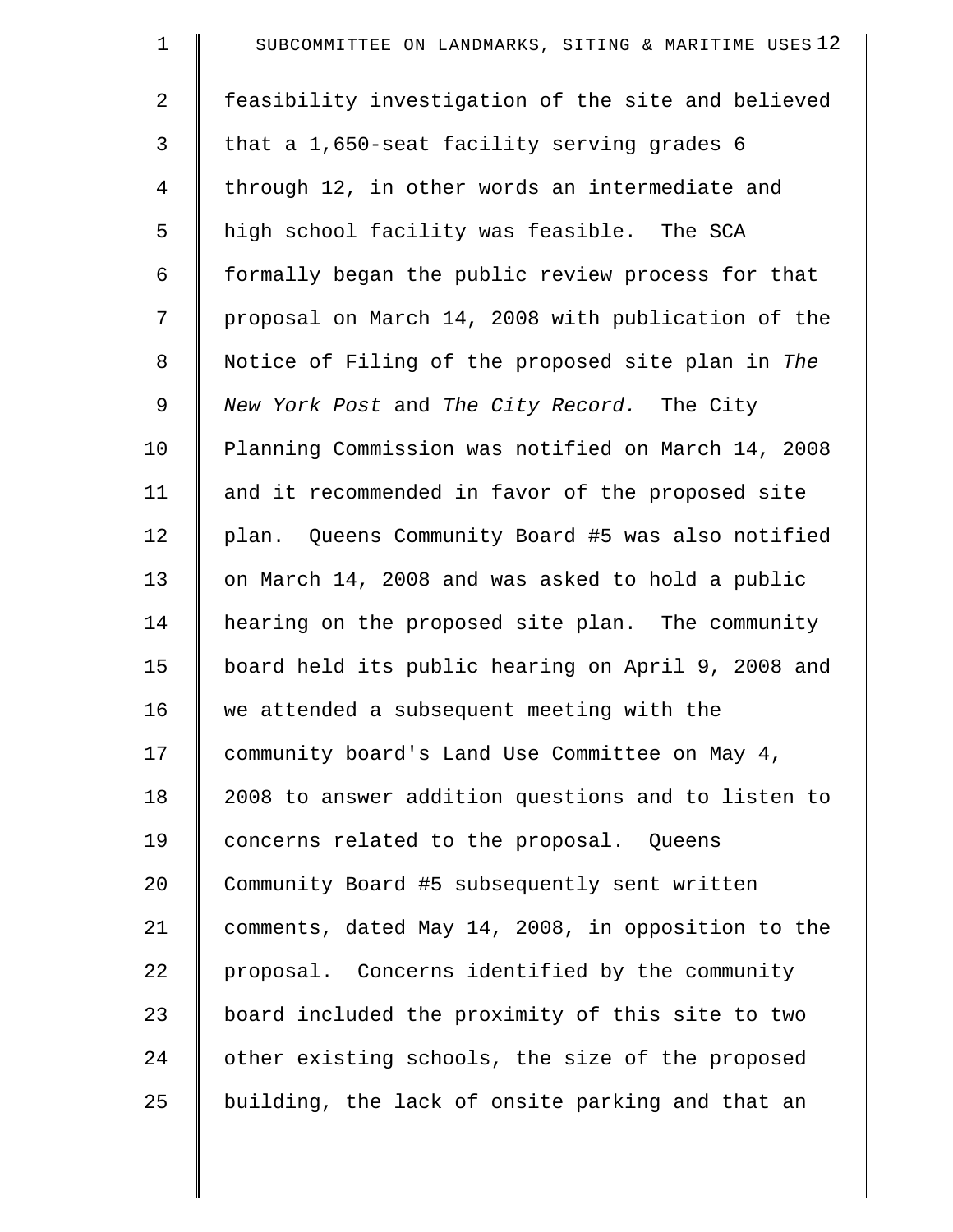| $\mathbf 1$    | SUBCOMMITTEE ON LANDMARKS, SITING & MARITIME USES 13 |
|----------------|------------------------------------------------------|
| $\overline{2}$ | intermediate school component at this site was not   |
| 3              | necessary because the nearby intermediate school     |
| 4              | was not over utilized. The community board's         |
| 5              | comments did acknowledge the need for a local high   |
| 6              | school in the area. The SCA undertook efforts to     |
| 7              | revise the proposal to the extent feasible in        |
| 8              | response to concerns raised by the community         |
| 9              | board. The revised proposal, as Greg Mayers          |
| 10             | mentioned, includes a reduction in the size of the   |
| 11             | proposed school to 1,100 seats instead of 1,650      |
| 12             | seats, elimination of the intermediate school        |
| 13             | component and also extensive design efforts to       |
| 14             | minimize the impacts to adjoining residences. The    |
| 15             | revised design proposal includes setback of the      |
| 16             | proposed building further from the nearby            |
| 17             | residence, placement of the school's entrance on     |
| 18             | 74th Street, extensive plan to perimeter and         |
| 19             | onsite plantings at the site, placement of the       |
| 20             | schoolyard behind the building, and development of   |
| 21             | a lane to reduce concerns about traffic              |
| 22             | obstructing through traffic on 74th Street. As we    |
| 23             | had promised to the community board and in the       |
| 24             | context of previous meetings, we returned to         |
| 25             | present this revised proposal to Queens Community    |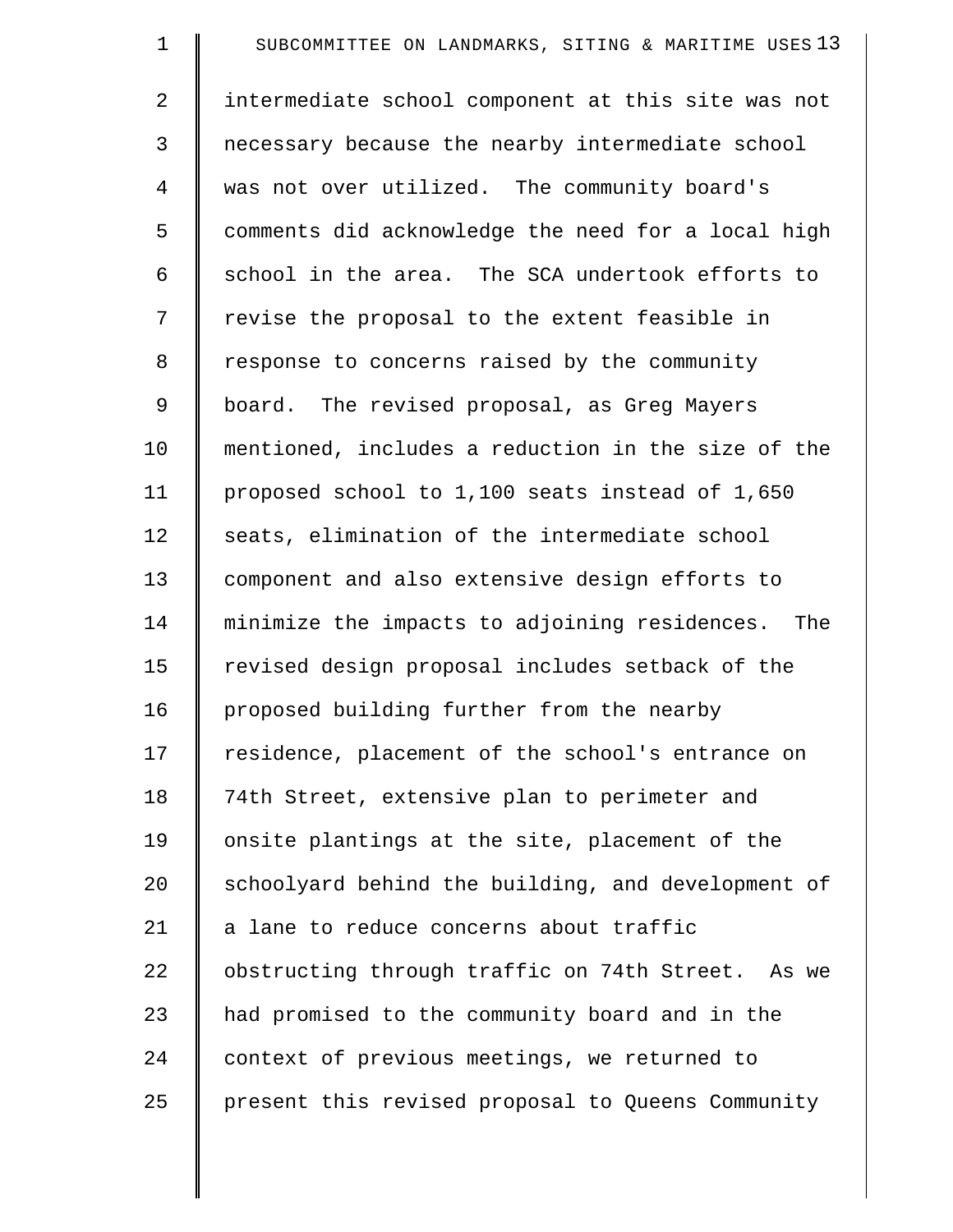| $\mathbf 1$ | SUBCOMMITTEE ON LANDMARKS, SITING & MARITIME USES 14 |
|-------------|------------------------------------------------------|
| 2           | Board #5 on January 14, 2009. The SCA has            |
| 3           | considered all comments received on the proposed     |
| 4           | project and has modified the proposed site plan      |
| 5           | pursuant to Section 1731.4 of the Public             |
| 6           | Authorities Law. In accordance with Section 1732     |
| 7           | of the Public Authorities Law, the SCA submitted     |
| 8           | the modified site plan reflecting the                |
| 9           | approximately 1,100-seat high school proposal to     |
| 10          | the mayor and the City Council for consideration     |
| 11          | on February 18, 2009. At the Council's request,      |
| 12          | this application was subsequently withdrawn on       |
| 13          | February 23, 2009 to provide addition opportunity    |
| 14          | for discussion between the Council Members and the   |
| 15          | SCA and Department of Education. In accordance       |
| 16          | with Section 1732 of the Public Authorities Law,     |
| 17          | the SCA has resubmitted the modified site plan on    |
| 18          | March 13, 2009 for consideration by the mayor and    |
| 19          | the City Council and we are here before you today    |
| 20          | to testify on this proposal and answer any           |
| 21          | questions that you may have.                         |
| 22          | MICAH LASHER: Council Member                         |
| 23          | Comrie and to the Committee, I would just like to    |
| 24          | echo the testimony of my colleagues with two key     |
| 25          | points.                                              |
|             |                                                      |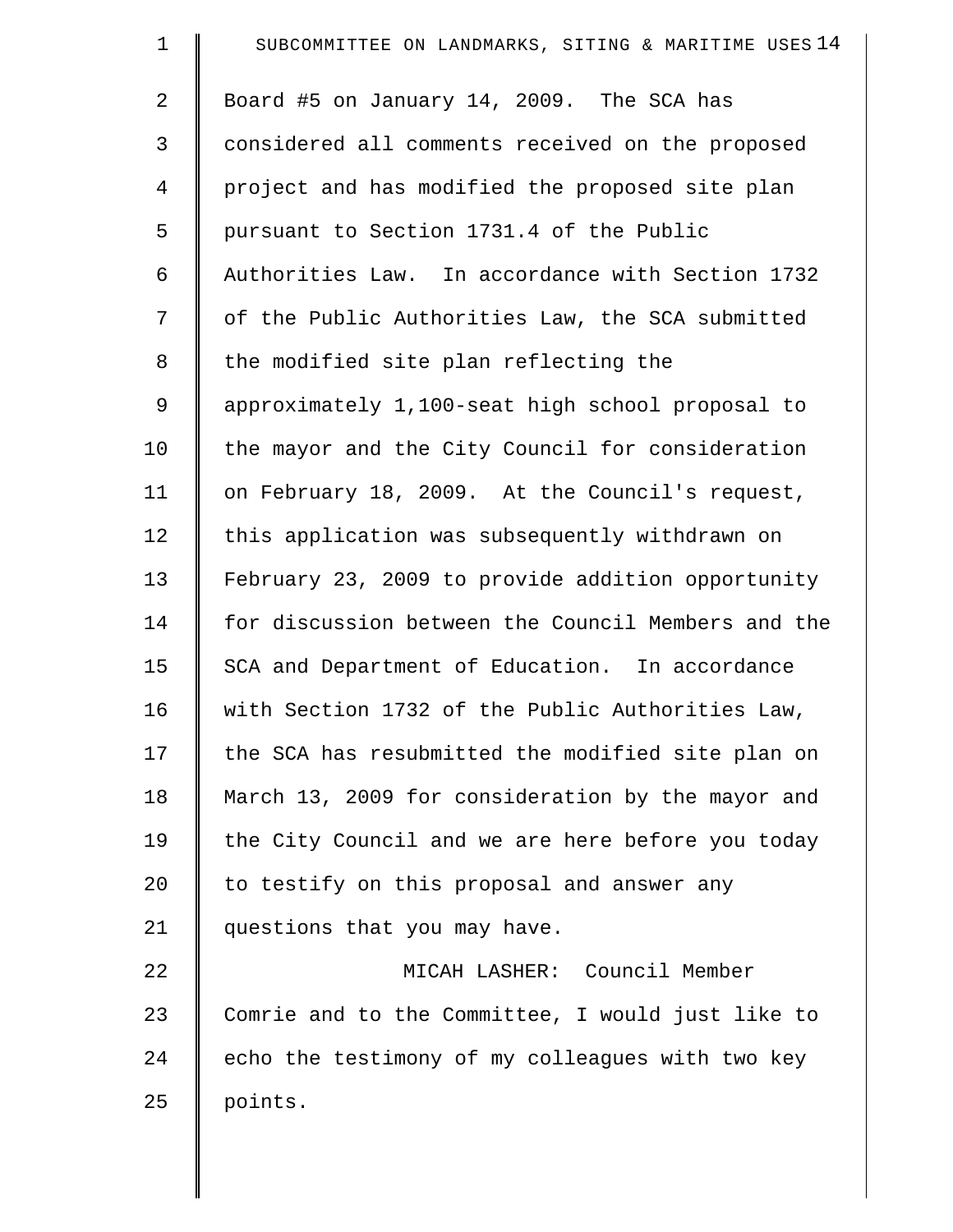| $\mathbf 1$    | SUBCOMMITTEE ON LANDMARKS, SITING & MARITIME USES 15 |
|----------------|------------------------------------------------------|
| $\overline{2}$ | CHAIRPERSON COMRIE: I just want to                   |
| 3              | point out that we've been joined by Council Member   |
| 4              | Annabel Palma from the Bronx and Council Member      |
| 5              | Rosie Mendez from Manhattan. We're looking for       |
| 6              | that letter that was submitted. Go ahead.            |
| 7              | MICAH LASHER: Just two key points                    |
| $\,8\,$        | about the hearing today and this site. To the        |
| 9              | extent that this is a hearing about the              |
| 10             | desirability of this site as a location for a new    |
| 11             | high school, I would respectfully point out that     |
| 12             | the site was initially recommended to us by the      |
| 13             | Community Education Council and a school at that     |
| 14             | site has been something that has been supported by   |
| 15             | every elected official in the neighborhood and the   |
| 16             | community board. In each case, contingent on         |
| 17             | various enrollment policies at the school, but       |
| 18             | there has been universal agreement, with the         |
| 19             | exception of some community residents who are here   |
| 20             | today. But by the stakeholders, the elected          |
| 21             | officials and the community board, everyone has      |
| 22             | developed a consensus that this would be a good      |
| 23             | location for a school. That is not what this is      |
| 24             | about. This is not about a land use question of      |
| 25             | whether or not this is a desirable site for a        |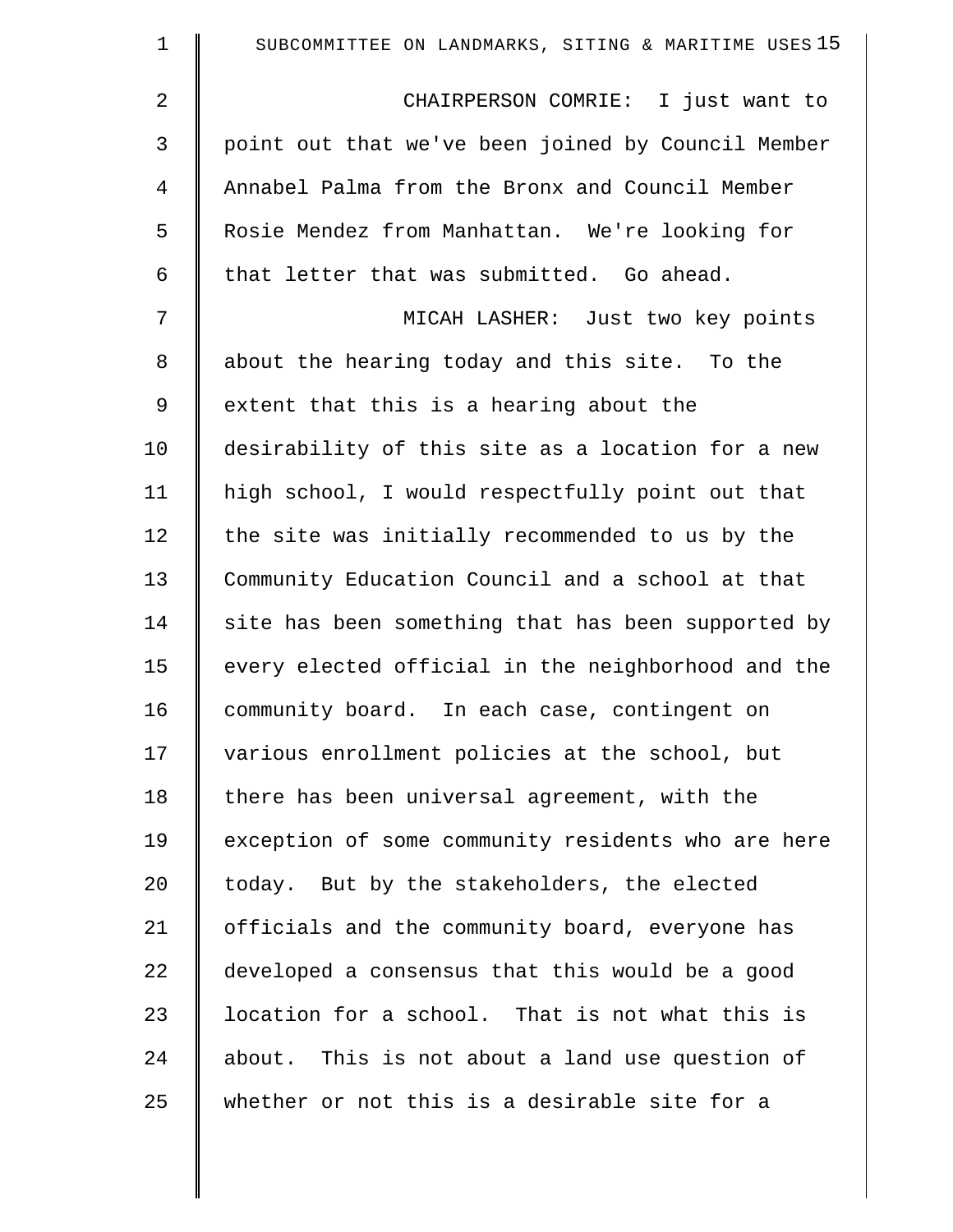| $\mathbf 1$    | SUBCOMMITTEE ON LANDMARKS, SITING & MARITIME USES 16 |
|----------------|------------------------------------------------------|
| $\overline{a}$ | school. What this is about is a question of our      |
| 3              | enrollment policy. We have, over the last months,    |
| 4              | and particularly in the last month since we          |
| 5              | withdrew it from the committee's calendar, engaged   |
| 6              | in extensive conversations with the Council Member   |
| 7              | about the enrollment policy of this school. We       |
| $\,8\,$        | have, in an effort to accommodate the balance of     |
| 9              | local demand with our broader borough-wide and       |
| 10             | citywide obligations, agreed to give a preference    |
| 11             | to students from District 24. That apparently is     |
| 12             | not a sufficient level of local preference to make   |
| 13             | this school acceptable. I would again submit         |
| 14             | that's not a land use consideration. Nonetheless,    |
| 15             | it is our position that to simply say to a family    |
| 16             | because you are not on the right side of the         |
| 17             | street within this community district you can't go   |
| 18             | to this school is something we're not comfortable    |
| 19             | doing. Moreover, I would just also like to make      |
| 20             | clear that if you are a student from Maspeth, from   |
| 21             | the local community, you very much have a right to   |
| 22             | go to this school. In fact, if you're a resident     |
| 23             | of District 24, as all residents in Maspeth are,     |
| 24             | you have an increased capability to go to this       |
| 25             | school. You just don't have the local preference,    |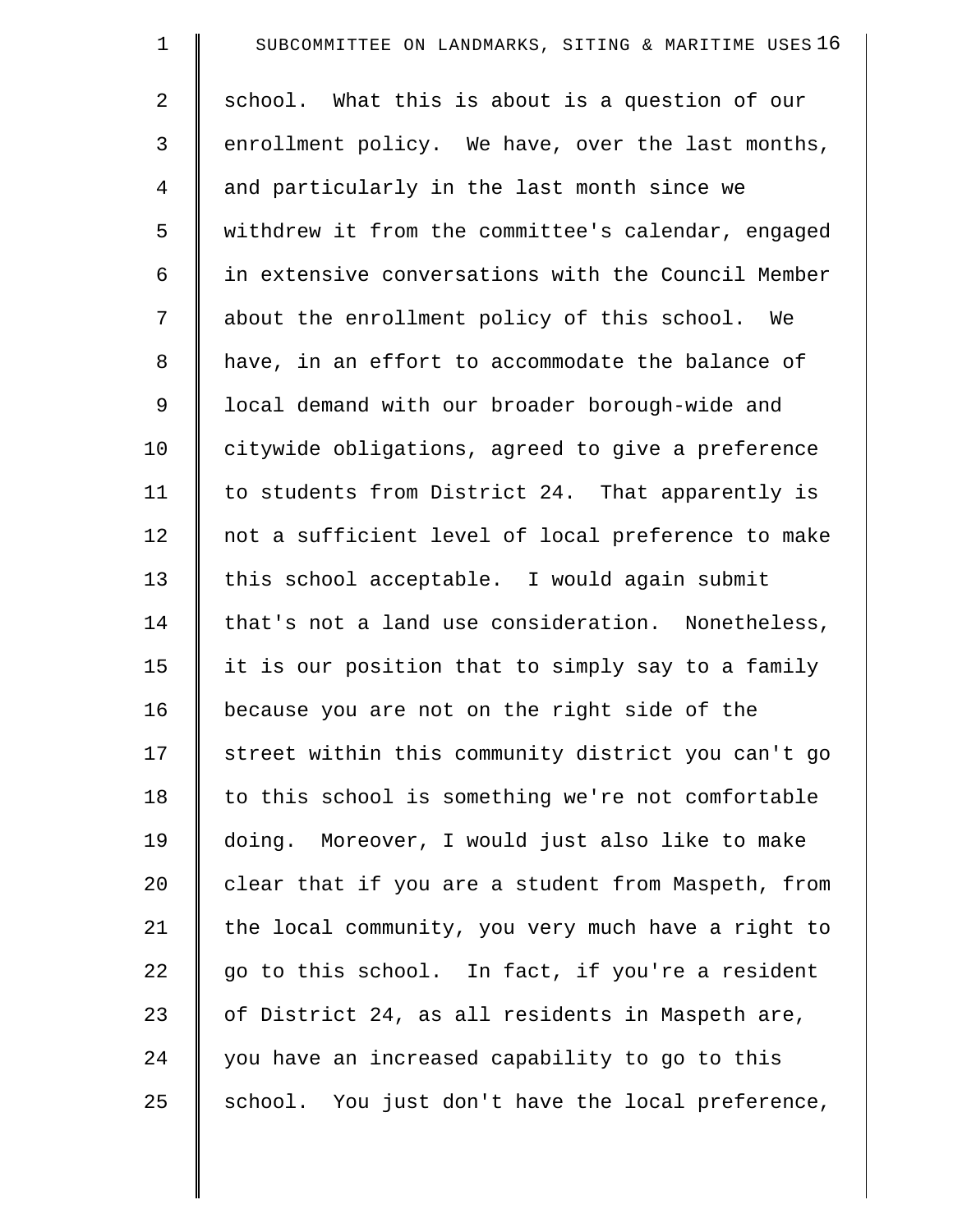| $\mathbf 1$    | SUBCOMMITTEE ON LANDMARKS, SITING & MARITIME USES 17 |
|----------------|------------------------------------------------------|
| 2              | the level of narrow local preference that some       |
| 3              | have sought, which we, in an effort to alleviate a   |
| $\overline{4}$ | borough-wide overcrowding problem simply can't       |
| 5              | justify spending \$80 million to do so. Thank you    |
| 6              | very much.                                           |
| 7              | CHAIRPERSON COMRIE: Mr. Shaw, do                     |
| 8              | you have anything to add? The first question will    |
| 9              | be from Council Member Crowley, then Council         |
| 10             | Member Barron.                                       |
| 11             | COUNCIL MEMBER CROWLEY: Thank you,                   |
| 12             | Chairman. Good morning. I'd first like to make a     |
| 13             | statement and then I have a few questions. I'd       |
| 14             | like to start by thanking Speaker Quinn for her      |
| 15             | understanding and support that she's given over      |
| 16             | the past couple of weeks, even as late as last       |
| 17             | night on the phone with Chancellor Klein. I'd        |
| 18             | like to also recognize the commitment and the        |
| 19             | service that Deputy Mayor Dennis Walcott has given   |
| 20             | over the past couple of weeks, especially while      |
| 21             | we've been working together trying to find a         |
| 22             | solution to build the right type of school.          |
| 23             | Chairman, fellow Council Members, I'd like to take   |
| 24             | a few minutes to discuss the DOE's current plan.     |
| 25             | I do not agree with the proposal. I'm still          |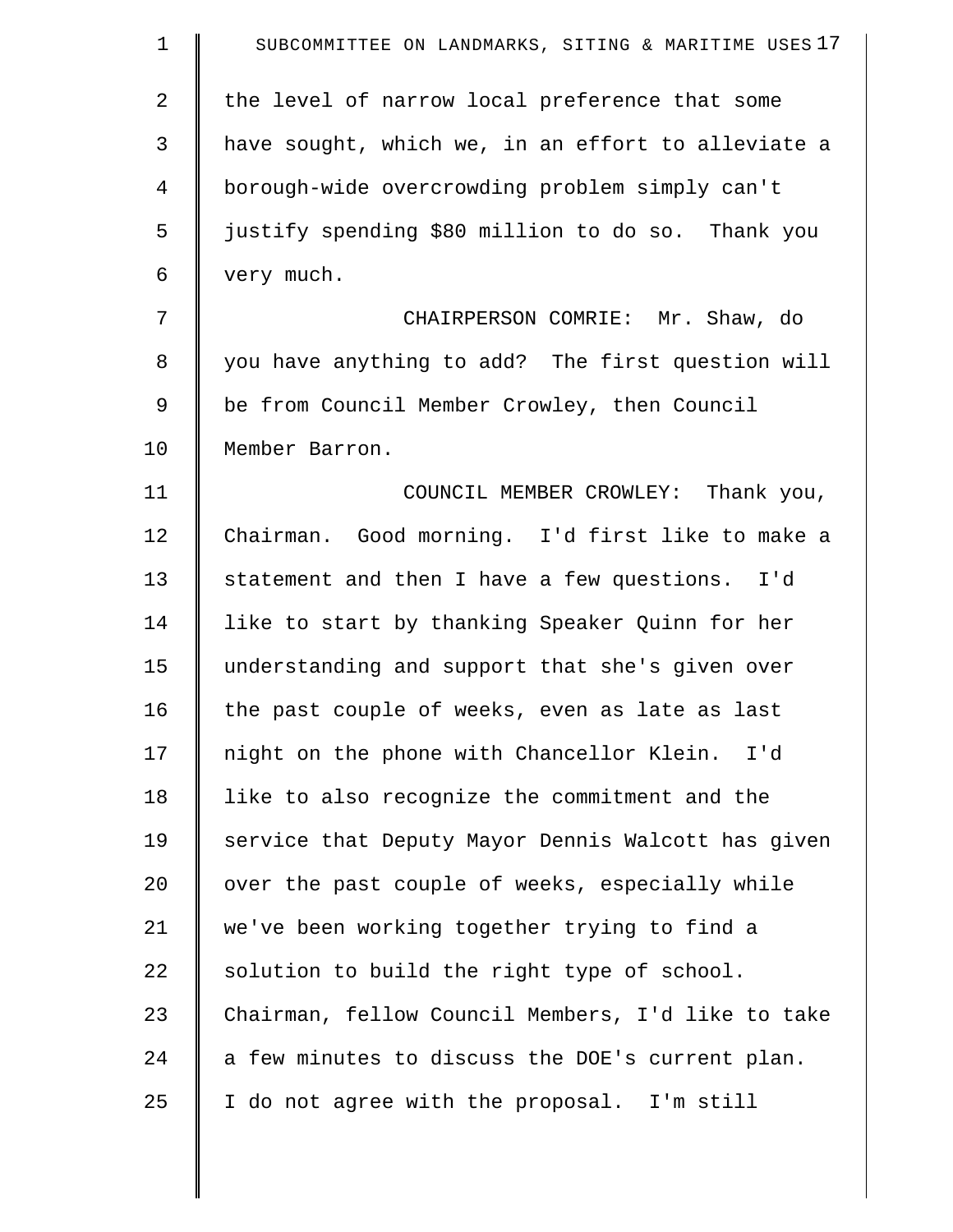| $\mathbf 1$    | SUBCOMMITTEE ON LANDMARKS, SITING & MARITIME USES 18 |
|----------------|------------------------------------------------------|
| $\overline{a}$ | hopeful that you'll make a compromise on the plan    |
| 3              | and address the needs of my community, the needs     |
| 4              | of the students of Maspeth and Middle Village.       |
| 5              | The DOE has proposed to build this site with a       |
| 6              | preference for District 24 and then opening up to    |
| 7              | District 27 and 28, and then to all of Queens.       |
| 8              | This means that a child that lives across the        |
| $\mathsf 9$    | street, directly across the street from the school   |
| 10             | has about a 1 in 20 chance of getting into the       |
| 11             | school. The district is huge. It graduates over      |
| 12             | 4,500 students each year exiting the eighth grade.   |
| 13             | There's only 250 seats available in the freshman     |
| 14             | year to that school. I just want to make sure        |
| 15             | that this school can work for the community.         |
| 16             | There's no preference for local zones. You've        |
| 17             | mentioned that. But nobody in this community         |
| 18             | wants the school as it is now. The community         |
| 19             | board does not agree with your proposal. The         |
| 20             | civics are 100% against it. I've received            |
| 21             | conflicting views from parents. I am asking the      |
| 22             | DOE to protect seats so that the institution works   |
| 23             | for the families across the street and for the       |
| 24             | families that pass the school every day on their     |
| 25             | way to work. I am asking for the same enrollment     |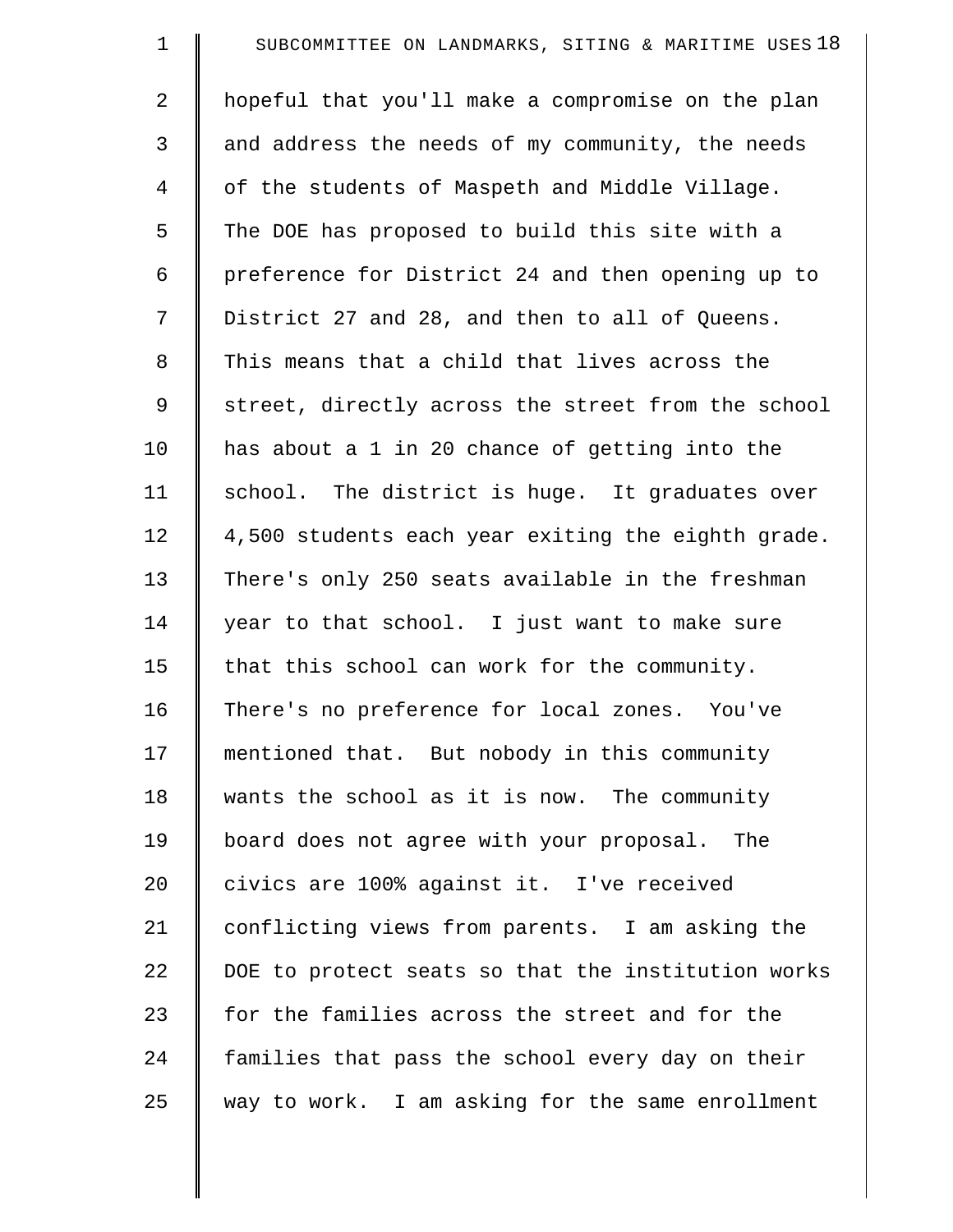| $\mathbf 1$ | SUBCOMMITTEE ON LANDMARKS, SITING & MARITIME USES 19 |
|-------------|------------------------------------------------------|
| 2           | acceptance, that type of structure that is           |
| 3           | currently available at Bayside High School in        |
| 4           | Queens, Madison High School in Brooklyn, Lehman      |
| 5           | High School in the Bronx, and Tottenville High       |
| 6           | School in Staten Island. All of these schools are    |
| 7           | both open to the city and have a protective          |
| $\,8\,$     | program for local students. Despite many of the      |
| 9           | appeals made by community members, parents and       |
| 10          | myself, the DOE intends to move forward with their   |
| 11          | plan. I believe we must ensure that any addition     |
| 12          | for our community is done responsibly and with the   |
| 13          | consideration for the best interests of the local    |
| 14          | community and then the city as a whole. I believe    |
| 15          | we have an opportunity to build a school that        |
| 16          | could be an anchor for education and help            |
| 17          | alleviate the overcrowding in our community          |
| 18          | schools and then Queens. But it's important that     |
| 19          | we build this right. As leaders we cannot allow      |
| 20          | ourselves to be bullied by a blind policy that       |
| 21          | does not support the needs of the people we are      |
| 22          | elected to represent. Fellow Council Members know    |
| 23          | that as the current proposal stands, I cannot vote   |
| 24          | in favor of it. I thank you for your attention       |
| 25          | and I appreciate your consideration. I'd like        |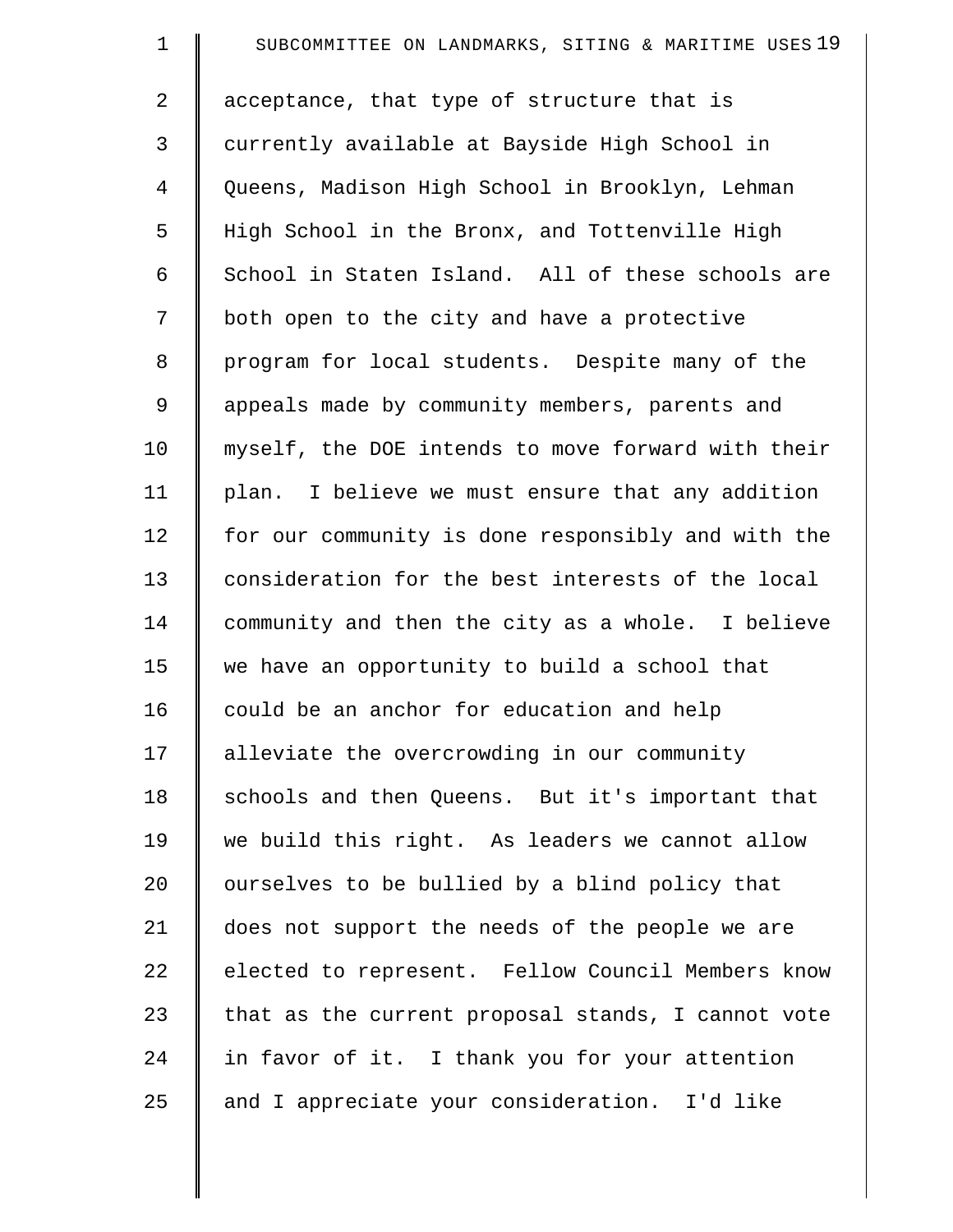| SUBCOMMITTEE ON LANDMARKS, SITING & MARITIME USES 20    |
|---------------------------------------------------------|
| just make everybody in this room aware that there       |
| was an article in the <i>Daily News</i> today on Page 6 |
| that said there were approximately 7,500 students       |
| in the Borough of Manhattan which has no zoned          |
| schools and in Queens approximately two-thirds of       |
| our schools are zoned. There were over 7,500            |
| students, many of whom had straight A's that did        |
| not get accepted to any of the five high schools        |
| they put on the list. You have to realize that          |
| this program does not work and that Maspeth has         |
| never had a high school. That doesn't make it           |
| right that just because they're going to get a          |
| high school that Ridgewood, which has Grover            |
| Cleveland and Forest Hills that has Forest Hills        |
| and Elmhurst that has Newtown, those kids have a        |
| right to go to the school that's in their               |
| neighborhood. So if it's proven that it doesn't         |
| work, why I ask are you continuing this process         |
| and introducing this high school that is not a          |
| preference for the kids that live across the            |
| street and around the block.                            |
| MICAH LASHER: Thank you, Council                        |
| Member. I want to thank you. I know that you and        |
| your staff have been unbelievably focused on this       |
|                                                         |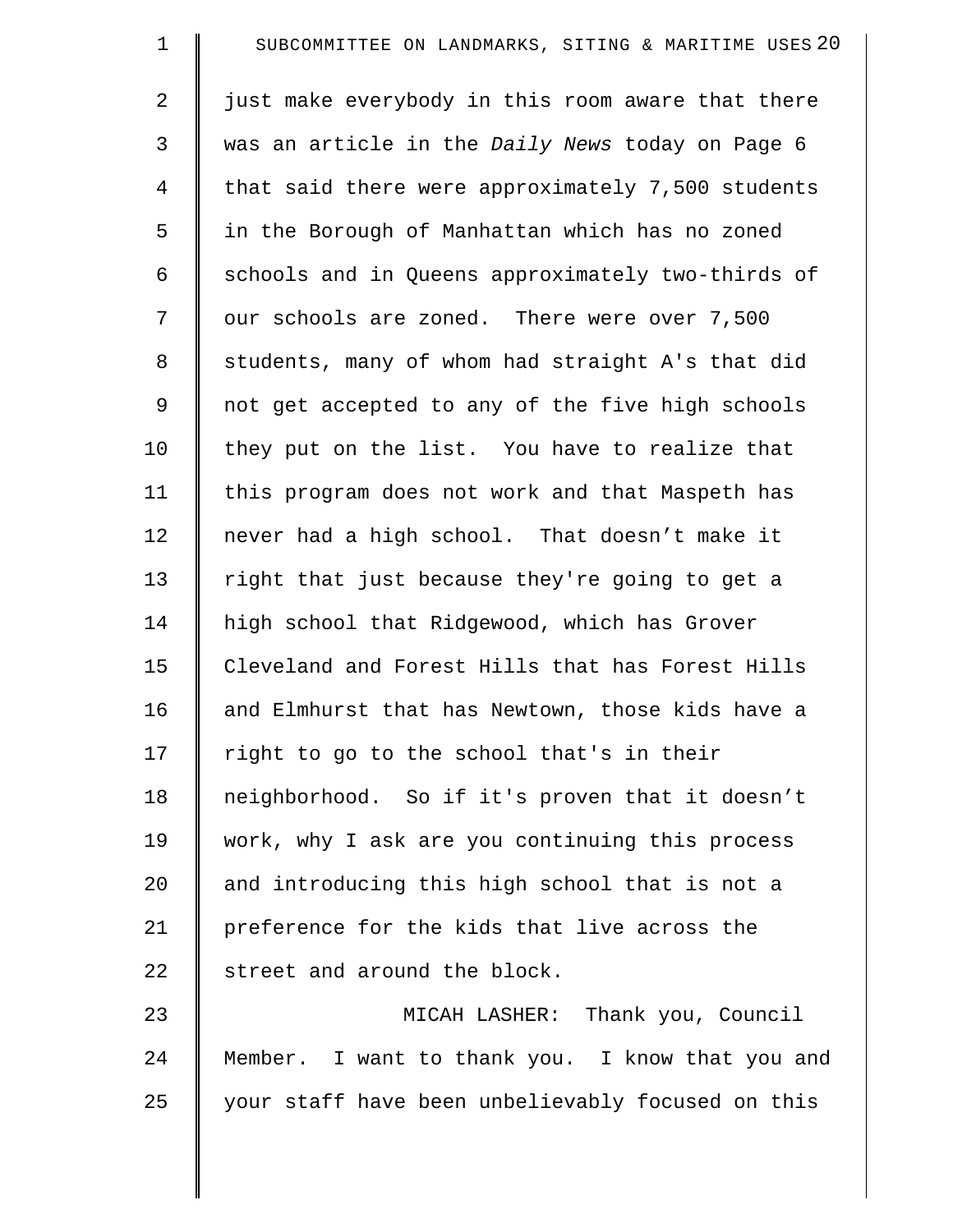| $\mathbf 1$    | SUBCOMMITTEE ON LANDMARKS, SITING & MARITIME USES 21 |
|----------------|------------------------------------------------------|
| $\overline{2}$ | and vigorous advocates for your community. It's      |
| 3              | been a really constructive discussion. I know        |
| 4              | we're not where we'd all like to be, but I want to   |
| 5              | thank you for taking the time over the last months   |
| 6              | on this. Let me just respond to a couple of          |
| 7              | points. By your own calculations, to guarantee       |
| $\,8\,$        | every student in Maspeth a seat in this school       |
| 9              | would require something on the order of a 6,000-     |
| 10             | seat high school. I don't think anybody here         |
| 11             | would support that. We would support a 1,600-seat    |
| 12             | high school, but I know you would not. I would       |
| 13             | once again make the offer to you today in order to   |
| 14             | increase the likelihood that Maspeth kids get a      |
| 15             | seat in a high school, we'd be open to revisiting    |
| 16             | a 1,600-seat high school. That having been said,     |
| 17             | let's not kid ourselves. With a 250-kid per class    |
| 18             | size of this high school, there's no scenario in     |
| 19             | which every kind in Maspeth gets to go to this       |
| 20             | high school. All a carve out would do, yes, it       |
| 21             | would incrementally increase the chance that a       |
| 22             | local kid gets to this school. But what it would     |
| 23             | more prevalently do is basically tell every kid      |
| 24             | outside of the area that if there are 250 kids       |
| 25             | from Maspeth who wanted to go to this school that    |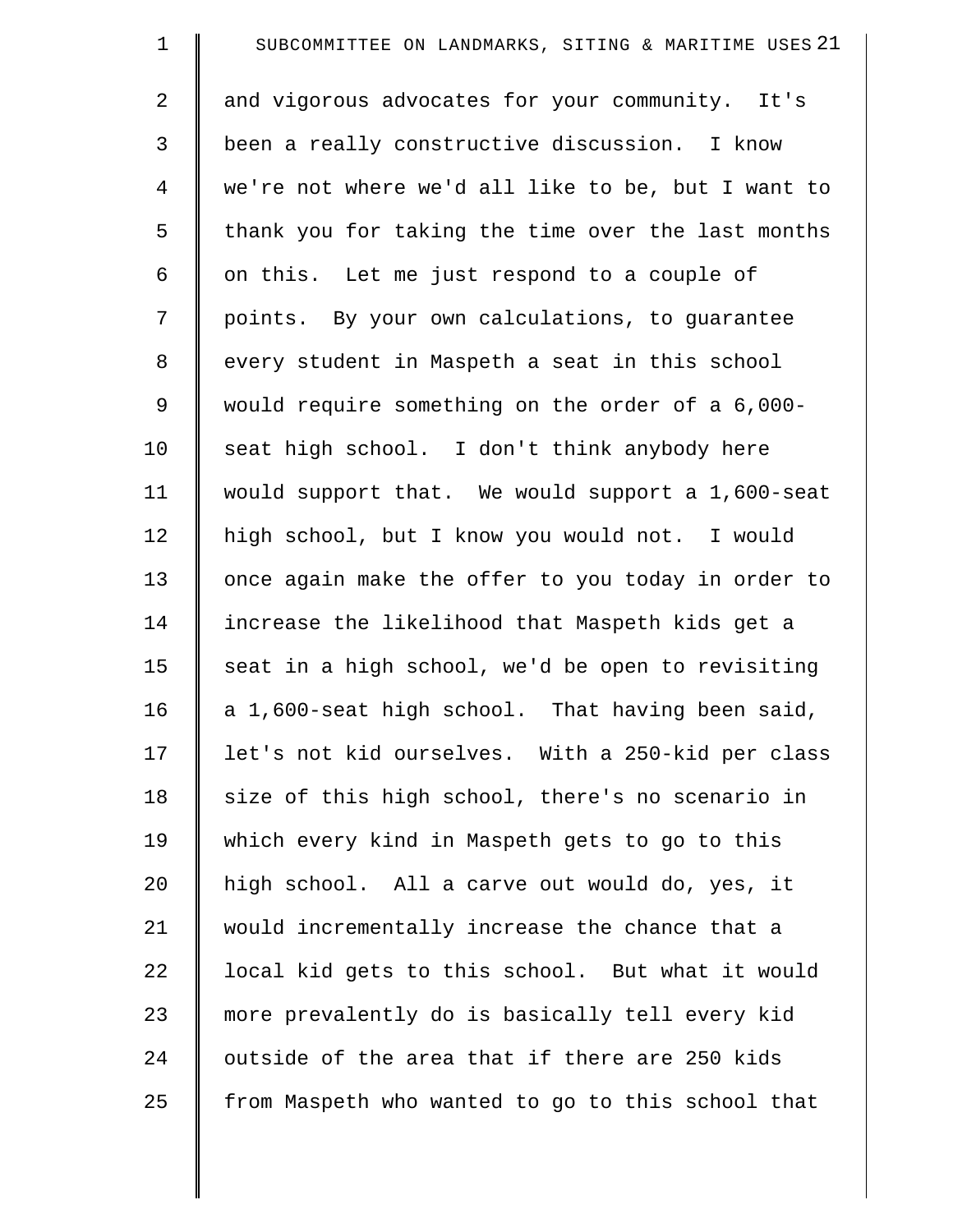| $\mathbf 1$    | SUBCOMMITTEE ON LANDMARKS, SITING & MARITIME USES 22 |
|----------------|------------------------------------------------------|
| 2              | you can't come here. And when we're spending \$80    |
| 3              | million to build a school, we can't responsibly      |
| $\overline{4}$ | defend that. In response to your second point, I     |
| 5              | would argue that what doesn't work and what hasn't   |
| 6              | worked historically had been neighborhood zoned      |
| 7              | high schools. While I understand that that works     |
| $\,8\,$        | for the kids who are in high schools that work, it   |
| 9              | has historically led to a system of haves and have   |
| 10             | nots where you've got some high schools that work    |
| 11             | and some high schools that don't. And if you         |
| 12             | happen to be unfortunate enough to live within the   |
| 13             | zone that sends you to a high school that doesn't    |
| 14             | work, you're out of luck. Under this                 |
| 15             | administration, we have not been spending dollars    |
| 16             | to perpetuate that policy and we don't want to       |
| 17             | start now.                                           |
| 18             | COUNCIL MEMBER CROWLEY: In your                      |
| 19             | environmental impact statement you site that this    |
| 20             | area is severely congested and needs relief in       |
| 21             | terms of transportation as it is currently.          |
| 22             | Through previous meetings you've admitted that the   |
| 23             | local intermediate school, 73, does not              |
| 24             | necessarily take from the feeder schools as much     |
| 25             | as it takes from schools that are further away,      |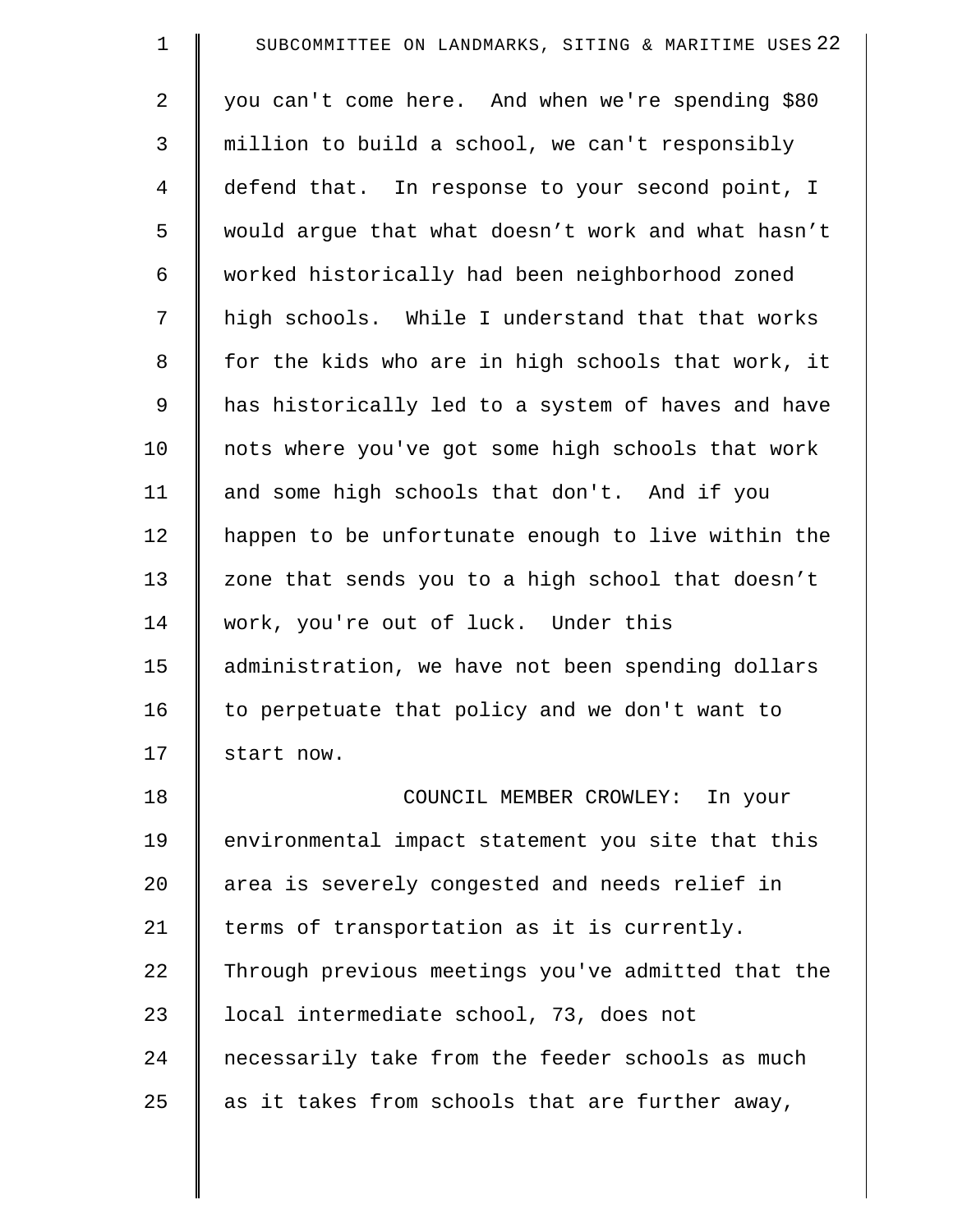| $\mathbf 1$ | SUBCOMMITTEE ON LANDMARKS, SITING & MARITIME USES 23 |
|-------------|------------------------------------------------------|
| 2           | thereby congesting Grand Avenue and in and around    |
| 3           | 73 with buses that wouldn't ordinarily be there      |
| 4           | had these children been coming from more of a        |
| 5           | local site, possibly walking to school. If we        |
| 6           | were to put this high school in place, we could      |
| 7           | guarantee that those kids that are coming from       |
| 8           | Maspeth will not be taking public transportation.    |
| 9           | Many of those kids will be walking.                  |
| 10          | MICAH LASHER: I know that the                        |
| 11          | purported influx of buses has long been a concern    |
| 12          | as it relates to this high school. But I would       |
| 13          | observe that in fact, as a point of policy, we       |
| 14          | don't bus in high school students.                   |
| 15          | COUNCIL MEMBER CROWLEY: I think                      |
| 16          | that you have to realize that from what I            |
| 17          | understand we're saying 250 kids per year.           |
| 18          | There's 10% that's left for District 75, those       |
| 19          | students who have special needs. Often these         |
| 20          | students come on buses, many of which come alone     |
| 21          | on buses. So you're talking about 50 or 100 more     |
| 22          | buses. If you add that to what is already going      |
| 23          | on, you're going to have buses. Also, those          |
| 24          | students who are going to be coming from Corona      |
| 25          | and Ridgewood and parts of Long Island City,         |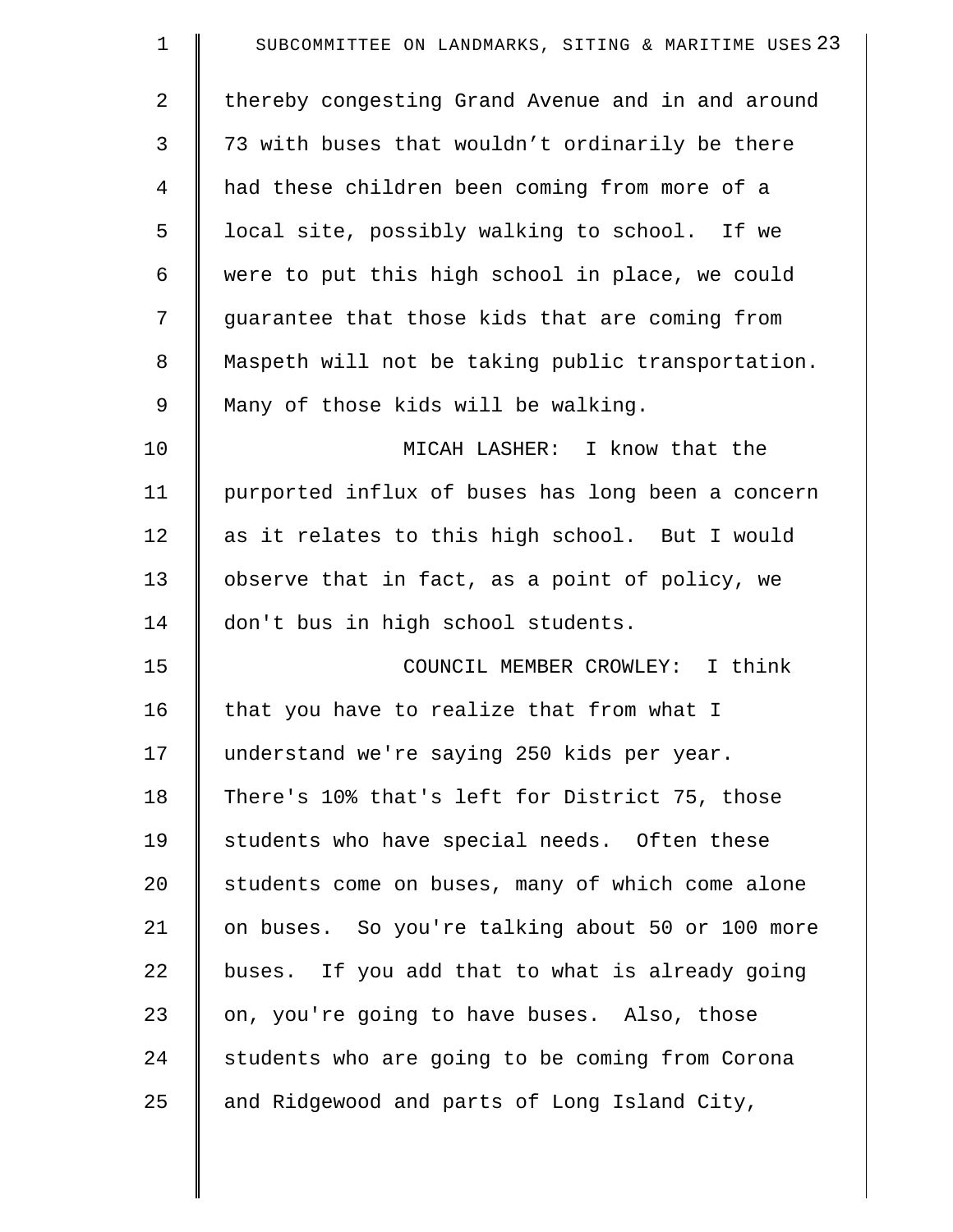| $\mathbf 1$    | SUBCOMMITTEE ON LANDMARKS, SITING & MARITIME USES 24 |
|----------------|------------------------------------------------------|
| $\overline{2}$ | they're going to be taking more public               |
| 3              | transportation to the school. There are valid        |
| 4              | concerns from community members that there's no      |
| 5              | room on the current buses that are taking            |
| 6              | passengers down Grand Avenue because there are so    |
| 7              | many kids that are traveling to the intermediate     |
| 8              | school that have overburdened Bus 58 which goes      |
| 9              | down Grand Avenue. Could you explain to me how       |
| 10             | you don't anticipate more congestion from those      |
| 11             | children that will be traveling? Those are just      |
| 12             | within District 24, not to mention District 27 and   |
| 13             | 28 and the rest of Queens.                           |
| 14             | MICAH LASHER: Council Member I                       |
| 15             | just want to be clear, we're not unsympathetic to    |
| 16             | the transportation concerns of the neighborhood.     |
| 17             | I don't think we would argue that this will result   |
| 18             | in zero increase in either pedestrian or vehicular   |
| 19             | congestion. I think what we would say is that the    |
| 20             | imperative to alleviate massive overcrowding         |
| 21             | throughout the Borough of Queens and in your         |
| 22             | neighborhood when balanced against the traffic       |
| 23             | concerns is a worthwhile endeavor. I think we        |
| 24             | would further say that we would be eager to work     |
| 25             | with you to alleviate the transportation issues at   |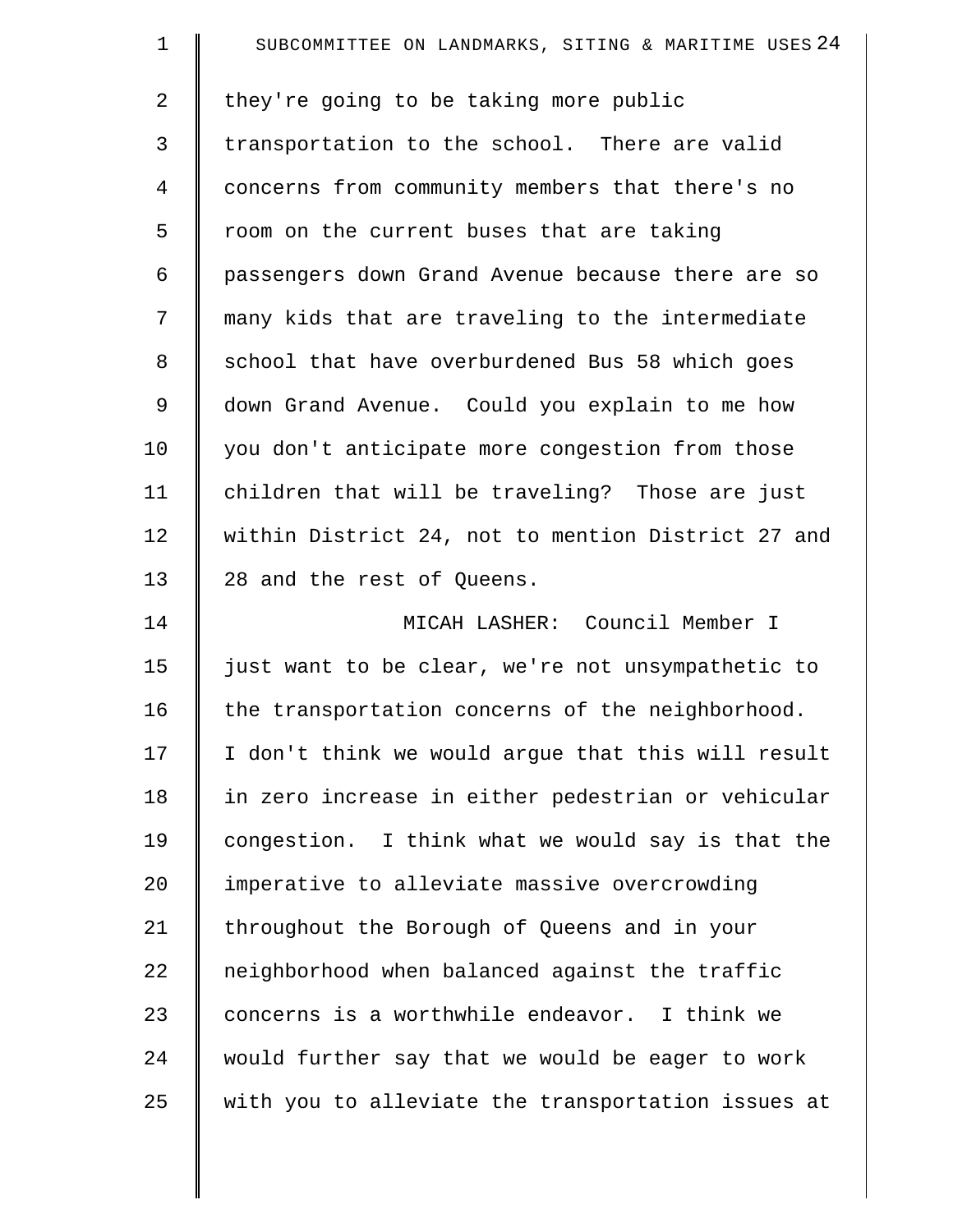| $\mathbf 1$    | SUBCOMMITTEE ON LANDMARKS, SITING & MARITIME USES 25 |
|----------------|------------------------------------------------------|
| $\overline{2}$ | hand working with DOT. We do now view, however,      |
| 3              | an enrollment policy as a transportation solution,   |
| $\overline{4}$ | and I think that's what you're suggesting. Again,    |
| 5              | I don't want to minimize the imperative we're        |
| 6              | dealing with here. Newtown High School is at 129%    |
| 7              | of capacity. Grover Cleveland is at 128% of          |
| 8              | capacity. Aviation High School is at 120% of         |
| $\mathsf 9$    | capacity. Cardoza is at 141%. Francis Lewis is       |
| 10             | at 175%. Bayside is at 152%. Richmond Hills is       |
| 11             | at 160%. Forest Hills is at 157%. Thomas Edison      |
| 12             | is at 150%. Long Island City is at 147%. Now, we     |
| 13             | have come before this Council time and again and     |
| 14             | we have gotten hammered on school overcrowding.      |
| 15             | And I understand that because that's a concern for   |
| 16             | folks all across this city. But I don't              |
| 17             | understand how this Council can come to us time      |
| 18             | and again and beat us up on school overcrowding      |
| 19             | and say to us here we are about to plunk down \$80   |
| 20             | million on a site that was recommended to us by      |
| 21             | the Community Education Council and tell us that     |
| 22             | we can't build a school here because your            |
| 23             | enrollment policy does not meet our needs, even      |
| 24             | though the land use question is not at issue.        |
| 25             | COUNCIL MEMBER CROWLEY: The                          |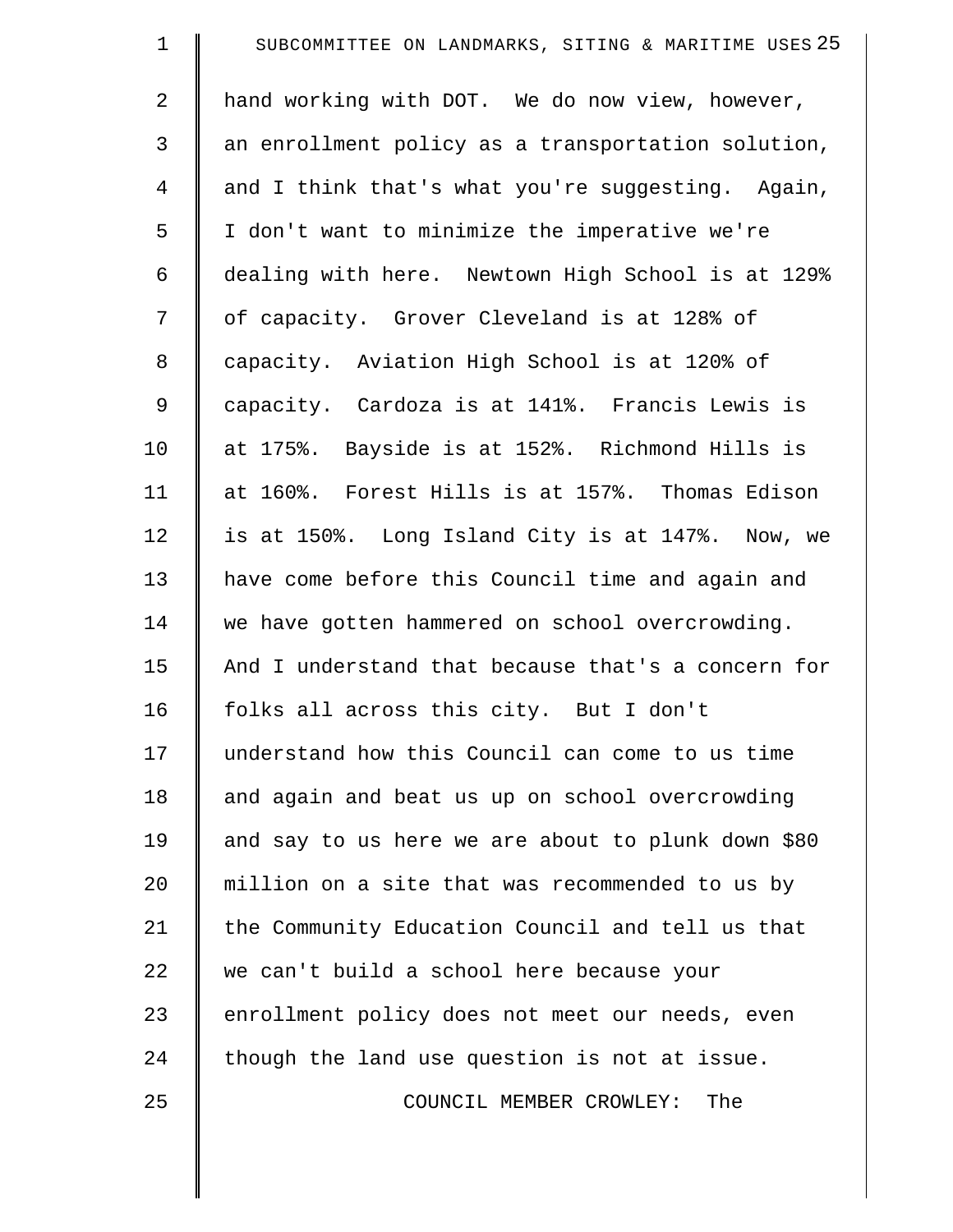| $\mathbf 1$    | SUBCOMMITTEE ON LANDMARKS, SITING & MARITIME USES 26 |
|----------------|------------------------------------------------------|
| $\overline{2}$ | Community Education Council does not agree with      |
| 3              | your enrollment plan. They brought that              |
| 4              | particular site to your attention to help focus on   |
| 5              | Middle Village and Maspeth area that has gone        |
| 6              | without a local high school for far too long.        |
| 7              | They see their neighborhoods, Glendale and Forest    |
| $\,8\,$        | Hills, getting a new locally zoned high school to    |
| 9              | open next September, which will alleviate many of    |
| 10             | the overcrowding classrooms that are currently in    |
| 11             | Grover Cleveland High School and Forest Hills High   |
| 12             | School. You cannot underestimate the value of a      |
| 13             | community high school. It's been proven time and     |
| 14             | time again that it increases attendance rate and     |
| 15             | parent participation, thereby increasing the         |
| 16             | performance of the student. I would like to leave    |
| 17             | you with an example. I recently visited Grover       |
| 18             | Cleveland High School where you had a freshman       |
| 19             | student that passed an opportunity to go to          |
| 20             | Brooklyn Tech High School because he wanted to go    |
| 21             | to his neighborhood high school where the friends    |
| 22             | he went to elementary school and junior high         |
| 23             | school with were going. They were going to Grover    |
| 24             | Cleveland. It is that type of school that we need    |
| 25             | for Middle Village and Maspeth.                      |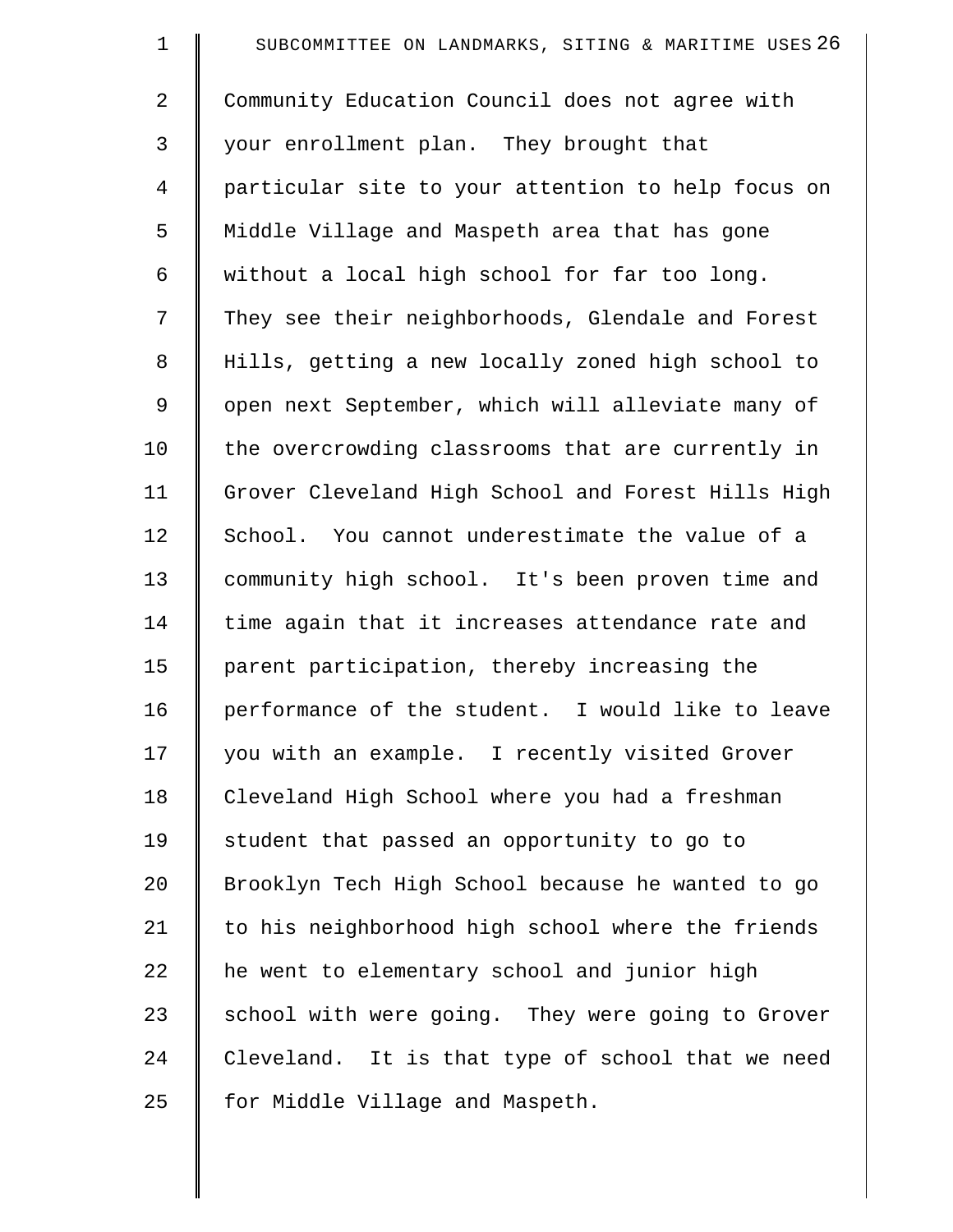| $\mathbf 1$    | SUBCOMMITTEE ON LANDMARKS, SITING & MARITIME USES 27 |
|----------------|------------------------------------------------------|
| $\overline{a}$ | MICAH LASHER: Let me just                            |
| 3              | reiterate, again, short of a 6,000-seat high         |
| 4              | school, we cannot give you a guarantee that your     |
| 5              | kids are going to be able to go to this school.      |
| 6              | Furthermore, I have to say, as it relates to the     |
| 7              | Community Education Council, obviously they have     |
| 8              | made their objection to our enrollment policy        |
| 9              | clear. We have a philosophical disagreement there    |
| 10             | and I understand the benefits that you articulate    |
| 11             | for locally zoned high schools. We believe that      |
| 12             | the benefits for giving broader communities access   |
| 13             | to more high schools is a public policy goal that    |
| 14             | this administration has pursued and that we          |
| 15             | believe is worth pursuing. I would point out that    |
| 16             | the Community Education Council, as it relates to    |
| 17             | their position and the community board's position    |
| 18             | and respectfully to your position is that the        |
| 19             | desirability of this site from a land use            |
| 20             | perspective is not at issue. We are not talking      |
| 21             | about that. We are talking about an enrollment       |
| 22             | policy, which is a perfectly fine conversation to    |
| 23             | have. We have a philosophical disagreement.<br>The   |
| 24             | question before the committee is whether this site   |
| 25             | is a desirable site for a school and everybody is    |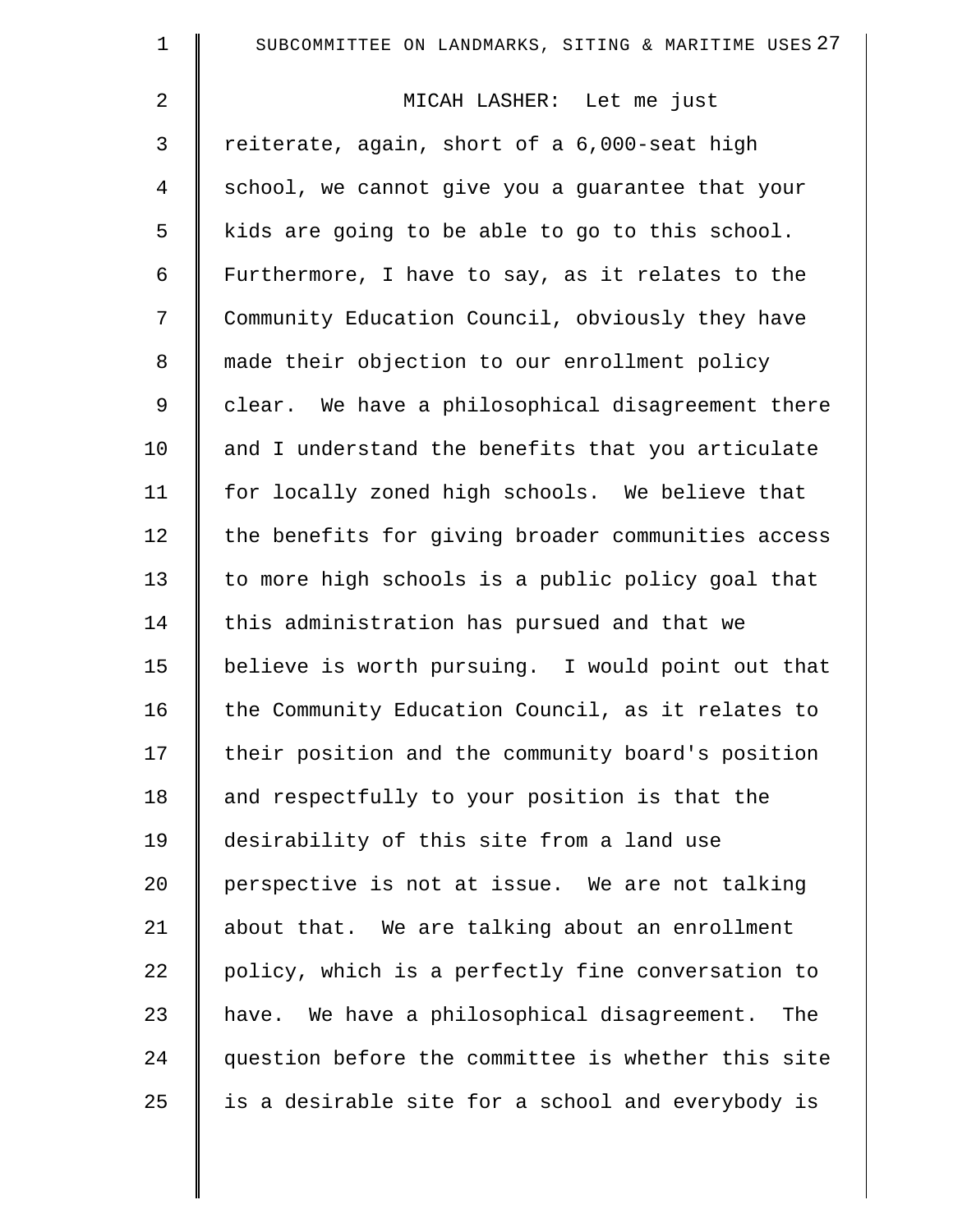| $\mathbf 1$ | SUBCOMMITTEE ON LANDMARKS, SITING & MARITIME USES 28 |
|-------------|------------------------------------------------------|
| 2           | in agreement on that. In fact, it wasn't even our    |
| 3           | idea.                                                |
| 4           | COUNCIL MEMBER CROWLEY: I disagree                   |
| 5           | with who attends this school and how people get to   |
| 6           | the school with that not being a land use            |
| 7           | situation. Furthermore, there are not 6,000          |
| 8           | students at ninth grade level in Maspeth.            |
| 9           | Thirdly, you have not answered why on Page 6 of      |
| 10          | the Daily News today is there a situation in         |
| 11          | Manhattan with 7,500 students, many of which are     |
| 12          | high achievers, why they don't have one of their     |
| 13          | top five schools.                                    |
| 14          | MICAH LASHER: I'm sorry I said                       |
| 15          | 6,000. The number you had cited in our meeting       |
| 16          | with the borough president last week I guess was     |
| 17          | 1,200 per class. So I'm sorry, a 4,800-seat high     |
| 18          | school. Is that right?                               |
| 19          | COUNCIL MEMBER CROWLEY:<br>No. If                    |
| 20          | there's about 4,500 kids in District 24, how do      |
| 21          | you figure one out of four of them are from          |
| 22          | Maspeth?                                             |
| 23          | MICAH LASHER: I really didn't                        |
| 24          | know, but I believe that you had said you had        |
| 25          | 1,200 kids coming out of those five schools per      |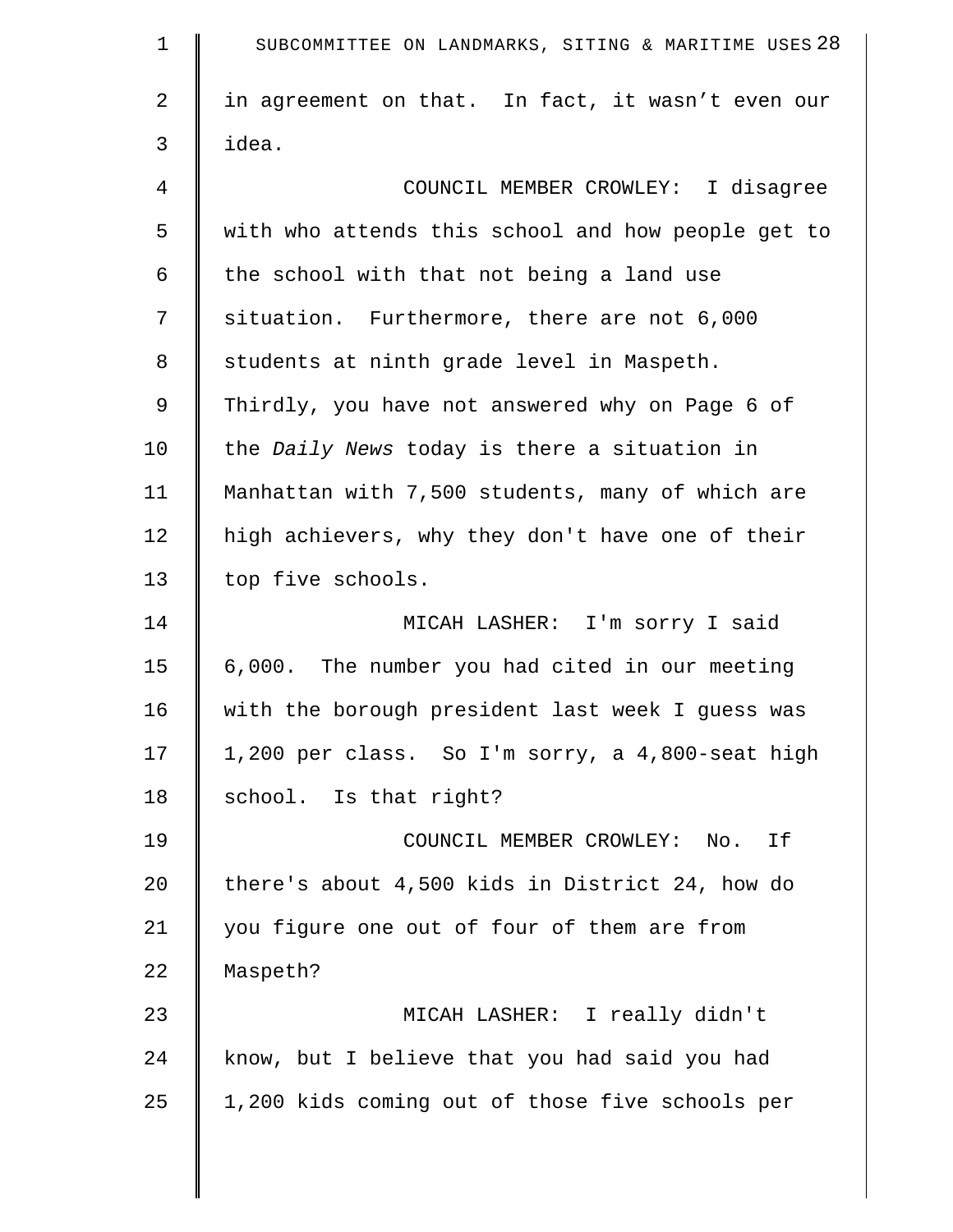| $\mathbf 1$    | SUBCOMMITTEE ON LANDMARKS, SITING & MARITIME USES 29 |
|----------------|------------------------------------------------------|
| $\overline{a}$ | class.                                               |
| 3              | COUNCIL MEMBER CROWLEY: If you                       |
| 4              | look at the three zip codes and the five schools     |
| 5              | that were recommended by Community Board #5, then    |
| 6              | yes, or even the CDC, then yes. But for those        |
| 7              | that live in Maspeth and go to school in Maspeth,    |
| 8              | many of them will choose to go to parochial          |
| 9              | schools and not attend this high school. But how     |
| 10             | can we not give that opportunity to the person       |
| 11             | across the street and down the block that this       |
| 12             | school can work for you and your family and your     |
| 13             | community?                                           |
| 14             | MICAH LASHER: I guess what I mean                    |
| 15             | to say is I think the question of providing a        |
| 16             | local guarantee is a bit of a red herring in that    |
| 17             | to do so would require a school bigger than          |
| 18             | anything you or your constituents would support,     |
| 19             | bigger than the 1,600-seat high school that we       |
| 20             | proposed and certainly bigger than the 1,100-seat    |
| 21             | high school that we have reduced in an attempt to    |
| 22             | accommodate. I would furthermore note that that      |
| 23             | reduction, obviously, I think we all seek to build   |
| 24             | more high school seats in general in Queens and      |
| 25             | citywide. To reduce it from 1,600 to 1,100 that      |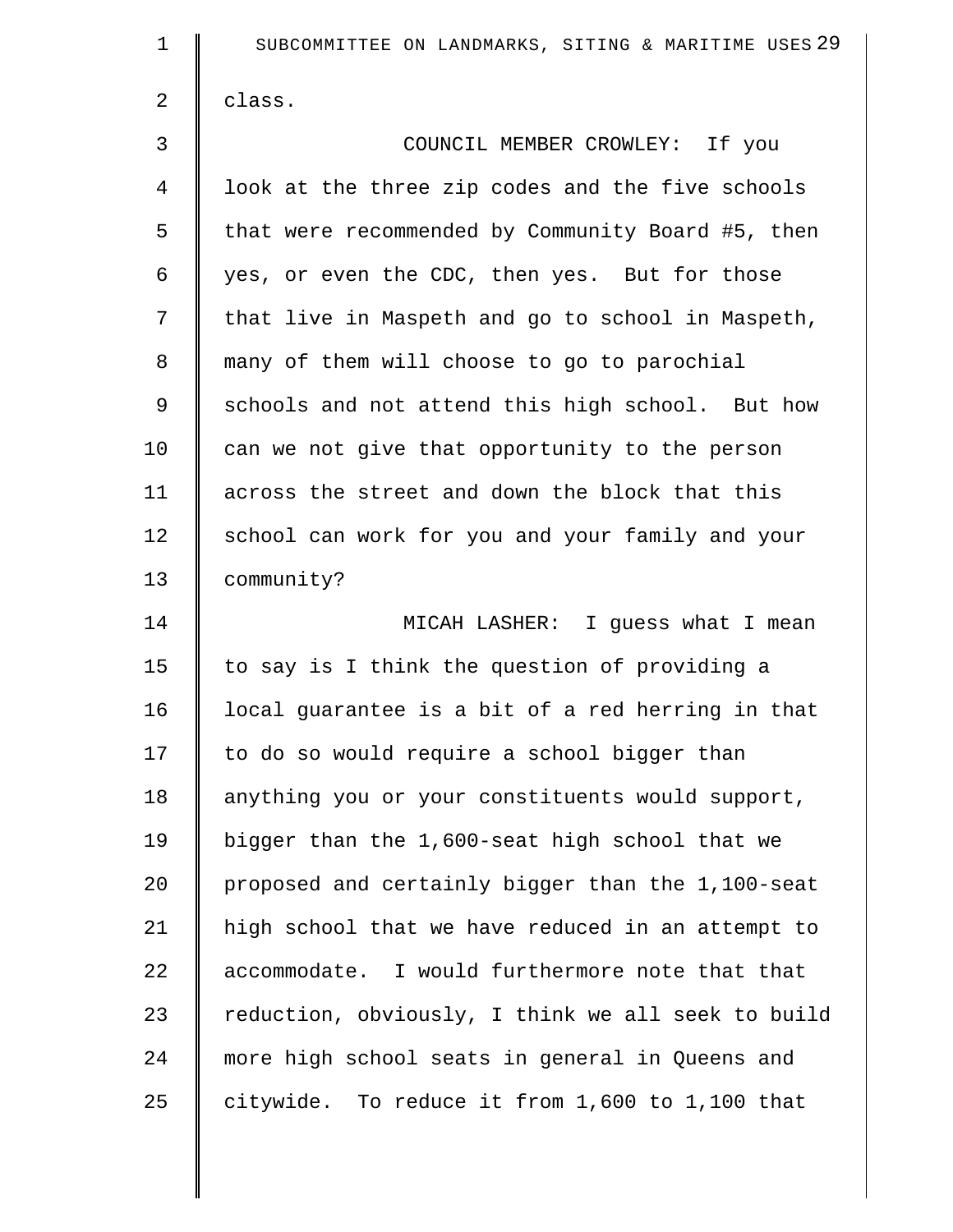| $\mathbf 1$    | SUBCOMMITTEE ON LANDMARKS, SITING & MARITIME USES 30 |
|----------------|------------------------------------------------------|
| $\overline{2}$ | in and of itself was effectively a compromise        |
| 3              | against the broader objective to create more high    |
| $\overline{4}$ | school seats in an effort to be responsive to        |
| 5              | local input. In response to you question about       |
| 6              | high school choice, we have an enrollment policy     |
| 7              | that provides students with high school choice.      |
| 8              | The 7,500 number I believe is a citywide number.     |
| 9              | We matched 85% of kids citywide with their top       |
| 10             | five high schools. I'm not going to sit here and     |
| 11             | tell you our enrollment policy is perfect. But I     |
| 12             | will tell you that an enrollment policy that         |
| 13             | doesn't say if you are on the wrong side of the      |
| 14             | line you don't get to come here is an enrollment     |
| 15             | policy that we do not want to pursue with this       |
| 16             | high school and we haven't pursued in this           |
| 17             | administration.                                      |
| 18             | CHAIRPERSON COMRIE: Quiet please.                    |
| 19             | The room will stay quiet or the room will be         |
| 20             | emptied. This is not a debate. This is not a         |
| 21             | discussion back and forth between the room and       |
| 22             | anybody at the podium. I'm not going to say it       |
| 23             | again.                                               |
| 24             | COUNCIL MEMBER CROWLEY: Never in                     |
| 25             | the history of the proposed Maspeth High School      |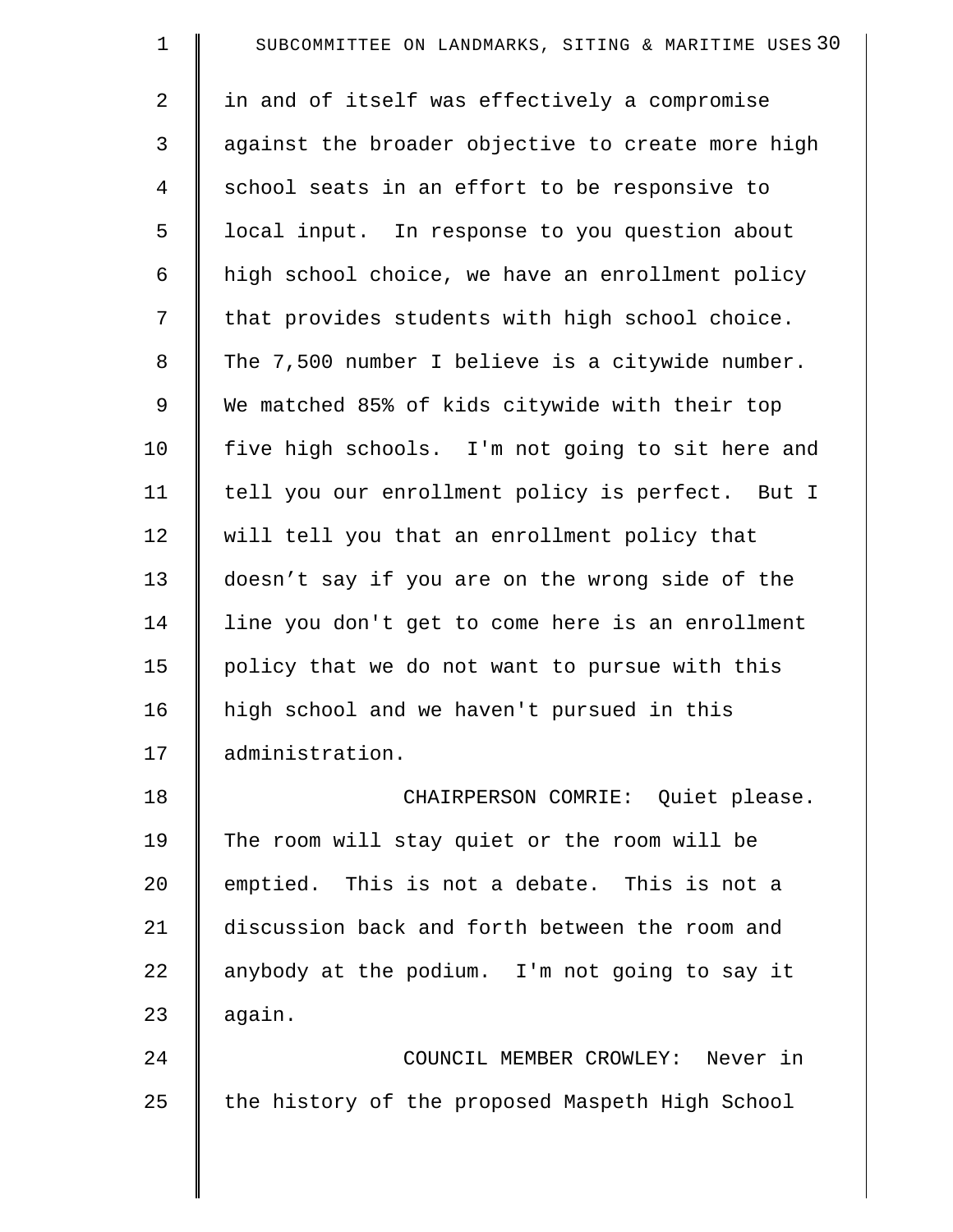| $\mathbf 1$    | SUBCOMMITTEE ON LANDMARKS, SITING & MARITIME USES 31 |
|----------------|------------------------------------------------------|
| $\overline{2}$ | has there ever been a 1,600 high school proposed.    |
| 3              | There was at one time an intermediate school         |
| $\overline{4}$ | attached to the 1,100-seat high school. However,     |
| 5              | through your own research and the opposition of      |
| 6              | the community board based on what is currently       |
| 7              | happening at IS 73, you realized there was no need   |
| 8              | for an intermediate school. However, you have not    |
| 9              | gone into addressing the needs and the concerns of   |
| 10             | the community as it relates to education and also    |
| 11             | what the situation is currently happening at 73.     |
| 12             | MICAH LASHER: I think I would say                    |
| 13             | two things about that. The reduction from 1,650      |
| 14             | to 1,100 I want to be honest and clear about that.   |
| 15             | That was an accommodation made in order to respond   |
| 16             | to community concerns. I would want to be very       |
| 17             | clear. If you think that a 1,600-seat high school    |
| 18             | would be something that is preferable for that       |
| 19             | site, we would certainly be open to discussing it.   |
| 20             | Secondly, as it relates to the Community Education   |
| 21             | Council and this enrollment policy, I believe that   |
| 22             | what you're asking us to do is restore a policy      |
| 23             | that is very exclusionary and I don't think we're    |
| 24             | prepared to do that.                                 |
| 25             | COUNCIL MEMBER CROWLEY: What I am                    |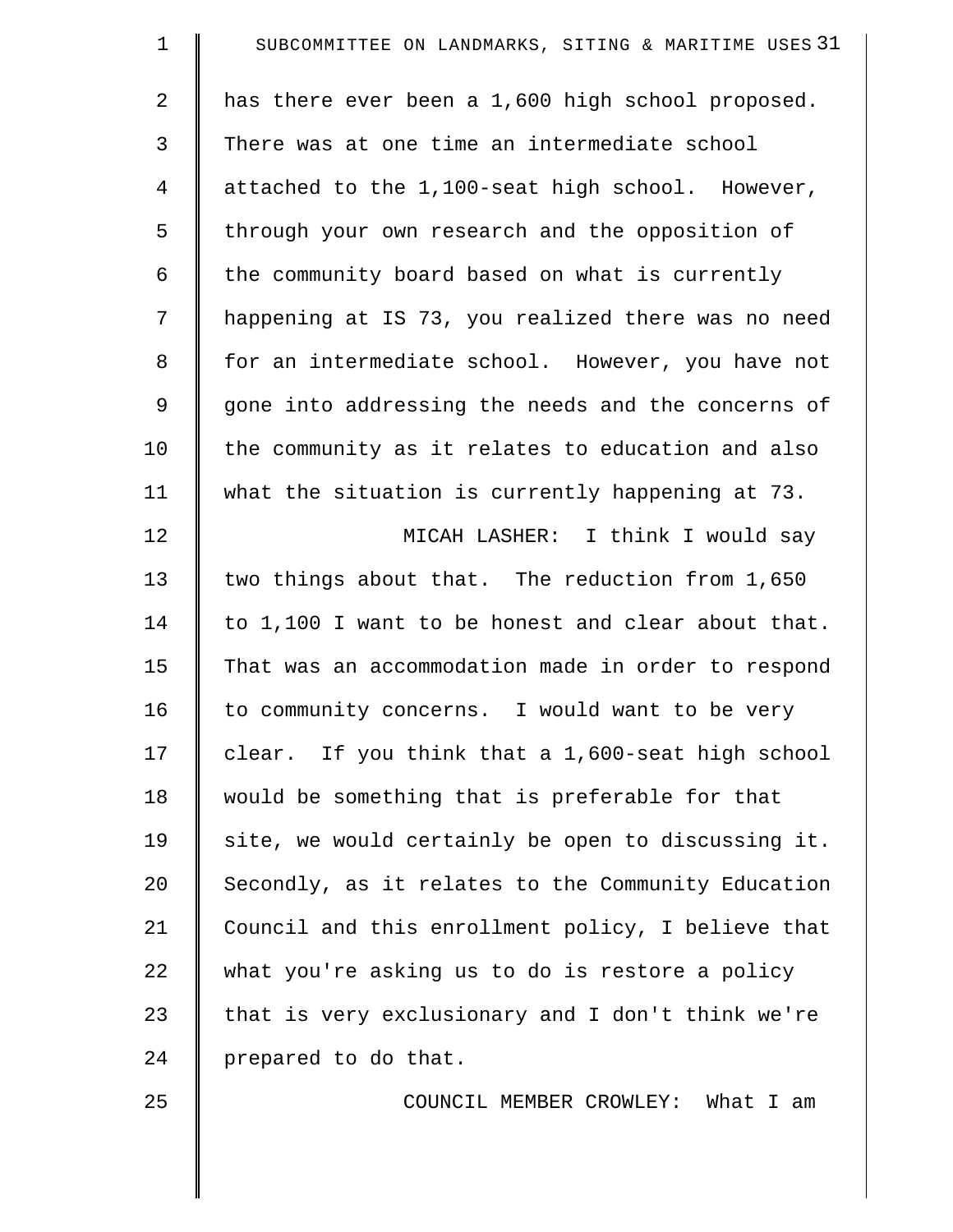| $\mathbf 1$ | SUBCOMMITTEE ON LANDMARKS, SITING & MARITIME USES 32 |
|-------------|------------------------------------------------------|
| 2           | asking and what I have expressed to you in a         |
| 3           | series of meetings is to compromise and look at      |
| 4           | the situations that work. When you look at           |
| 5           | locally zoned schools or priority zoned, which       |
| 6           | includes kids who are across the street and down     |
| 7           | the block, you have better performance. Now we       |
| 8           | both agree that we want to give our kids the best    |
| 9           | possible education we can afford them. To me I       |
| 10          | don't understand how you could not agree with the    |
| 11          | idea of a local school giving the ability to the     |
| 12          | student to have better attendance and family         |
| 13          | involvement; how that would not be the case if you   |
| 14          | did not have that school.                            |
| 15          | MICAH LASHER: Council Member, I                      |
| 16          | think that's an extremely broad brush. I'm not       |
| 17          | sitting with survey information or statistical       |
| 18          | research to rebut that, but it immediately comes     |
| 19          | to mind that some of our city's best high schools,   |
| 20          | Stuyvesant, Bronx Science and Brooklyn Tech, are     |
| 21          | not locally zoned high schools. Not that they're     |
| 22          | necessary analogous to this. Those are special       |
| 23          | enrollment schools. But I think to simply say        |
| 24          | broadly speaking that neighborhood zoned schools     |
| 25          | work better than choice schools, I'd be surprised    |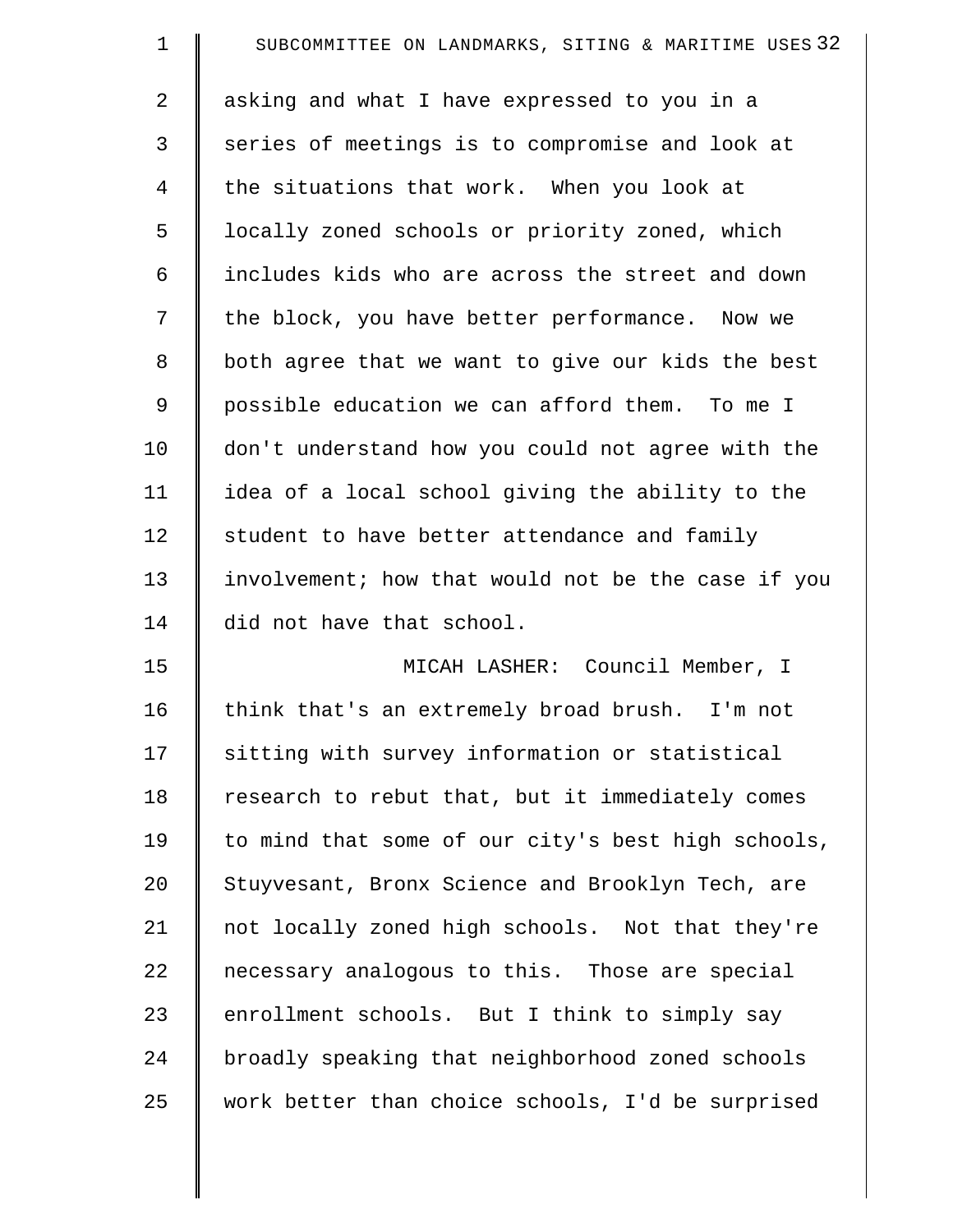| $\mathbf 1$ | SUBCOMMITTEE ON LANDMARKS, SITING & MARITIME USES 33 |
|-------------|------------------------------------------------------|
| 2           | if that were a blanket statement that could be       |
| 3           | supported. Moreover, again, I think that there is    |
| 4           | a value to having students from nearby in the        |
| 5           | school. Let me be clear, you asked about             |
| 6           | compromise, the compromise we have proposed here,    |
| 7           | which would give your school district, the school    |
| 8           | district in which your constituents live, the        |
| 9           | school district in which the schools you would       |
| 10          | like to give preference for are a part of, that      |
| 11          | district has priority over the entire city. If       |
| 12          | there are 250 kids from your school district who     |
| 13          | want to go to this school, they're going and         |
| 14          | they're taking every seat. This is a narrower        |
| 15          | prioritization than has ever been created under      |
| 16          | this administration. I could make an argument        |
| 17          | that that in and of itself was perhaps more of a     |
| 18          | compromise than we should have made given the        |
| 19          | historic problems with neighborhood zoned public     |
| 20          | high schools. But we have done it in an effort to    |
| 21          | accommodate your demands. We've also reduced the     |
| 22          | size of the school by one-third in an effort to      |
| 23          | respond to these demands. At a certain point you     |
| 24          | have to say we can spend \$80 million somewhere      |
| 25          | else for a high school that will serve a broader     |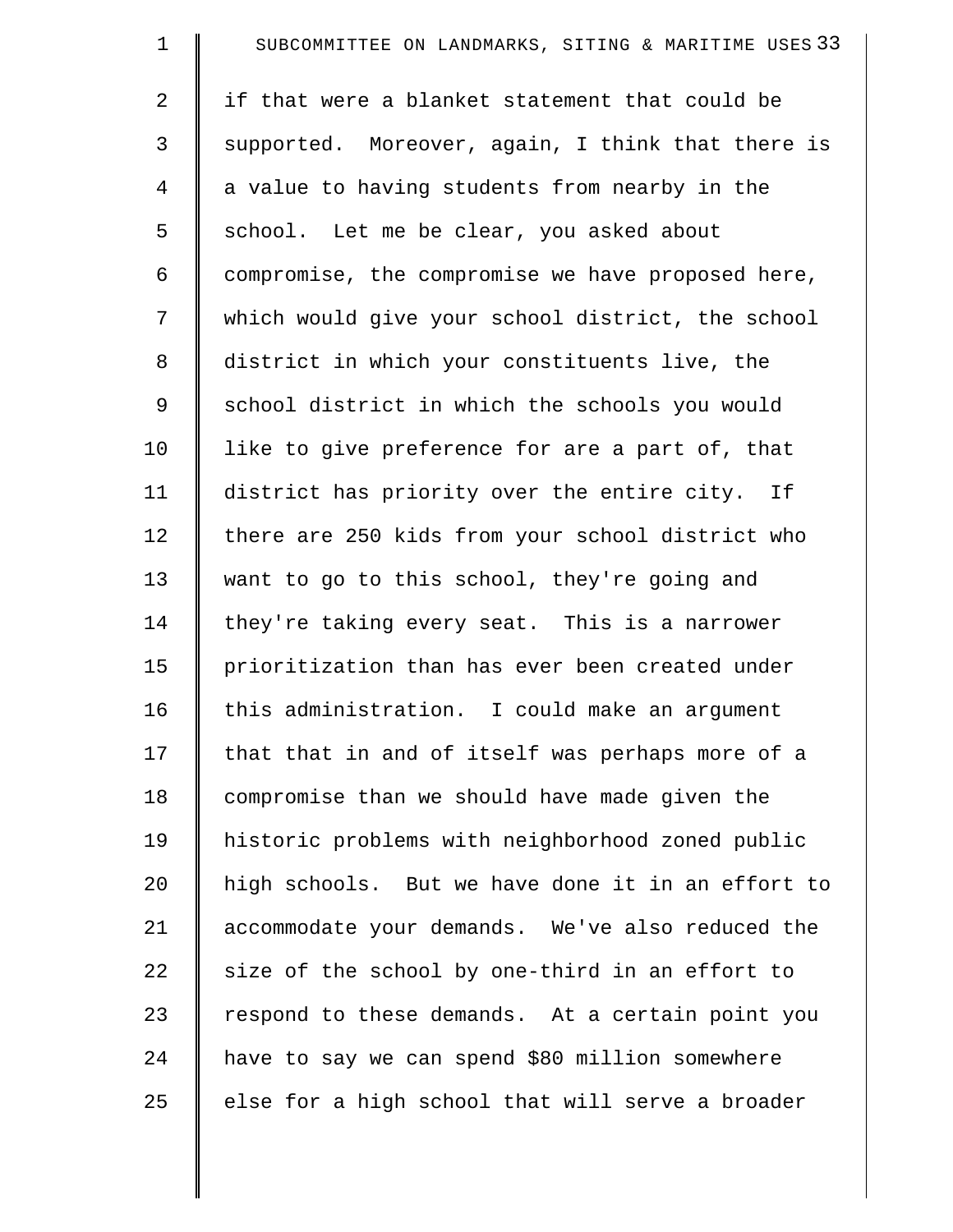| $\mathbf 1$    | SUBCOMMITTEE ON LANDMARKS, SITING & MARITIME USES 34 |
|----------------|------------------------------------------------------|
| $\overline{2}$ | array of students in the school. If a compromise     |
| 3              | that gives your school district preference but       |
| $\overline{4}$ | does not narrow down block by block that creates a   |
| 5              | carve out for local kids at the exclusion of other   |
| 6              | kids in the same school district, if that is the     |
| 7              | only way this high school is acceptable to you,      |
| 8              | then it may be that those \$80 million can be        |
| 9              | better spent serving a broader range of students     |
| 10             | elsewhere in the city. But that is, I guess, the     |
| 11             | decision in your hands, although I would once        |
| 12             | again note that really this is a land use question   |
| 13             | and I don't think frankly it is candid to say the    |
| 14             | enrollment policy is about land use. It is a         |
| 15             | political conversation that we are having, but it    |
| 16             | is not a land use conversation.                      |
| 17             | COUNCIL MEMBER CROWLEY: One last                     |
| 18             | statement?                                           |
| 19             | CHAIRPERSON COMRIE: I just want to                   |
| 20             | let you know that you do have other members that     |
| 21             | want to ask questions. Go ahead.                     |
| 22             | COUNCIL MEMBER CROWLEY: I think at                   |
| 23             | the same time you've said District 24, which         |
| 24             | includes my whole district, which is not true. I     |
| 25             | do have District 27 within the school district,      |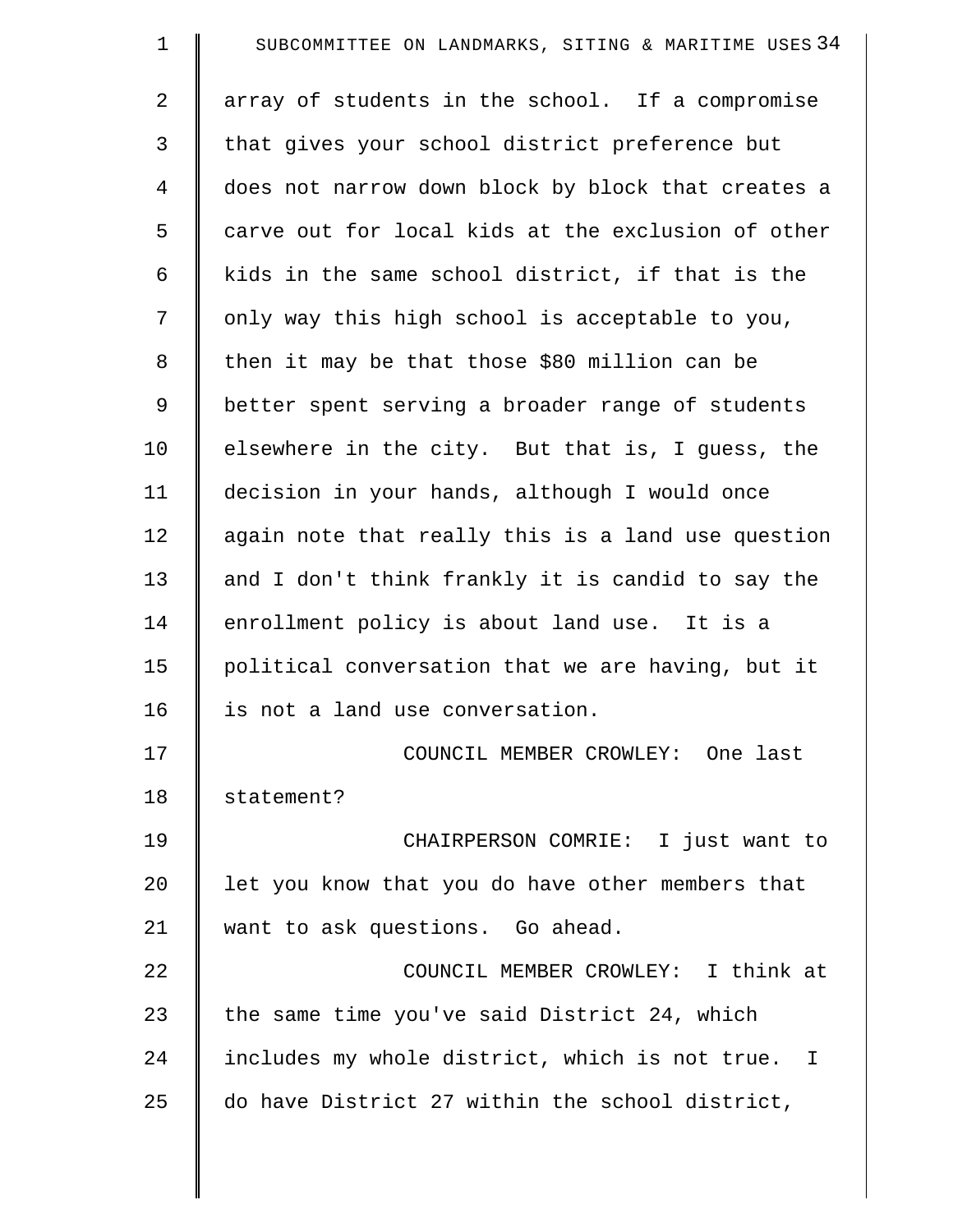| $\mathbf 1$ | SUBCOMMITTEE ON LANDMARKS, SITING & MARITIME USES 35 |
|-------------|------------------------------------------------------|
| 2           | within the council district. Also within School      |
| 3           | District 24, you have approximately five other       |
| 4           | Council Members. Within the compromises that I       |
| 5           | have brought to your attention, to the DOE, I have   |
| 6           | asked for a priority which would include kids from   |
| 7           | Elmhurst which is not in my district, Maspeth and    |
| $\,8\,$     | Middle Village first. I gave schools also that       |
| 9           | included students that wouldn't necessarily be in    |
| 10          | the district I represent. That was a small           |
| 11          | priority, thereby giving you the ability to draw     |
| 12          | from a greater area, the district thereafter. So     |
| 13          | let me just be clear with that. Then also I think    |
| 14          | that fellow Council Members you have to keep in      |
| 15          | mind that this is an area that is not like the       |
| 16          | rest of the city. There is no subway system. It      |
| 17          | does not have the transportation infrastructure.     |
| 18          | Many of the kids in Maspeth that go to high          |
| 19          | schools currently take two buses before they get     |
| 20          | to a train, or two to three buses before they get    |
| 21          | to their high school. Ultimately we have to          |
| 22          | understand that that is a land use issue.            |
| 23          | CHAIRPERSON COMRIE: Council Member                   |
| 24          | Barron, then Council Member Liu, then Council        |
| 25          | Member Sears and then Council Member Martinez.       |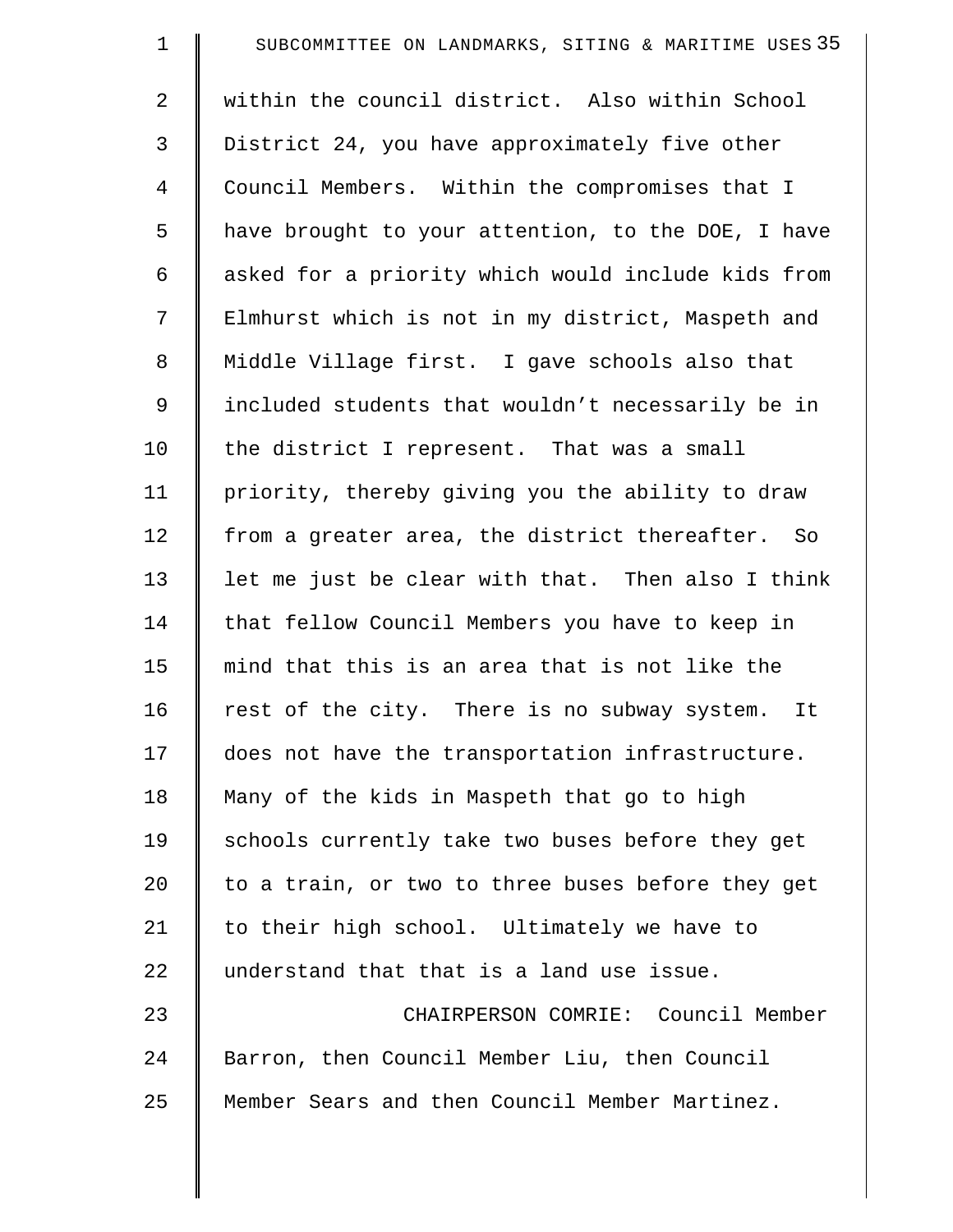| $\mathbf 1$    | SUBCOMMITTEE ON LANDMARKS, SITING & MARITIME USES 36 |
|----------------|------------------------------------------------------|
| $\overline{2}$ | COUNCIL MEMBER BARRON: You know, I                   |
| 3              | have to be very honest with you, I was checking my   |
| 4              | calendar to see what year we were in and whether     |
| 5              | we went back to segregation looking at the           |
| 6              | audience and those who are concerned about that      |
| 7              | particular issue. I'm saying it anyway because       |
| 8              | you all don't want to talk about race but race is    |
| 9              | an issue. It always is an issue whether you like     |
| 10             | it or not. Race is always an issue in this city      |
| 11             | whether you like it or not. You're sitting here      |
| 12             | wanting some privileges that no other high school    |
| 13             | in the city is locally zoned.                        |
| 14             | MICAH LASHER: No other high school                   |
| 15             | that we have created under this administration.      |
| 16             | We don't do it anymore.                              |
| 17             | COUNCIL MEMBER BARRON: There's no                    |
| 18             | more locally zoning high schools nowhere in the      |
| 19             | city. The reason for that is because they went to    |
| 20             | theme high schools and some high schools had         |
| 21             | better resources than others. It gave an             |
| 22             | opportunity for us to desegregate high schools and   |
| 23             | move away from segregation so that diversity can     |
| 24             | come to high schools, opportunities for people who   |
| 25             | are in high school areas where you don't get the     |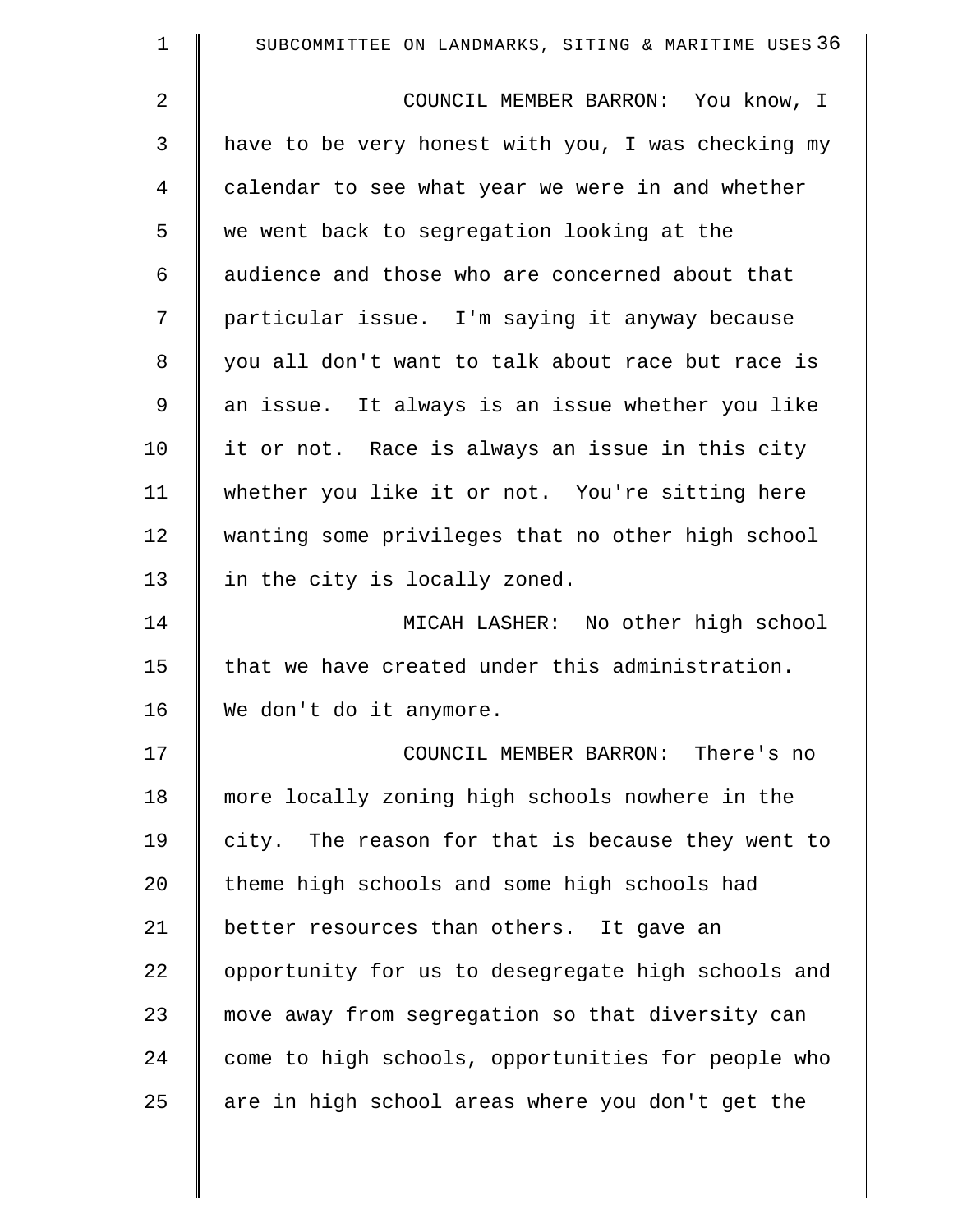| $\mathbf 1$ | SUBCOMMITTEE ON LANDMARKS, SITING & MARITIME USES 37 |
|-------------|------------------------------------------------------|
| 2           | same resources as other high schools. These          |
| 3           | students now get a chance to come to another         |
| 4           | school. You're going to come here and try to turn    |
| 5           | back the hands of time. I'm talking to you           |
| 6           | rhetorically. I'm not talking to you. But you        |
| 7           | want to come here with our Council Member and try    |
| $\,8\,$     | to justify segregation because that's exactly what   |
| 9           | you're doing. To the Department of Education, I      |
| 10          | don't see why you gave them 250 because that         |
| 11          | didn't happen anywhere else in the city. I don't     |
| 12          | think they should get any special privileges         |
| 13          | because they want to keep their high school for      |
| 14          | their white children and they don't want any         |
| 15          | children of color coming in there and coming into    |
| 16          | the neighborhood to desegregate the neighborhood     |
| 17          | and the high school. I think that's a disgrace to    |
| 18          | this city. I think if we're going to have any        |
| 19          | policy changes, then we're going to have to change   |
| 20          | it across the board. I think we did the right        |
| 21          | thing by opening up high schools to everybody.       |
| 22          | Every community has a high school in it that's       |
| 23          | coming from this administration that's opened up     |
| 24          | for every child in the city, not just my children    |
| 25          | in East New York or someone else's children in       |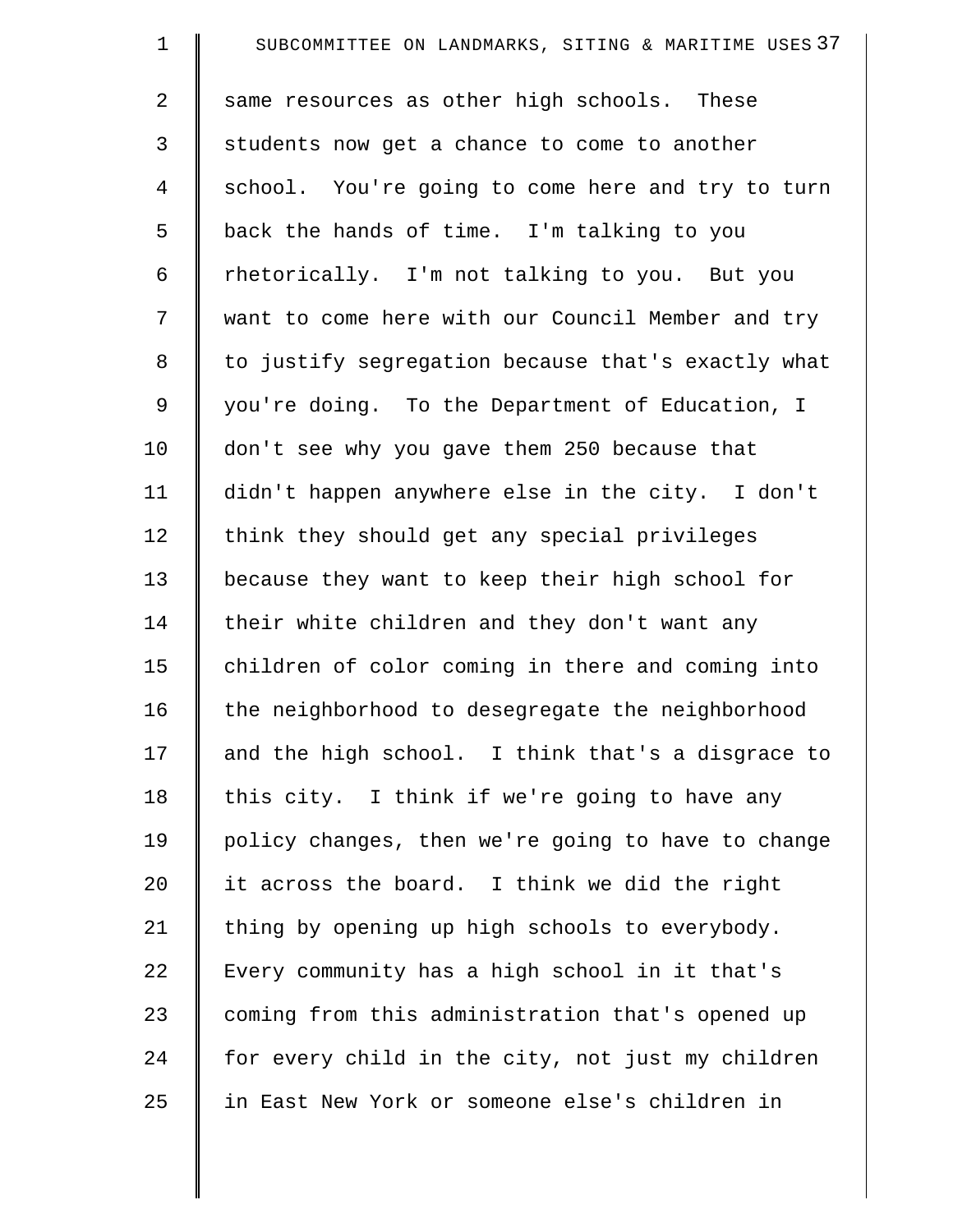| $\mathbf 1$    | SUBCOMMITTEE ON LANDMARKS, SITING & MARITIME USES 38 |
|----------------|------------------------------------------------------|
| $\overline{a}$ | Harlem, but it's opened up for the entire city.      |
| 3              | Segregation is over and I think we should stick to   |
| $\overline{4}$ | the land use issues on this one. I'm urging my       |
| 5              | colleagues not to let them turn back the hands of    |
| 6              | time with some policy talk when you look at the      |
| 7              | land use questions there's no reason why. We         |
| 8              | should be more responsible and vote for a school.    |
| 9              | The Department of Education is putting \$80 million  |
| 10             | into a school to alleviate overcrowding in Queens    |
| 11             | which is sorely needed. Then we got to sit here      |
| 12             | and discuss how we can keep this one high school     |
| 13             | segregated because that's what this is about.        |
| 14             | MICAH LASHER: Council Member, I                      |
| 15             | would just say as it relates to your point about     |
| 16             | giving District 24 priority, that was a difficult    |
| 17             | compromise for us. I would certainly say to the      |
| 18             | Council that if it were to be the directive of       |
| 19             | this Council that it should be a borough-wide or     |
| 20             | citywide high school, that is something we would     |
| 21             | be open to.                                          |
| 22             | COUNCIL MEMBER BARRON: So you're                     |
| 23             | putting it back on us, but I think you should have   |
| 24             | been strong and kept it. No other high school in     |
| 25             | the city gets that kind of preference.               |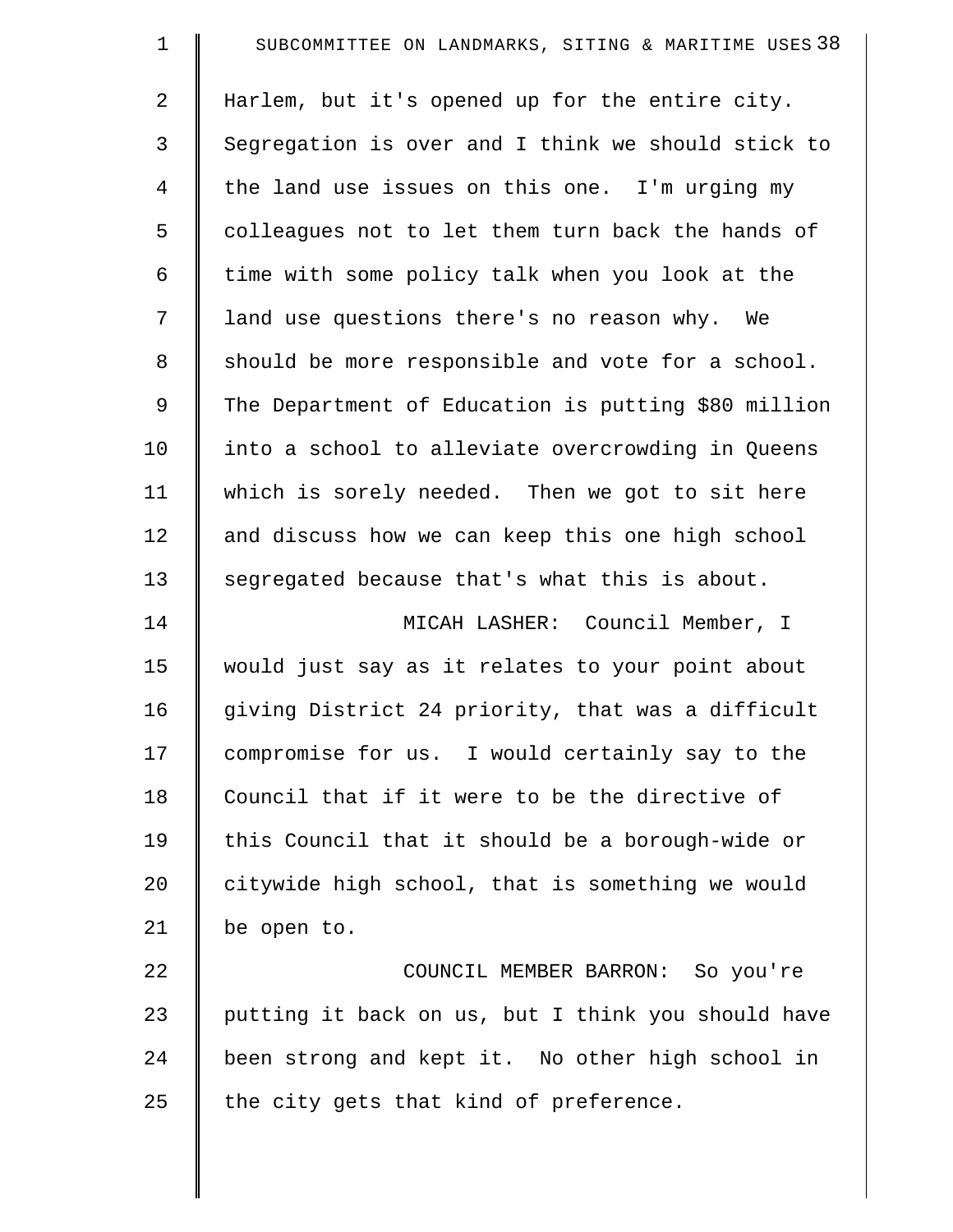| 1  | SUBCOMMITTEE ON LANDMARKS, SITING & MARITIME USES 39 |
|----|------------------------------------------------------|
| 2  | MICAH LASHER: There is a high                        |
| 3  | school that has that.                                |
| 4  | COUNCIL MEMBER BARRON: To your                       |
| 5  | administration?                                      |
| 6  | MICAH LASHER: Yes, two districts.                    |
| 7  | So, yes, I agree with you.                           |
| 8  | COUNCIL MEMBER BARRON: If we start                   |
| 9  | doing that, when do we stop? Where do we stop?       |
| 10 | What happens to the policy when you start            |
| 11 | incrementally taking it apart?                       |
| 12 | MICAH LASHER: I don't think you                      |
| 13 | and I are in disagreement on that.                   |
| 14 | COUNCIL MEMBER BARRON: I just want                   |
| 15 | to encourage my Council Members that we should       |
| 16 | vote for this school because it alleviates           |
| 17 | overcrowding in Queens and we shouldn't let race     |
| 18 | play a role in it.                                   |
| 19 | CHAIRPERSON COMRIE: We've been                       |
| 20 | joined by Council Member Dan Garodnick from          |
| 21 | Manhattan, Councilman Tony Avella from Queens and    |
| 22 | now we'll hear from Council Member John Liu.<br>I'm  |
| 23 | sorry, Robert Jackson, the Chair of the Education    |
| 24 | Committee, has been here a while.                    |
| 25 | COUNCIL MEMBER LIU: I'm a mere                       |
|    |                                                      |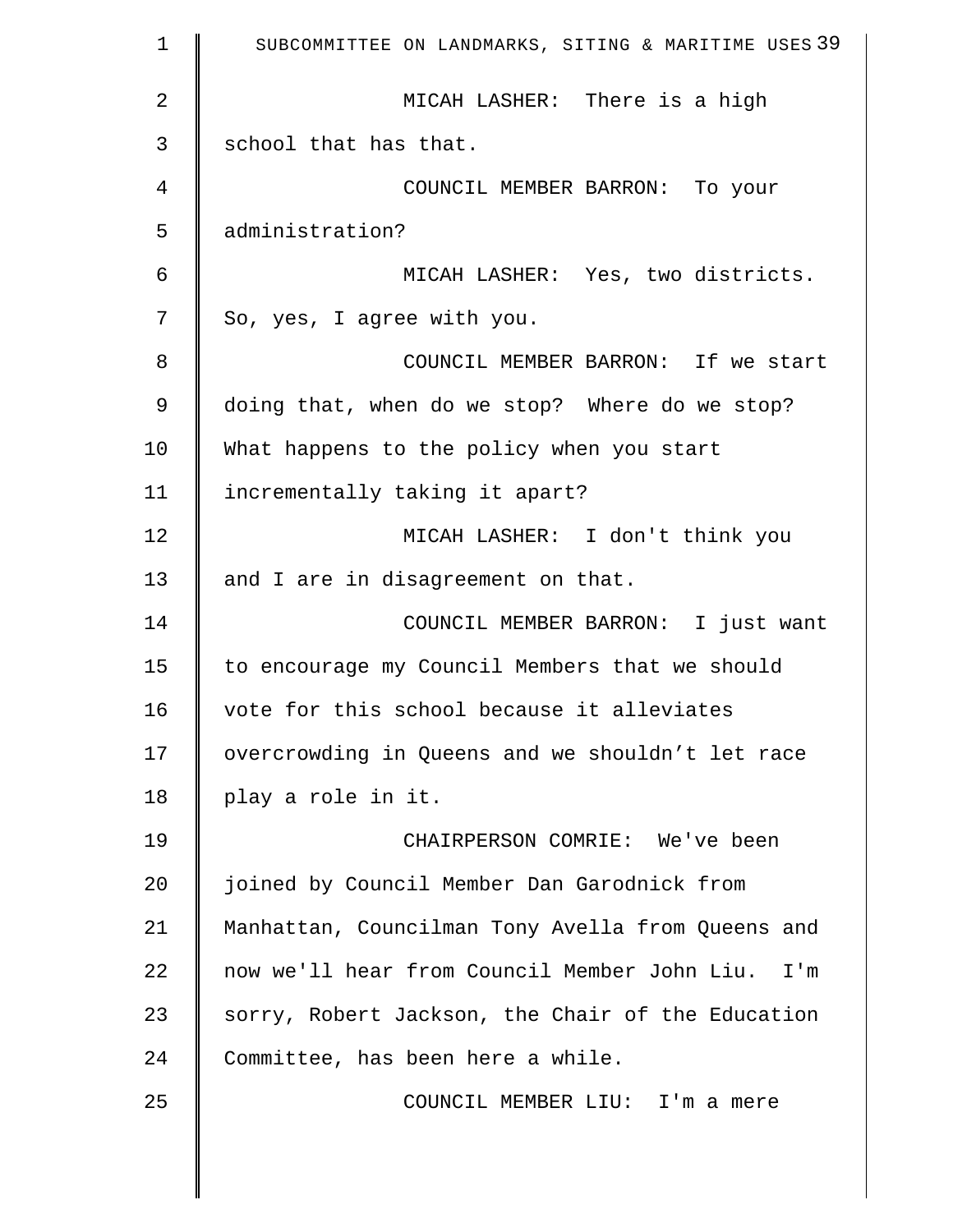| $\mathbf 1$    | SUBCOMMITTEE ON LANDMARKS, SITING & MARITIME USES 40 |
|----------------|------------------------------------------------------|
| $\overline{a}$ | member of the Education Committee as well as a       |
| 3              | member of this Siting Subcommittee. I think we       |
| $\overline{4}$ | all understand that school overcrowding is a big     |
| 5              | problem in this city. It's especially a bigger       |
| 6              | problem in the Borough of Queens. Even within the    |
| 7              | Borough of Queens it's not even school crowding      |
| 8              | everywhere at all grades, it's particularly          |
| 9              | difficult in the northern part of the borough and    |
| 10             | in the high school years. So we desperately need     |
| 11             | a new high school in Northern Queens. In fact,       |
| 12             | this is a problem that the Department of Education   |
| 13             | and the School Construction Authority has been       |
| 14             | well aware of for well over a decade. In the last    |
| 15             | several years they have identified a number of       |
| 16             | sites, not just this site, but a number of sites     |
| 17             | that would be very suitable for a high school, a     |
| 18             | high school that is desperately needed in Northern   |
| 19             | Queens. How did you arrive at this particular        |
| 20             | site among all of the other sites that were          |
| 21             | evaluated for siting?                                |
| 22             | KENRICK OU: I would suggest that                     |
| 23             | part of how we identify sites, as Micah pointed      |
| 24             | out, is really to listen to our Community            |
| 25             | Education Council members and other stakeholders.    |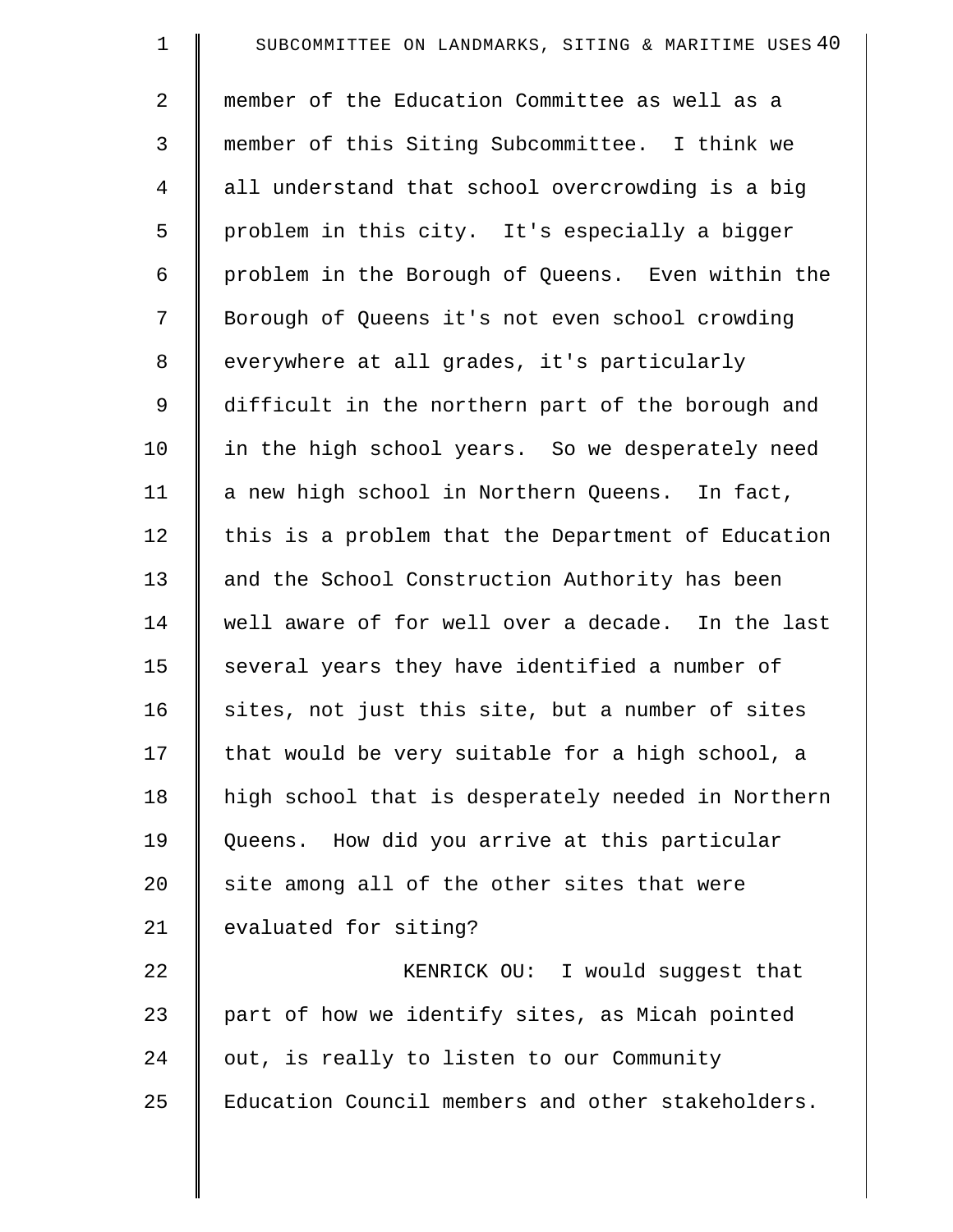| $\mathbf 1$    | SUBCOMMITTEE ON LANDMARKS, SITING & MARITIME USES 41 |
|----------------|------------------------------------------------------|
| 2              | In this instance, party of what we had been          |
| 3              | hearing historically from CEC 24, and I think even   |
| $\overline{4}$ | before that School Board 24, relates not just to     |
| 5              | Maspeth but in other parts of the city,              |
| 6              | neighborhoods that do not geographically have high   |
| 7              | schools. We listen to those recommendations, we      |
| 8              | evaluate those sites and in this instance we found   |
| 9              | and believe that this site was a viable site.        |
| 10             | COUNCIL MEMBER LIU: Before I go                      |
| 11             | any further, I just want to say that these four      |
| 12             | gentleman are committed to their jobs. Don't take    |
| 13             | anything personally here today. But in Northern      |
| 14             | Queens we're talking about School District 24, 25,   |
| 15             | 26, 28, 29, 30. Have you gone to all of these        |
| 16             | Community Education Councils and they all agree      |
| 17             | that this particular site is the best place to put   |
| 18             | a high school in Northern Queens? Obviously you      |
| 19             | talked to CEC 24. In many cases these CECs are       |
| 20             | rubber stamp for the chancellor. The point of        |
| 21             | this is that if you're talking about how the         |
| 22             | community wants it, the fact is we need a high       |
| 23             | school in Northern Queens and there are six school   |
| 24             | districts that are encompassed. Do you have input    |
| 25             | from CEC District 25, CEC District 30? These are     |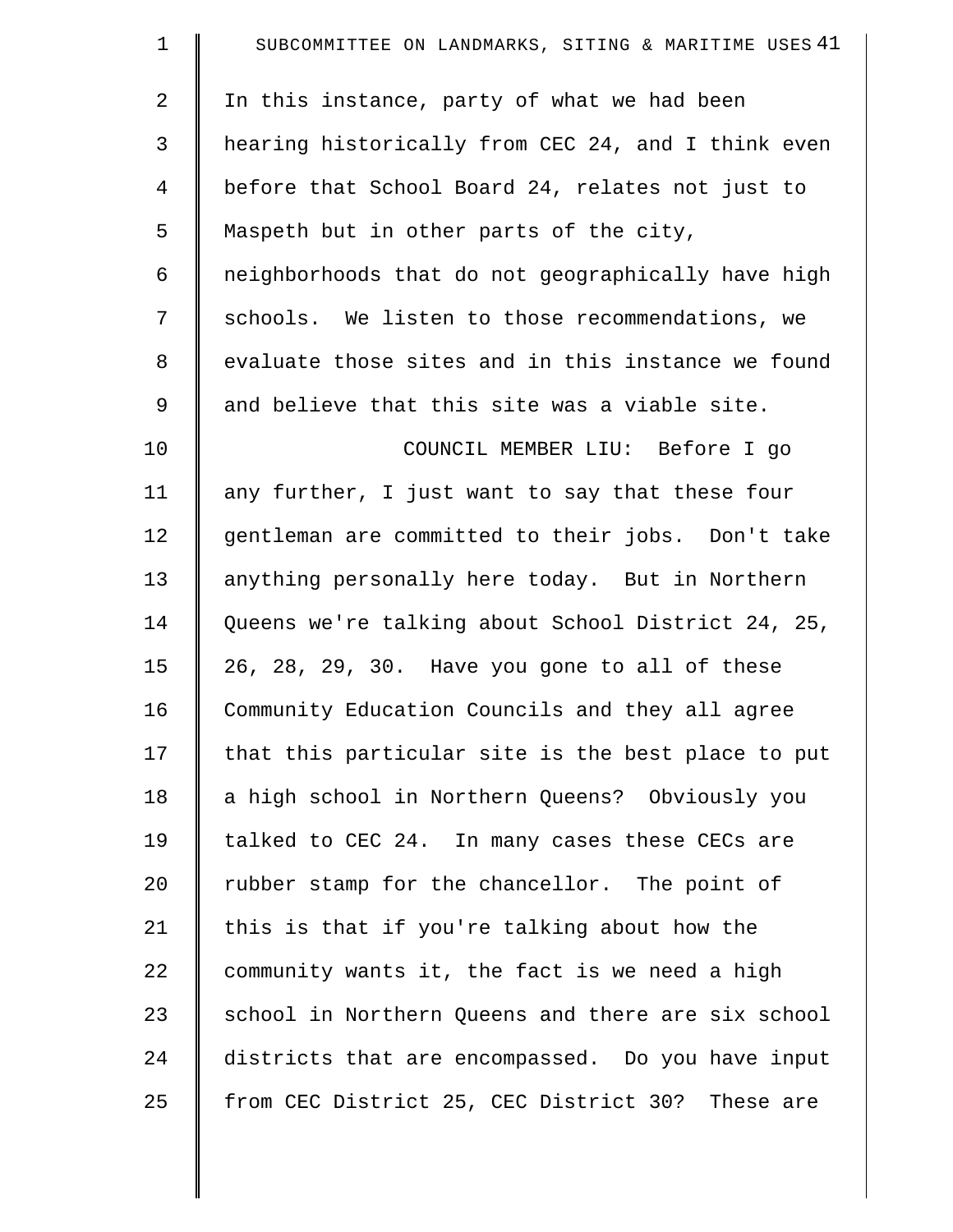| $\mathbf 1$    | SUBCOMMITTEE ON LANDMARKS, SITING & MARITIME USES 42 |
|----------------|------------------------------------------------------|
| 2              | all areas where kids don't have enough space to go   |
| 3              | to high school.                                      |
| $\overline{4}$ | MICAH LASHER: Council Member I                       |
| 5              | would say two things. One, I want to be clear. I     |
| 6              | am not saying that CEC 24 supports this high         |
| 7              | school.                                              |
| 8              | COUNCIL MEMBER LIU: Well let me                      |
| 9              | ask that gentleman.                                  |
| 10             | MICAH LASHER: Can I finish this?                     |
| 11             | Can I respond to your questions?                     |
| 12             | COUNCIL MEMBER LIU: No, no. But                      |
| 13             | that wasn't my question.                             |
| 14             | MICAH LASHER: But you raised a                       |
| 15             | couple of points I'd like to respond to. I don't     |
| 16             | want to be misunderstood. I'm not saying CEC 24      |
| 17             | supports this school. And clearly, by the way,       |
| 18             | the fact that they do not support this school        |
| 19             | would indicate they are not so much a rubber stamp   |
| 20             | for us. I would love it if they supported this       |
| 21             | school and every aspect of our proposal as it        |
| 22             | relates to this school. What I am saying is CEC      |
| 23             | 24 was the one who suggested this site and that      |
| 24             | therefore I would argue that they do not have a      |
| 25             | land use issue with this site. As it relates to      |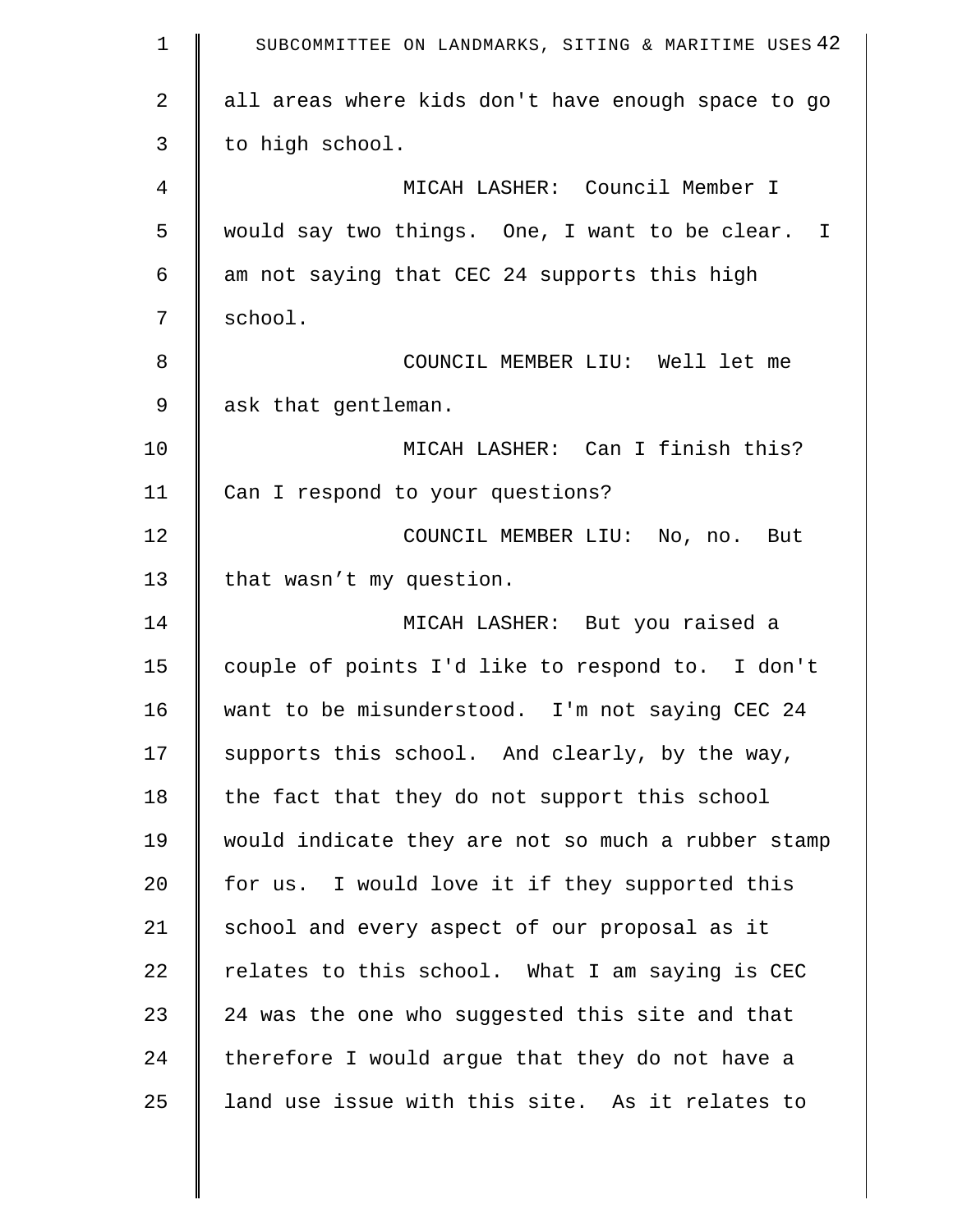| $\mathbf 1$ | SUBCOMMITTEE ON LANDMARKS, SITING & MARITIME USES 43 |
|-------------|------------------------------------------------------|
| 2           | the other sites, the other districts, the other      |
| 3           | schools you talked about, we do not view this high   |
| 4           | school as a zero sum game. It is not his high        |
| 5           | school versus every other possible high school.      |
| 6           | We have a good site. We have a good high school.     |
| 7           | COUNCIL MEMBER LIU: What other                       |
| 8           | sites are under consideration then?                  |
| 9           | MICAH LASHER: We believe it will                     |
| 10          | alleviate--                                          |
| 11          | COUNCIL MEMBER LIU: [interposing]                    |
| 12          | Is there a single other site under consideration     |
| 13          | right now?                                           |
| 14          | MICAH LASHER: I just want to                         |
| 15          | finish my sentence and I'm going to turn it over     |
| 16          | to Kenrick who is going to answer that question.     |
| 17          | We believe that this school will alleviate 1,100     |
| 18          | seats of high school need in Queens, which is        |
| 19          | badly taxed in this regard, as I've said. You and    |
| 20          | your colleagues take us to task appropriately for    |
| 21          | a burgeoning need for high school seats in Queens    |
| 22          | and elsewhere. This is us with a site that works,    |
| 23          | that we believe can work, that has gone to the       |
| 24          | alternative site analysis and the environmental      |
| 25          | studies. We believe it works and we are asking       |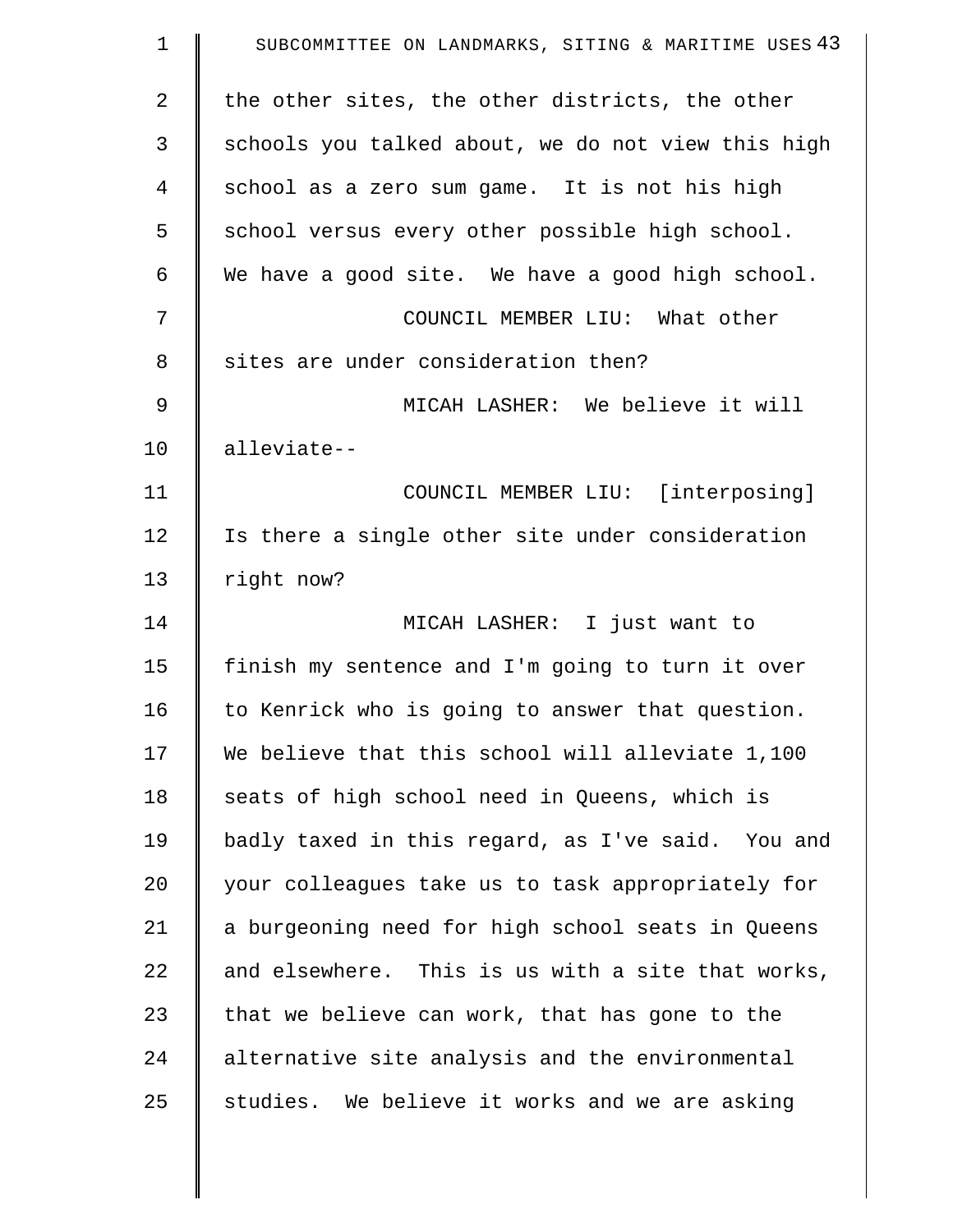| $\mathbf 1$ | SUBCOMMITTEE ON LANDMARKS, SITING & MARITIME USES 44 |
|-------------|------------------------------------------------------|
| 2           | for your approval. If the question is are there      |
| 3           | other sites that could work, the approval of this    |
| 4           | site is no statement on the validity,                |
| 5           | acceptability or desirability of other sites.        |
| 6           | KENRICK OU: To speak to the                          |
| 7           | question about alternate sites, in your package      |
| 8           | there is a list of the alternate sites that were     |
| 9           | considered and evaluated, most of which were         |
| 10          | rejected at the time that we initiated the public    |
| 11          | review process in March 2008. I do want to point     |
| 12          | out that in the context of our meetings with the     |
| 13          | community board, another alternative site was        |
| 14          | identified by the community board. And I think       |
| 15          | the gentlemen who identified it are here. It's a     |
| 16          | site that is located I think off of 57th Road and    |
| 17          | Rust Avenue, which is the former Saint Xavier's      |
| 18          | site. We did look at that site the moment that       |
| 19          | was identified and do not believe it to be as        |
| 20          | attractive a site as the one that we are             |
| 21          | proposing.                                           |
| 22          | COUNCIL MEMBER LIU: The other                        |
| 23          | sites that you talked about are within the same      |
| 24          | general area. But the fact of the matter is the      |
| 25          | need exists all throughout Northern Queens. You      |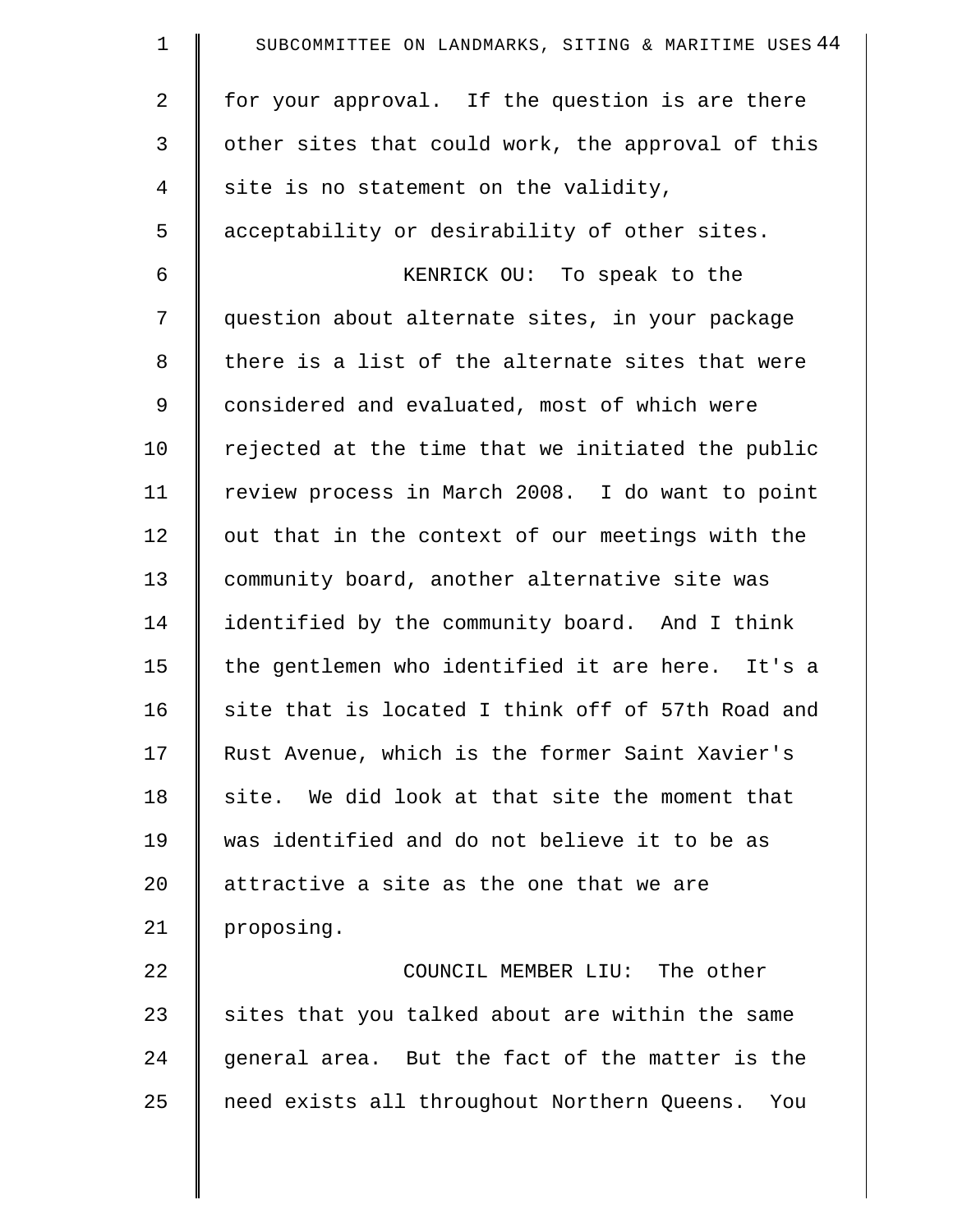| $\mathbf 1$ | SUBCOMMITTEE ON LANDMARKS, SITING & MARITIME USES 45 |
|-------------|------------------------------------------------------|
| 2           | cited, in fact Mr. Lasher cited, eight or nine       |
| 3           | other schools that are severely over crowded and     |
| 4           | tat is the case. What we need is a site that         |
| 5           | actually is accessible to students all over          |
| 6           | Northern Queens. In fact, for the last five years    |
| 7           | I have given you a jewel of a site, a site that      |
| 8           | the school Construction Authority should in fact     |
| 9           | consider, a site that is in my area, in Flushing,    |
| 10          | that is central to all of Northern Queens. It is     |
| 11          | an eight-minute walk from a subway terminal that     |
| 12          | is accessible by 21 bus lines that is one block      |
| 13          | off a major bus line. Yet, the School                |
| 14          | Construction Authority has refused to even           |
| 15          | entertain that site. That site that can easily       |
| 16          | accommodate a 1,600-seat high school. That site      |
| 17          | that can easily accommodate a 4,000-seat high        |
| 18          | school. But no, the School Construction Authority    |
| 19          | intends to put in this school. Actually I'm          |
| 20          | familiar with this area. It's a very low density     |
| 21          | residential area. I'm not even going to get into     |
| 22          | the traffic or quality of life issues because that   |
| 23          | is not the issue at hand here. The issue at hand     |
| 24          | here is not whether we need a high school in         |
| 25          | Northern Queens, we desperately need one. The        |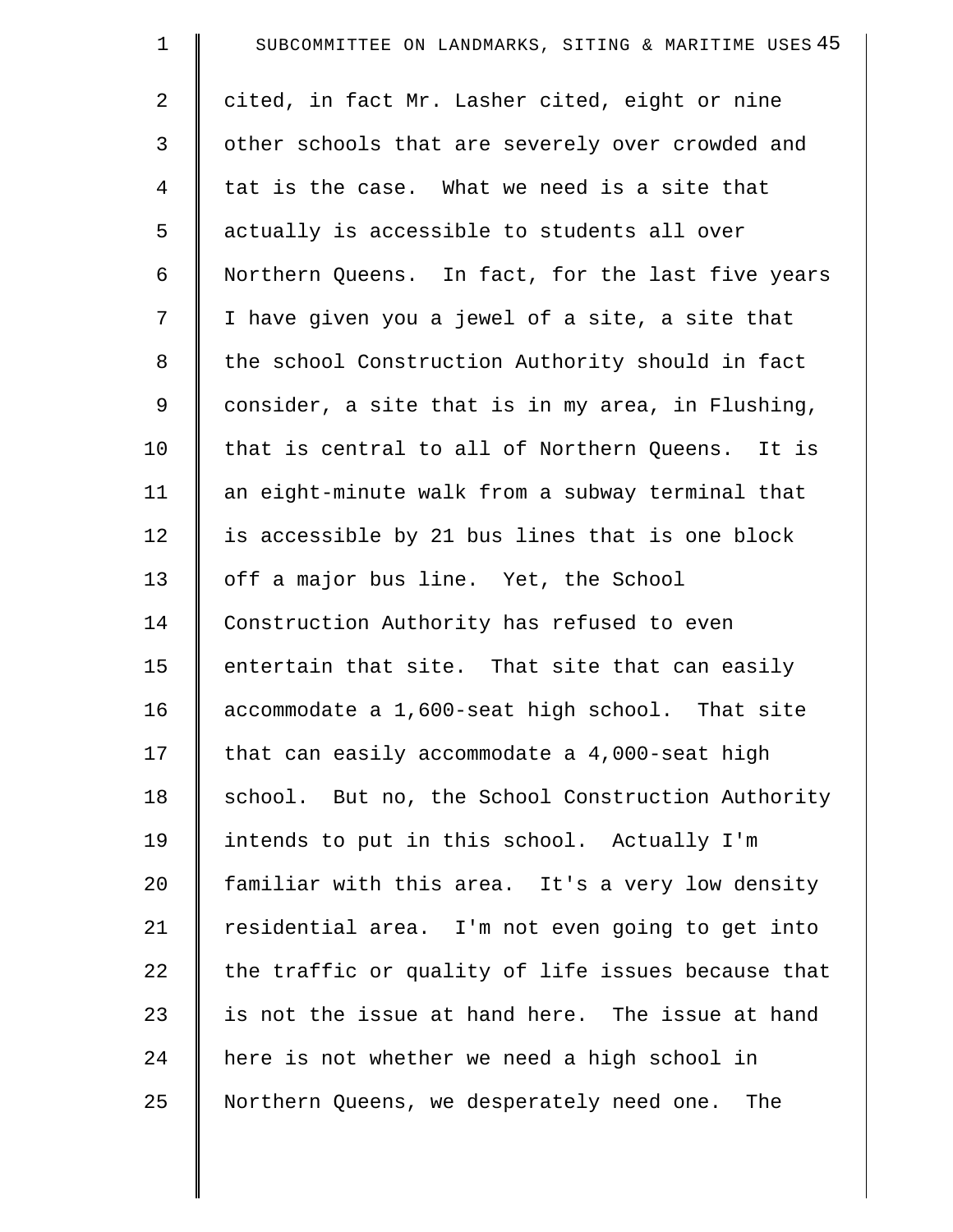| $\mathbf 1$    | SUBCOMMITTEE ON LANDMARKS, SITING & MARITIME USES 46 |
|----------------|------------------------------------------------------|
| $\overline{2}$ | issue is how is the School Construction Authority    |
| 3              | going around finding these sites and deciding        |
| $\overline{4}$ | which ones to pursue. This is a less than optimal    |
| 5              | site for Northern Queens. I've given you a far       |
| 6              | more preferable site that would work far better.     |
| 7              | But instead you choose to go about this in a half-   |
| 8              | baked action that will only serve the students and   |
| 9              | the families or Northern Queens in a far more        |
| 10             | limited capacity than you could otherwise have       |
| 11             | engaged in. I don't understand the School            |
| 12             | Construction Authority's actions in this. I think    |
| 13             | the credibility of the School Construction           |
| 14             | Authority and the Department of Education in their   |
| 15             | commitment to create the badly needed high school    |
| 16             | seats in Northern Queens is severely undermined.     |
| 17             | MICAH LASHER: Council Member, I                      |
| 18             | think that you and I would not disagree about the    |
| 19             | need for high school seats in Queens. I think        |
| 20             | we're in agreement. One thing that I am confused     |
| 21             | about, and like Council Member Barron, I'm perhaps   |
| 22             | speaking rhetorically. This is a confusion that      |
| 23             | doesn't necessarily require a response. One of       |
| 24             | the things I'm confused about is how on the one      |
| 25             | hand you can say we have a desperate need for high   |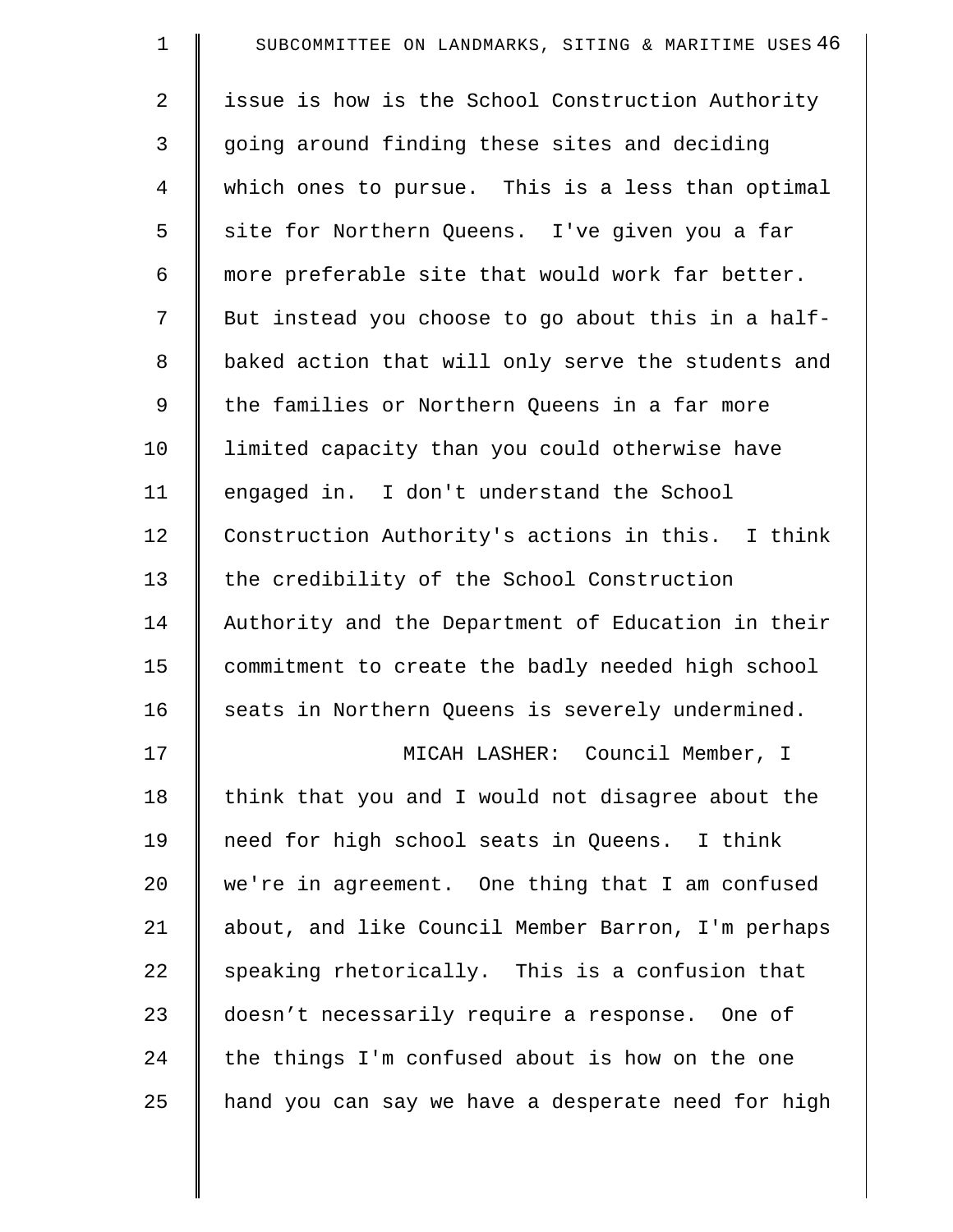| $\mathbf 1$    | SUBCOMMITTEE ON LANDMARKS, SITING & MARITIME USES 47 |
|----------------|------------------------------------------------------|
| $\overline{2}$ | school seats in Queens but no go on this site. We    |
| 3              | don't view this, again, as a zero sum game. We       |
| 4              | don't view this as you put a high school here and    |
| 5              | you don't put a high school there. Obviously if      |
| 6              | we lived in a world of limitless resources, for      |
| 7              | example, we'd put a high school at ever proposed     |
| $\,8\,$        | site that could work and get class size down to      |
| 9              | ten students per class. We don't live in that        |
| 10             | world. As it relates to your site and the site in    |
| 11             | Flushing, I think that there are a specific set of   |
| 12             | considerations to that site. We're looking into      |
| 13             | it. I would not take that site off the table.        |
| 14             | Certainly by the way, if this site gets voted        |
| 15             | down, we are going to be back at the drawing board   |
| 16             | 1,000 seats short. But again, this is not a zero     |
| 17             | sum game. We have a site. It is ready to go. It      |
| 18             | is not half-baked. It is a conversation that         |
| 19             | we've been having with the community for a year.     |
| 20             | To be honest, again, let's be candid, the            |
| 21             | opposition to this site is over the enrollment       |
| 22             | plan. Frankly, what the advocates for a different    |
| 23             | enrollment plan would like would be to narrowly      |
| 24             | limit the enrollment which would run against what    |
| 25             | are you are--                                        |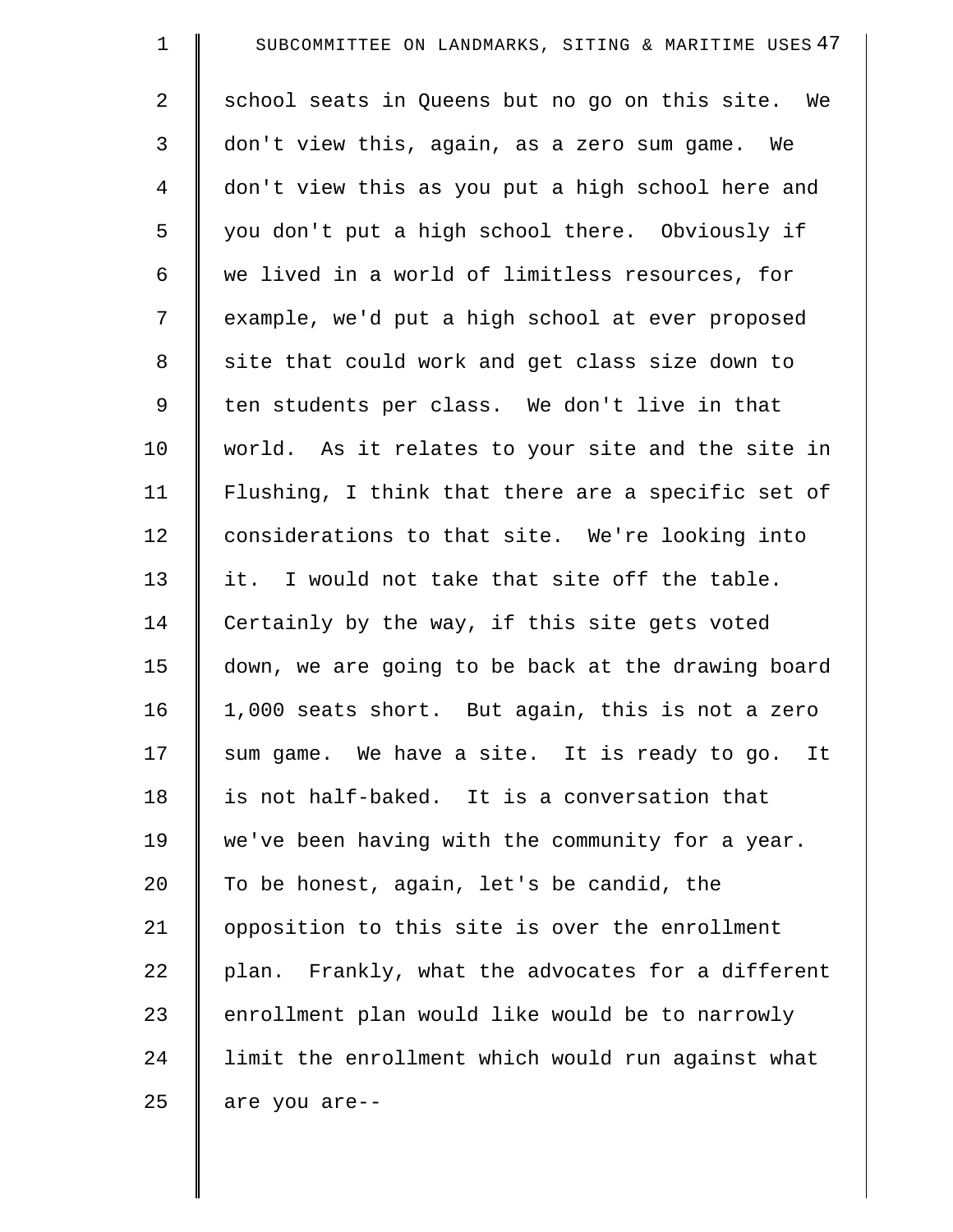| 1  | SUBCOMMITTEE ON LANDMARKS, SITING & MARITIME USES 48 |
|----|------------------------------------------------------|
| 2  | COUNCIL MEMBER LIU: [interposing]                    |
| 3  | If that were the issue then this would be more in    |
| 4  | the Education Committee. The fact of the matter--    |
| 5  | MICAH LASHER: [interposing] If you                   |
| 6  | look at the reporting on the community board you     |
| 7  | will find that the community board referred to       |
| 8  | this as a dumping ground.                            |
| 9  | COUNCIL MEMBER LIU: Mr. Chairman,                    |
| 10 | I think we need some decorum.                        |
| 11 | CHAIRPERSON COMRIE: John, you                        |
| 12 | finish.                                              |
| 13 | COUNCIL MEMBER LIU: The witness                      |
| 14 | can answer the questions when he's asked of a        |
| 15 | Council Member.                                      |
| 16 | CHAIRPERSON COMRIE: Do you want to                   |
| 17 | finish your question and then Mr. Lasher will        |
| 18 | finish his statement?                                |
| 19 | COUNCIL MEMBER LIU: This is in the                   |
| 20 | Landmarks/Public Siting Subcommittee of the Land     |
| 21 | Use Committee because it is in fact a land use       |
| 22 | decision. It is a question of public siting.         |
| 23 | There has been a lot of rhetoric today that has      |
| 24 | been put forth by the School Construction            |
| 25 | Authority and the Department of Education            |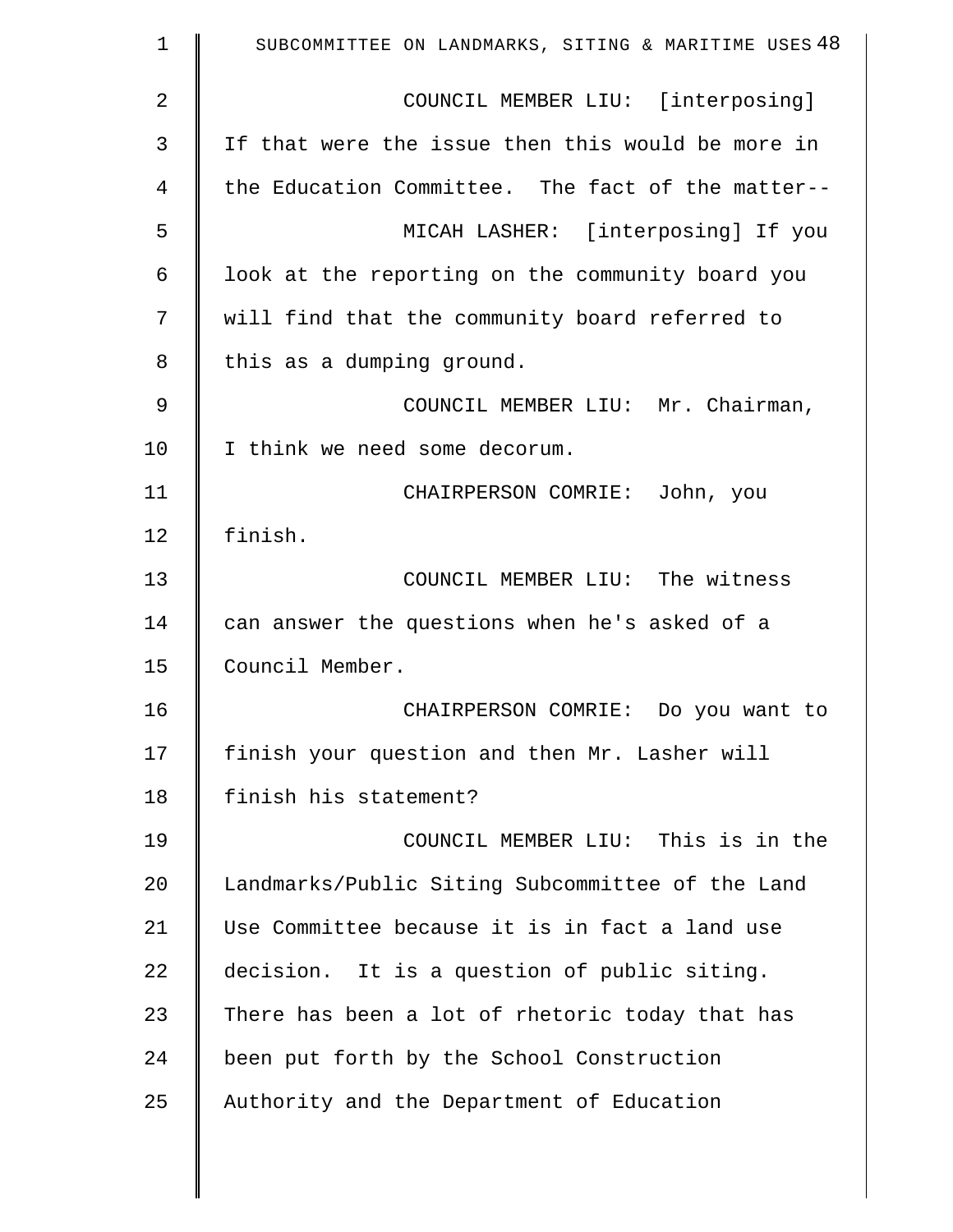| $\mathbf 1$    | SUBCOMMITTEE ON LANDMARKS, SITING & MARITIME USES 49 |
|----------------|------------------------------------------------------|
| $\overline{2}$ | representatives. They have gone so far as to         |
| 3              | imply that there is some kind of a stratification.   |
| 4              | They have not used the "R" word. I don't accept      |
| 5              | any of that. I think this goes to the site           |
| 6              | selection process that the School Construction       |
| 7              | Authority has utilized. As much as you can say       |
| 8              | until you're blue in the face that this doesn't      |
| 9              | preclude any other site, the fact of the matter      |
| 10             | is, there is no other site that's on the immediate   |
| 11             | horizon in Northern Queens. Once this site is        |
| 12             | done, it will in the School Construction Authority   |
| 13             | and the Department of Education's minds alleviate    |
| 14             | the immediate pressure to find a location in         |
| 15             | Northern Queens. It is clear that this is not a      |
| 16             | comprehensive effort to truly create the seats       |
| 17             | that we need in high schools in Northern Queens.     |
| 18             | In fact, you go so far as to say that maybe the      |
| 19             | site in Flushing would be considered as well.<br>The |
| 20             | site in Flushing has been out there for five years   |
| 21             | and the School Construction Authority and the        |
| 22             | Department of Education has simply refused to even   |
| 23             | look at the site. Do you know why? Because it is     |
| 24             | currently owned by Home Depot, a big entity that     |
| 25             | this administration doesn't like to deal with.       |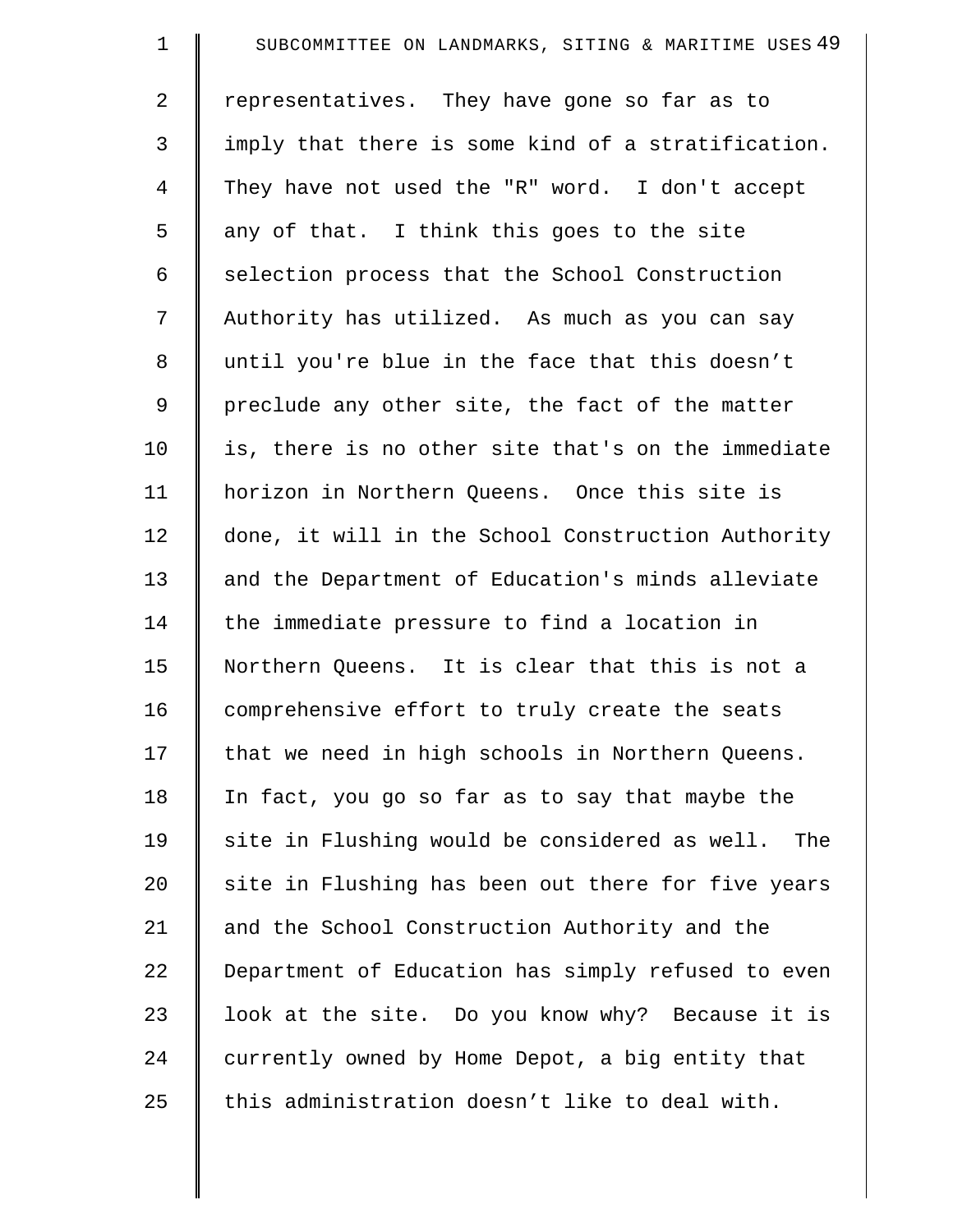| $\mathbf 1$ | SUBCOMMITTEE ON LANDMARKS, SITING & MARITIME USES 50 |
|-------------|------------------------------------------------------|
| 2           | Meanwhile, this particular site in Maspeth           |
| 3           | actually is owned by a much smaller property         |
| 4           | owner. This is being taken with the threat of        |
| 5           | eminent domain. The administration has no qualms     |
| 6           | about doing it whenever the property owner is a      |
| 7           | small entity. But when it's a big corporate          |
| 8           | entity like Home Depot, hands off, we can't touch    |
| 9           | them. It's always about the little guy and the       |
| 10          | big guy here. You can talk about all the rhetoric    |
| 11          | you want. I think the School Construction            |
| 12          | Authority and the Department of Education has        |
| 13          | severely damaged its own credibility. It claims      |
| 14          | to be looking for this high school that's badly      |
| 15          | needed in Northern Queens and yet it overlooks       |
| 16          | other far better, far preferable, far more           |
| 17          | accessible locations for a real high school that     |
| 18          | we need in Northern Queens. I don't think race       |
| 19          | should be brought up here. That's a very serious     |
| 20          | issue to be bringing up or to be implying. I         |
| 21          | think that the School Construction Authority and     |
| 22          | the Department of Education has put forth that       |
| 23          | argument, whether behind the scenes or upfront in    |
| 24          | the most disingenuous of ways. In fact, Council      |
| 25          | Member Crowley, if she had enough time, would        |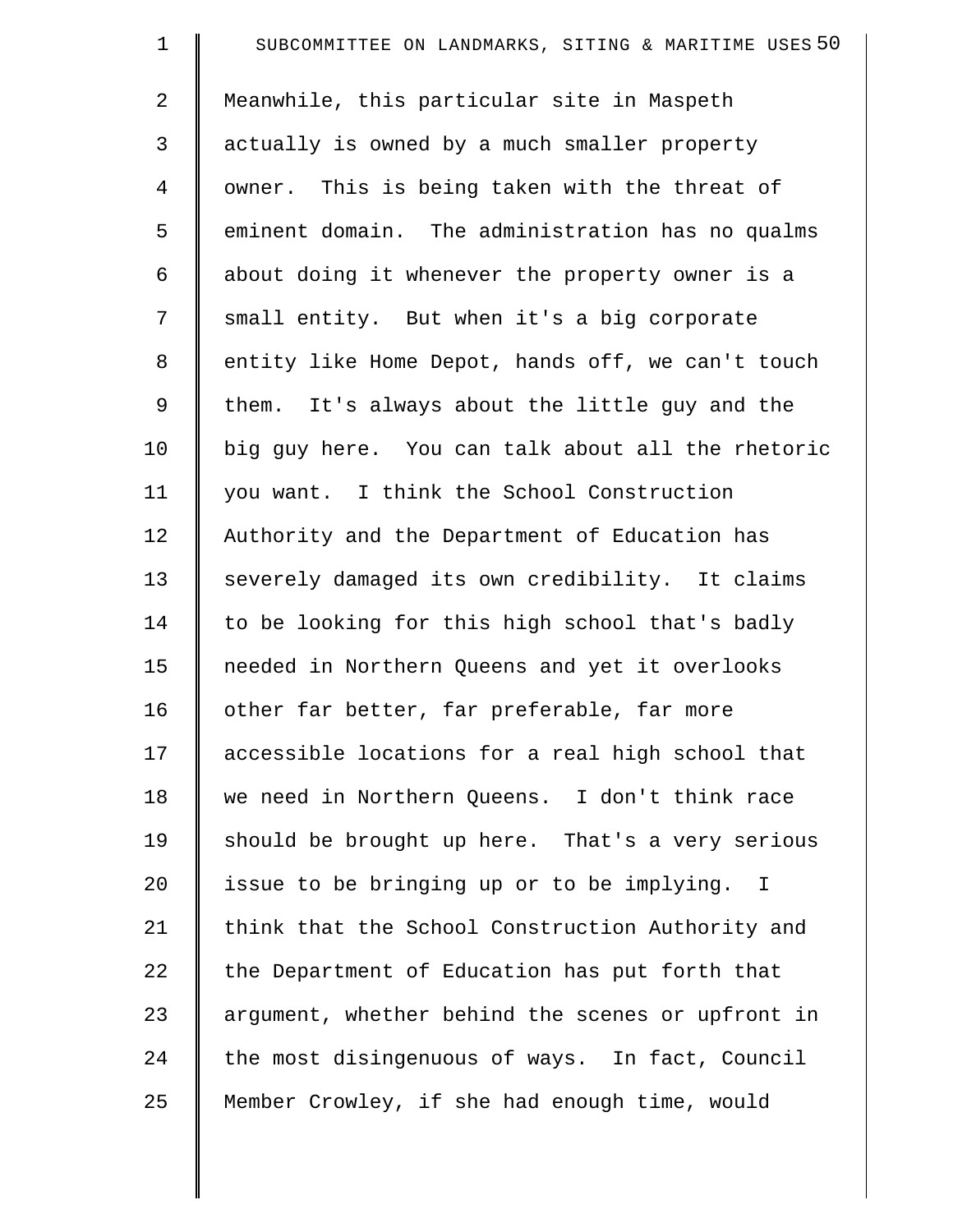| $\mathbf 1$    | SUBCOMMITTEE ON LANDMARKS, SITING & MARITIME USES 51 |
|----------------|------------------------------------------------------|
| $\overline{2}$ | certainly have pointed out that just down the        |
| 3              | street there's an elementary school, a primary       |
| 4              | school where kids are all from the area. The         |
| 5              | enrollment of that primary school is one-third       |
| 6              | white, one-third Asian and one-third Latino,         |
| 7              | reflecting the makeup of that area. So let's not     |
| 8              | inject race into this concern and this discussion    |
| 9              | that we have totally unnecessarily. It is the        |
| 10             | Department of Education and the School               |
| 11             | Construction Authority that has raised that          |
| 12             | specter. I find that totally despicable.             |
| 13             | MICAH LASHER: Just to clarify on                     |
| 14             | those two points. We don't want to get bogged        |
| 15             | down into a discussion of the eminent domain         |
| 16             | considerations. But just to be clear, again,         |
| 17             | we're in agreement there's a need for high school    |
| 18             | seats in Queens. I could and will and would          |
| 19             | defend our site selection process and the            |
| 20             | questions of eminent domain. But the reality is      |
| 21             | there is a site before you that would create 1,100   |
| 22             | high school seats in Queens. If it is your view      |
| 23             | that the wise policy move is to put it back on us,   |
| 24             | vote down this site and force us to go somewhere     |
| 25             | else, then that is before you. But the reality is    |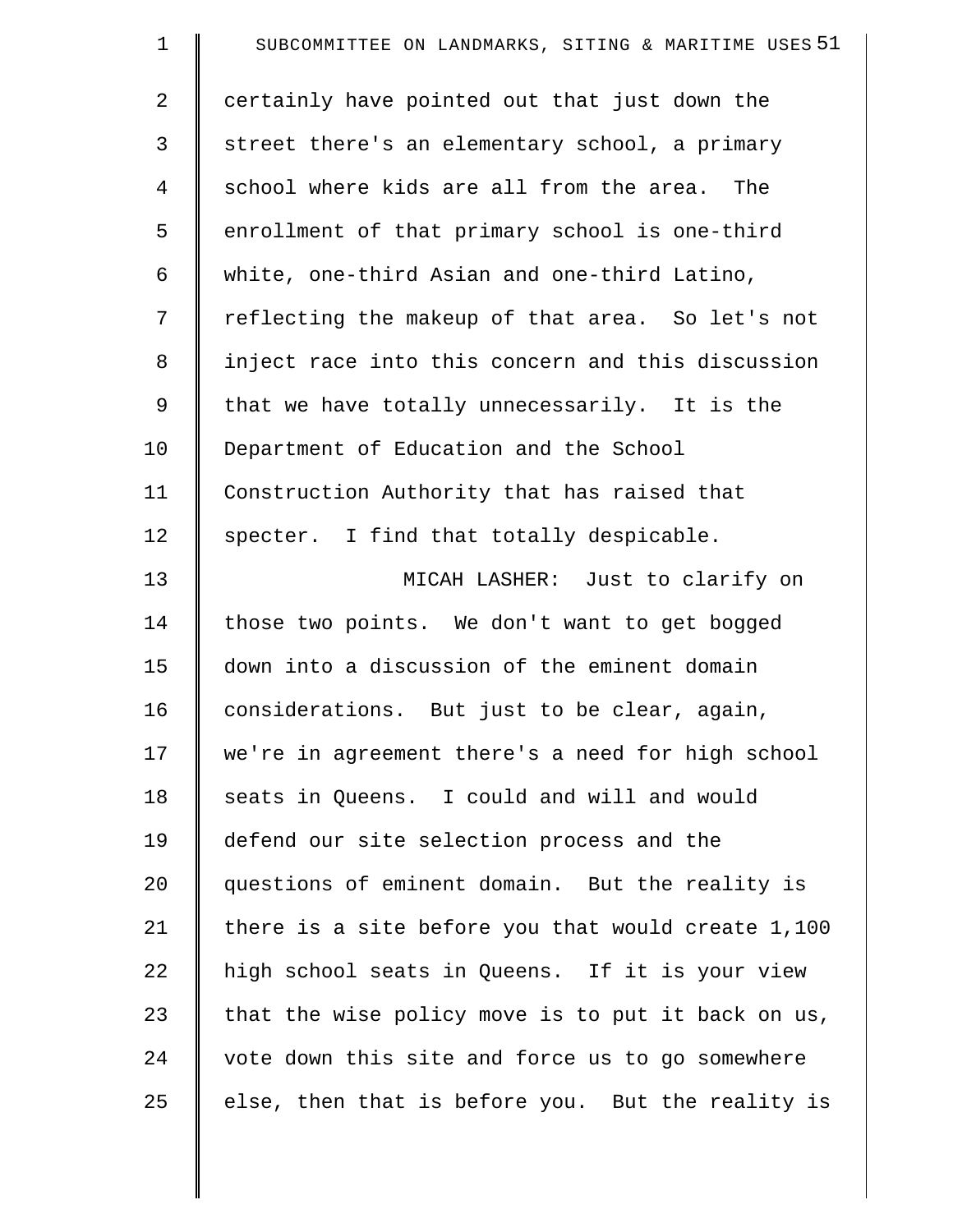| $\mathbf 1$    | SUBCOMMITTEE ON LANDMARKS, SITING & MARITIME USES 52 |
|----------------|------------------------------------------------------|
| 2              | that will set us back some number of years on        |
| 3              | creating 1,100 high school seats. As it relates      |
| $\overline{4}$ | to the question of the exclusionary preference       |
| 5              | policy that has been proposed, I've been pretty      |
| 6              | careful to speak about what the practicalities of    |
| 7              | that proposal would be, which is a geographic        |
| 8              | preference related to the five elementary schools.   |
| 9              | What it would do would be to say if you are not in   |
| 10             | that geographic area, you do not get first crack     |
| 11             | at this school. I have not looked at the racial      |
| 12             | and demographic questions of that school. But if     |
| 13             | that's something that would be of interest to you,   |
| 14             | we could certainly provide it to you.                |
| 15             | GREG MAYERS: Mr. Chairman, if I                      |
| 16             | may, I'd like to add to what Micah said about the    |
| 17             | site selection process. I don't think any Council    |
| 18             | Members here will argue against the fact that we     |
| 19             | have engaged in terms of having several              |
| 20             | consultations with each elected official in terms    |
| 21             | of our whole site selection process. We are          |
| 22             | always open in terms of listening to ideas or        |
| 23             | other sites that we could take a look at. Some       |
| 24             | work and some do not.                                |
| 25             | COUNCIL MEMBER LIU: Please don't                     |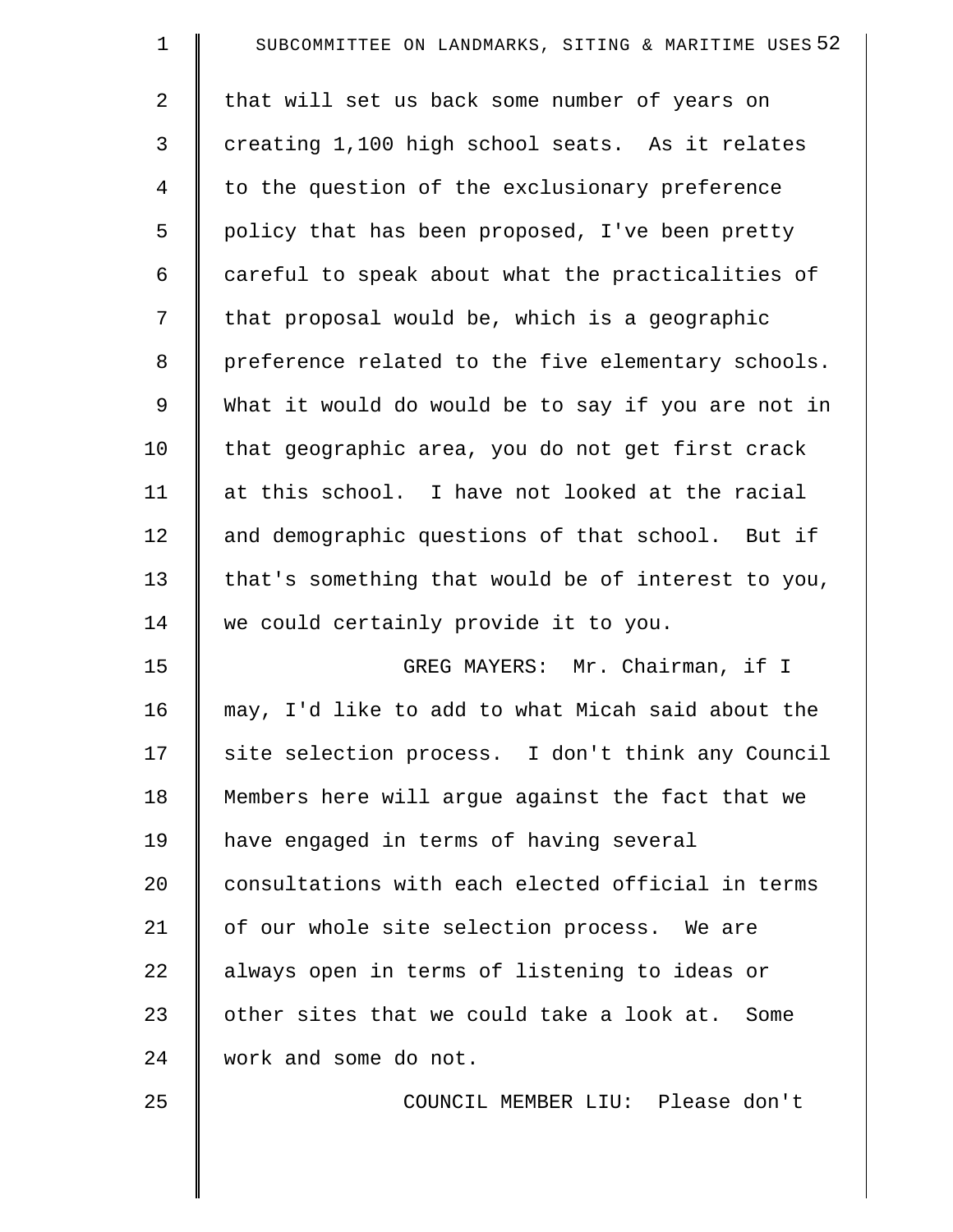| $\mathbf 1$    | SUBCOMMITTEE ON LANDMARKS, SITING & MARITIME USES 53 |
|----------------|------------------------------------------------------|
| $\overline{2}$ | say that to me.                                      |
| 3              | CHAIRPERSON COMRIE: John, you're                     |
| 4              | out of order now. Are you finished, Mr. Mayers?      |
| 5              | Council Member Sears then Council Member Martinez    |
| $\epsilon$     | and then I'm going to ask a few questions if you     |
| 7              | don't mind.                                          |
| 8              | COUNCIL MEMBER SEARS: I'm going to                   |
| $\mathsf 9$    | be very brief because a lot has been said. I'm       |
| 10             | just going to make two points. Then I really         |
| 11             | think, Mr. Chairman, with everything that has been   |
| 12             | discussed that we should lay this over and discuss   |
| 13             | this further. I gather that we cannot lay this       |
| 14             | over unless it was worked over in the 24-hour        |
| 15             | period, is that correct? It's not being voted on     |
| 16             | today. So when do we vote on this? We haven't        |
| 17             | decided when to vote on this. Is Thursday the        |
| 18             | deadline? When is the deadline?                      |
| 19             | CHAIRPERSON COMRIE: We're here to                    |
| 20             | listen to the people before we make any decisions    |
| 21             | on a deadline.                                       |
| 22             | COUNCIL MEMBER SEARS: It says here                   |
| 23             | in the land use that it's April 2nd.                 |
| 24             | CHAIRPERSON COMRIE: The actual                       |
| 25             | deadline is scheduled for Thursday, but as it is a   |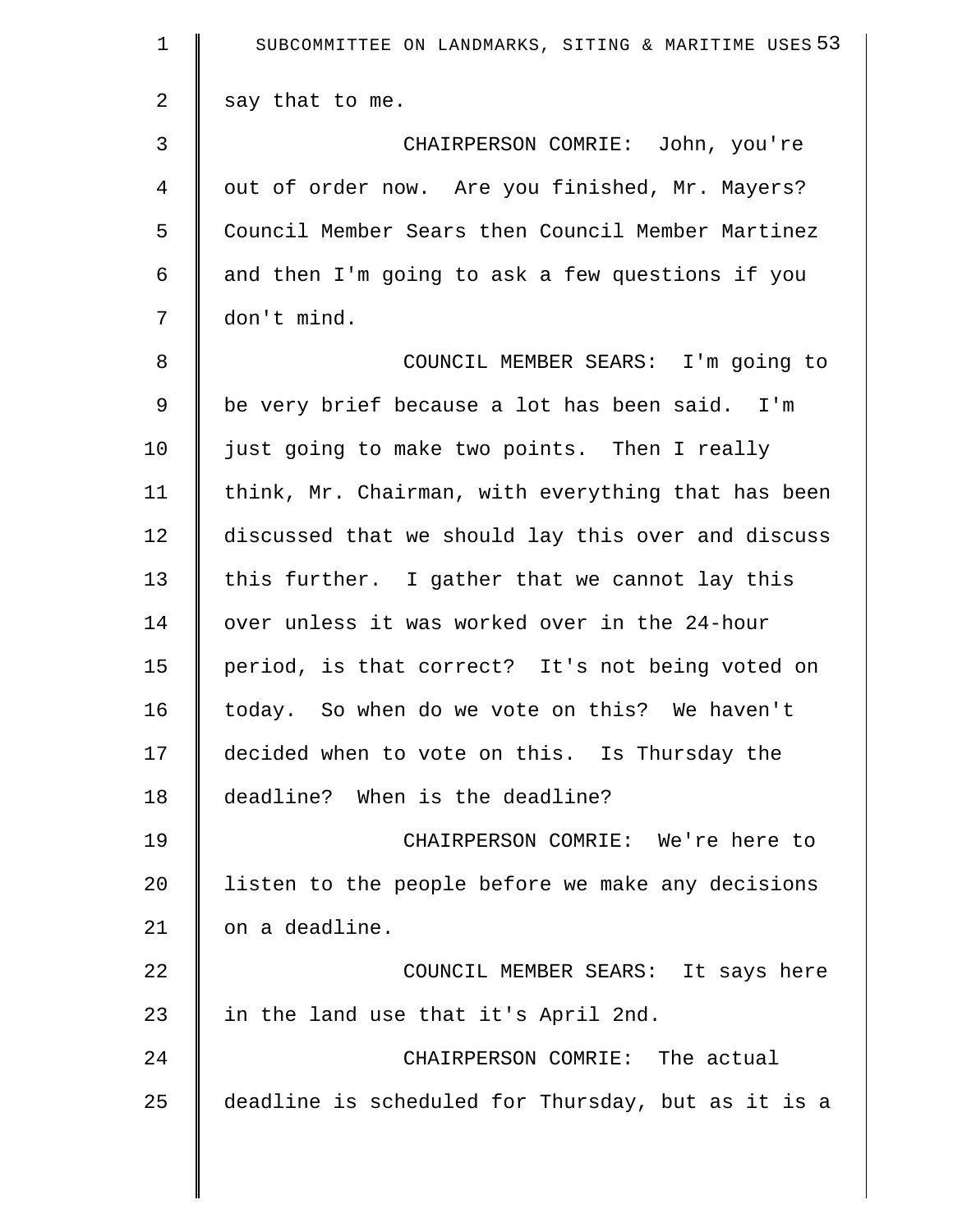| $\mathbf 1$    | SUBCOMMITTEE ON LANDMARKS, SITING & MARITIME USES 54 |
|----------------|------------------------------------------------------|
| $\overline{2}$ | school project and a school siting project, I        |
| 3              | think deadlines are malleable.                       |
| $\overline{4}$ | COUNCIL MEMBER SEARS: Thank you.                     |
| 5              | That's what I wanted to know. One of the things      |
| 6              | that concerns me about the site is that when         |
| 7              | you're talking about a borough-wide school is the    |
| 8              | transportation. I understand what you're saying      |
| 9              | and I understand pretty much everything I've         |
| 10             | heard. I was trying to look at it a little bit in    |
| 11             | here for your numbers. There isn't one express       |
| 12             | train. They're all local. They're not accessible     |
| 13             | to everybody borough-wide. I know that. The          |
| 14             | buses are not express buses. They are not            |
| 15             | accessible to everybody else. If you know our        |
| 16             | system with buses, it can take two hours for a       |
| 17             | student coming from east in Queens to get to that    |
| 18             | school and that's an enormous hardship in itself.    |
| 19             | I recognize the ages of it. I think I have to        |
| 20             | agree with John Liu in terms that there have been    |
| 21             | sites to look at. I can tell you in Jackson          |
| 22             | Heights we have looked and we have put forth some    |
| 23             | sites that are far more accessible borough-wide      |
| 24             | than the location of this school. But I think        |
| 25             | that's an issue that we need to discuss.<br>The      |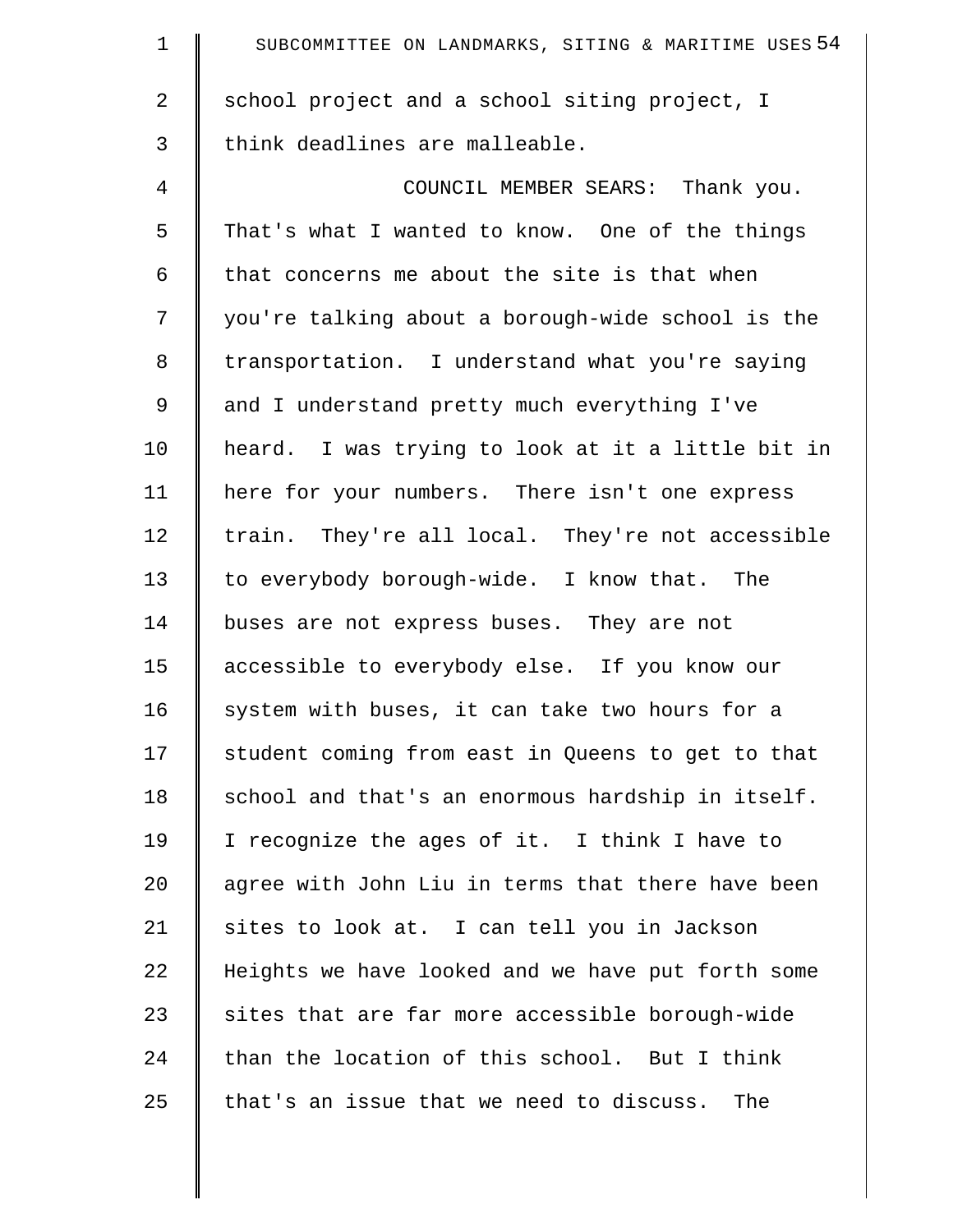| $\mathbf 1$ | SUBCOMMITTEE ON LANDMARKS, SITING & MARITIME USES 55 |
|-------------|------------------------------------------------------|
| 2           | location of this school is a hardship for most       |
| 3           | kids to get to. It truly is. I know that when        |
| 4           | you get into Western Queens and Eastern Queens,      |
| 5           | but it's difficult for me to understand why there    |
| 6           | would be no express trains, why there wouldn't be    |
| 7           | enough buses to get to that. I have to tell you      |
| 8           | that for some of the zones that are being asked to   |
| 9           | be included in this school, in itself are very,      |
| 10          | very diverse. I probably have the most diverse       |
| 11          | district anywhere in this country. Any kids          |
| 12          | coming from my district are going to make any        |
| 13          | school diverse because you will see every            |
| 14          | nationality and every color. I just wonder why       |
| 15          | you're not including, and I realize what you've      |
| 16          | said and I understand that. But if you're really     |
| 17          | looking to serve and be most diverse, you would      |
| 18          | look at those zip codes that absolutely have that    |
| 19          | issue. You would look to include those zip codes     |
| 20          | in this.                                             |
| 21          | MICAH LASHER: You raise a number                     |
| 22          | of really good points. As it relates to              |
| 23          | transportation, schools are more or less             |
| 24          | transportation accessible. Some schools are more     |
| 25          | accessible, some schools are less accessible.        |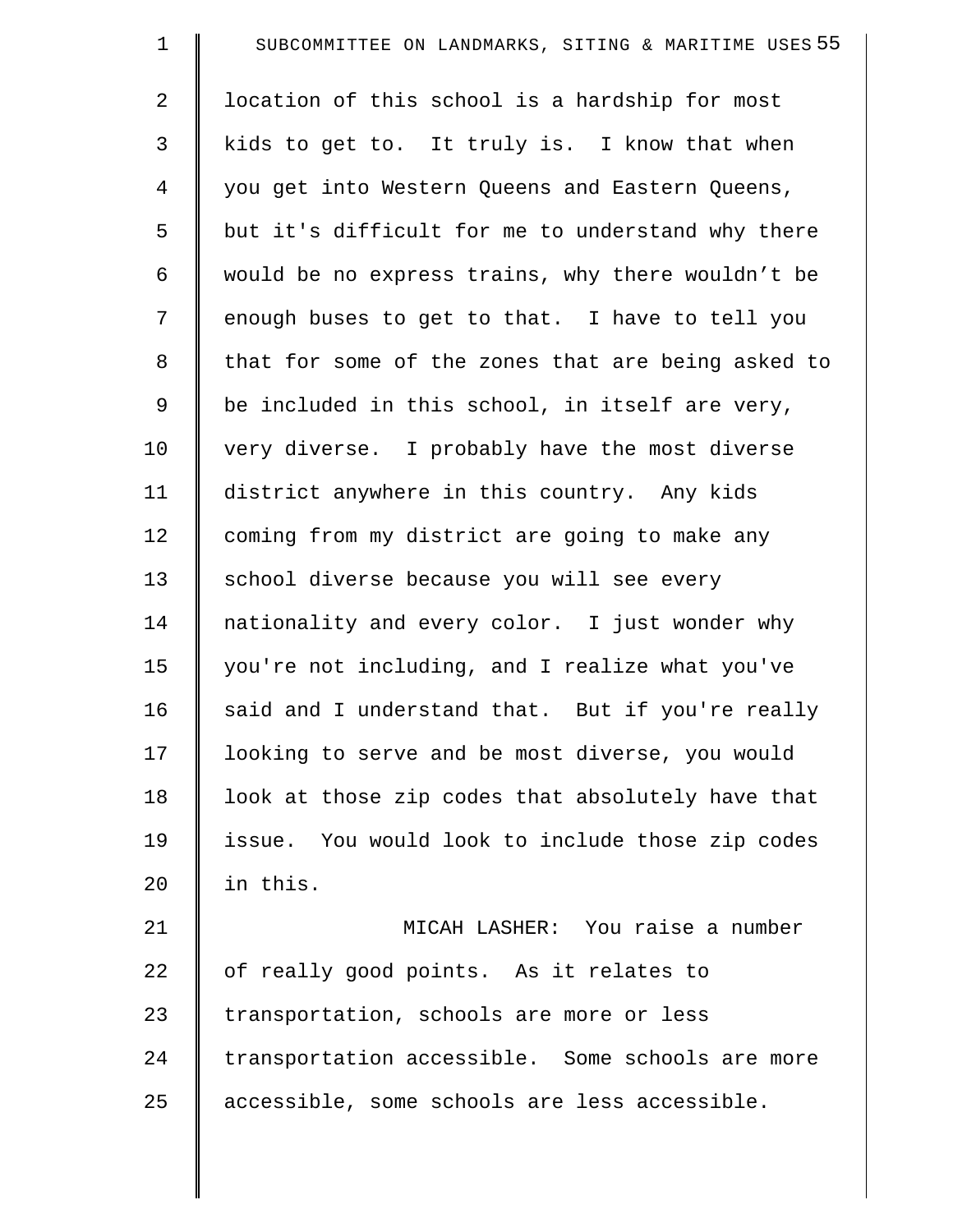| $\mathbf 1$    | SUBCOMMITTEE ON LANDMARKS, SITING & MARITIME USES 56 |
|----------------|------------------------------------------------------|
| $\overline{a}$ | This is certainly not going to be the most           |
| 3              | transportation accessible high school in the city.   |
| 4              | I think what we've said to Council Member Crowley    |
| 5              | and what I would say to you is that within the       |
| 6              | existing transportation infrastructure that would    |
| 7              | be something that the city would be eager to work    |
| 8              | with you on to figure out how to make this site      |
| 9              | more transportation accessible. That having been     |
| 10             | said, we do believe it is a very good site.          |
| 11             | Again, in response to Council Member Liu, that is    |
| 12             | not a relative statement. That is not a statement    |
| 13             | that this site is better than all the rest. We       |
| 14             | think this is a good site. We believe we can         |
| 15             | build an effective school there.                     |
| 16             | COUNCIL MEMBER SEARS: Some of the                    |
| 17             | other sites that you said were available or you      |
| 18             | reviewed, what was wrong about them that they were   |
| 19             | excluded?                                            |
| 20             | MICAH LASHER: I'll turn it over to                   |
| 21             | Kenrick. I just want to hit your second point,       |
| 22             | which is that there's other zip codes that are       |
| 23             | more diverse. Again, I think in our plan that        |
| 24             | would give District 24 a district-wide preference    |
| 25             | that I believe would be far more inclusive of the    |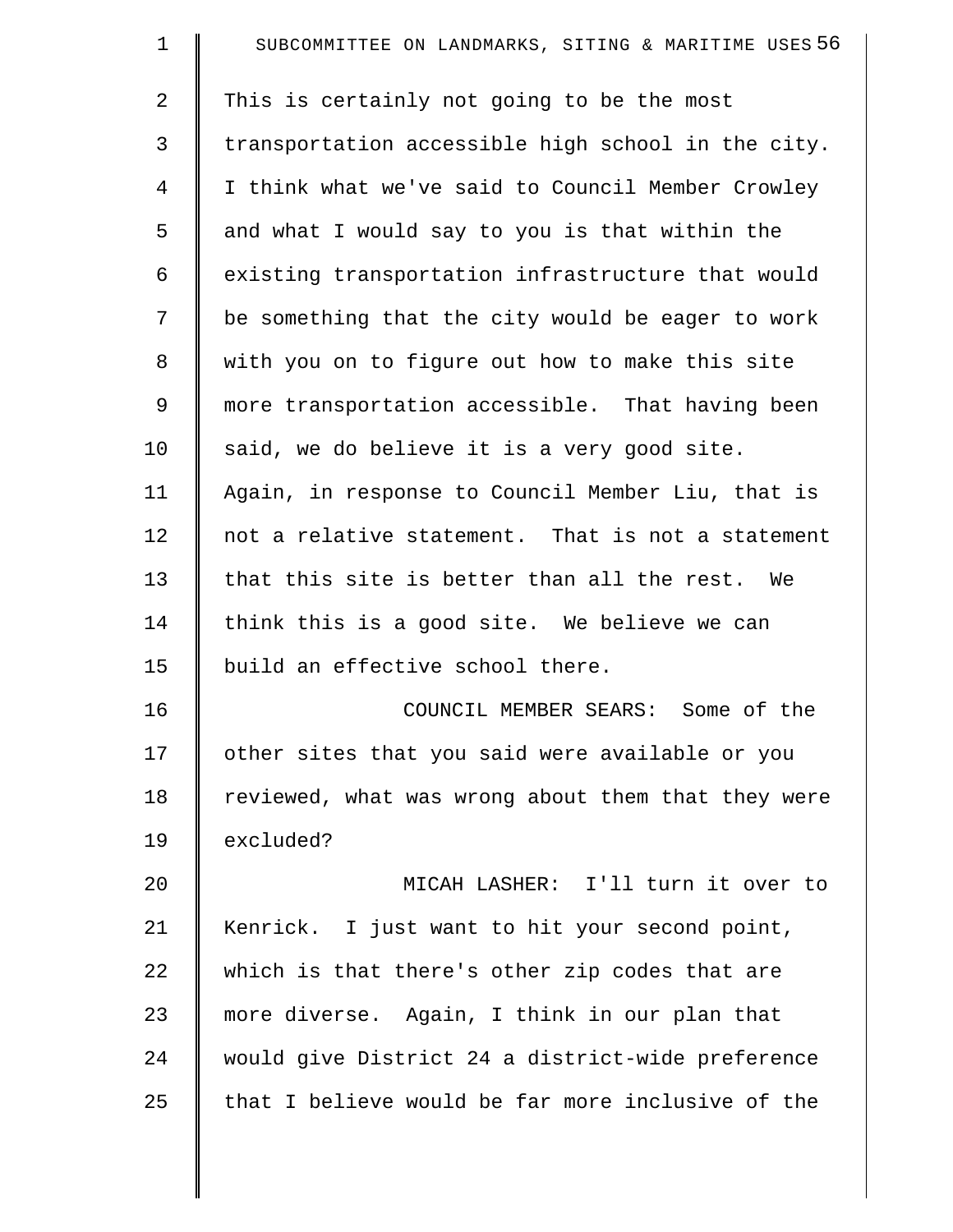| $\mathbf 1$    | SUBCOMMITTEE ON LANDMARKS, SITING & MARITIME USES 57 |
|----------------|------------------------------------------------------|
| $\overline{2}$ | students coming from your district than would the    |
| 3              | proposal by the community board to give preference   |
| 4              | to a specific feeder school or the proposal by       |
| 5              | Council Member Crowley to give preference to five    |
| 6              | feeder schools. I think our proposal would give      |
| 7              | your students a crack at this school whereas the     |
| 8              | more the much more exclusionary prioritization may   |
| 9              | not. Again, for us this is about geography. I        |
| 10             | think the geography that is included in the          |
| 11             | district-wide preference is far more inclusionary    |
| 12             | than the more exclusionary narrower                  |
| 13             | prioritization.                                      |
| 14             | CHAIRPERSON COMRIE: Everybody                        |
| 15             | stop. We're going to lose a quorum on the items      |
| 16             | that we have to vote today. So I'm going to ask      |
| 17             | the DOE team to stop and everybody to stop.          |
| 18             | Council Member Mendez, we're going to vote on the    |
| 19             | items we can vote on before we lose you and lose     |
| 20             | the quorum. We have items that we have to vote       |
| 21             | out today, which is LU 1032, which is 275 Madison    |
| 22             | Avenue build, Manhattan Community Board #6. I        |
| 23             | won't read the code number. LU 1033 and 1034,        |
| 24             | Manhattan Community Board #9, the New York Public    |
| 25             | Library, George Bruce branch. LU 1034, New York      |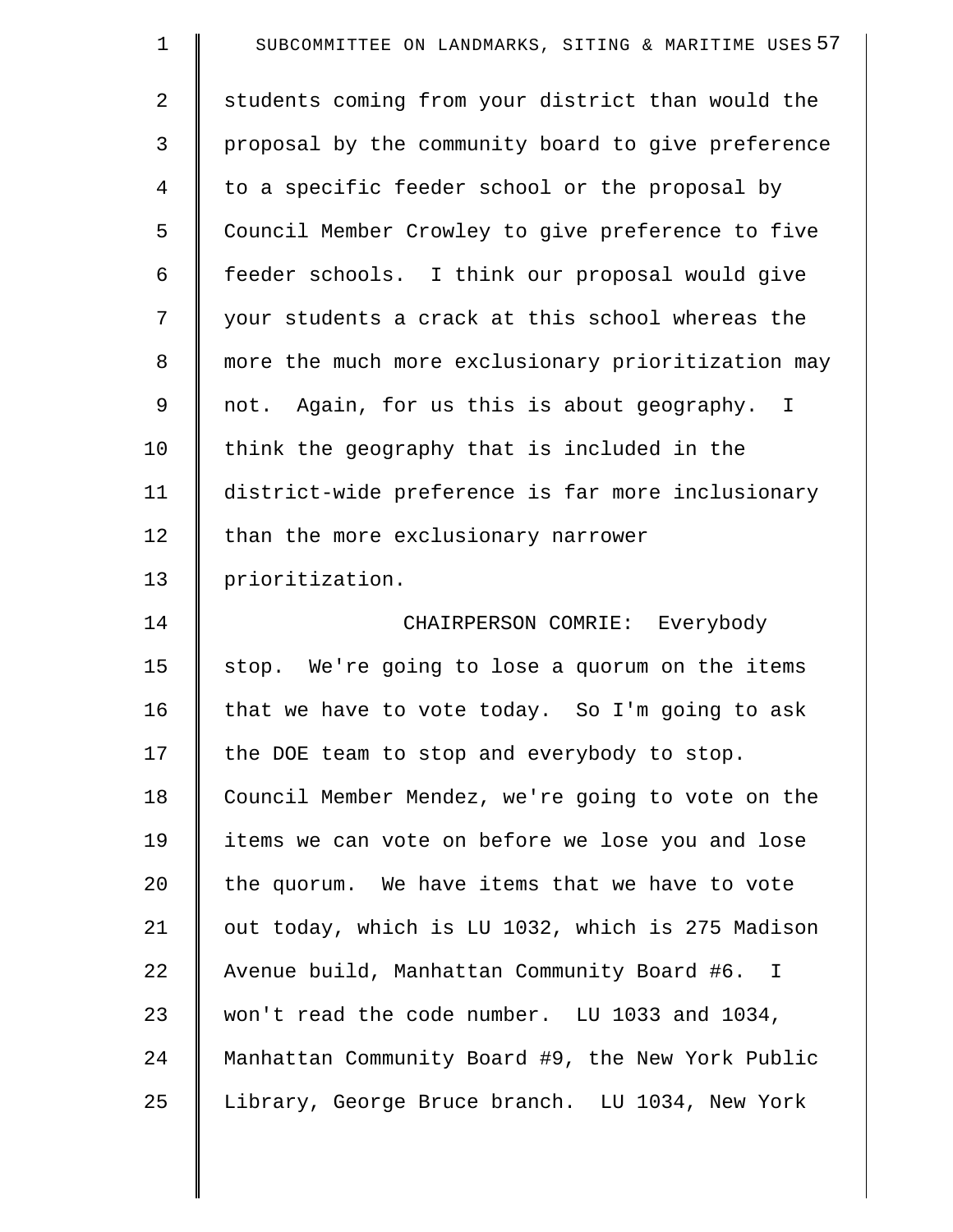| $\mathbf 1$    | SUBCOMMITTEE ON LANDMARKS, SITING & MARITIME USES 58 |
|----------------|------------------------------------------------------|
| $\overline{2}$ | Public Library, 125th Street branch in Manhattan     |
| 3              | Community Board #11. LU 1035, Elsworth House in      |
| $\overline{4}$ | Staten Island Community Board #3. LU 1036,           |
| 5              | Hubbard House, Brooklyn Community Board #11.         |
| 6              | There's no one that signed up to speak against or    |
| 7              | for any of the items. The items have all been        |
| 8              | approved and designated by the Landmarks             |
| 9              | Preservation Committee and have full hearings. So    |
| 10             | since there is no one to speak in opposition, we     |
| 11             | would like to call a vote on those items at this     |
| 12             | time.                                                |
| 13             | MALE VOICE: Chair Comrie?                            |
| 14             | CHAIRPERSON COMRIE: Aye on all.                      |
| 15             | MALE VOICE: Council Member Liu?                      |
| 16             | COUNCIL MEMBER LIU: Yes.                             |
| 17             | MALE VOICE: Council Member                           |
| 18             | Martinez?                                            |
| 19             | COUNCIL MEMBER MARTINEZ: Yes.                        |
| 20             | MALE VOICE: Council Member Palma?                    |
| 21             | COUNCIL MEMBER PALMA: Yes.                           |
| 22             | MALE VOICE: Council Member Arroyo?                   |
| 23             | COUNCIL MEMBER ARROYO: Yes.                          |
| 24             | MALE VOICE: Council Member                           |
| 25             | Crowley?                                             |
|                |                                                      |
|                |                                                      |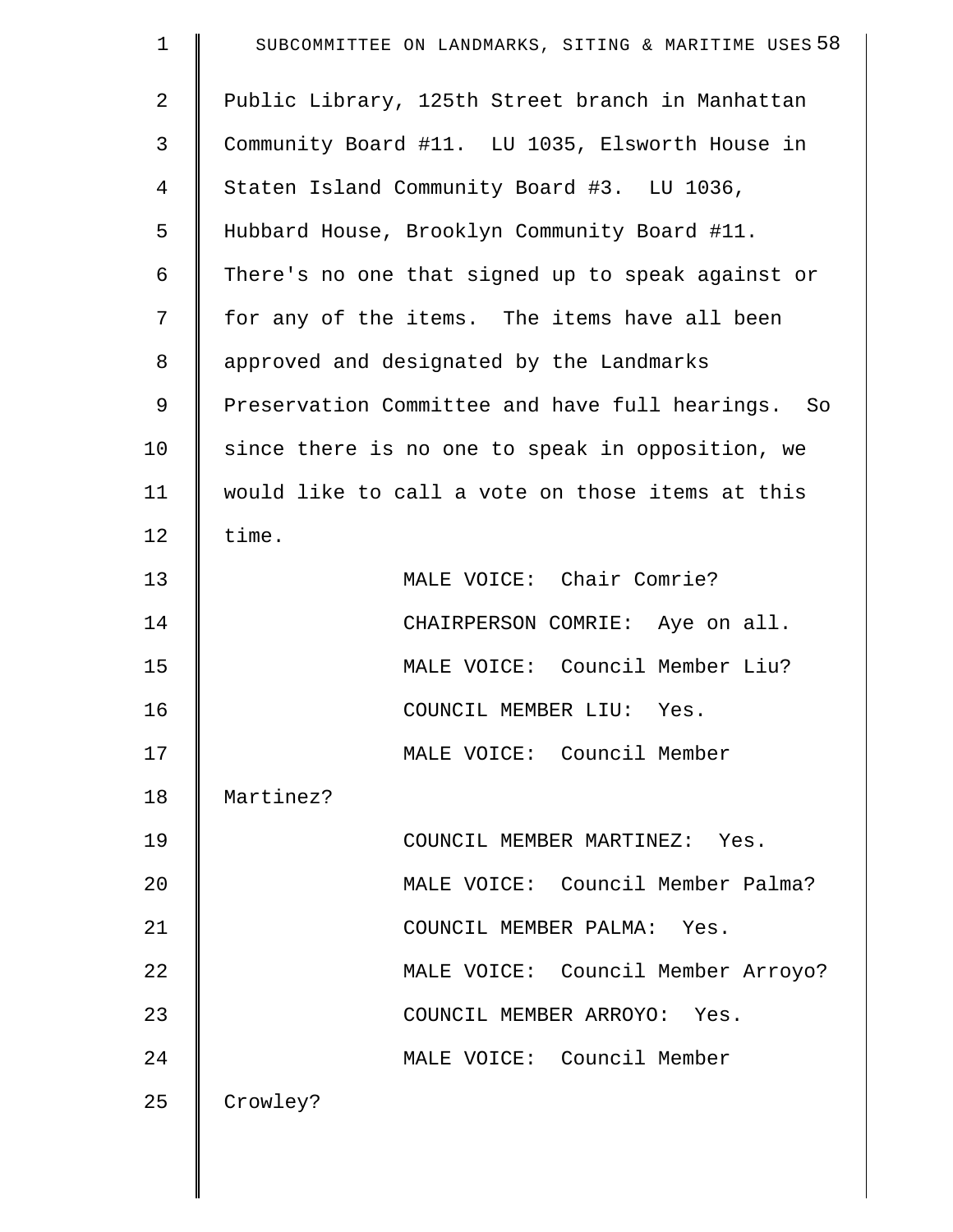| $\mathbf 1$ | SUBCOMMITTEE ON LANDMARKS, SITING & MARITIME USES 59 |
|-------------|------------------------------------------------------|
| 2           | COUNCIL MEMBER CROWLEY: Aye on                       |
| 3           | all.                                                 |
| 4           | MALE VOICE: Council Member Mendez?                   |
| 5           | COUNCIL MEMBER MENDEZ: I vote aye                    |
| 6           | on all.                                              |
| 7           | MALE VOICE: Council Member Barron?                   |
| 8           | COUNCIL MEMBER BARRON: Aye.                          |
| 9           | MALE VOICE: By a vote of eight in                    |
| 10          | the affirmative, none in the negative, no            |
| 11          | abstentions, LU 1032, 1033, 1034, 1035 and 1036      |
| 12          | are approved and referred to the full Land Use       |
| 13          | Committee.                                           |
| 14          | CHAIRPERSON COMRIE: I want to                        |
| 15          | thank everyone for their indulgence. I am told       |
| 16          | that today is just a hearing on the Maspeth High     |
| 17          | School, but we will be moving to a vote at 9:30      |
| 18          | a.m. on Thursday morning. So, Councilwoman Sears,    |
| 19          | I'll turn it back over to you. I'd like to remind    |
| 20          | people not to crosstalk over each between the        |
| 21          | speakers because then it gets the audience           |
| 22          | confused and involved.                               |
| 23          | COUNCIL MEMBER SEARS: Micah                          |
| 24          | Lasher, I think you were speaking.                   |
| 25          | MICAH LASHER: What I would just                      |
|             |                                                      |

 $\parallel$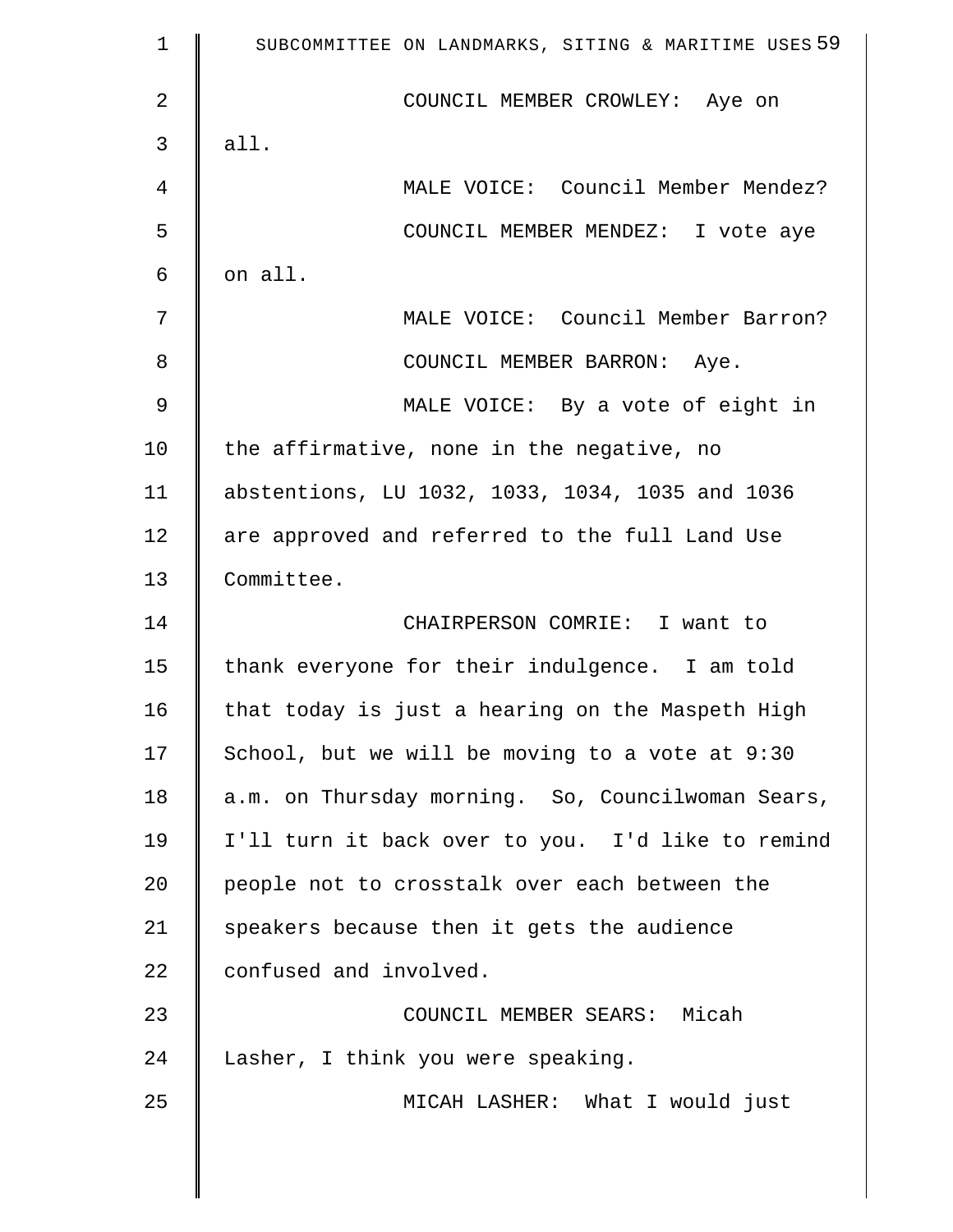| $\mathbf 1$    | SUBCOMMITTEE ON LANDMARKS, SITING & MARITIME USES 60 |
|----------------|------------------------------------------------------|
| $\overline{2}$ | say is two things. One, on the question of           |
| 3              | transportation, there are transportation             |
| 4              | challenges with this site and we recognize that.     |
| 5              | It is not a perfect world.                           |
| 6              | COUNCIL MEMBER SEARS: I would                        |
| 7              | think big ones.                                      |
| 8              | MICAH LASHER: So I think that we                     |
| 9              | would be eager to work with you to try to figure     |
| 10             | out within the existing transportation               |
| 11             | infrastructure how to address those. We've said      |
| 12             | that from the beginning.                             |
| 13             | COUNCIL MEMBER SEARS: But I'm                        |
| 14             | looking at the entire school. Incidentally, I        |
| 15             | understand that the zip codes that Councilwoman      |
| 16             | Crowley was included 11373. That is very key. I      |
| 17             | have one high school in my district and that is      |
| 18             | Newtown High. I have to tell you that because of     |
| 19             | its overcrowding it went on the failing list. One    |
| 20             | high school in a district. How do you tell your      |
| 21             | kids and the parents that they have to be sent to    |
| 22             | a failing high school? That's out of the             |
| 23             | question. So the fact is that school needed to       |
| 24             | have some other schools. The fact that 11373 and     |
| 25             | what Councilwoman Crowley is asking for seems to     |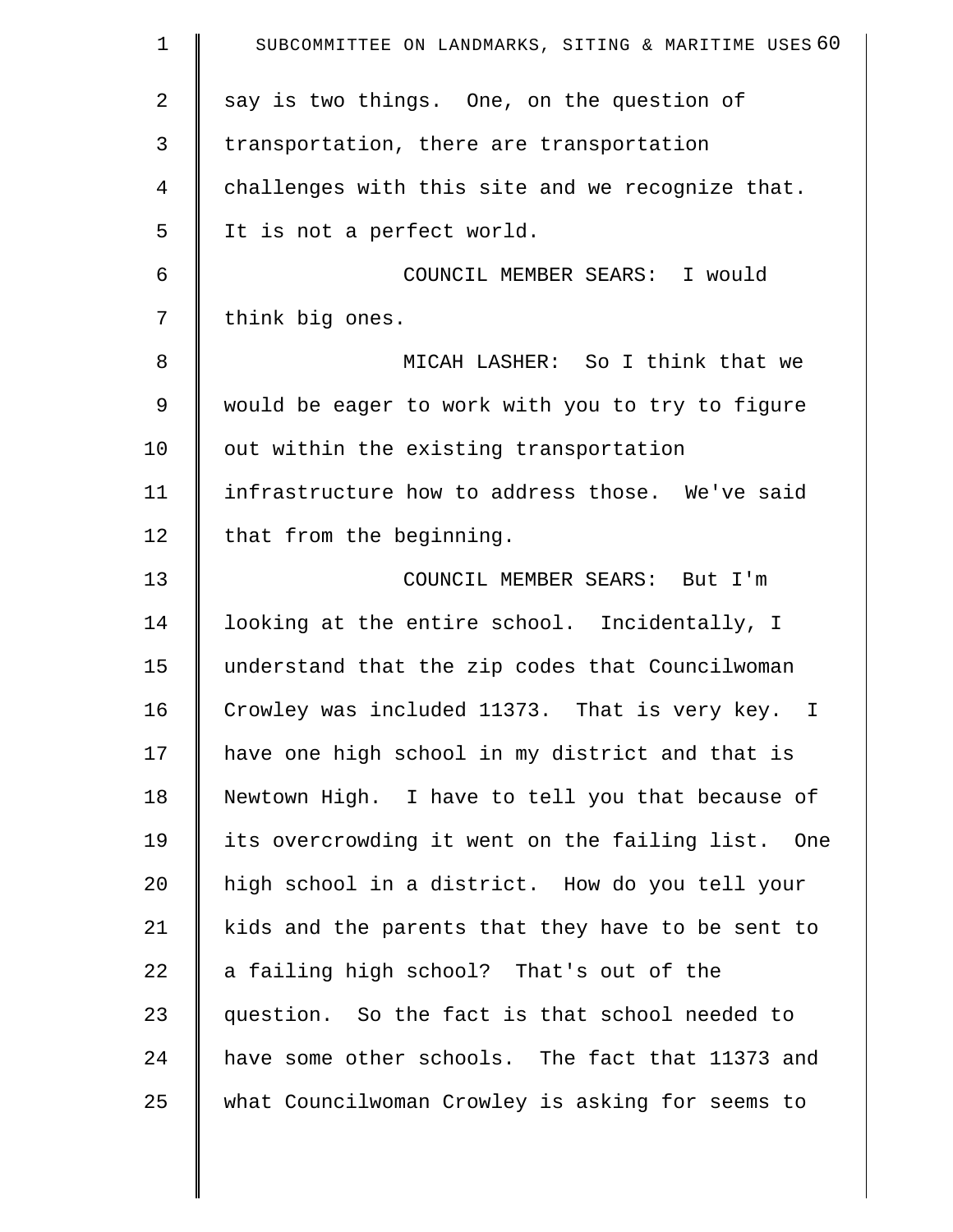1 | SUBCOMMITTEE ON LANDMARKS, SITING & MARITIME USES 61 2 | me is not going to break what it is that you're 3 | trying to accomplish which it is in borough-wide, 4 because the diversity in that school is huge just 5 | coming from those zip codes. I want to know what  $6$  was objectionable about other sites that were 7 | submitted. 8 || MICAH LASHER: I'll respond to both 9 | of those and then for more details I'll ask 10 | Kenrick to get into it. Again, in our proposal, 11 11373 has prioritization with the other zip codes 12 | within District 24. I think there are five or  $13$  six. I should point out there have been a number 14 | of various proposals. There was one that said 15 | give five specific feeder schools prioritization. 16 There was another one that said give one feeder 17 School followed by secondary priority. I mean 18 | there's been a lot of machinations related to how 19 you create a preference. The net of it for us is 20 we do not believe in creating and have not under 21  $\parallel$  this administration in creating a preference that  $22$  says within a school district if you're in the 23 wrong zip code you're out of luck. Those kids in  $24$  | 373, not only would they have access to this high  $25$  school, they would in fact have access to this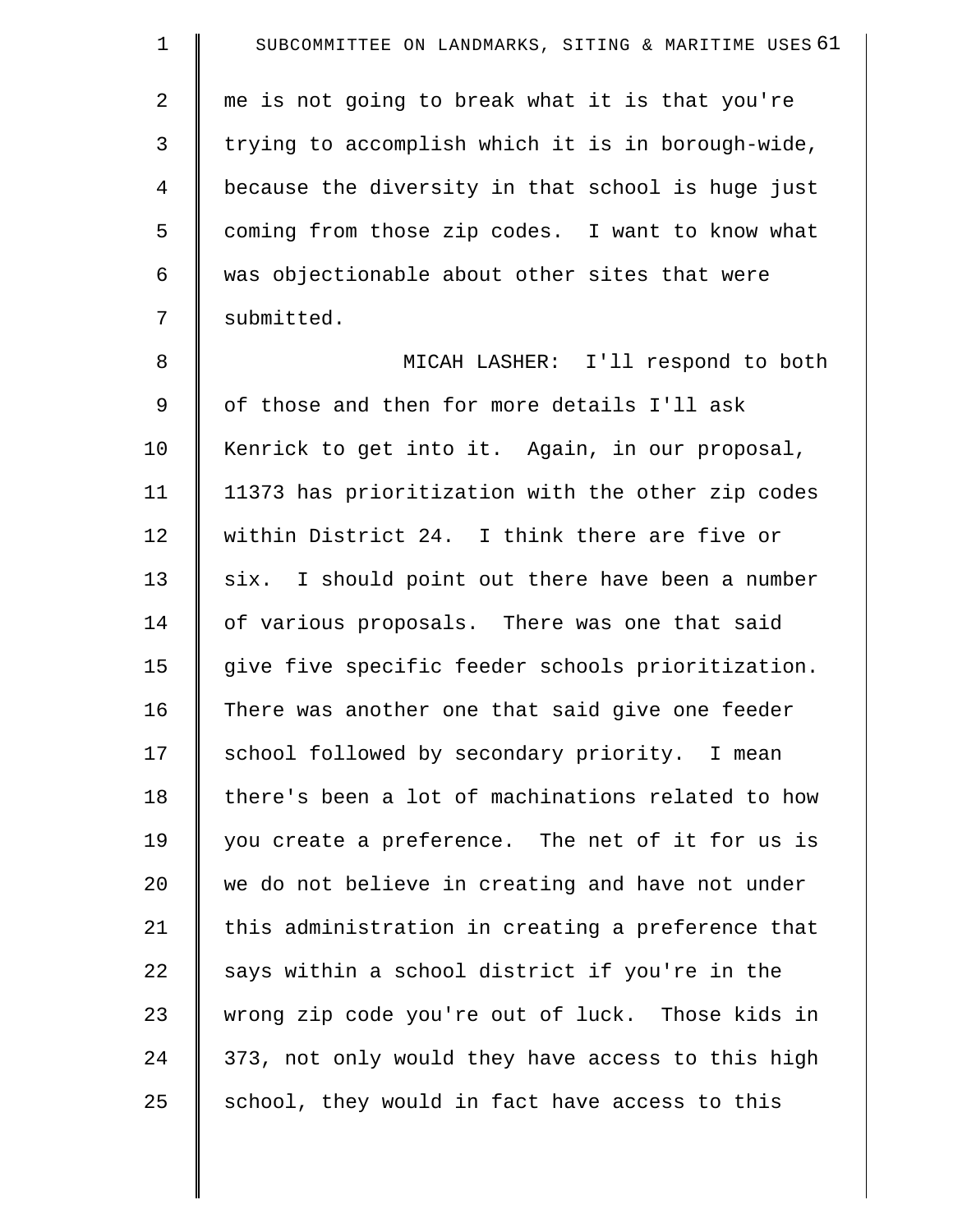| 1              | SUBCOMMITTEE ON LANDMARKS, SITING & MARITIME USES 62 |
|----------------|------------------------------------------------------|
| $\overline{2}$ | high school before any other kid except for their    |
| 3              | compatriots in District 24. As it relates to the     |
| $\overline{4}$ | undesirable sites, I know the Saint Saviour site     |
| 5              | is in an industrial area which we felt was just      |
| 6              | not an appropriate place for kids to be coming.      |
| 7              | COUNCIL MEMBER SEARS: Excuse me.                     |
| 8              | I've got IS 161 in an industrial area and that       |
| 9              | school is thriving. So I can't buy that argument.    |
| 10             | MICAH LASHER: We don't view this                     |
| 11             | as a zero sum game, which is this school versus      |
| 12             | all the rest. This is a school that we believe is    |
| 13             | a good school for this site. We believe it can       |
| 14             | work at this site. To vote it down right now         |
| 15             | would fundamentally be to set us back on 1,100       |
| 16             | seats by several school years.                       |
| 17             | KENRICK OU: If I could just speak                    |
| 18             | to the issue of alternate sites. Let me just         |
| 19             | speak first about the size of this site. I'm not     |
| 20             | sure if we were clear at the very beginning. The     |
| 21             | site we are talking about today is 1.9 acres in      |
| 22             | size. That translates into 88,000 square feet of     |
| 23             | land. That is very uncommon throughout the city      |
| 24             | and especially in Queens in terms of the size of     |
| 25             | parcels that are identified as being available and   |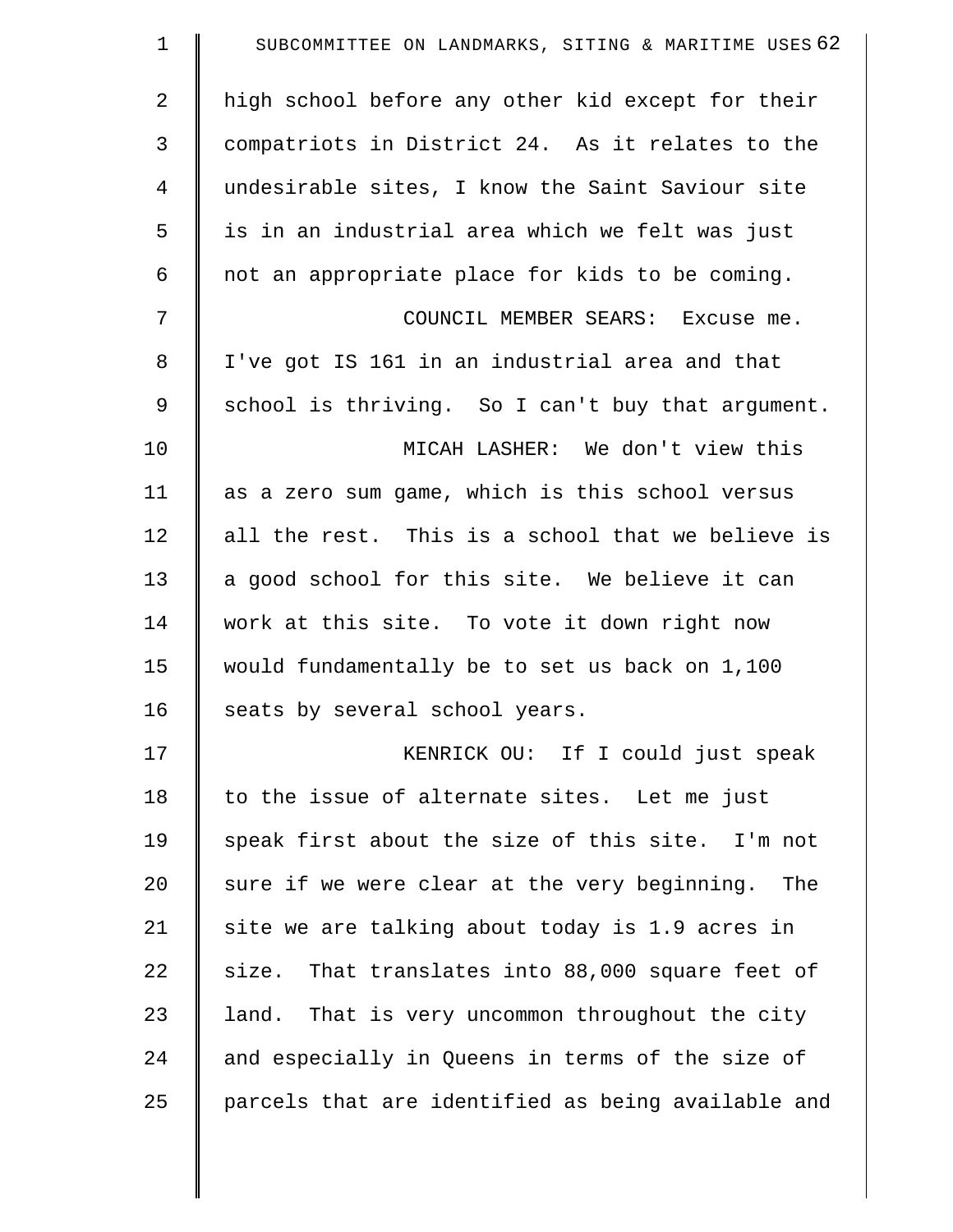| $\mathbf 1$    | SUBCOMMITTEE ON LANDMARKS, SITING & MARITIME USES 63 |
|----------------|------------------------------------------------------|
| $\overline{2}$ | without displacement. It is possible to assemble     |
| 3              | sites that are that large, but very often it will    |
| $\overline{4}$ | require extensive displacement either of             |
| 5              | residential occupants or other users. Some of the    |
| 6              | sites that we looked at and is included in your      |
| 7              | package as alternatives to help meet the needs in    |
| 8              | Queens, especially with respect to Newtown include   |
| 9              | a site that we just opened up this past September,   |
| 10             | the Elmhurst Educational Complex.                    |
| 11             | COUNCIL MEMBER SEARS: I know it's                    |
| 12             | open and I'm interrupting you. This is very key      |
| 13             | because it's supposed to take the overcrowding       |
| 14             | from our high school. To this day I still don't      |
| 15             | know what kids are going to that school when I       |
| 16             | have asked several times. I don't know who is        |
| 17             | getting into that new school that was supposed to    |
| 18             | be the feeder school to relieve the overcrowding.    |
| 19             | I have to say I cannot fault Councilwoman Crowley    |
| 20             | because the fact is the Department of Education is   |
| 21             | not forthcoming with just about anything that may    |
| 22             | make and shed some light on an issue.                |
| 23             | MICAH LASHER: I'd be happy to get                    |
| 24             | you that information.                                |
| 25             | COUNCIL MEMBER SEARS: I know, but                    |
|                |                                                      |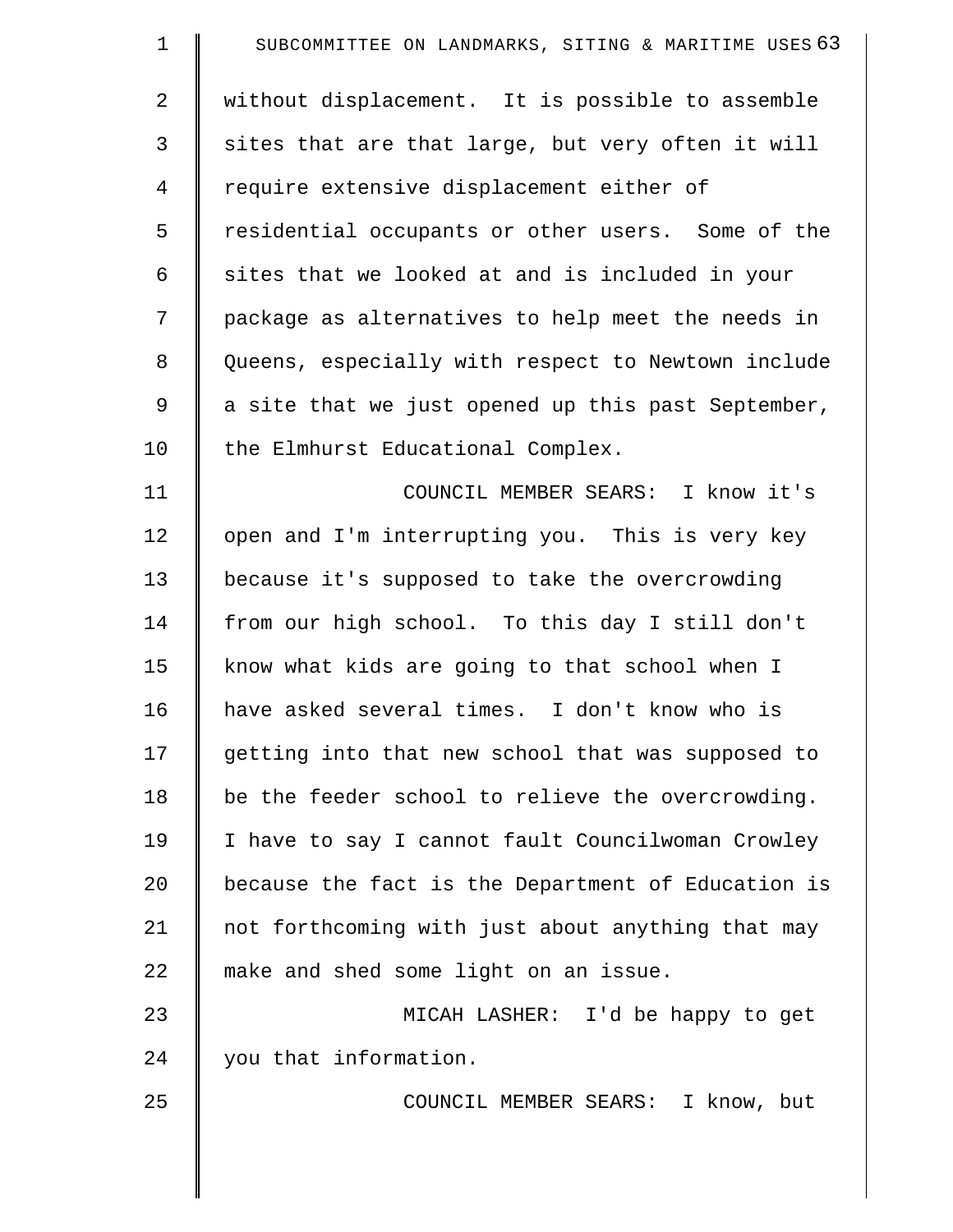| $\mathbf 1$    | SUBCOMMITTEE ON LANDMARKS, SITING & MARITIME USES 64 |
|----------------|------------------------------------------------------|
| $\overline{2}$ | that's been asked for a very long time. So to say    |
| 3              | what's going to come to that school or isn't         |
| 4              | because of the transportation, because of some       |
| 5              | other issue, I think that, first of all, an          |
| 6              | industrial is an opportunity for a school. I know    |
| 7              | where 61 is and that school is thriving. He's        |
| 8              | looking to increase and he has the space and         |
| 9              | hopefully we'll work together to see that happen.    |
| 10             | Would you have to use eminent domain at the          |
| 11             | industrial site?                                     |
| 12             | KENRICK OU: It depends. It will                      |
| 13             | ultimately depend on whether or not the owner is     |
| 14             | willing to--                                         |
| 15             | COUNCIL MEMBER SEARS:                                |
| 16             | [interposing] How much is the square footage of      |
| 17             | the industrial site? I'm very pro-industrial         |
| 18             | site. They don't hurt the kids.                      |
| 19             | KENRICK OU: We're not saying--                       |
| 20             | CHAIRPERSON COMRIE: [interposing]                    |
| 21             | You got to respect each other.                       |
| 22             | COUNCIL MEMBER SEARS: No, we're                      |
| 23             | good.                                                |
| 24             | KENRICK OU: We're not saying it                      |
| 25             | hurts kids.                                          |
|                |                                                      |

 $\parallel$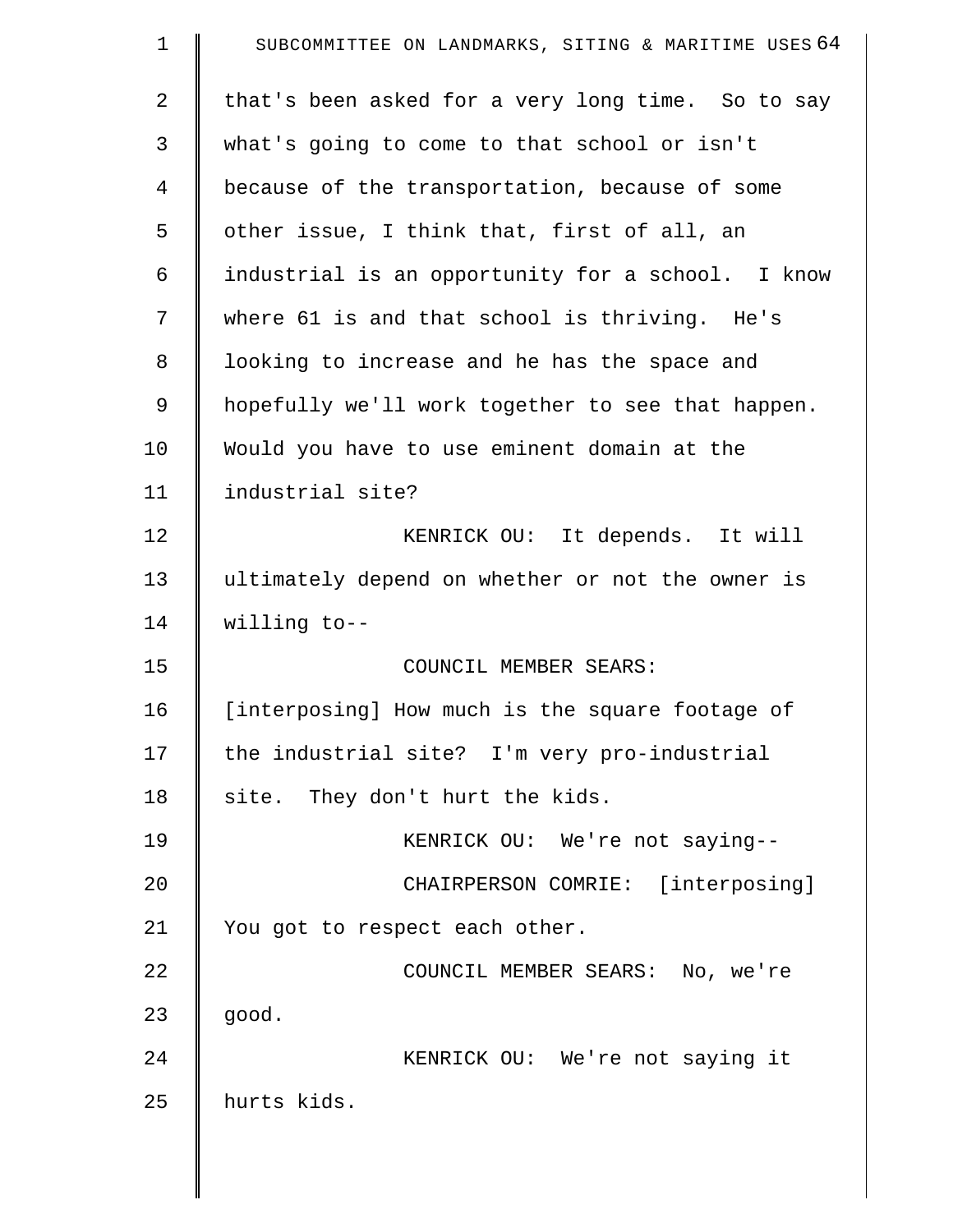| $\mathbf 1$ | SUBCOMMITTEE ON LANDMARKS, SITING & MARITIME USES 65 |
|-------------|------------------------------------------------------|
| 2           | COUNCIL MEMBER SEARS: This is a                      |
| 3           | love-in over here.                                   |
| 4           | KENRICK OU: I agree. By the way,                     |
| 5           | Councilwoman, my sister is a constituent of yours.   |
| 6           | COUNCIL MEMBER SEARS: She's not in                   |
| 7           | high school is she?                                  |
| 8           | CHAIRPERSON COMRIE: All right.                       |
| 9           | Focus on the issue.                                  |
| 10          | KENRICK OU: I would just say that,                   |
| 11          | again, ever site is a complex site of things that    |
| 12          | make it work and things that don't make it work.     |
| 13          | As I said earlier, in a world of limitless           |
| 14          | resources, we'd build a school on every block.       |
| 15          | This is a school that we believe works. It can       |
| 16          | alleviate 1,100 kids worth of overcrowding in        |
| 17          | Queens and we'd like to go forward with it.          |
| 18          | CHAIRPERSON COMRIE: Council                          |
| 19          | Member, final question only because we have a lot    |
| 20          | of witnesses. We have two other speakers.            |
| 21          | Council Member, last question.                       |
| 22          | COUNCIL MEMBER SEARS: That's the                     |
| 23          | last question. I want to hear more about the         |
| 24          | industrial site.                                     |
| 25          | KENRICK OU: This is reference to                     |
|             |                                                      |
|             |                                                      |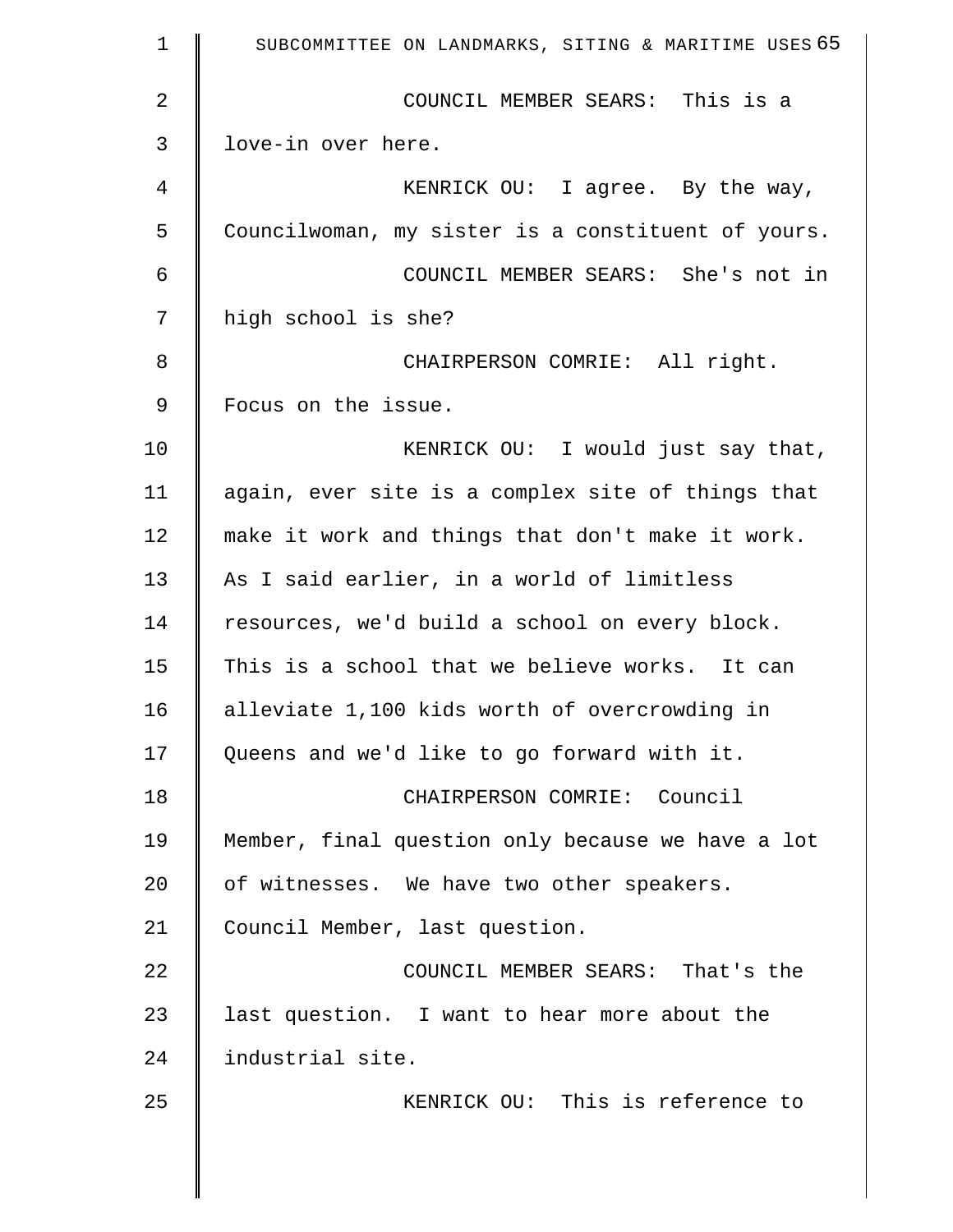| $\mathbf 1$    | SUBCOMMITTEE ON LANDMARKS, SITING & MARITIME USES 66 |
|----------------|------------------------------------------------------|
| $\overline{2}$ | the Saint Saviour's site, the one that I had         |
| 3              | mentioned earlier that emerged from our              |
| $\overline{4}$ | discussions with the community board. I think        |
| 5              | it's closer in size to approximately 1.5 acres. I    |
| 6              | don't have the specifics of boundaries in front of   |
| 7              | us. But when we did go and compare the sizes of      |
| 8              | the parcels, the site that is currently being        |
| 9              | proposed is larger.                                  |
| 10             | CHAIRPERSON COMRIE: Thank you,                       |
| 11             | next question.                                       |
| 12             | COUNCIL MEMBER SEARS: Thank you                      |
| 13             | very much. We have more to do with this I think      |
| 14             | in negotiations. Thank you very much.                |
| 15             | CHAIRPERSON COMRIE: Thank you.                       |
| 16             | Council Member Miguel Martinez then Council Member   |
| 17             | Arroyo.                                              |
| 18             | COUNCIL MEMBER MARTINEZ: Just a                      |
| 19             | point of clarity. The current site that's being      |
| 20             | proposed is not an industrial site.                  |
| 21             | KENRICK OU: No, it is not.                           |
| 22             | COUNCIL MEMBER MARTINEZ: I just                      |
| 23             | want to be clear on that.                            |
| 24             | MICAH LASHER: Relative to the                        |
| 25             | Saint Saviour's site, it is not an industrially      |
|                |                                                      |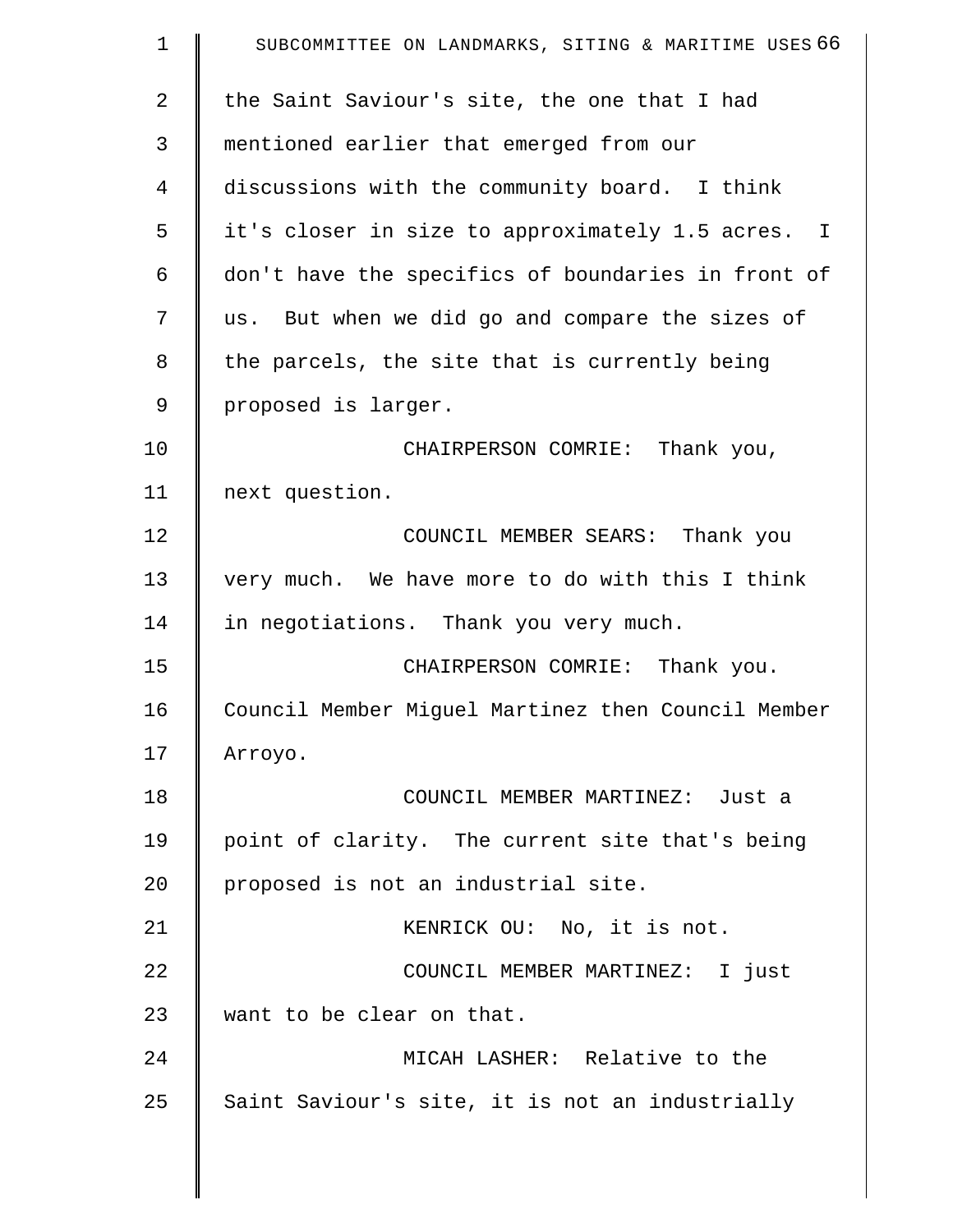| $\mathbf 1$    | SUBCOMMITTEE ON LANDMARKS, SITING & MARITIME USES 67 |
|----------------|------------------------------------------------------|
| $\overline{2}$ | zoned area. It is a restaurant wholesaler's          |
| 3              | warehouse.                                           |
| 4              | COUNCIL MEMBER MARTINEZ: Let me go                   |
| 5              | back. The discussion that Council Member Sears       |
| 6              | was having about an industrial site and being pro-   |
| 7              | industrial, does it relate to this site?             |
| 8              | MICAH LASHER: No. This is another                    |
| 9              | site that we had looked at and for a variety of      |
| 10             | reasons determined it was not as attractive as the   |
| 11             | site we've proposed.                                 |
| 12             | COUNCIL MEMBER MARTINEZ: And is                      |
| 13             | this site an industrial site?                        |
| 14             | MICAH LASHER: It is not an                           |
| 15             | industrial area. That is the distinction.            |
| 16             | COUNCIL MEMBER MARTINEZ: In the                      |
| 17             | discussion earlier I thought I heard you say that    |
| 18             | there are two other schools that are exclusively     |
| 19             | zoned. Is that right?                                |
| 20             | MICAH LASHER: The policy of this                     |
| 21             | administration has been to create no high schools    |
| 22             | that are locally zoned. There was a high school      |
| 23             | that was built, I believe in Brooklyn, that has an   |
| 24             | enrollment priority for two full school districts.   |
| 25             | COUNCIL MEMBER MARTINEZ:<br>Under                    |
|                |                                                      |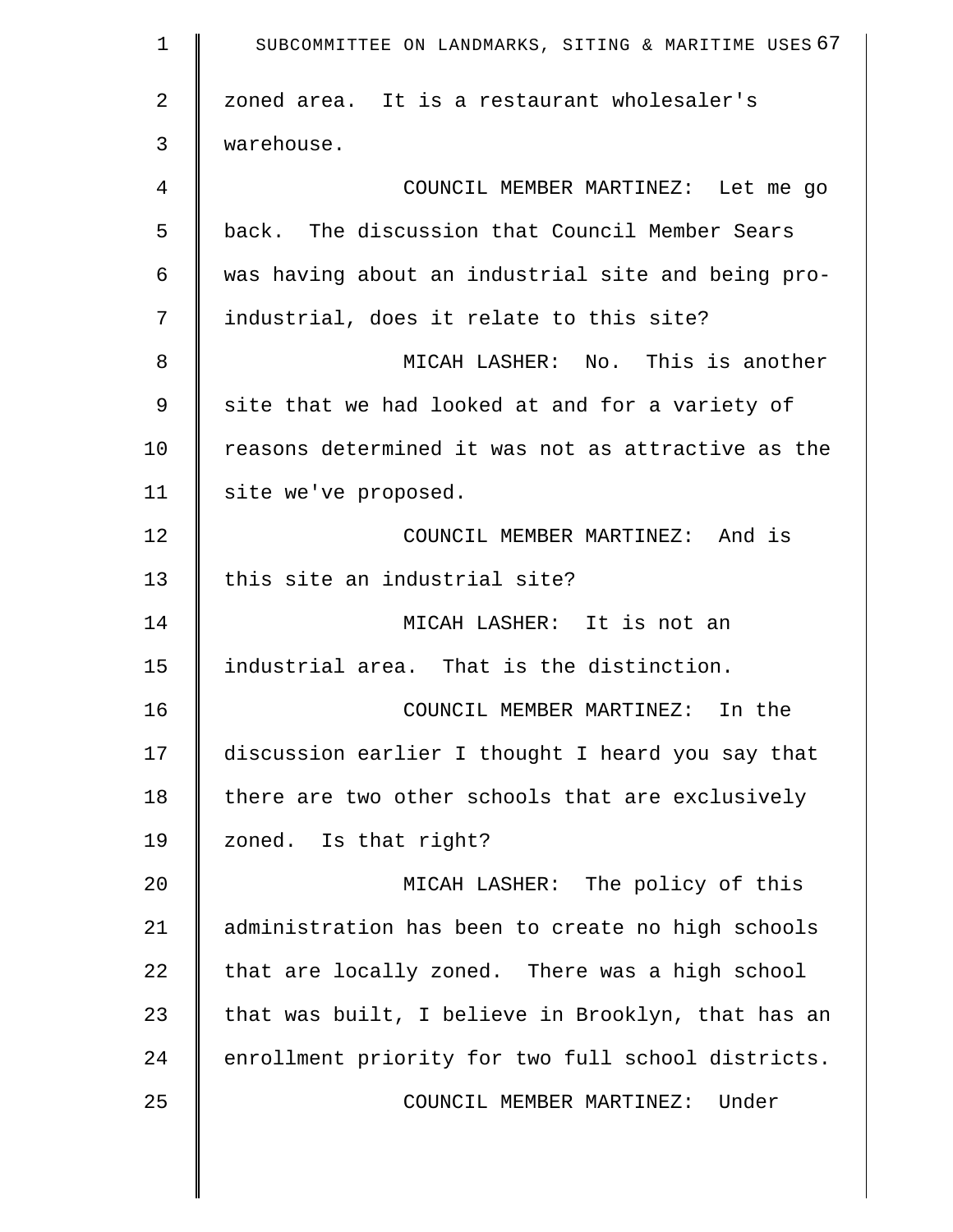| $\mathbf 1$    | SUBCOMMITTEE ON LANDMARKS, SITING & MARITIME USES 68 |
|----------------|------------------------------------------------------|
| $\overline{2}$ | this administration?                                 |
| 3              | MICAH LASHER: Under this                             |
| $\overline{4}$ | administration. Councilman Barron highlighted        |
| 5              | that we're already making compromises and we are.    |
| 6              | This site would give preference to the local         |
| 7              | school district. That is what we're offering         |
| 8              | here. As Council Member Barron said, at a certain    |
| 9              | point where do you stop. So this would be the        |
| 10             | narrowest preference that has ever been proposed     |
| 11             | for a new high school. It's the most exclusionary    |
| 12             | preference that has ever been proposed under this    |
| 13             | administration. But at the very least it's a         |
| 14             | preference that conforms to school district lines,   |
| 15             | which are drawn by the state legislature's           |
| 16             | appointed commission and has some sense to it. To    |
| 17             | start going within that and saying if you're in      |
| 18             | this zip code, you get to go and if you're in that   |
| 19             | zip code, you don't, is just a precedent that we     |
| 20             | think would be disastrous to set.                    |
| 21             | COUNCIL MEMBER MARTINEZ: Is the                      |
| 22             | community board was opposed or in favor of this?     |
| 23             | MICAH LASHER: The community board,                   |
| 24             | like the Community Education Council and like the    |
| 25             | elected officials have supported a school at this    |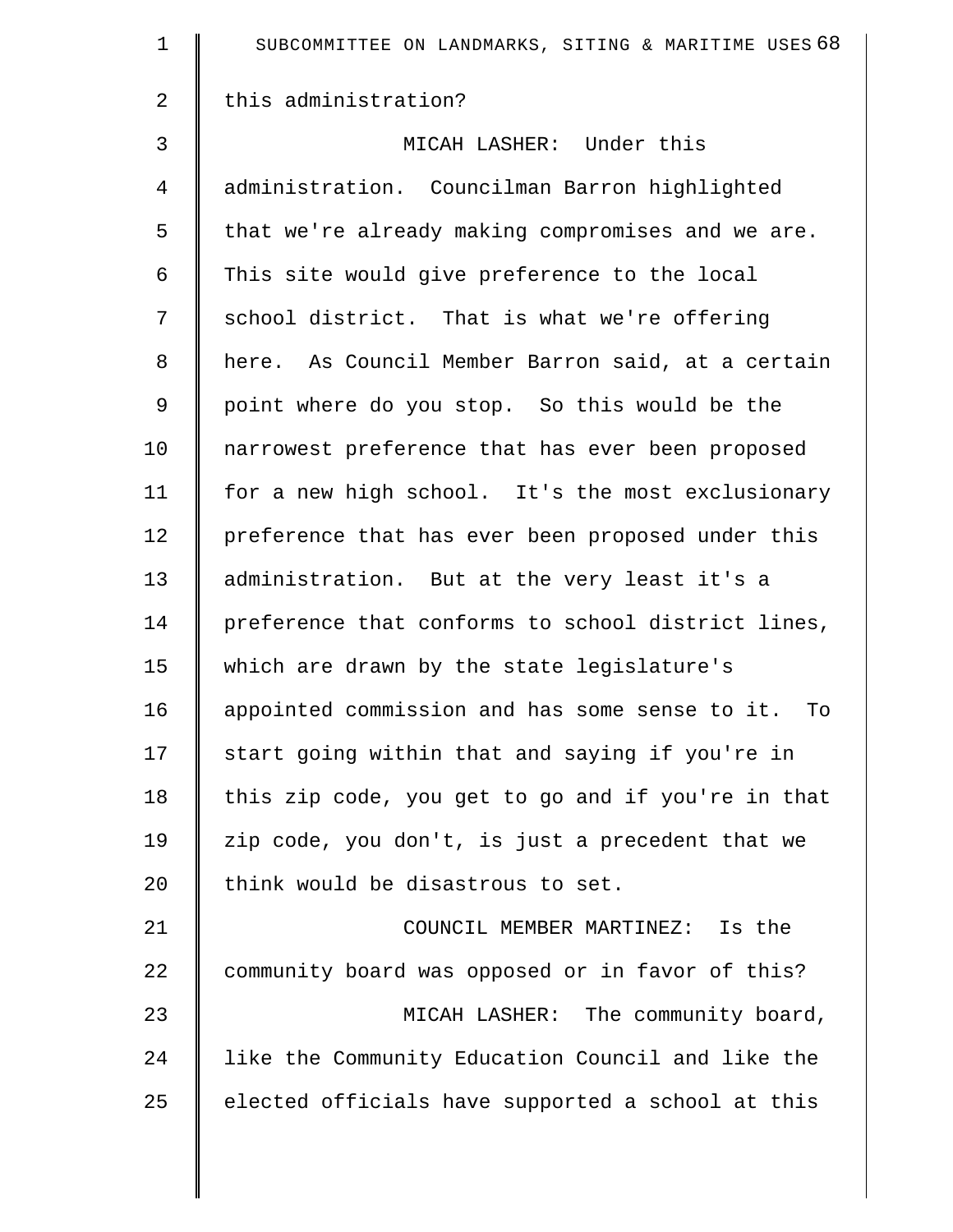| $\mathbf 1$    | SUBCOMMITTEE ON LANDMARKS, SITING & MARITIME USES 69 |
|----------------|------------------------------------------------------|
| $\overline{2}$ | site depending on what the enrollment policy is.     |
| 3              | So my argument would be that this as a site is       |
| $\overline{4}$ | something that has not been said by anybody at the   |
| 5              | elected official or community board level or         |
| 6              | Community Education Council level that this site     |
| 7              | is no-go on a school. What they've said is that      |
| 8              | if you do the enrollment policy that we want, it's   |
| 9              | okay with us. Again, the question before the         |
| 10             | committee I would humbly suggest is whether the      |
| 11             | site is a desirable site for a school. I believe     |
| 12             | it is an extremely desirable site for a school.      |
| 13             | COUNCIL MEMBER MARTINEZ: I agree                     |
| 14             | and disagree with you because the fact is at the     |
| 15             | Council one of the biggest powers that we hold is    |
| 16             | the land use process and then it's the budget.       |
| 17             | You've said this over and over again and I know      |
| 18             | this is the same language that we sometimes use in   |
| 19             | land use. A ULURP is a ULURP, a land use is a        |
| 20             | land use. However, it's not that simple for us.      |
| 21             | Through the land use process is where we're able     |
| 22             | to even hold this process up for further             |
| 23             | discussion with the member in which district         |
| 24             | whatever issue of land use holds and even to come    |
| 25             | up with agreements and bargaining. So for us it's    |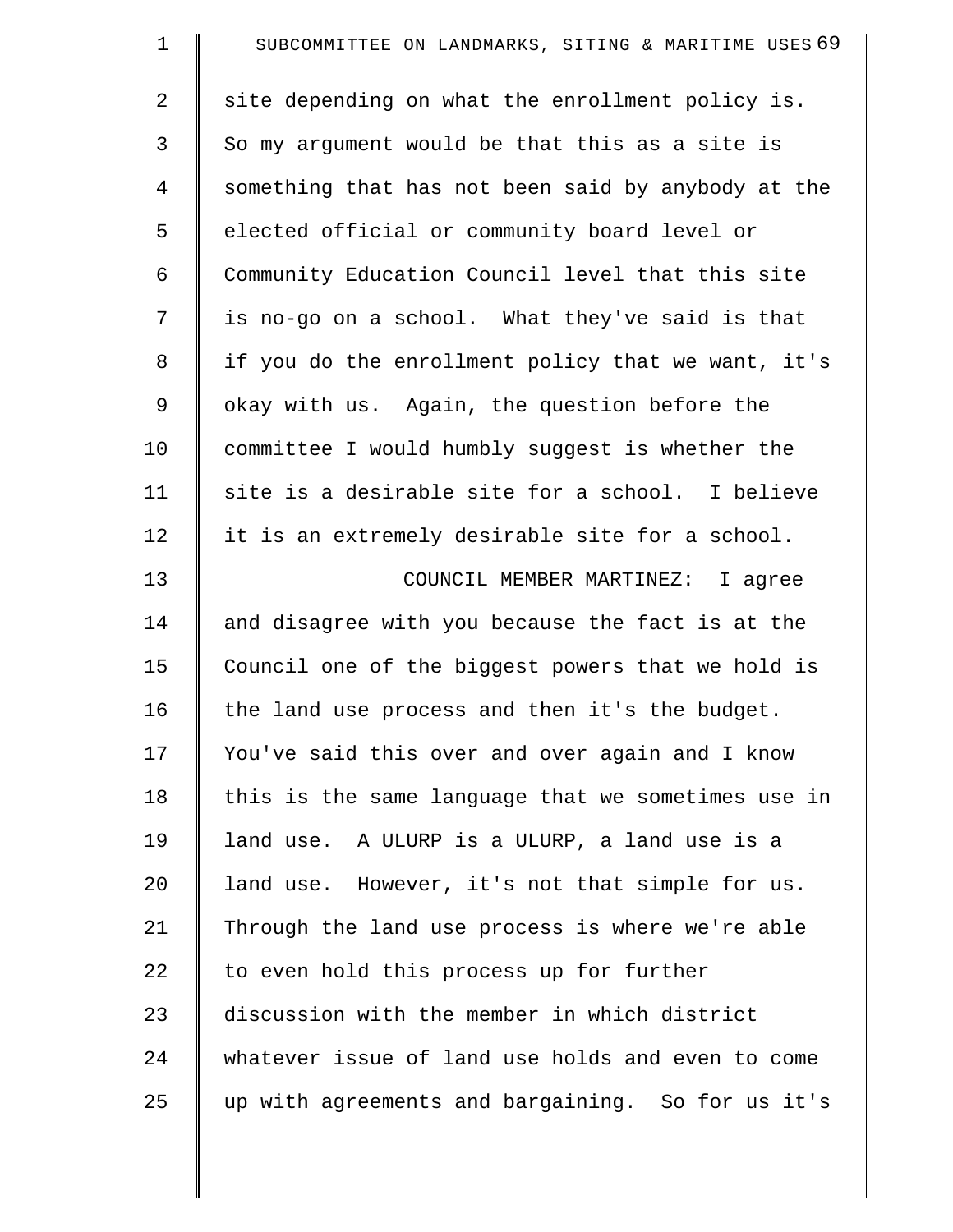| $\mathbf 1$ | SUBCOMMITTEE ON LANDMARKS, SITING & MARITIME USES 70 |
|-------------|------------------------------------------------------|
| 2           | not just a siting or a land use issue, it's what     |
| 3           | do we do for our constituents. I would hope that     |
| 4           | the discussion with the Council Member of the        |
| 5           | district continue. As you know, we usually do        |
| 6           | have a policy amongst members, not an                |
| 7           | institutional policy, but among members that we      |
| 8           | like to listen to the issues concerning that         |
| 9           | member and follow the leadership of that member in   |
| 10          | his or her district, particularly when it relates    |
| 11          | to school sitings. Going back to the original        |
| 12          | process, you mentioned you went to the local CEC,    |
| 13          | you went to the district leadership council and so   |
| 14          | forth. The main issue is we would like to see a      |
| 15          | school but the issue before us and with them is      |
| 16          | what the enrollment will be for that school.         |
| 17          | MICAH LASHER: Yes. There's sort                      |
| 18          | of a complicated answer to that question. In         |
| 19          | response to your first point, obviously, I           |
| 20          | absolutely acknowledge that this is a discussion     |
| 21          | about many things. We've had that conversation       |
| 22          | with the Council Member and frankly that's how we    |
| 23          | got to the District 24 priority. I'm not going to    |
| 24          | say this is strictly a land use question. I think    |
| 25          | my point would be that the land use question is      |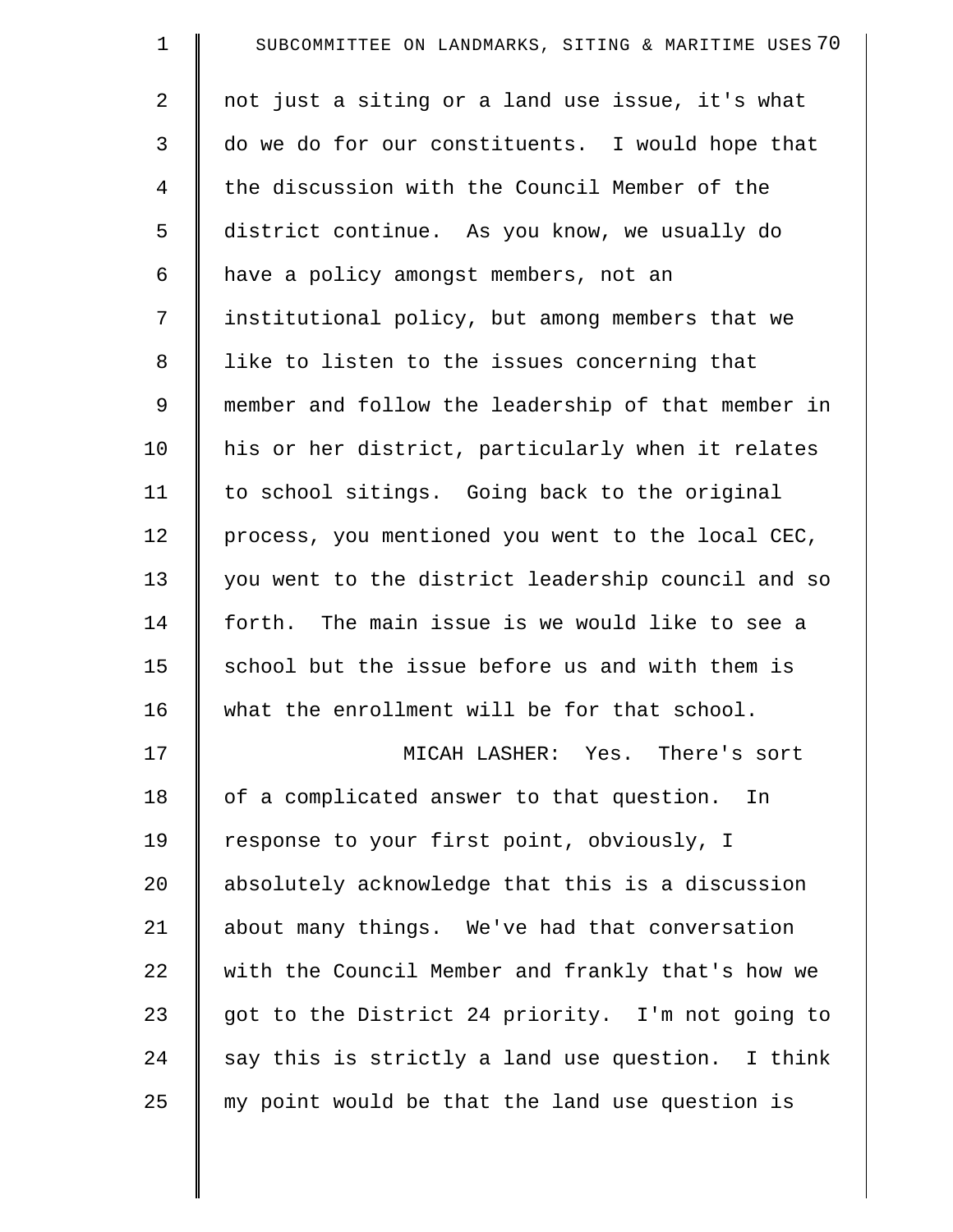| $\mathbf 1$ | SUBCOMMITTEE ON LANDMARKS, SITING & MARITIME USES 71 |
|-------------|------------------------------------------------------|
| 2           | one that I think most people involved in that        |
| 3           | process would agree that it's not really at issue.   |
| 4           | As it relates to the enrollment policy question,     |
| 5           | again, from our perspective we have not created a    |
| 6           | preference that goes beyond this in this             |
| 7           | administration. We believe that locally zoned        |
| 8           | high schools are not schools that we should be       |
| 9           | creating anymore. I understand if the Council has    |
| 10          | a disagreement with that, but that is a              |
| 11          | philosophical disagreement. We've been in            |
| 12          | extensive conversations with the Council Member.     |
| 13          | That's how we got to the District 24 preference.     |
| 14          | If the position of the Council is that this school   |
| 15          | is okay if it's locally zoned, I think we've gone    |
| 16          | as far as we can go in that regard. In response      |
| 17          | to your second question, and I know you're going     |
| 18          | to hear from a lot of folks today who oppose the     |
| 19          | site in its entirety, so I want to be clear.         |
| 20          | There has been a vocal constituency in the           |
| 21          | community who do not want a high school here under   |
| 22          | any circumstances.                                   |
| 23          | COUNCIL MEMBER MARTINEZ: Don't                       |
| 24          | address the audience.                                |
| 25          | MICAH LASHER: I'm sure you'll hear                   |
|             |                                                      |
|             |                                                      |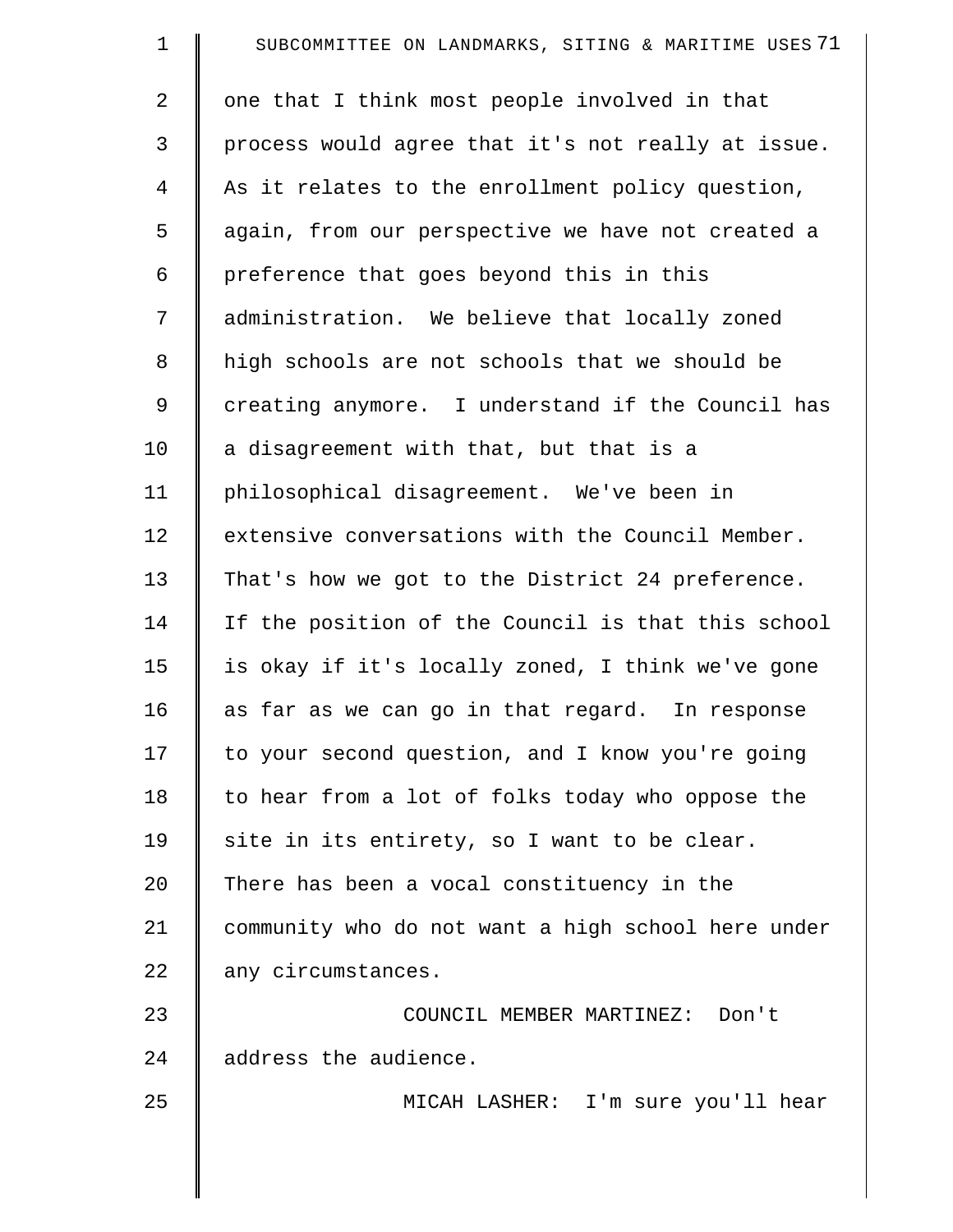| $\mathbf 1$    | SUBCOMMITTEE ON LANDMARKS, SITING & MARITIME USES 72 |
|----------------|------------------------------------------------------|
| $\overline{2}$ | from those folks today. The Community Education      |
| 3              | Council, the community board, the Council Member,    |
| 4              | the Assembly Member have all said contingent on      |
| 5              | the enrollment policies we'd see a high school       |
| 6              | here. So I think that that's where we are.           |
| 7              | COUNCIL MEMBER MARTINEZ: On the                      |
| 8              | issue of transportation, we're talking about what    |
| 9              | age range of kids? I know you said high school.      |
| 10             | Give me age range.                                   |
| 11             | MICAH LASHER: At this point we're                    |
| 12             | talking effectively 15 to 18 or 14 to 18.            |
| 13             | COUNCIL MEMBER MARTINEZ: And                         |
| 14             | you're looking to bus kids in?                       |
| 15             | MICAH LASHER: We don't provide                       |
| 16             | busing to high school students.                      |
| 17             | COUNCIL MEMBER MARTINEZ: Thank                       |
| 18             | you.                                                 |
| 19             | CHAIRPERSON COMRIE: Council Member                   |
| 20             | Arroyo?                                              |
| 21             | COUNCIL MEMBER ARROYO: Thank you,                    |
| 22             | Mr. Chair. I'm sorry about the in and out, but       |
| 23             | this hearing was moved and the hour changed in       |
| 24             | life and my life didn't. So I apologize for that.    |
| 25             | I'm going to take a stab at this from a different    |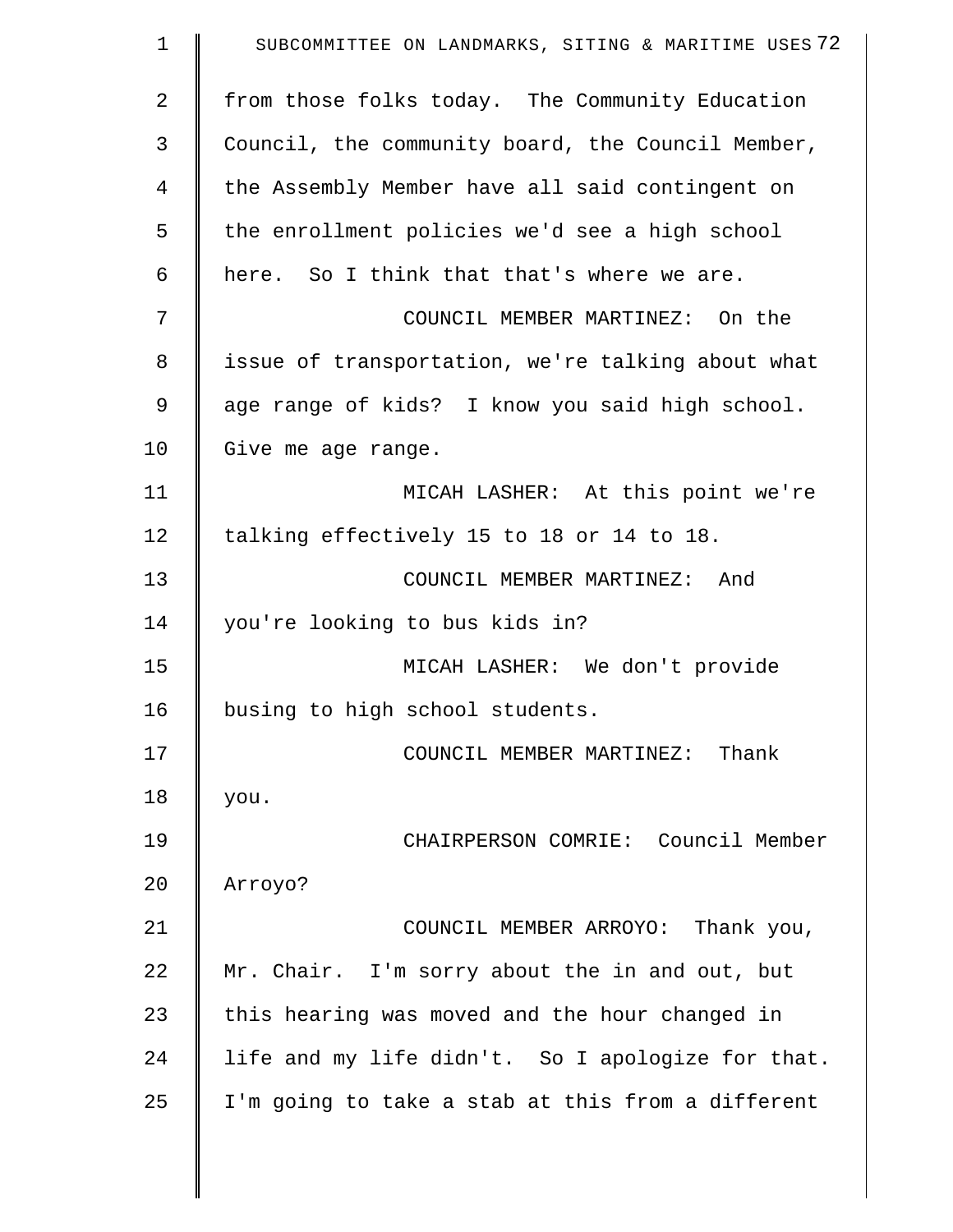| $\mathbf 1$    | SUBCOMMITTEE ON LANDMARKS, SITING & MARITIME USES 73 |
|----------------|------------------------------------------------------|
| $\overline{2}$ | perspective. The folks around that table and I       |
| 3              | had a battle maybe two years ago now around a        |
| 4              | school siting in my district. The issue of the       |
| 5              | oversaturation of high school seats in my district   |
| 6              | and how can we ensure that the children in my        |
| 7              | community would be able to attend the Mount Haven    |
| 8              | School campus that is already under construction     |
| 9              | and a project that I think we're all very proud      |
| 10             | of. At the end of the day, you were not willing      |
| 11             | to make concessions. What's different in this        |
| 12             | case on the enroll policy?                           |
| 13             | MICAH LASHER: I can't speak to the                   |
| 14             | specifics of the Mount Haven situation.              |
| 15             | COUNCIL MEMBER ARROYO: But they                      |
| 16             | can. They were here. I want to know what's           |
| 17             | different in this case than the one that was         |
| 18             | present when I was talking to you guys about that    |
| 19             | siting application that you withdrew. It happened    |
| 20             | the same way it's happening in this case. And        |
| 21             | then you brought back almost immediately, pretty     |
| 22             | much like you're doing in this case. Part of the     |
| 23             | discussion that I was having with the Department     |
| 24             | of Education was enrollment policy. There was no     |
| 25             | give in that situation. What makes this              |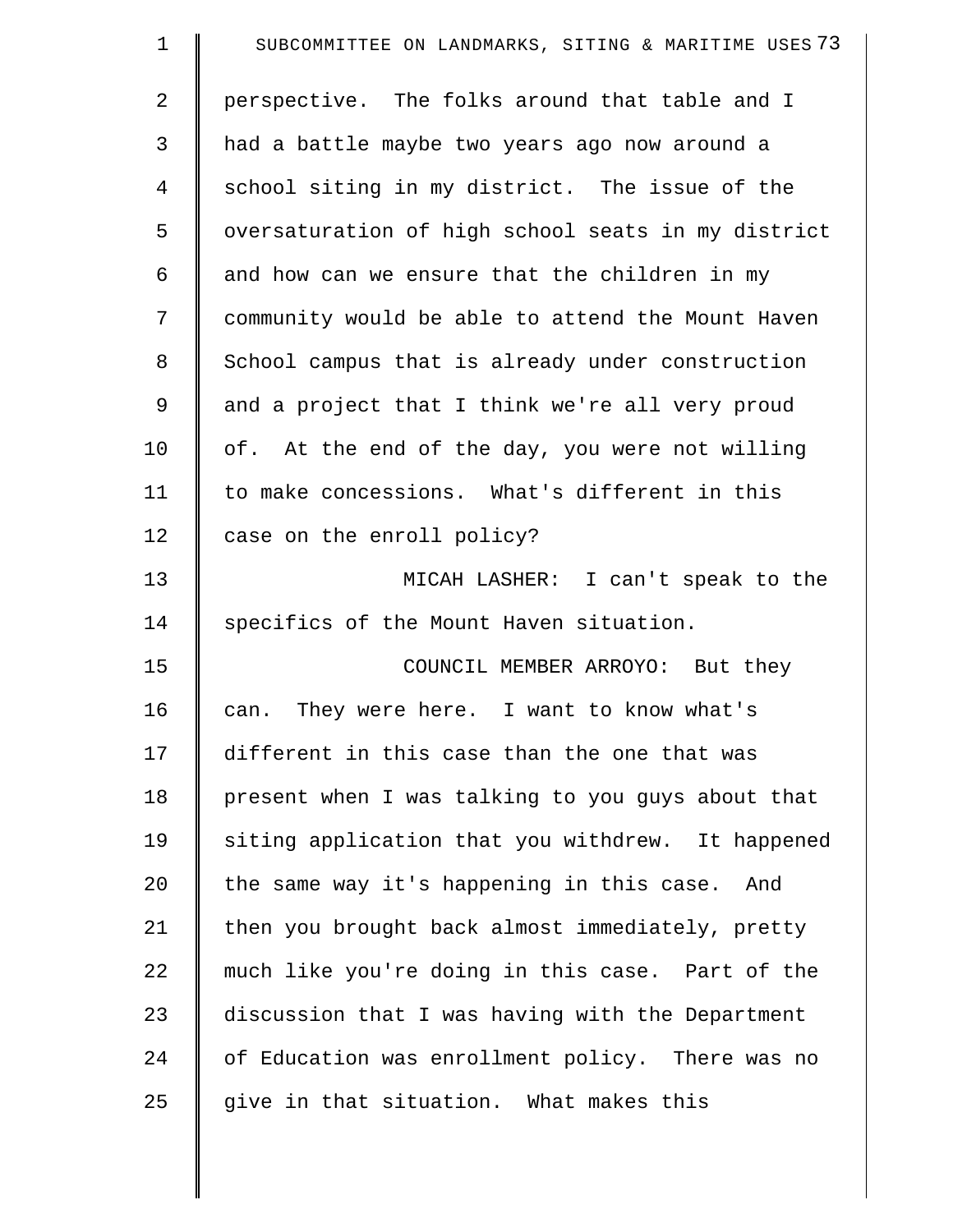| $\mathbf 1$    | SUBCOMMITTEE ON LANDMARKS, SITING & MARITIME USES 74 |
|----------------|------------------------------------------------------|
| 2              | different?                                           |
| $\mathfrak{Z}$ | MICAH LASHER: I think if you ask                     |
| 4              | Council Member Crowley, she'll say we haven't        |
| 5              | given enough here either.                            |
| 6              | COUNCIL MEMBER ARROYO: But you                       |
| 7              | have. Wait. But you have, and I want to know         |
| 8              | what makes this different.                           |
| $\mathsf 9$    | MICAH LASHER: I don't think there                    |
| 10             | is anything unique about this site as it relates     |
| 11             | to enrollment policy.                                |
| 12             | COUNCIL MEMBER ARROYO: But you                       |
| 13             | have given concessions.                              |
| 14             | MICAH LASHER: I think in every                       |
| 15             | instance, as in the Mount Haven instance, you're     |
| 16             | trying to balance a variety of factors to serve      |
| 17             | the best interests of the city and gain political    |
| 18             | support. I think we did it in Mount Haven and        |
| 19             | that's the reality we're living with here. I         |
| 20             | think that in this case we've reached a point        |
| 21             | where we're not willing to make the concessions      |
| 22             | that it sounds like would be necessary to get        |
| 23             | approval for the school.                             |
| 24             | COUNCIL MEMBER ARROYO: I will ask                    |
| 25             | the question a different way. In the Mount Haven     |
|                |                                                      |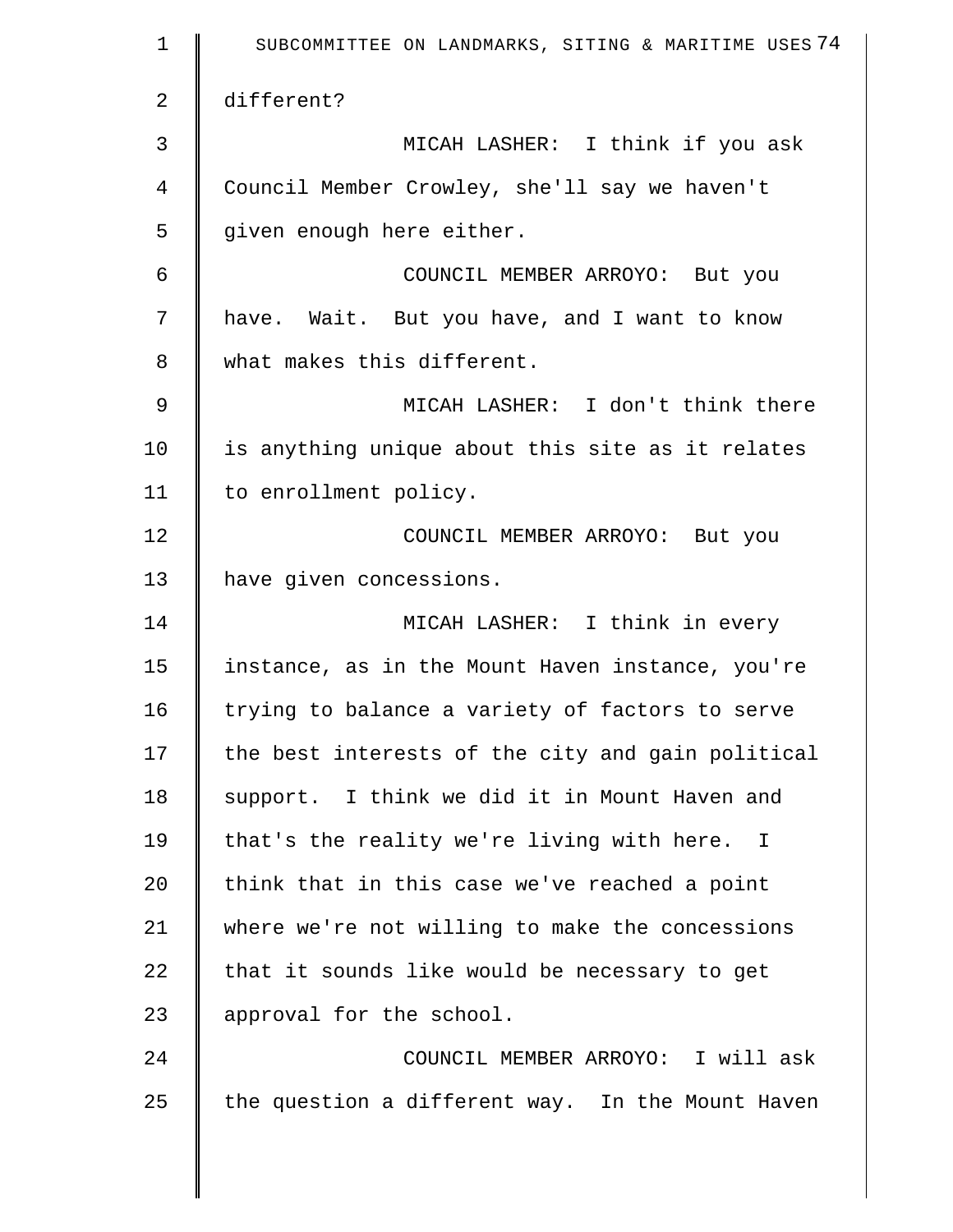| $\mathbf 1$    | SUBCOMMITTEE ON LANDMARKS, SITING & MARITIME USES 75   |
|----------------|--------------------------------------------------------|
| $\overline{a}$ | School Campus siting situation there were no           |
| 3              | concessions made on the enrollment policy. My          |
| 4              | understanding is that you have in this case made       |
| 5              | some concessions. Is that correct?                     |
| 6              | MICAH LASHER: We've created                            |
| 7              | district prioritization for enrollment.                |
| 8              | COUNCIL MEMBER ARROYO: That has                        |
| 9              | happened because?                                      |
| 10             | MICAH LASHER: Because that was an                      |
| 11             | attempt to gain the Council Member's support for       |
| 12             | the school.                                            |
| 13             | COUNCIL MEMBER ARROYO: Because the                     |
| 14             | Council Member needs to deliver to her community.      |
| 15             | I want the public here to be mindful of that.          |
| 16             | Because I can sit here and say I don't care what's     |
| 17             | going to happen in Queens. They didn't do it in        |
| 18             | my district, they shouldn't be doing it in hers.       |
| 19             | But that's not the position that we're taking here     |
| 20             | and I think people need to be mindful of that.<br>In L |
| 21             | her work, to make sure that she delivers for her       |
| 22             | community she has been able to accomplish              |
| 23             | something that is not usually part of the              |
| 24             | discussion when we deal with these kind of             |
| 25             | situations in the Council. I think that that is a      |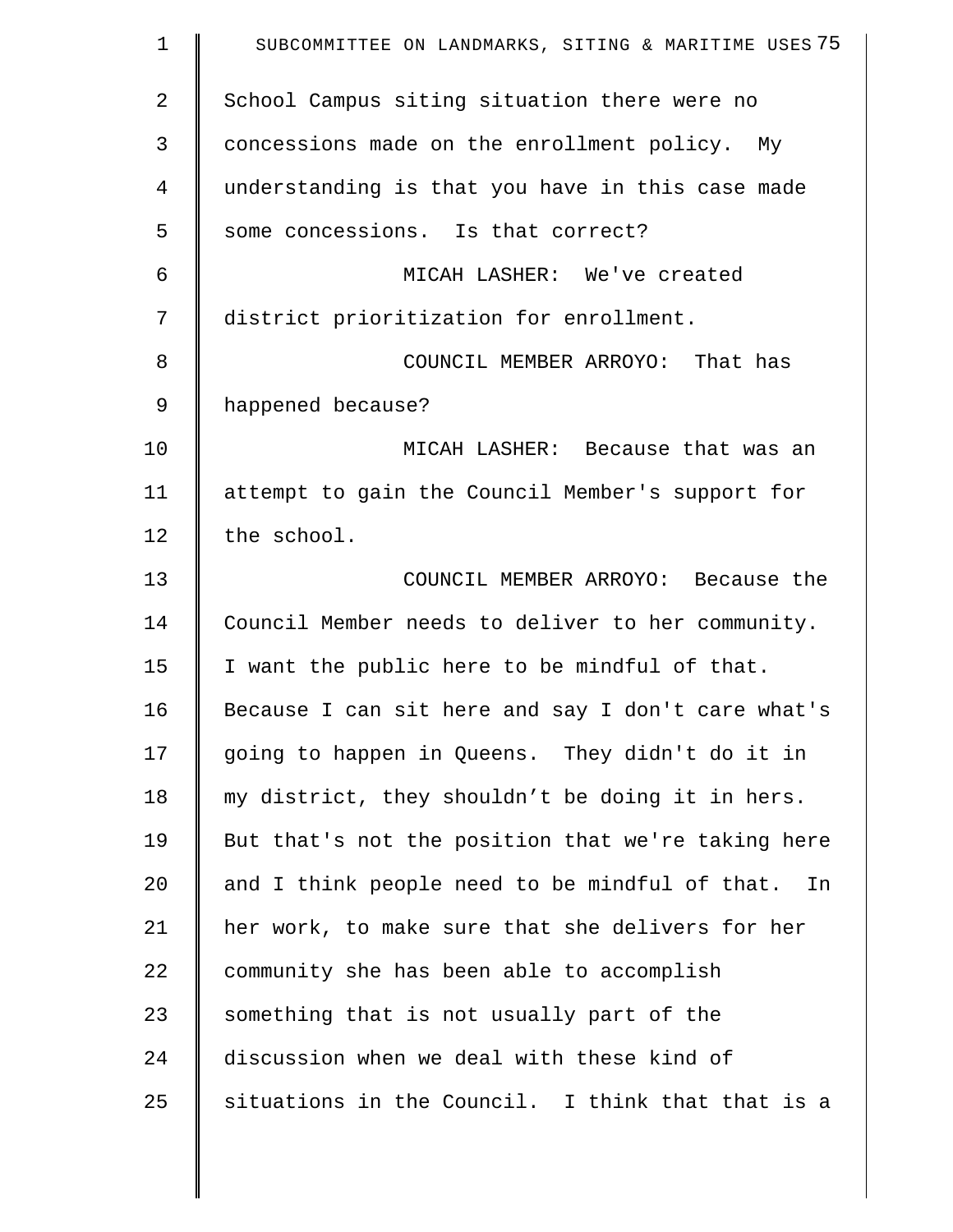| $\mathbf 1$ | SUBCOMMITTEE ON LANDMARKS, SITING & MARITIME USES 76 |
|-------------|------------------------------------------------------|
| 2           | bit of information that cannot be missed in her      |
| 3           | attempt to deliver for her community. So I am not    |
| 4           | attacking you. I'm not criticizing you. I think      |
| 5           | that no-zoned high schools is a bad policy. I        |
| 6           | agree with my colleagues on that. But in this        |
| 7           | situation I think the issue for the Council Member   |
| 8           | is how she can make lemonade out of lemons. At       |
| 9           | the end of the day, that's what we need to be        |
| 10          | mindful of. Often missed by those that we            |
| 11          | represent because they're very quick to criticize    |
| 12          | how much we didn't get, but don't appreciate how     |
| 13          | much we do get in the process of dealing with        |
| 14          | these land use situations. So I want to              |
| 15          | congratulate my colleague in this process. She's     |
| 16          | worked really, really hard to make sure that she     |
| 17          | gets as much out of this process as possible for     |
| 18          | her community. I won't remind you again that you     |
| 19          | did not make concessions in my case.                 |
| 20          | MICAH LASHER: Point taken, Council                   |
| 21          | Member.                                              |
| 22          | CHAIRPERSON COMRIE: Just to let                      |
| 23          | folks know that might have been sitting and          |
| 24          | waiting for the Subcommittee on Planning, they are   |
| 25          | moved to the 14th Floor. I have a couple of          |
|             |                                                      |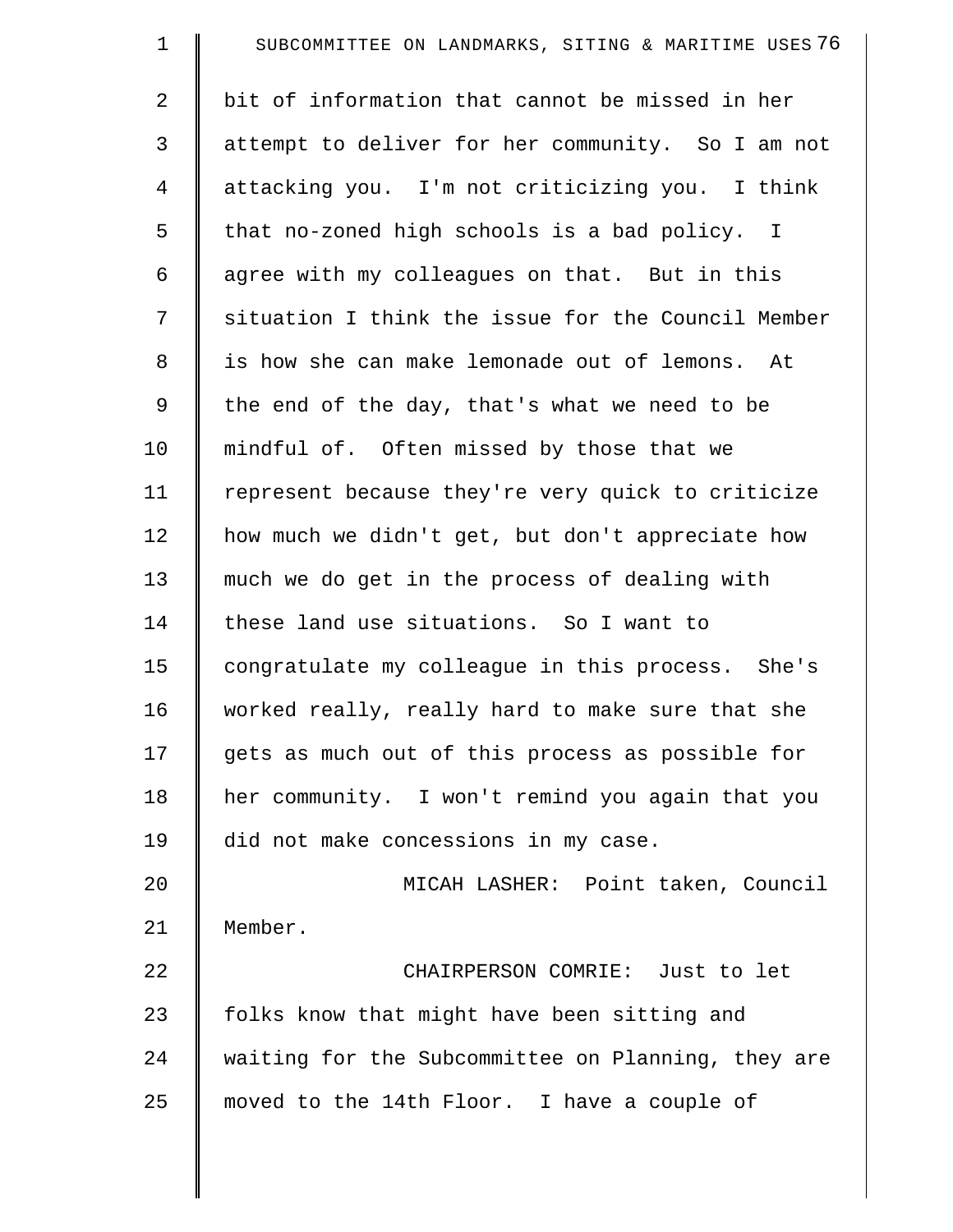| $\mathbf 1$ | SUBCOMMITTEE ON LANDMARKS, SITING & MARITIME USES 77 |
|-------------|------------------------------------------------------|
| 2           | questions and then I'm going to allow Council        |
| 3           | Member Crowley and Liu one more question. What is    |
| 4           | the plan for build-out for high schools in Queens?   |
| 5           | Are there any other plans for high schools to be     |
| 6           | sited in this capital plan?                          |
| 7           | MICAH LASHER: The current capital                    |
| 8           | plan is scheduled to expire on June 30th. We had     |
| 9           | identified a need for nearly 10,000 Queens high      |
| 10          | school seats.                                        |
| 11          | CHAIRPERSON COMRIE: 10,000                           |
| 12          | additional?                                          |
| 13          | MICAH LASHER: At the very start of                   |
| 14          | the plan. Starting on July 1st, 2004 through June    |
| 15          | 30th, 2009 there was a need for 10,000 high school   |
| 16          | seats.                                               |
| 17          | CHAIRPERSON COMRIE: How many will                    |
| 18          | be built as of December '09 of the 10,000            |
| 19          | projected?                                           |
| 20          | MICAH LASHER: I believe that all                     |
| 21          | of them will have been delivered or will be in       |
| 22          | construction by that point, with the one question    |
| 23          | being this proposed site. So the 1,100 seats that    |
| 24          | we are talking about today represents the last bit   |
| 25          | of that 10,000 seats of need.                        |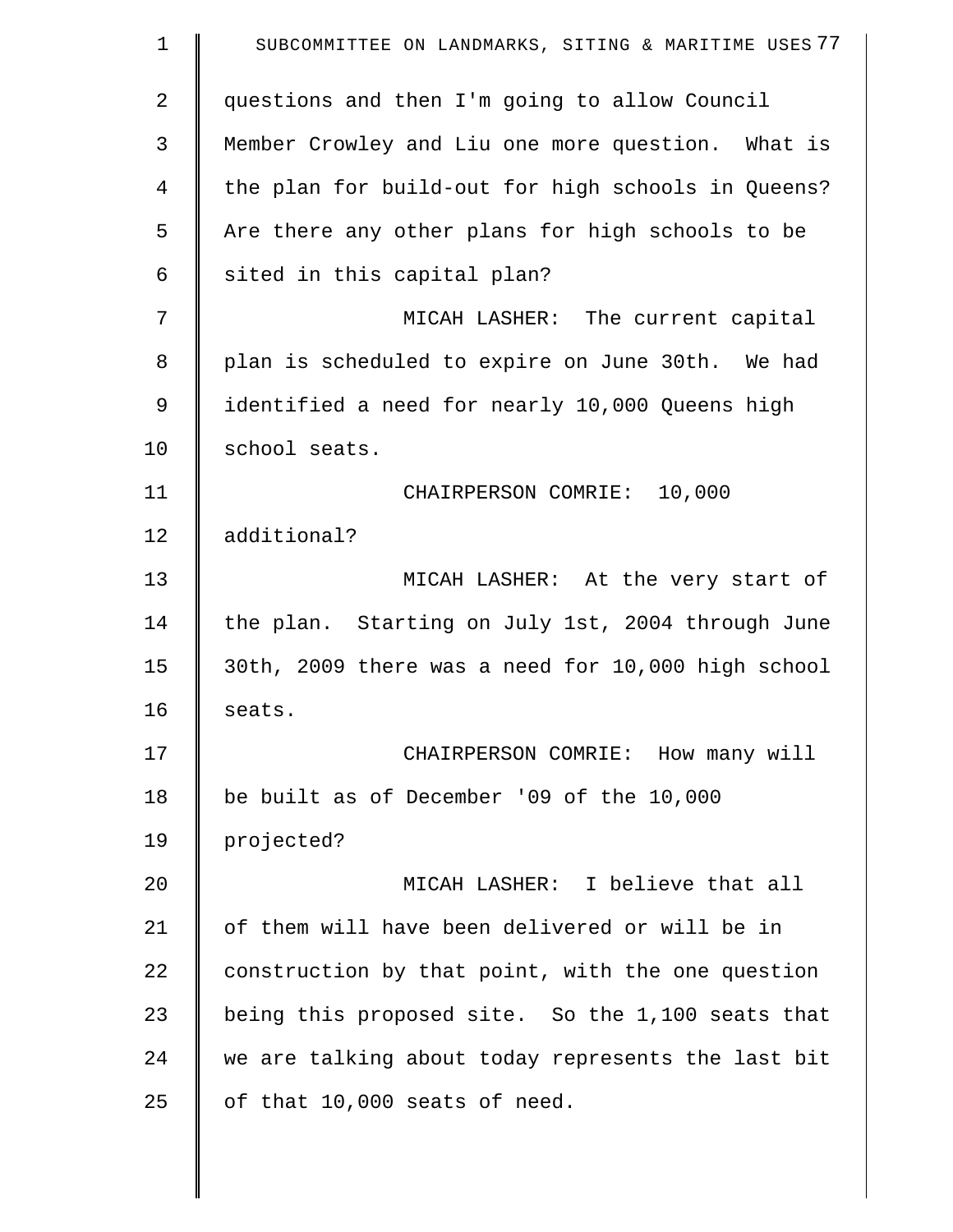| $\mathbf 1$    | SUBCOMMITTEE ON LANDMARKS, SITING & MARITIME USES 78 |
|----------------|------------------------------------------------------|
| $\overline{2}$ | CHAIRPERSON COMRIE: And what is                      |
| 3              | the projection for high school seat need in Queens   |
| 4              | now?                                                 |
| 5              | MICAH LASHER: For the next capital                   |
| 6              | plan what has been identified for starting July      |
| 7              | 1st, 2009 going through June 30th, 2014 is           |
| 8              | approximately 1,400 seats of high school need in     |
| 9              | Queens.                                              |
| 10             | CHAIRPERSON COMRIE: 1,400? That's                    |
| 11             | all?                                                 |
| 12             | MICAH LASHER: Yes, it's                              |
| 13             | approximately 1,400 seats of need.                   |
| 14             | CHAIRPERSON COMRIE: I'm having                       |
| 15             | difficulty understanding that statistic. How many    |
| 16             | schools did you say were over capacity at this       |
| 17             | particular time? So you're talking about not         |
| 18             | dealing with reducing the over capacity at the       |
| 19             | schools you cited? You want to give me that          |
| 20             | citing again? I think it was every school in         |
| 21             | Queens was dealing with over 100% capacity.          |
| 22             | MICAH LASHER: There are many                         |
| 23             | Queens high schools that are over capacity.          |
| 24             | CHAIRPERSON COMRIE: In Page 2 of                     |
| 25             | the letter it lists them: Newtown is at 129%,        |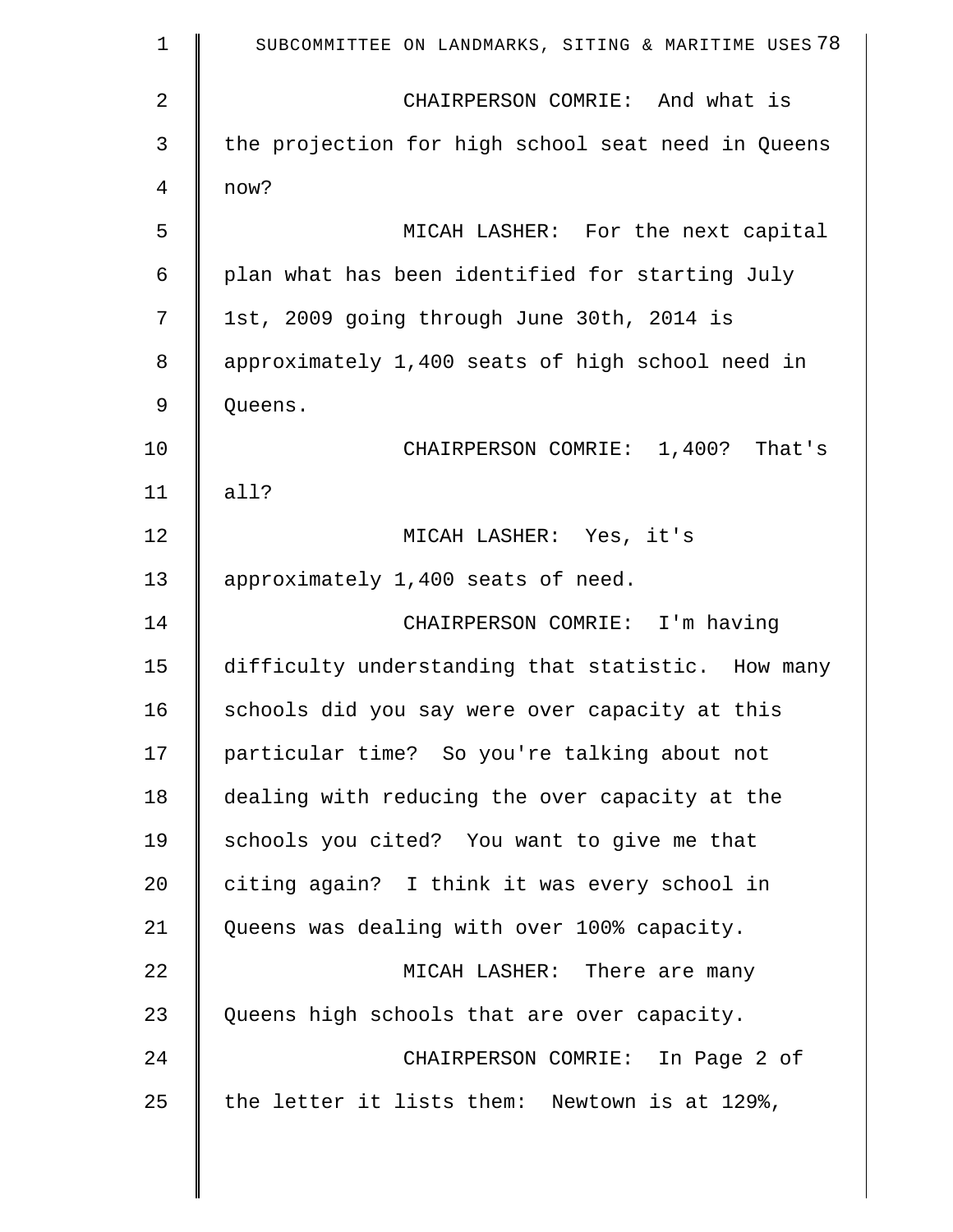| $\mathbf 1$ | SUBCOMMITTEE ON LANDMARKS, SITING & MARITIME USES 79 |
|-------------|------------------------------------------------------|
| 2           | Grover Cleveland 128%, Aviation 120%, Cardoza        |
| 3           | 141%, Francis Lewis 175%, Bayside, Richmond Hill,    |
| 4           | Forest Hills, Thomas Edison, and Long Island City.   |
| 5           | It's a borough-wide issue. So 1,400 seats would      |
| 6           | not reduce any of that overcrowding, correct?        |
| 7           | MICAH LASHER: We should get back                     |
| 8           | to you with a precise study of how the next          |
| 9           | capital plan would address the existing high         |
| 10          | school need in tandem with the Maspeth High          |
| 11          | School.                                              |
| 12          | CHAIRPERSON COMRIE: I'm moving                       |
| 13          | beyond the Maspeth High School because you said      |
| 14          | the Maspeth High School would deal with the 10,000   |
| 15          | from the first plan. My understanding in the         |
| 16          | census is that Queens is going to gain population    |
| 17          | in the next census.                                  |
| 18          | MICAH LASHER: You raise a very                       |
| 19          | good question and I don't have the information in    |
| 20          | front of me to answer that, but I will get back to   |
| 21          | you.                                                 |
| 22          | CHAIRPERSON COMRIE: I'm moving                       |
| 23          | actually more towards Council Member Liu's siting    |
| 24          | of a site that's transportation accessible in a      |
| 25          | hub area that we already know as opposed to a        |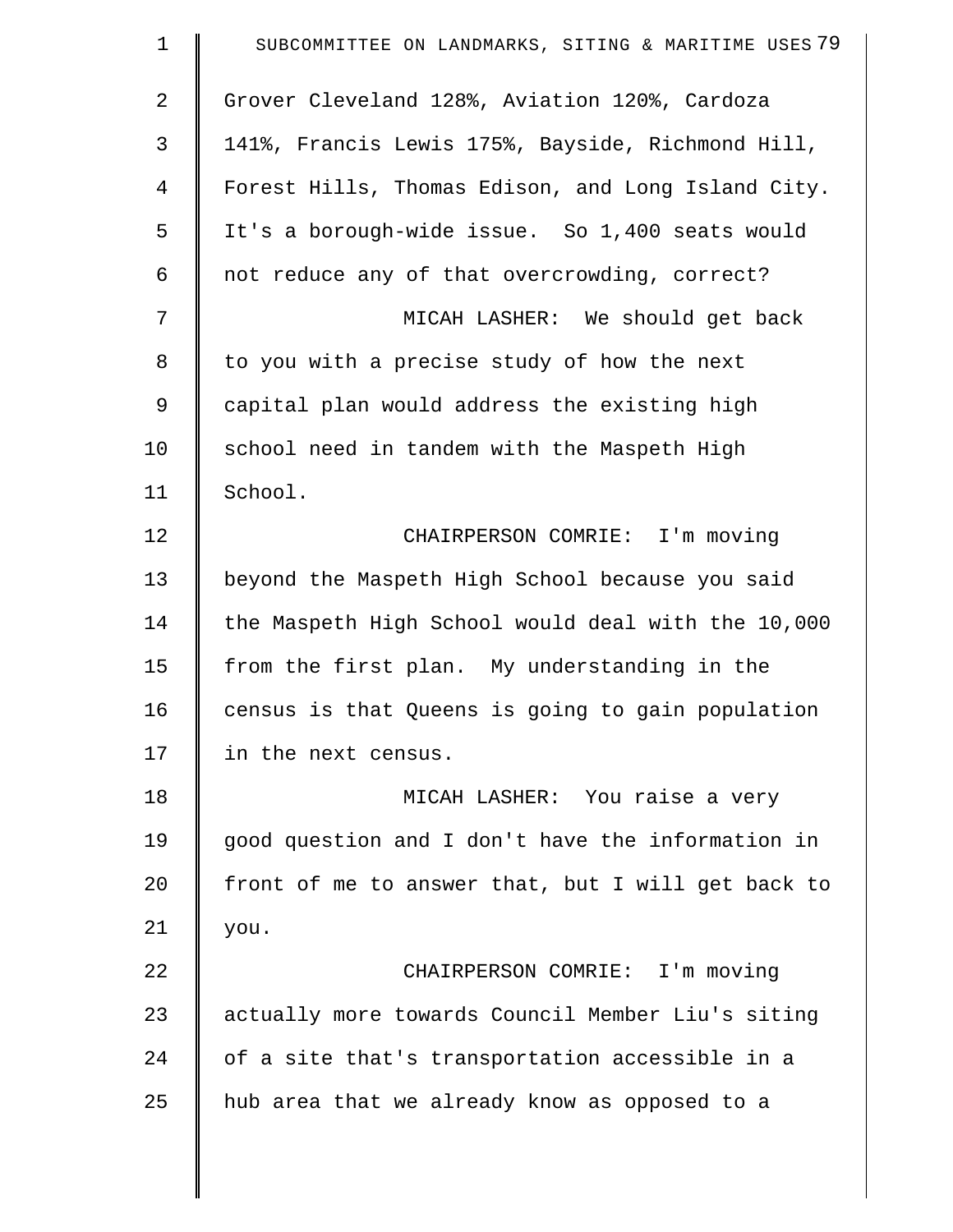| $\mathbf 1$    | SUBCOMMITTEE ON LANDMARKS, SITING & MARITIME USES 80 |
|----------------|------------------------------------------------------|
| $\overline{a}$ | siting of a school that according to your            |
| 3              | transportation plan no one outside of the zone       |
| $\overline{4}$ | area would be able to get to without taking two      |
| 5              | trains and a bus. That's according to Council        |
| 6              | Member Sears' point. I was really moving to          |
| 7              | Council Member Liu's question as to why a siting     |
| 8              | that is as accessible to transportation as his and   |
| 9              | is centrally located has not been dealt with for     |
| 10             | five years. I wanted to know if there had been       |
| 11             | anything done or a real effort to deal with that     |
| 12             | site.                                                |
| 13             | MICAH LASHER: I know this is a                       |
| 14             | very important issue to Council Member Liu.<br>We    |
| 15             | could do a hearing on this school I gather. By       |
| 16             | the way, Council Member Comrie, in regards to your   |
| 17             | earlier question, I think the crux of the answer     |
| 18             | is that we have these 10,000 school seats and        |
| 19             | 5,000 of the school seats under the existing         |
| 20             | capital plan are in the pipeline right now but       |
| 21             | have not been opened up.                             |
| 22             | CHAIRPERSON COMRIE: Right, they're                   |
| 23             | not opened up.                                       |
| 24             | MICAH LASHER: So, 5,000 currently                    |
| 25             | in the pipeline plus another what would have been    |
|                |                                                      |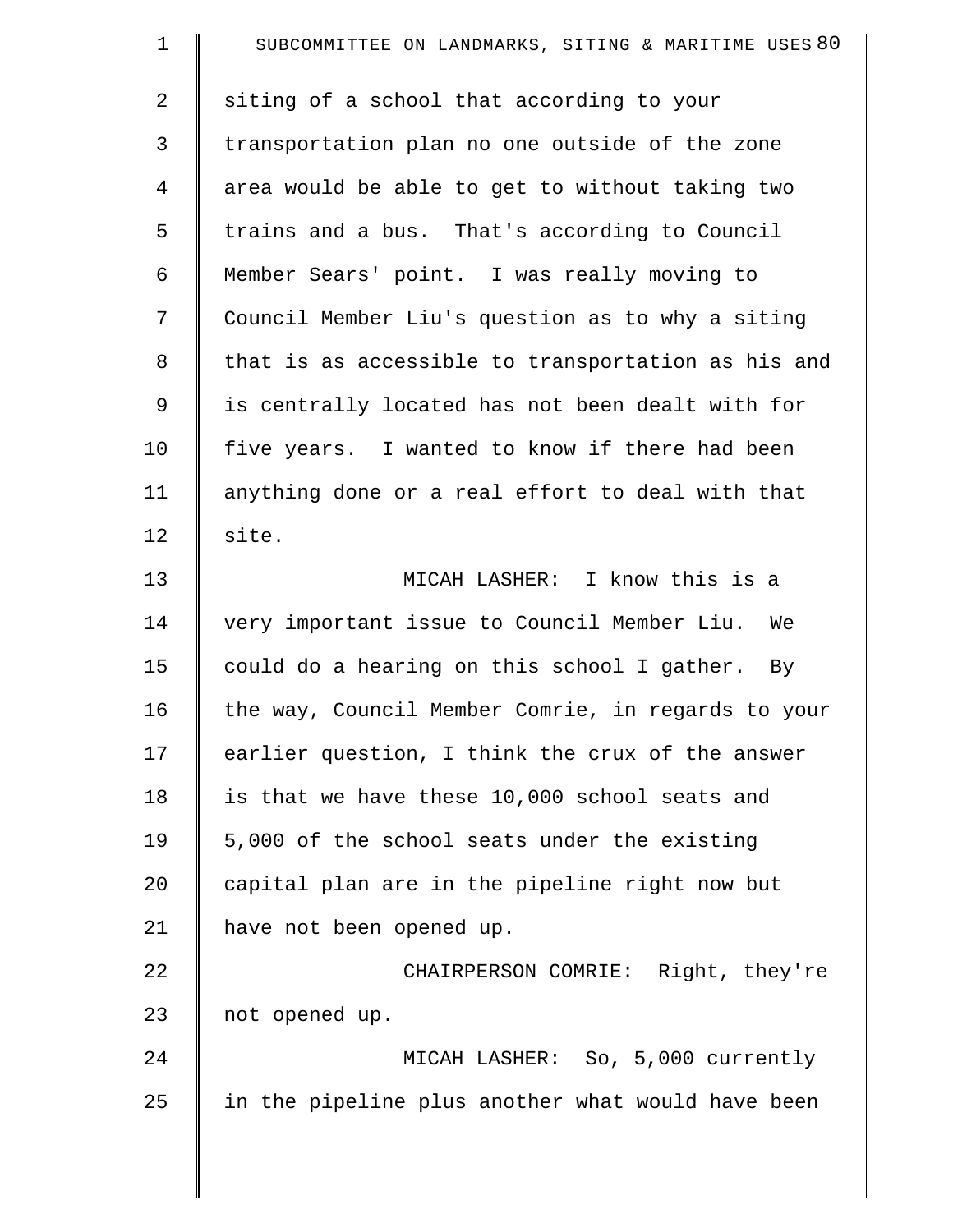| $\mathbf 1$ | SUBCOMMITTEE ON LANDMARKS, SITING & MARITIME USES 81 |
|-------------|------------------------------------------------------|
| 2           | 1,600 and now 1,100 here I think will                |
| 3           | substantially address those schools that are         |
| 4           | currently over crowded. It's not just the 1,400      |
| 5           | seats in the next capital plan. We have 5,000        |
| 6           | seats coming online.                                 |
| 7           | CHAIRPERSON COMRIE: You have 5,000                   |
| 8           | seats coming online by when?                         |
| 9           | MICAH LASHER: In the next 3.5                        |
| 10          | years. The short answer is that Home Depot is the    |
| 11          | current occupant of the site that Council Member     |
| 12          | Liu is talking about. It's not that we have any      |
| 13          | great love for Home Depot, but they are an active    |
| 14          | business. We do believe that they would commence     |
| 15          | substantial litigation over any eminent proceeding   |
| 16          | in that instance. But as I said to Council Member    |
| 17          | Liu, in any site acquisition process eminent         |
| 18          | domain is always at issue.                           |
| 19          | CHAIRPERSON COMRIE: So in other                      |
| 20          | words that site is not really available. It's an     |
| 21          | active operational site. Is that what you're         |
| 22          | saying?                                              |
| 23          | MICAH LASHER: That is what we                        |
| 24          | would say.                                           |
| 25          | CHAIRPERSON COMRIE: Even with                        |
|             |                                                      |
|             |                                                      |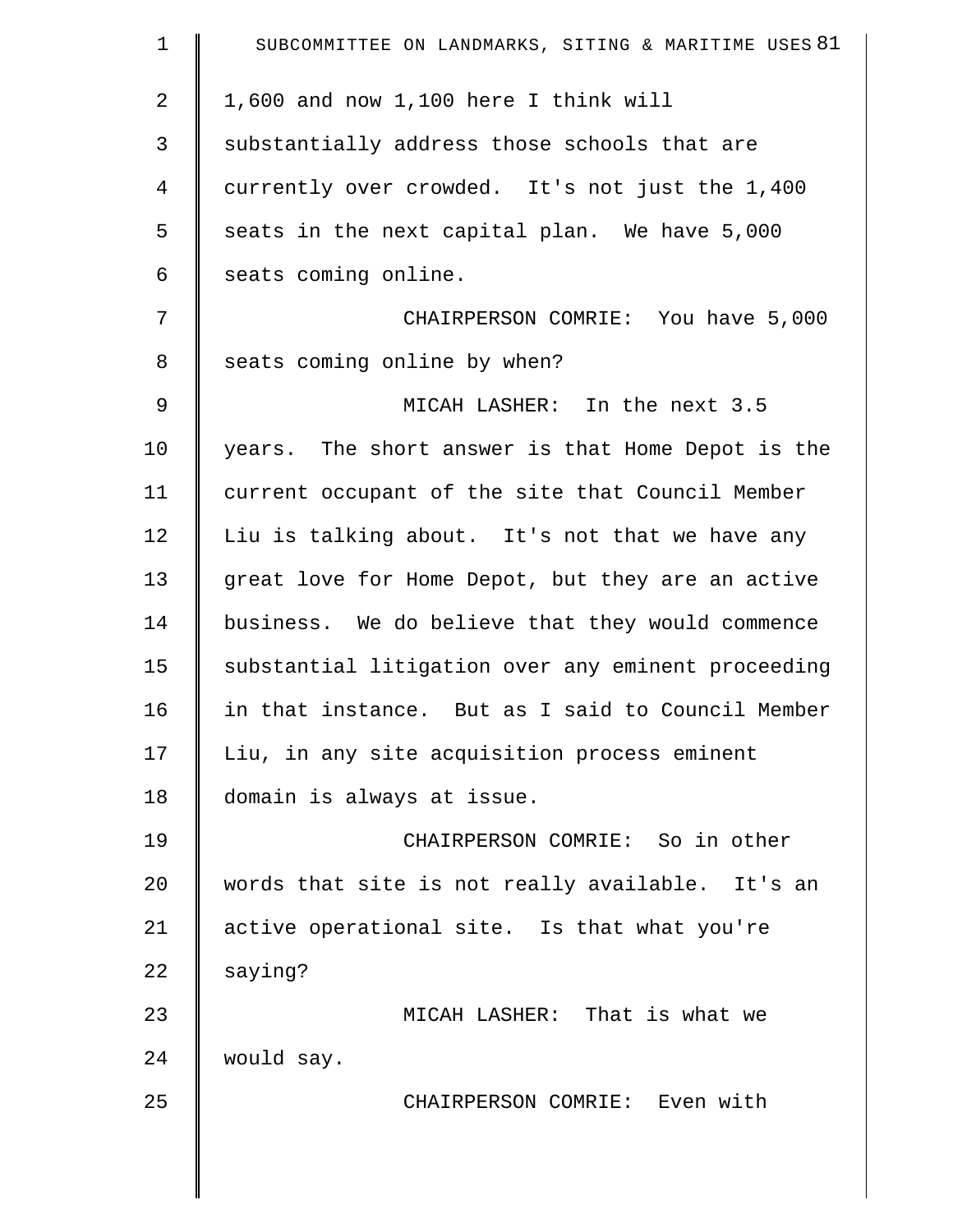| $\mathbf 1$    | SUBCOMMITTEE ON LANDMARKS, SITING & MARITIME USES 82 |
|----------------|------------------------------------------------------|
| $\overline{a}$ | 5,000 seats in the pipeline and this school          |
| 3              | creating another 1,100 seats, I still have issue     |
| $\overline{4}$ | with the fact that it's only a projected 1,400       |
| 5              | seat need in the next capital plan. I think          |
| 6              | that's something that we're going to have to         |
| 7              | readdress and look at. Everything that I've seen     |
| 8              | as far as construction with Queens West, the         |
| 9              | Rockaways, Long Island City, which is Queens West    |
| 10             | Astoria, up and down Queens Boulevard, with the      |
| 11             | addition of buildings in Woodside and in almost      |
| 12             | every district in Queens there's more housing and    |
| 13             | more opportunities coming. So I think that           |
| 14             | projection is way under and we really need to take   |
| 15             | a look at that.                                      |
| 16             | GREG MAYERS: Mr. Chairman, may I                     |
| 17             | just add to that? You are correct and I just         |
| 18             | wanted to remind you that also that the plan on a    |
| 19             | yearly basis is evaluated. So we have to come        |
| 20             | back to you when we look at neighborhood by          |
| 21             | neighborhood districts, which is something new       |
| 22             | that we've been looking at. We look at the city      |
| 23             | planning data and also the census. So every year,    |
| 24             | once again, we'll be in front of this body with a    |
| 25             | plan where you have the right to really challenge    |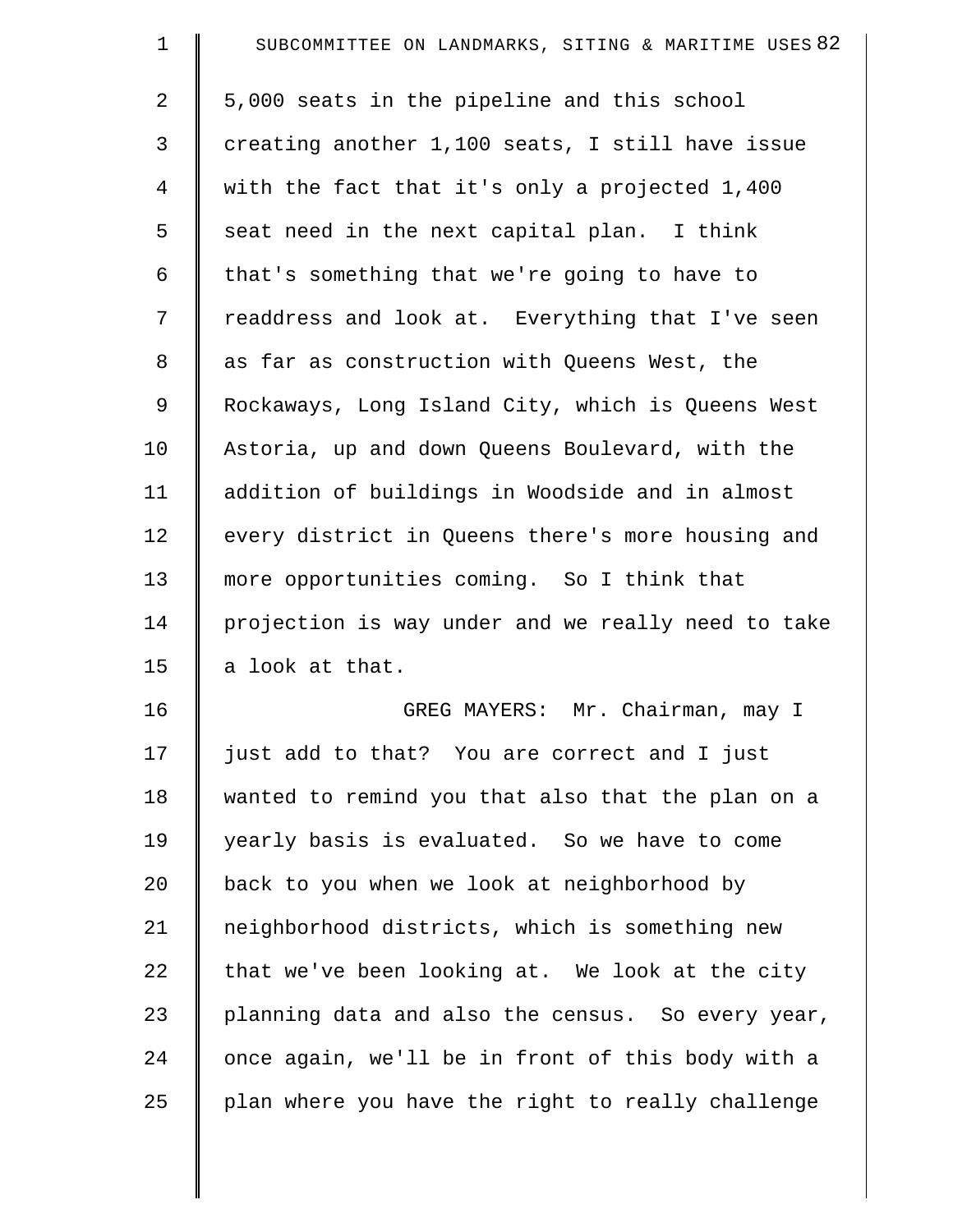| $\mathbf 1$    | SUBCOMMITTEE ON LANDMARKS, SITING & MARITIME USES 83 |
|----------------|------------------------------------------------------|
| 2              | and look at data and see whether or not the data     |
| 3              | that we've put forth in terms of the school seats    |
| $\overline{4}$ | is something that you would like to challenge or     |
| 5              | even suggest based on demographic trends. So I       |
| 6              | just wanted to just make a note of that.             |
| 7              | CHAIRPERSON COMRIE: Council Member                   |
| 8              | Liu you had a question?                              |
| $\mathcal{G}$  | COUNCIL MEMBER LIU: I just wanted                    |
| 10             | to state for the record that in fact that Home       |
| 11             | Depot is moving four blocks away eminently to a      |
| 12             | new development that had been developed. In fact,    |
| 13             | that site would be empty. Home Depot had already     |
| 14             | stipulated a price to the Department of Education    |
| 15             | which admittedly is exorbitant but exorbitant only   |
| 16             | because this administration refuses to even          |
| 17             | consider eminent domain for that particular          |
| 18             | property.                                            |
| 19             | CHAIRPERSON COMRIE: Council Member                   |
| 20             | Arroyo, you had a piece of information?              |
| 21             | COUNCIL MEMBER ARROYO: I just                        |
| 22             | wanted to thank Greg for the comment about           |
| 23             | revisiting the capital plan yearly. We have an       |
| 24             | issue in my district with the Highbridge Middle      |
| 25             | School. There is an opinion on the part of the       |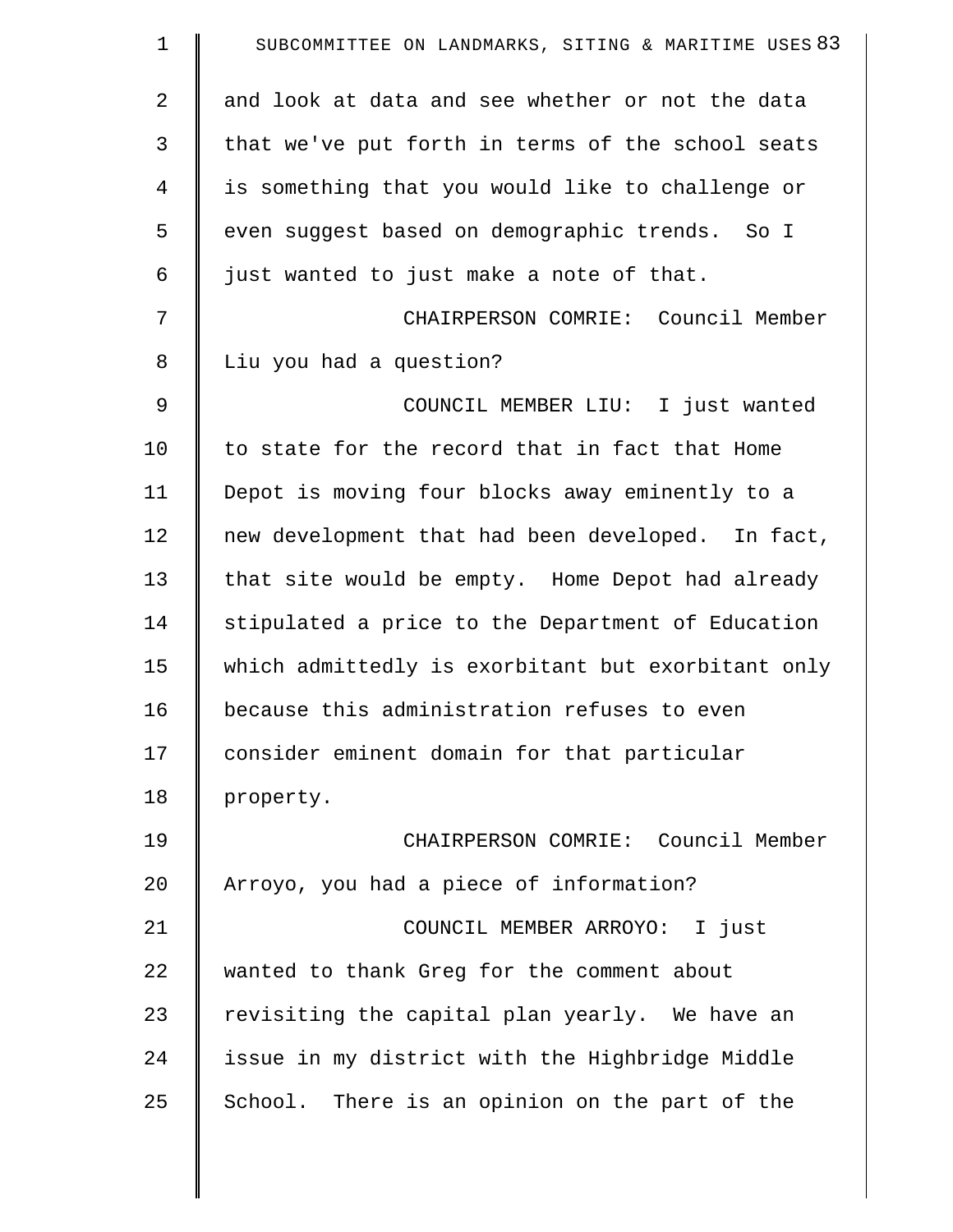| $\mathbf 1$    | SUBCOMMITTEE ON LANDMARKS, SITING & MARITIME USES 84 |
|----------------|------------------------------------------------------|
| $\overline{a}$ | Department of Education that the seats that the      |
| 3              | community feels are necessary in order to meet the   |
| 4              | need of that isolated community are not necessary.   |
| 5              | We disagree on the numbers and we need to keep       |
| 6              | that conversation going. That community has been     |
| 7              | under served by middle school seats forever. We      |
| 8              | have a great opportunity with land available and I   |
| 9              | get it that the dollars are not there, but we need   |
| 10             | to have this conversation again because we           |
| 11             | disagree about the seats necessary in that           |
| 12             | community. We believe the need is greater than       |
| 13             | what has been assigned in the capital plan. I        |
| 14             | look forward to that conversation.                   |
| 15             | CHAIRPERSON COMRIE: I just want to                   |
| 16             | emphasize the fact that your capital plan for        |
| 17             | Queens for your projected plan is off. You're not    |
| 18             | even including Southern Queens which is the area I   |
| 19             | represent, which is in need of more seats.<br>We     |
| 20             | have classes that are doubling up and we have four   |
| 21             | schools actually that are multiple school            |
| 22             | buildings. 192, as you know, is sharing schools.     |
| 23             | Springfield is sharing schools. Andrew Jackson,      |
| 24             | Campus Magnet now is sharing facilities. These       |
| 25             | kids don't have enough science labs. They don't      |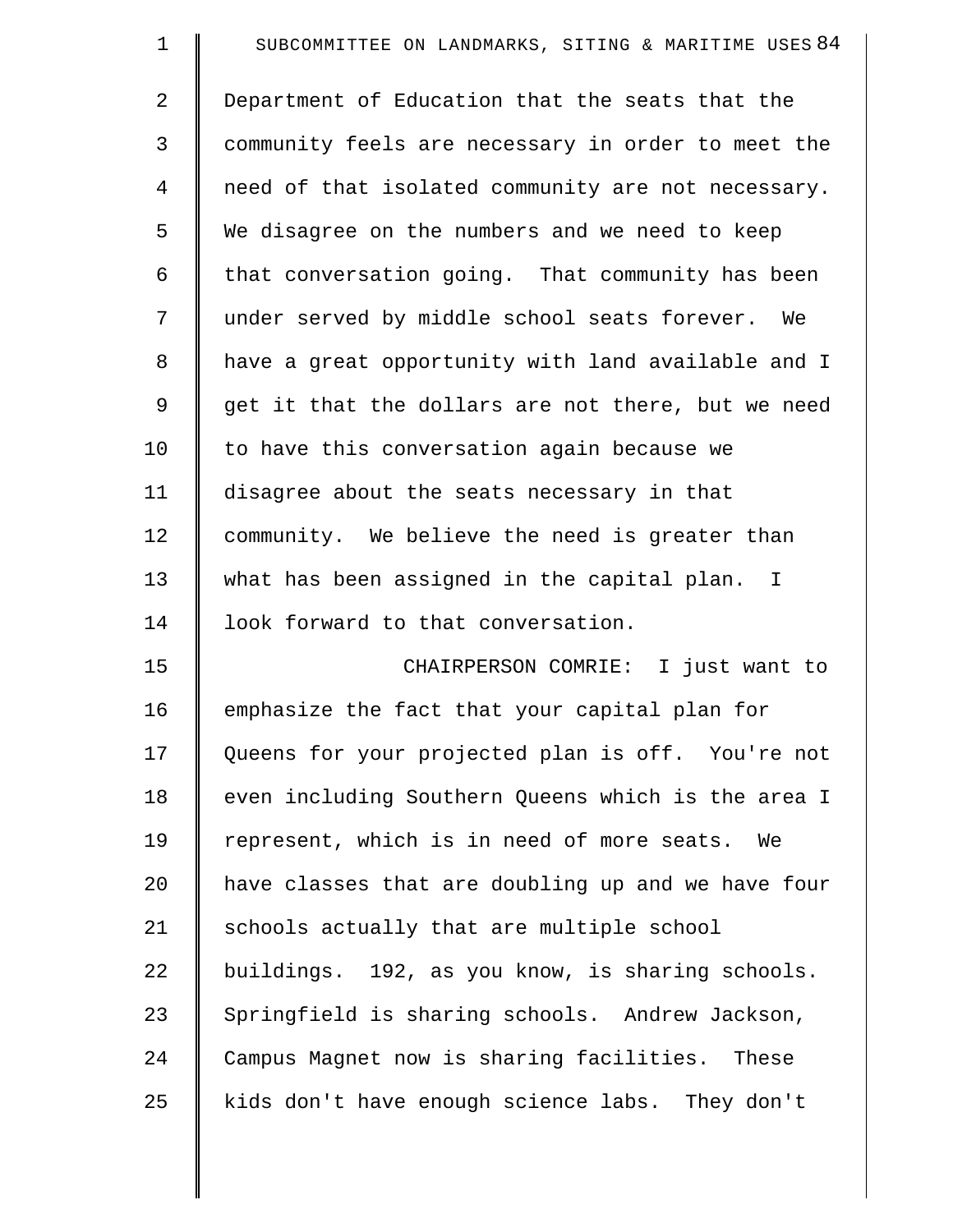| $\mathbf 1$ | SUBCOMMITTEE ON LANDMARKS, SITING & MARITIME USES 85 |
|-------------|------------------------------------------------------|
| 2           | have enough cafeteria space. They don't have         |
| 3           | enough communal space. They don't have an            |
| 4           | opportunity to really have their own identity.       |
| 5           | There's a major problem with the capital plan. I     |
| 6           | know that that's not Maspeth related. Today's        |
| 7           | article in the news is really an example of the      |
| 8           | problem. Most of my kids contact me because they     |
| 9           | can't get into the school they want to get into.     |
| 10          | Nine times out of ten it's not any of those          |
| 11          | schools that I just named in my area. The ability    |
| 12          | of a child to get into a school and to fairly        |
| 13          | compete for a school is something that we really     |
| 14          | have to look at. While I understand the need to      |
| 15          | have an identity brand, I'm concerned about making   |
| 16          | sure that children from all over the borough have    |
| 17          | an opportunity to get into school. I think that      |
| 18          | I'm going back to the overall capital plan, not      |
| 19          | just specific siting. We don't have enough           |
| 20          | schools. If we can't create more seats, then we      |
| 21          | can't create more opportunities for children to      |
| 22          | really flex their intellectual spirits by not        |
| 23          | being in overcrowded facilities. With that, I'm      |
| 24          | going to ask Council Member Liu and Council Member   |
| 25          | Crowley to ask one more question each because my     |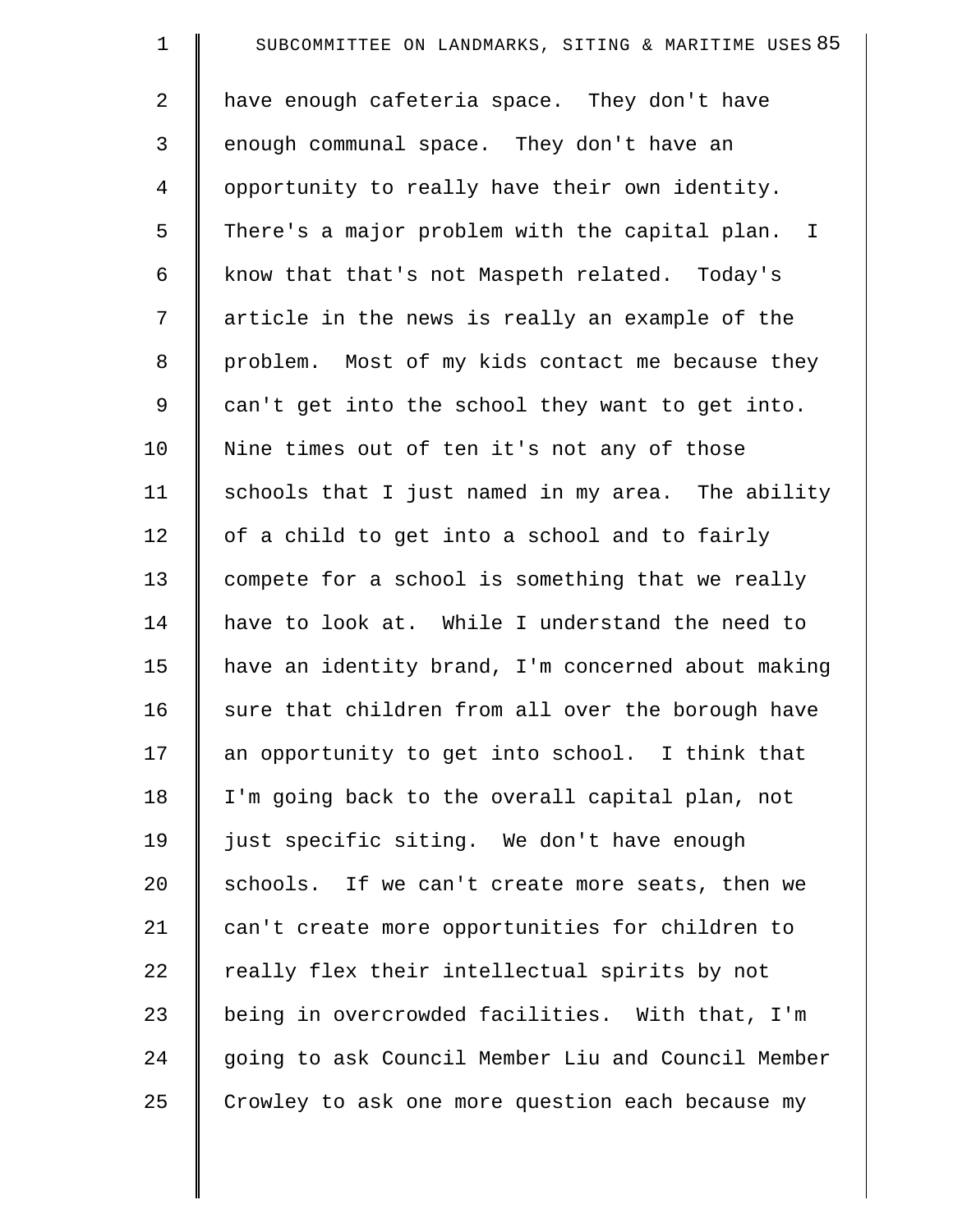| $\mathbf 1$    | SUBCOMMITTEE ON LANDMARKS, SITING & MARITIME USES 86 |
|----------------|------------------------------------------------------|
| $\overline{2}$ | day and my schedule has been totally blown up.       |
| 3              | I'm not even supposed to be Chairman. This is the    |
| 4              | second time Council Member Lappin has stuck me       |
| 5              | with this Committee on a long issue. She's not       |
| 6              | here so she truly owes me.                           |
| 7              | COUNCIL MEMBER LIU: Council Member                   |
| 8              | Comrie, thank you so much for your wonderful         |
| 9              | stewardship of this Subcommittee hearing.            |
| 10             | CHAIRPERSON COMRIE: I don't know                     |
| 11             | how good I've been. I've got a cold.                 |
| 12             | COUNCIL MEMBER LIU: You have been                    |
| 13             | wonderful. Unfortunately, I have also had to miss    |
| 14             | about five meetings by now, because as are all the   |
| 15             | good people here, everybody has a very busy          |
| 16             | schedule. My question has to do with the timing      |
| 17             | of this. This had been identified, had been          |
| 18             | initiated since March 14th of 2008. It's more        |
| 19             | than a year later now. Could you just briefly        |
| 20             | walk us through the steps of the approval process?   |
| 21             | KENRICK OU: The public review                        |
| 22             | process officially started in March. That started    |
| 23             | a 45-day public comment period during which we met   |
| 24             | with the community board. They had the hearing.      |
| 25             | They requested a follow-up meeting. We attended a    |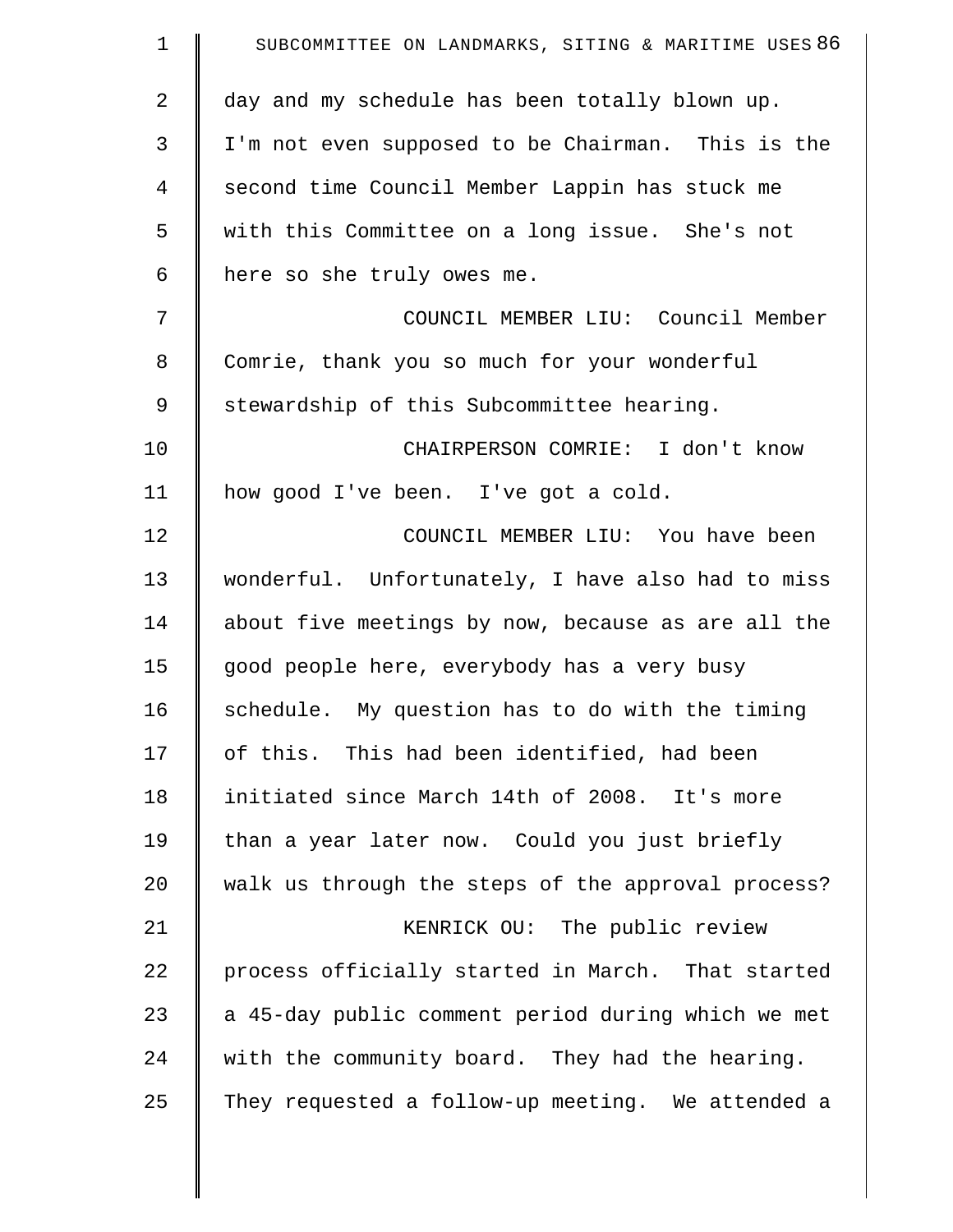| $\mathbf 1$    | SUBCOMMITTEE ON LANDMARKS, SITING & MARITIME USES 87 |
|----------------|------------------------------------------------------|
| $\overline{2}$ | follow-up meeting. They subsequently shared          |
| 3              | comments related to our original proposal, which     |
| 4              | was this 1,650-seat facility that would serve        |
| 5              | grades 6 through 12. We heard a lot of concerns      |
| 6              | and feedback. The community board put their key      |
| 7              | concerns in writing. We took that back. We           |
| 8              | reassessed the site and tried to identify ways to    |
| 9              | respond to those concerns, which included what we    |
| 10             | have before us now, this proposed reduction in the   |
| 11             | size of the school, specific design measures if      |
| 12             | this project were to move forward that could         |
| 13             | respond to the concerns related to traffic           |
| 14             | obstructions, proximity of the building to the       |
| 15             | neighbors, the size of the building, the treatment   |
| 16             | of the area.                                         |
| 17             | COUNCIL MEMBER LIU: I mean bottom                    |
| 18             | line is the community board disapproved it on May    |
| 19             | 21st, 2008. So what happened after May 21st?         |
| 20             | KENRICK OU: We were reviewing                        |
| 21             | their concerns and we were talking with our          |
| 22             | designers to try and figure out a way that it        |
| 23             | would be possible. We promised the community         |
| 24             | board that we would go back and share our ideas as   |
| 25             | we try to identify and balance their concerns.       |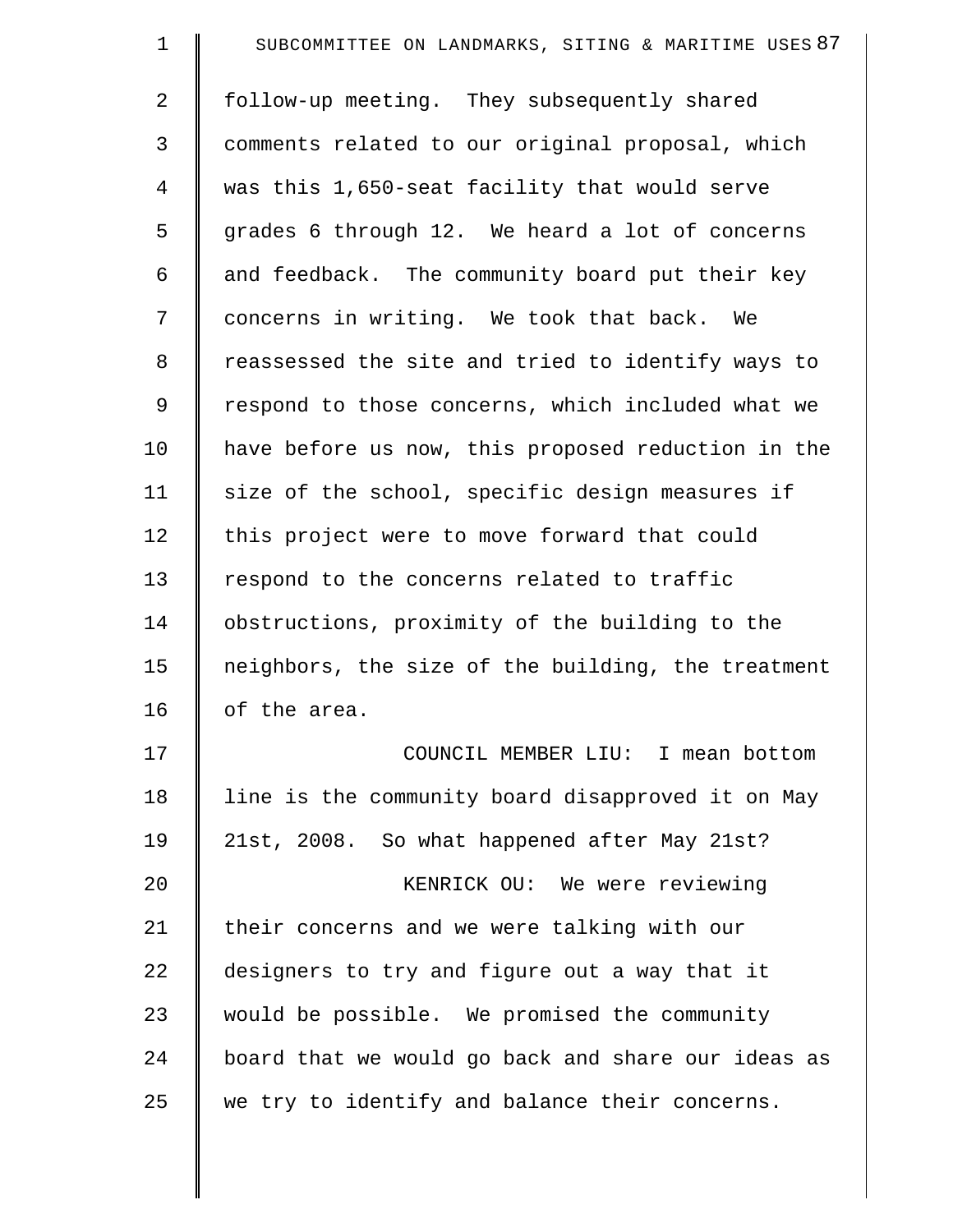| $\mathbf 1$    | SUBCOMMITTEE ON LANDMARKS, SITING & MARITIME USES 88 |
|----------------|------------------------------------------------------|
| $\overline{2}$ | COUNCIL MEMBER LIU: So there were                    |
| 3              | no key milestone dates between May 21, 2008 and      |
| 4              | February 23rd?                                       |
| 5              | MICAH LASHER: Just to be clear,                      |
| 6              | the revision resulted in a reduction of the          |
| 7              | enrollment capacity of the school by a third, the    |
| 8              | elimination of a middle school. Those were           |
| 9              | substantial changes.                                 |
| 10             | COUNCIL MEMBER LIU: That was after                   |
| 11             | May 21st?                                            |
| 12             | MICAH LASHER: Yes.                                   |
| 13             | KENRICK OU: Yes and there were                       |
| 14             | subsequent discussions with the Community            |
| 15             | Education Council.                                   |
| 16             | MICAH LASHER: That was subsequent                    |
| 17             | to the community board's opposition. I can give      |
| 18             | you the chronology.                                  |
| 19             | CHAIRPERSON COMRIE: The                              |
| 20             | chronology?                                          |
| 21             | MICAH LASHER: The chronology was                     |
| 22             | that the vote was on May 14th. And then on           |
| 23             | January 14th we went back to the community board     |
| 24             | with a revised plan.                                 |
| 25             | COUNCIL MEMBER LIU: The community                    |
|                |                                                      |

 $\parallel$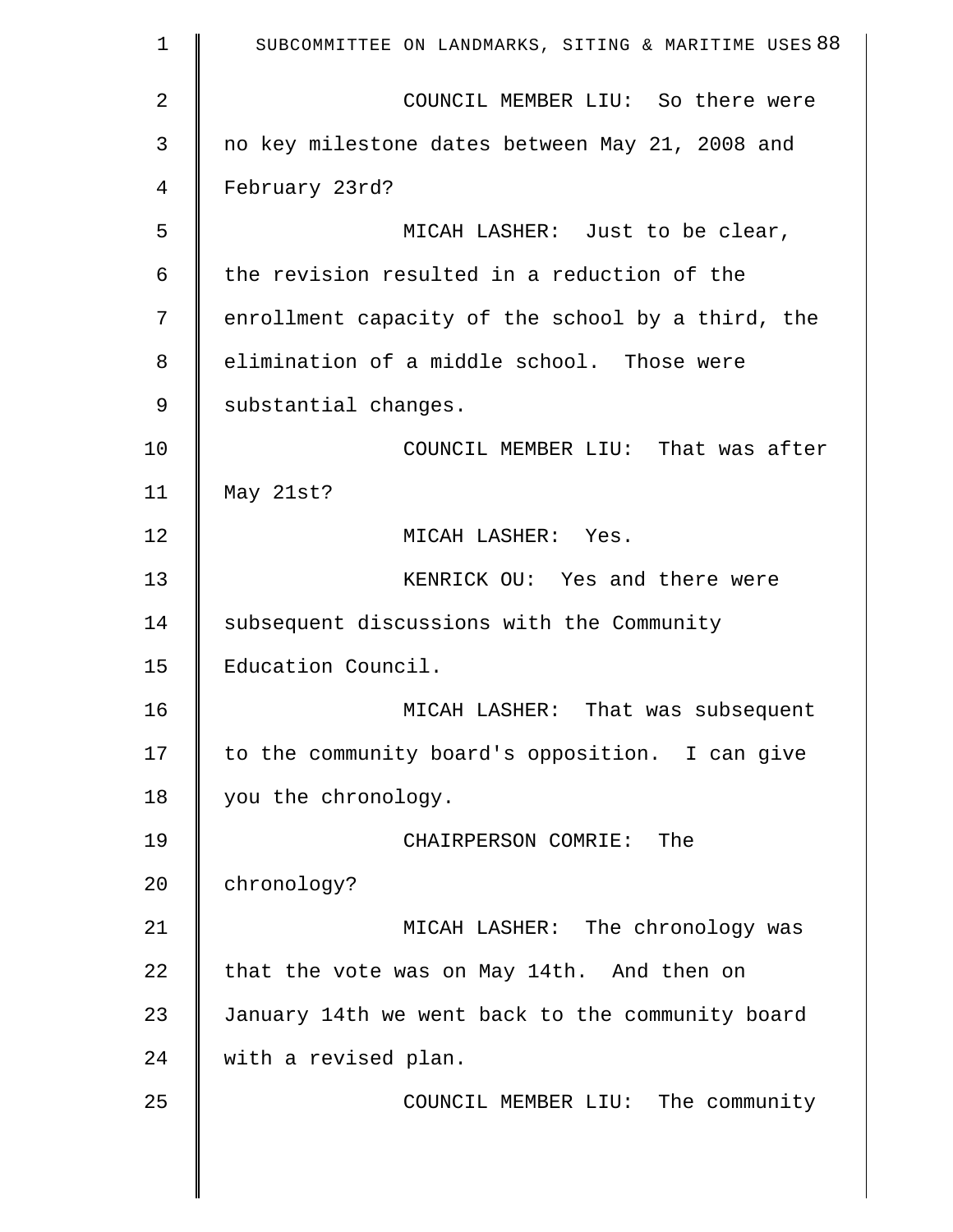| $\mathbf 1$    | SUBCOMMITTEE ON LANDMARKS, SITING & MARITIME USES 89 |
|----------------|------------------------------------------------------|
| $\overline{a}$ | board was on May 14th?                               |
| 3              | MICAH LASHER: May 14th, 2008.                        |
| 4              | They voted 33 to zero to oppose the plan. And I      |
| 5              | would note that at their recent meeting with the     |
| 6              | enrollment based contingencies they voted to         |
| 7              | approve the plan. I think the critical               |
| 8              | differences between those two things, while we do    |
| 9              | still have disagreements on enrollment policy, I     |
| 10             | think the changes that we made that were             |
| 11             | responsive to the community board that changed       |
| 12             | their perspective on it was the reduction of the     |
| 13             | enrollment capacity of the school by a third.        |
| 14             | COUNCIL MEMBER LIU: I'm just                         |
| 15             | trying to understand what happened in all of those   |
| 16             | intervening months from May 21st until it really     |
| 17             | came back to the community board in January. Why     |
| 18             | did it not get there in like October or November?    |
| 19             | MICAH LASHER: On November 20th we                    |
| 20             | met with Council Member Como, who proceeded to       |
| 21             | discuss the revisions of the plan. On November       |
| 22             | 24th we attended the Community Education Council.    |
| 23             | COUNCIL MEMBER CROWLEY: I'm sorry,                   |
| 24             | November 20th?                                       |
| 25             | MICAH LASHER: Yes.                                   |
|                |                                                      |
|                |                                                      |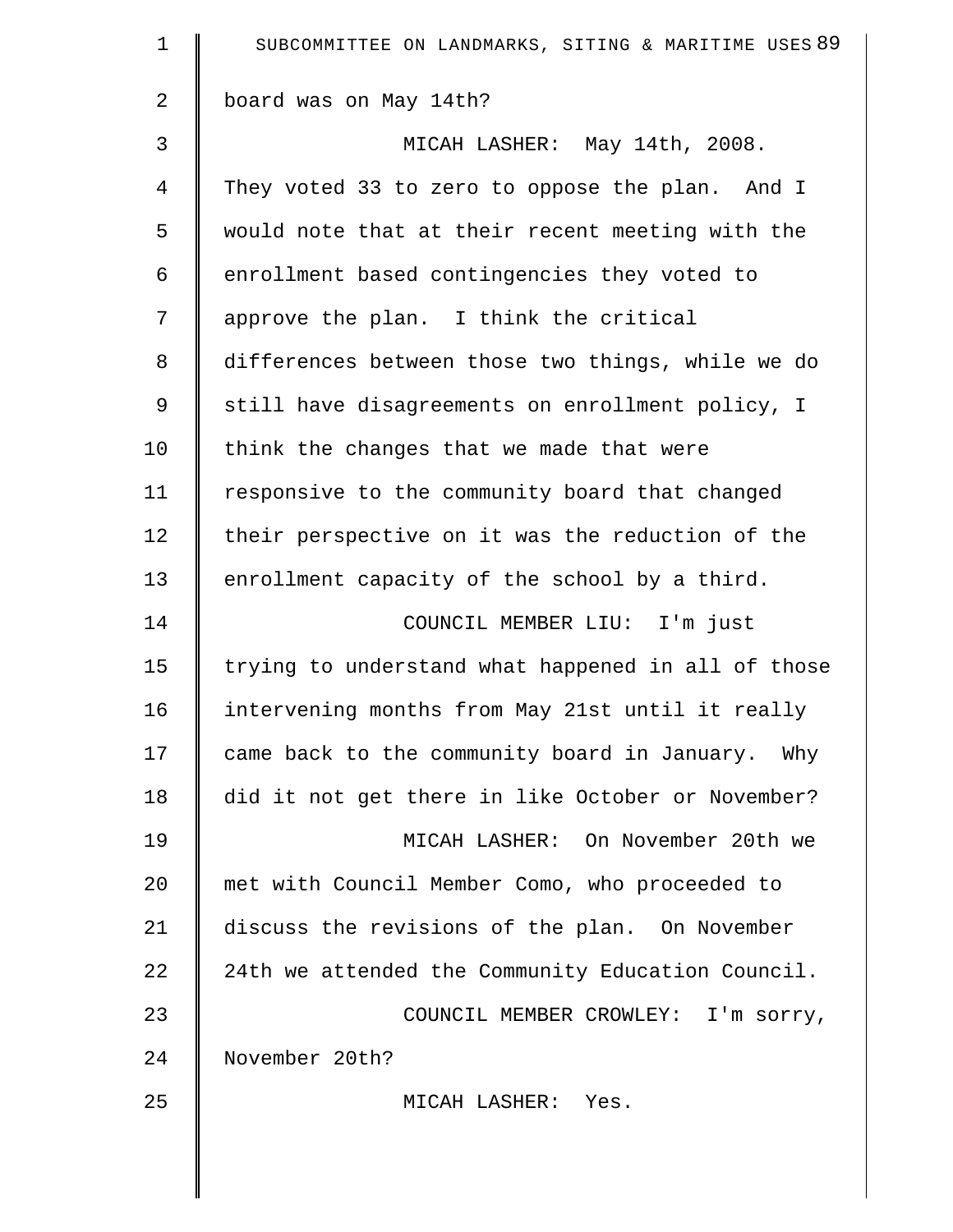| $\mathbf 1$    | SUBCOMMITTEE ON LANDMARKS, SITING & MARITIME USES 90 |
|----------------|------------------------------------------------------|
| $\overline{2}$ | COUNCIL MEMBER CROWLEY: After he                     |
| 3              | was already voted out?                               |
| 4              | MICAH LASHER: He was still the                       |
| 5              | Council Member at that time. We could have said      |
| 6              | the community does not have a representative for     |
| 7              | those two months, but yes, we did meet with him as   |
| 8              | we met with you immediately after your taking        |
| 9              | office. On November 25th, we attended Community      |
| 10             | Education Council 24. On December 11th, we met       |
| 11             | with Council Member Crowley before she was sworn     |
| 12             | in. So I think we've made a good faith effort to     |
| 13             | have these conversations. Again, those               |
| 14             | conversations have resulted in an enrollment         |
| 15             | reduction by a third, elimination of a middle        |
| 16             | school and District 24 preference.                   |
| 17             | COUNCIL MEMBER LIU: Thank you.                       |
| 18             | CHAIRPERSON COMRIE: Council Member                   |
| 19             | Crowley, one follow-up?                              |
| 20             | COUNCIL MEMBER CROWLEY: Thank you,                   |
| 21             | Council Member Leroy and all of my colleagues who    |
| 22             | raised some serious concerns today about this high   |
| 23             | school. I'm going to reiterate what I said           |
| 24             | earlier. I do not support the high school the way    |
| 25             | the School Construction Authority and the            |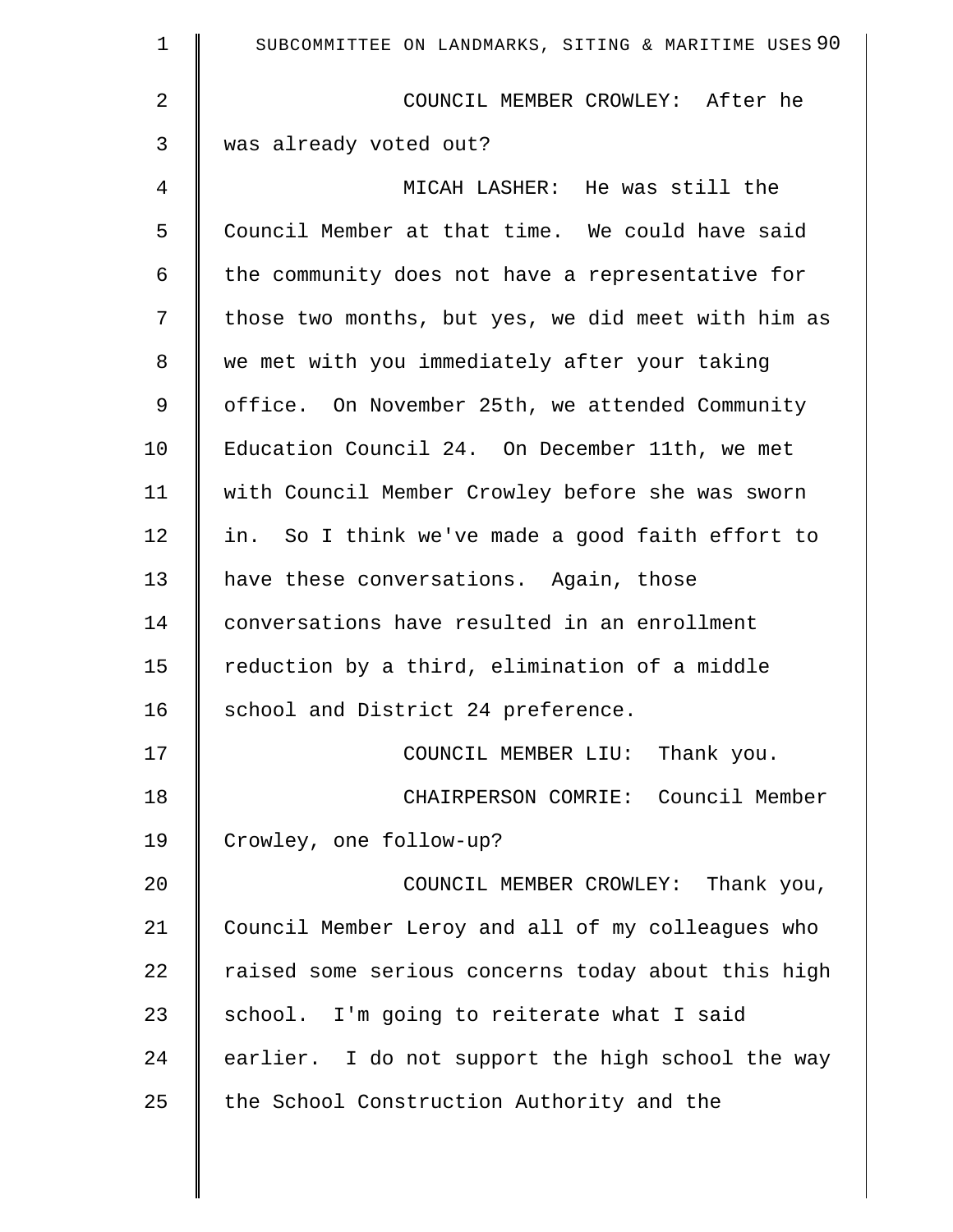| $\mathbf 1$    | SUBCOMMITTEE ON LANDMARKS, SITING & MARITIME USES 91 |
|----------------|------------------------------------------------------|
| $\overline{2}$ | Department of Education have it proposed             |
| 3              | currently. I hope that you would go back to the      |
| $\overline{4}$ | drawing board and bring back a proposal that is      |
| 5              | aligned to what the community board has requested.   |
| 6              | I think that what Council Member John Liu recently   |
| 7              | raised and the series of meetings that you had       |
| 8              | over the past year and a half, two years, you have   |
| 9              | to realize that this community went through a lot    |
| 10             | in just not having continuity in terms of            |
| 11             | representation. So in a lot of ways they were        |
| 12             | under represented. Now, when I come into office      |
| 13             | and the first few weeks of office repeatedly         |
| 14             | requesting meetings for the DOE and not getting a    |
| 15             | meeting until the end of February, two days before   |
| 16             | you would have wanted to bring it to this            |
| 17             | particular Land Use Committee hearing. Then you      |
| 18             | withdrew it because you knew that it wouldn't have   |
| 19             | been voted favorably. So I think that you have to    |
| 20             | go back to the drawing board one more time. I        |
| 21             | think that we have to understand that there were     |
| 22             | other sites that were suggested and even in          |
| 23             | answering the questions about the sites I don't      |
| 24             | think your answers were accurate. I don't think      |
| 25             | they were clear. St. Saviour's site that was         |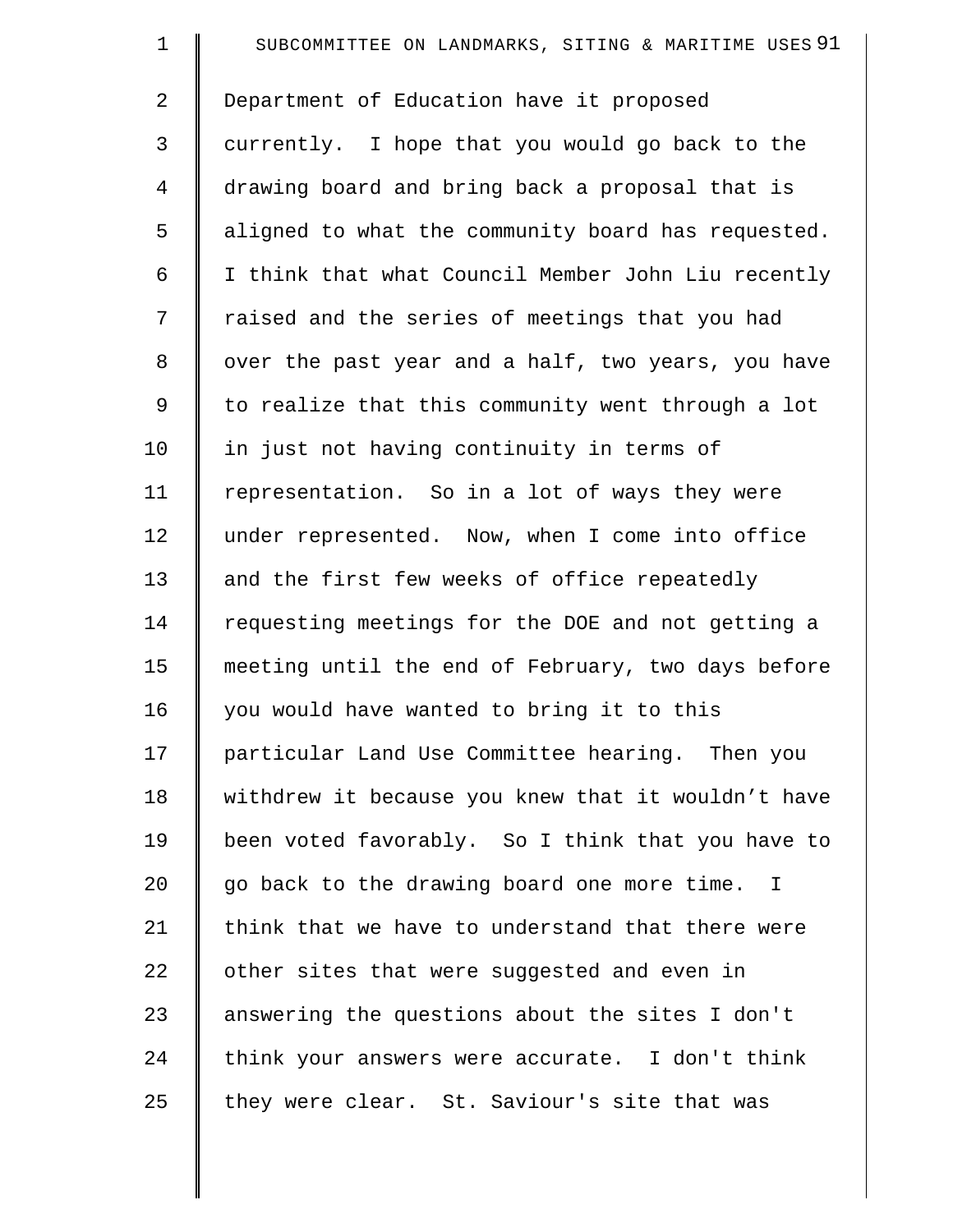| $\mathbf 1$ | SUBCOMMITTEE ON LANDMARKS, SITING & MARITIME USES 92 |
|-------------|------------------------------------------------------|
| 2           | suggested earlier that is a larger site and there    |
| 3           | is no current construction site and the DOE          |
| 4           | purchasing that site would be a tremendous cost      |
| 5           | savings. That site would also allow for more         |
| 6           | students whereby alleviating the overcrowding. I     |
| 7           | think that Council Member Sears also raised some     |
| 8           | pretty important concerns when she mentioned where   |
| 9           | her kids were going to high school. We like to       |
| 10          | keep track as Council Members and our parents even   |
| 11          | more so. And they like to get involved in their      |
| 12          | student's education. Whereby building a high         |
| 13          | school that allows a certain number of seats for     |
| 14          | community residents only makes sense. Thank you.     |
| 15          | MICAH LASHER: If I may, in answer                    |
| 16          | to that. I am sympathetic both to the fact that      |
| 17          | the community has undergone leadership change        |
| 18          | successively in the last number of months. That      |
| 19          | has obviously presented a challenge. As I said,      |
| 20          | however, we did meet with you on December 11th       |
| 21          | before you formally took office. We met again        |
| 22          | before the school was proposed. We did withdraw      |
| 23          | it.<br>I think there has been no shortage of         |
| 24          | communication on this issue. It may just be that     |
| 25          | we have a philosophical difference here about        |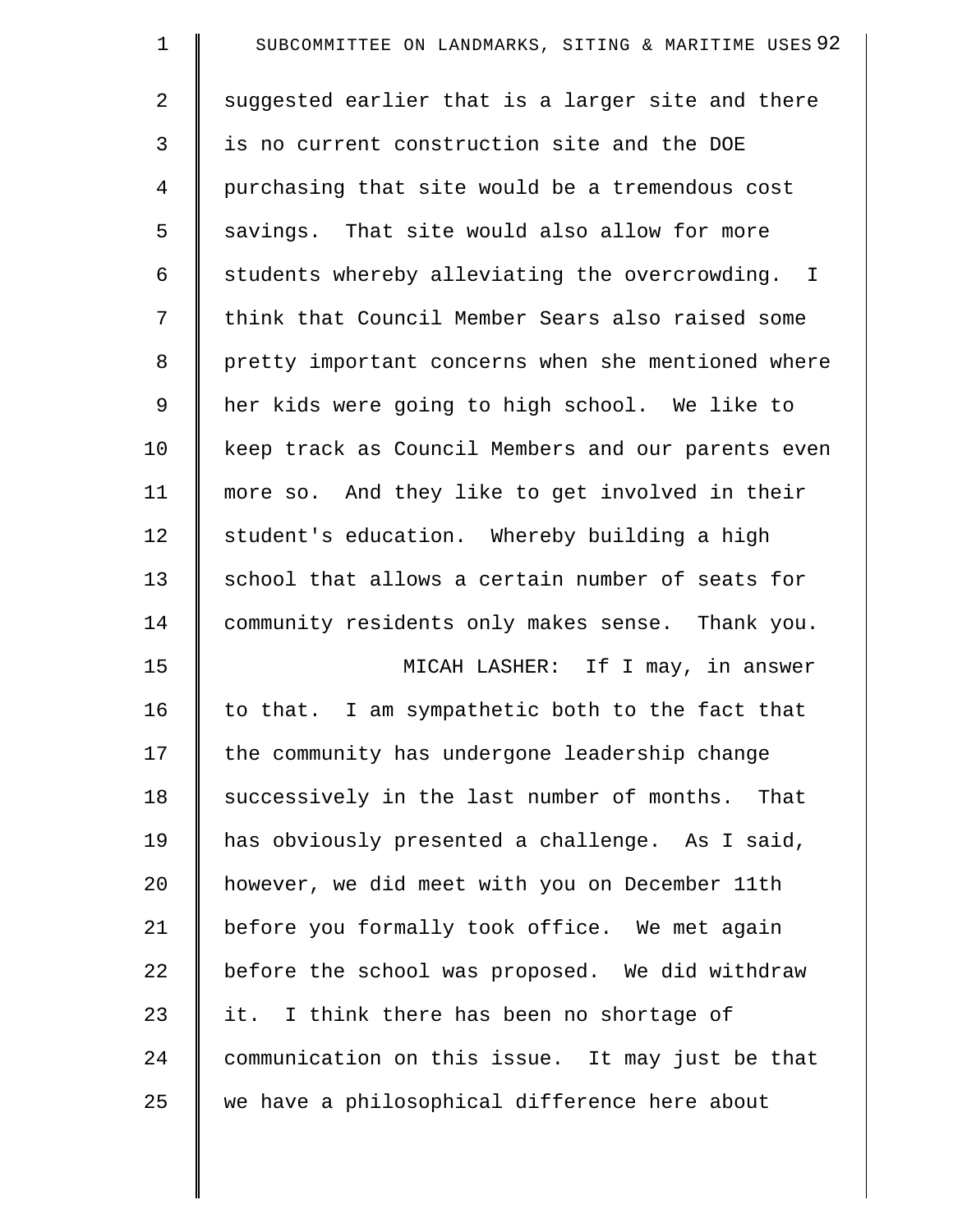| $\mathbf 1$    | SUBCOMMITTEE ON LANDMARKS, SITING & MARITIME USES 93 |
|----------------|------------------------------------------------------|
| $\overline{2}$ | enrollment policy. It may be that the Council        |
| 3              | can't support this high school unless it is          |
| $\overline{4}$ | locally zoned. We believe that that we may have a    |
| 5              | policy disagreement in that regard. But I would      |
| 6              | implore you that you have a good 1,100-seat high     |
| 7              | school here right now ready to go. There may be      |
| 8              | other sites that are good. There may be              |
| 9              | transportation problems. This may not be the         |
| 10             | enrollment policy you would like. We have made       |
| 11             | some efforts to compromise and they may not have     |
| 12             | gone far enough. But I would implore you not to      |
| 13             | make history by having the Council vote down this    |
| 14             | high school. Thank you very much.                    |
| 15             | COUNCIL MEMBER LIU: I would hate                     |
| 16             | for that comment to be the last final word, Mr.      |
| 17             | Chairman.                                            |
| 18             | CHAIRPERSON COMRIE: Well I was                       |
| 19             | going to make a comment.                             |
| 20             | COUNCIL MEMBER LIU: Please. I'd                      |
| 21             | rather have the Chairman make a comment.             |
| 22             | CHAIRPERSON COMRIE: Go right                         |
| 23             | ahead.                                               |
| 24             | COUNCIL MEMBER LIU: If this                          |
| 25             | Council decides to disapprove this particular        |
|                |                                                      |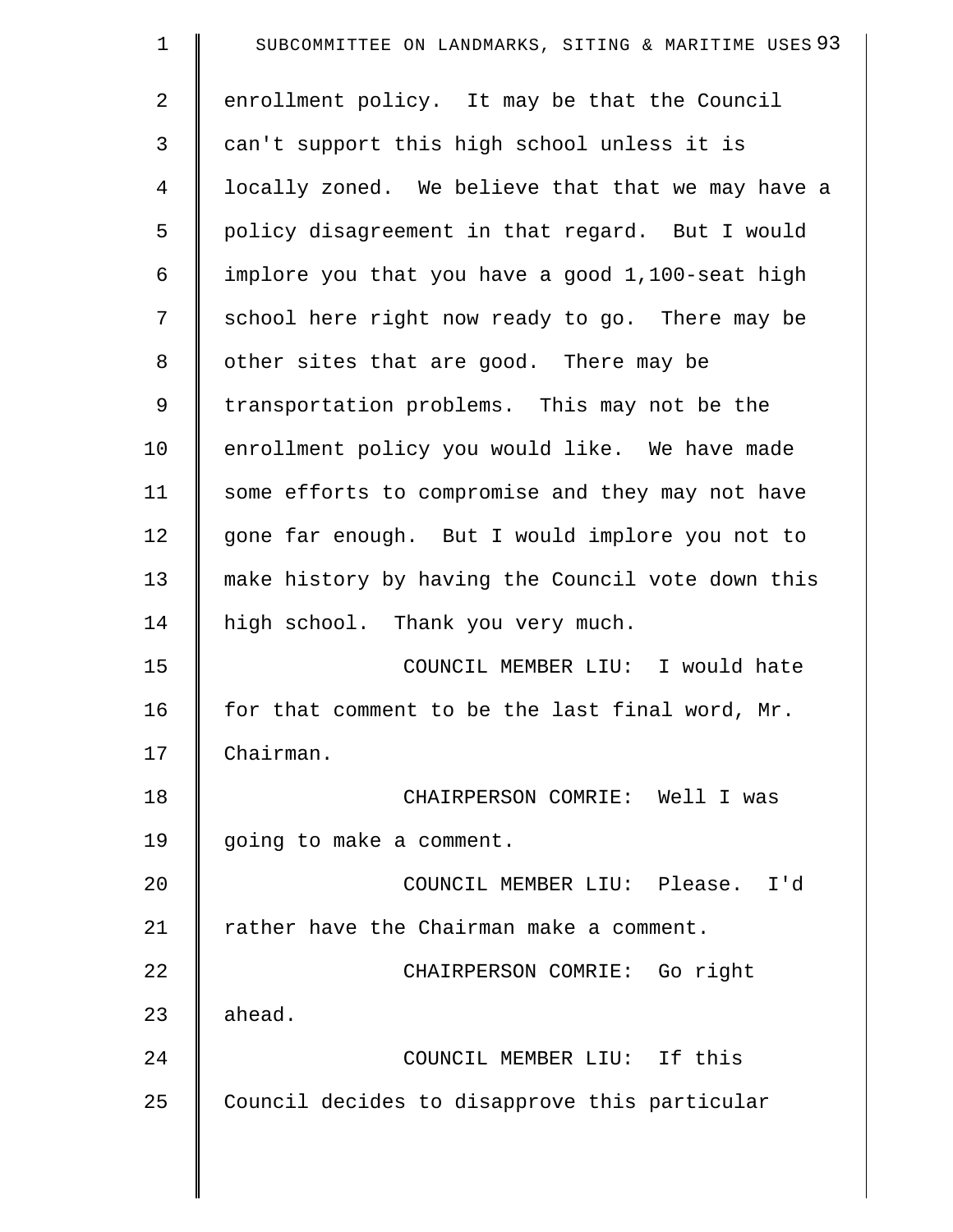| $\mathbf 1$ | SUBCOMMITTEE ON LANDMARKS, SITING & MARITIME USES 94 |
|-------------|------------------------------------------------------|
| 2           | site, it is our job to do so representing our        |
| 3           | constituents. If the School Construction             |
| 4           | Authority and the Department of Education has not    |
| 5           | done their homework properly and has in fact come    |
| 6           | up with a half-baked plan, then that is the          |
| 7           | interests of the people that are being served.       |
| 8           | Don't lay it on us if you didn't do your job.        |
| 9           | CHAIRPERSON COMRIE: I want to                        |
| 10          | thank DOE and the mayor's office for being here.     |
| 11          | Greg, it's your first hearing. You did pretty        |
| 12          | well. You got a little nervous in the beginning.     |
| 13          | GREG MAYERS: Thank you. I wanted                     |
| 14          | to borrow your tissue. I have a cold.                |
| 15          | CHAIRPERSON COMRIE: You can still                    |
| 16          | come and get some. I think that a lot of issues      |
| 17          | have been brought out today. I think we're going     |
| 18          | to have to have a real serious discussion between    |
| 19          | members between now and Thursday. We're going to     |
| 20          | listen to the community and hear what they have to   |
| 21          | say now. Clearly, whatever decision we make, we      |
| 22          | have to make on behalf of the borough and also the   |
| 23          | need for siting. We have to think about the needs    |
| 24          | of the community, but at the end of the day, we      |
| 25          | are definitely going to meet our obligation as       |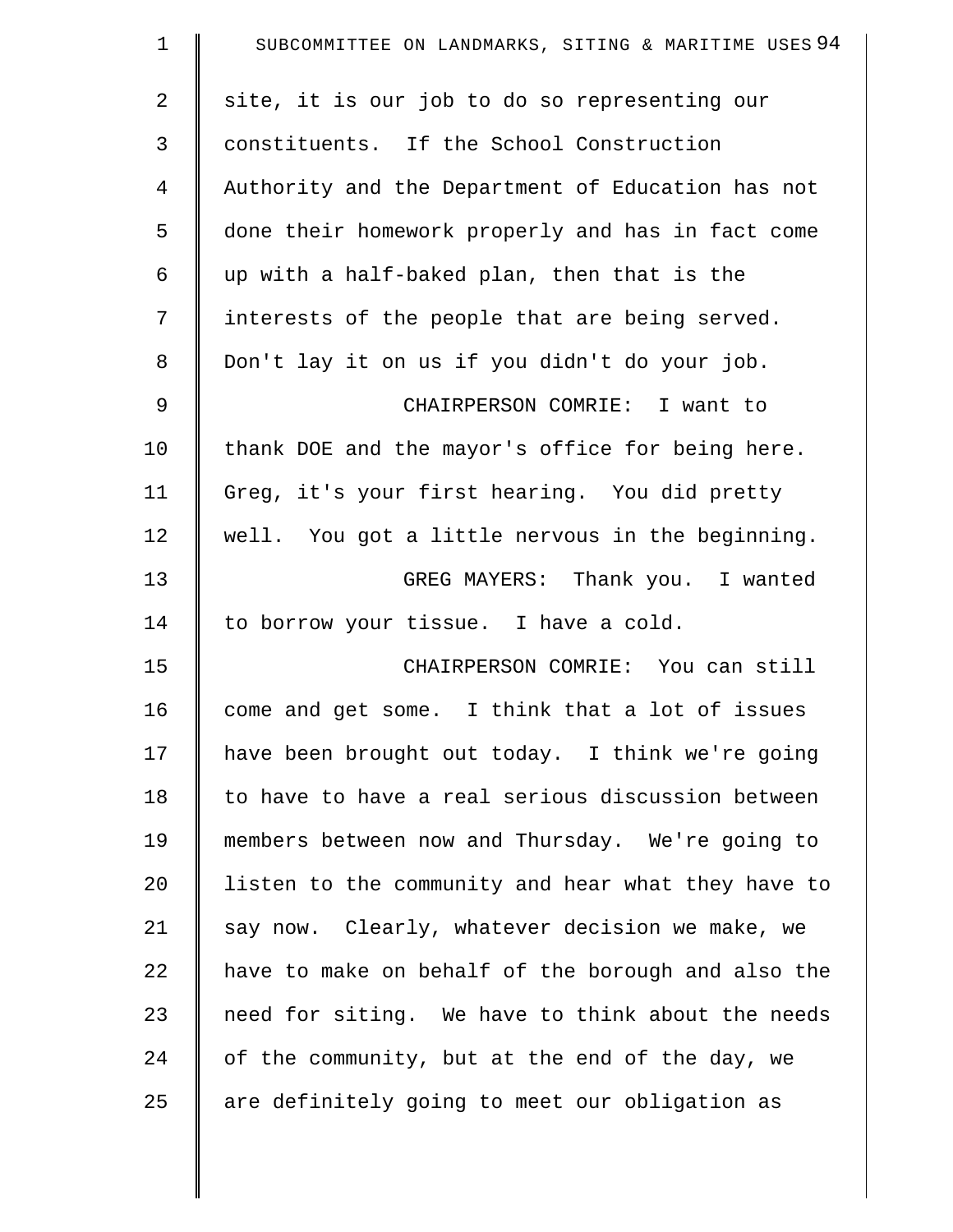| $\mathbf 1$ | SUBCOMMITTEE ON LANDMARKS, SITING & MARITIME USES 95 |
|-------------|------------------------------------------------------|
| 2           | Council Members and follow the rule of law. I        |
| 3           | will tell you that one of the things I want to do    |
| 4           | as head of the delegation is send a letter to DOE    |
| 5           | because this issue of 1,400 seats in the next plan   |
| 6           | doesn't make sense. I don't think even with the      |
| 7           | 5,000 or 6,100 seats coming online will not          |
| 8           | relieve the overcrowding in those schools that we    |
| 9           | cited and will not create a better quality of an     |
| 10          | educational environment for our kids to catch up     |
| 11          | to the rest of the world. With that, I want to       |
| 12          | move forward. Thank you for being here. Let's        |
| 13          | bring up the next panel, which will be: Robert       |
| 14          | Holden, Juniper Park Civic Association and Gary      |
| 15          | Giordano, Community Board 5. Due to the              |
| 16          | exigencies of time, we're going to keep it to        |
| 17          | three minutes each. Due to time constraints,         |
| 18          | gentleman, keep your comments salient and keep       |
| 19          | them to three minutes. Anthony Nunziato and Eddie    |
| 20          | Nubel can come up now and be prepared to speak.      |
| 21          | Is Eddie here? I don't know Eddie as well as I       |
| 22          | know the other three. Mr. Holden, you're at bat      |
| 23          | first.                                               |
| 24          | ROBERT HOLDEN: Hi, my name is Bob                    |
| 25          | Holden. I'm President of the Juniper Park Civic      |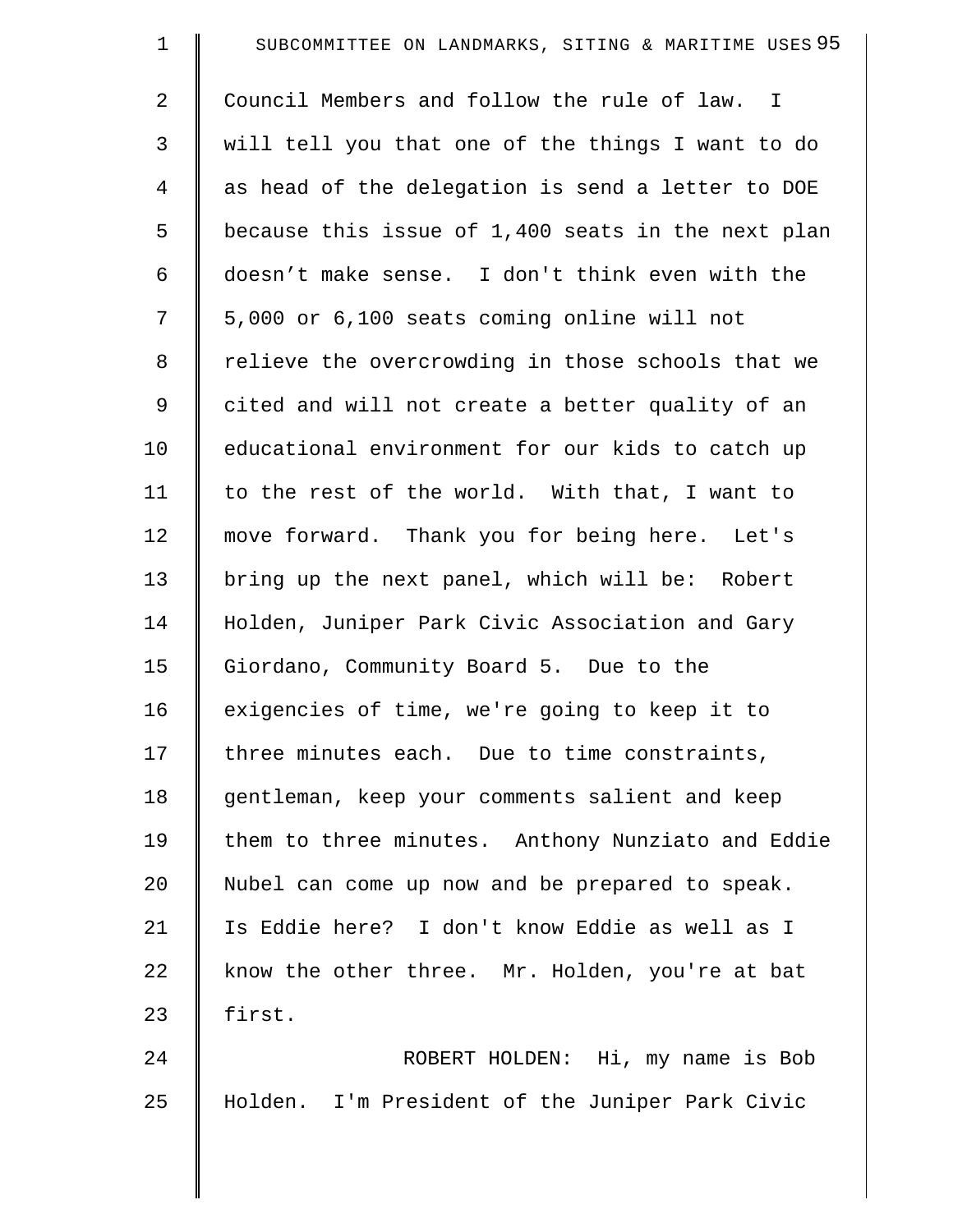| $\mathbf 1$ | SUBCOMMITTEE ON LANDMARKS, SITING & MARITIME USES 96 |
|-------------|------------------------------------------------------|
| 2           | Association, representing 1,650 families in          |
| 3           | Maspeth and Middle Village, and most of all a        |
| 4           | member of Community Board 5. If the Council          |
| 5           | Members look at the photograph that I have on the    |
| 6           | front of the packet, you can see the siting of       |
| 7           | this school. The School Construction Authority       |
| 8           | was asleep at the wheel when they sited this         |
| 9           | location. If you look, there's two other schools     |
| 10          | a few blocks away. So within four blocks we have     |
| 11          | a proposal for three schools. Now, another thing     |
| 12          | to consider, and they keep saying Mayor Bloomberg    |
| 13          | wants people to travel all throughout the five       |
| 14          | boroughs to go to a high school. Now I kind of       |
| 15          | agree with that. There's no subway nearby, it's      |
| 16          | over a mile away. So that means the kids would       |
| 17          | have to get on the bus. The buses now are            |
| 18          | seniors, people wanting to take public               |
| 19          | transportation, you can't get on the bus there.      |
| 20          | Take a look at the photographs and look at what's    |
| 21          | happening now to the community. So there are         |
| 22          | locations and we have to start thinking about        |
| 23          | this. There are locations where a school won't       |
| 24          | work. This is one. Again, we disagree with           |
| 25          | Council Member Crowley. We're not talking about      |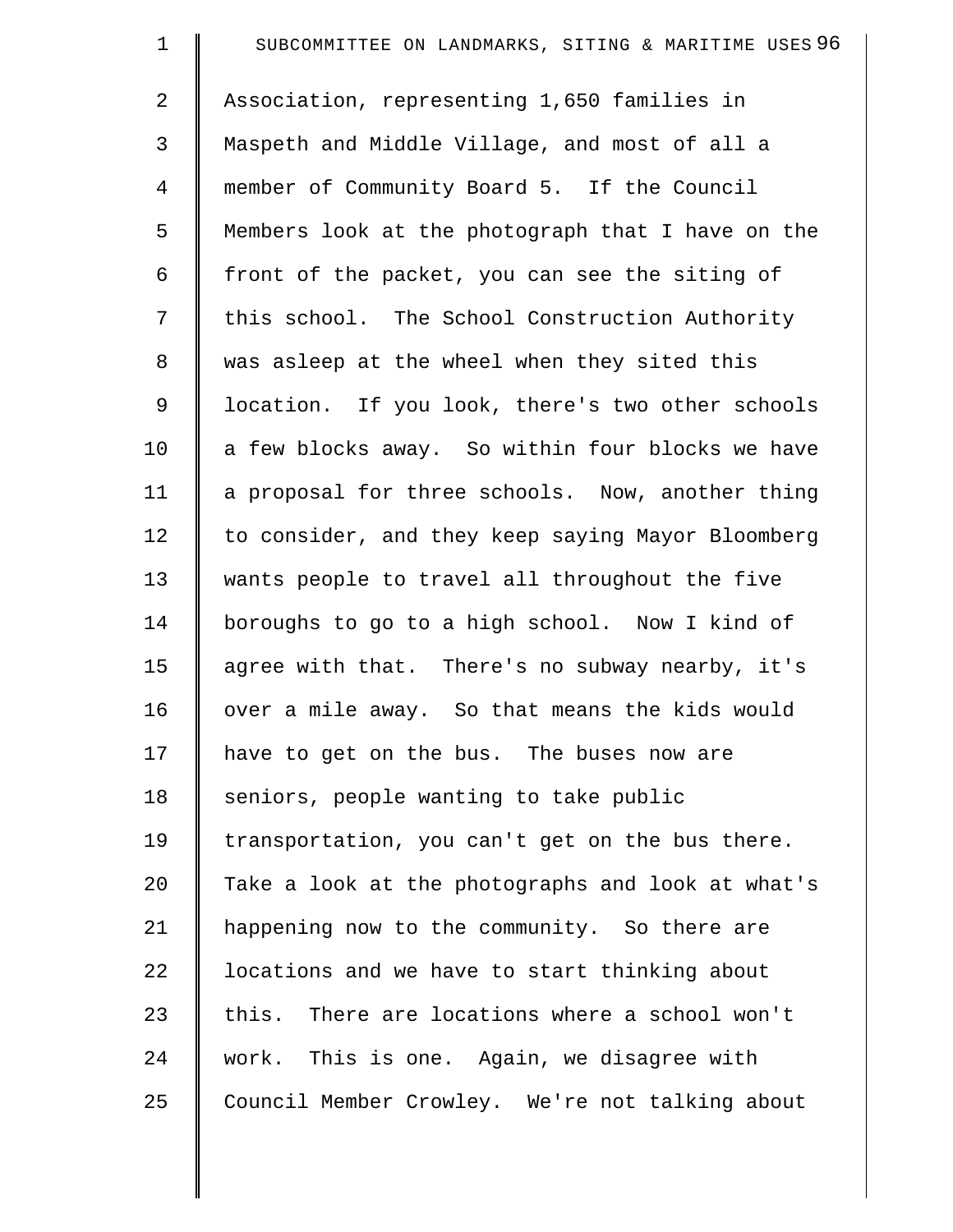| $\mathbf 1$    | SUBCOMMITTEE ON LANDMARKS, SITING & MARITIME USES 97 |
|----------------|------------------------------------------------------|
| $\overline{2}$ | the zoning issue of locally zoned. We don't think    |
| 3              | this site works for a school. Right now it's         |
| $\overline{4}$ | congested because of the two other schools. So if    |
| 5              | it's congested now and there's no subway, then you   |
| 6              | can't site a school there. That's basic siting.      |
| 7              | There are locations that were given. By the way,     |
| 8              | this little secret document, this is the way         |
| 9              | they've done this. The eminent domain hearing was    |
| 10             | secret. They put it in The New York Post, a very     |
| 11             | small ad. The Council Member didn't know about       |
| 12             | the eminent domain hearing. The community board      |
| 13             | did not know about the eminent domain hearing.       |
| 14             | One of the members came to me and handed me an ad    |
| 15             | from The New York Post from a few days earlier.      |
| 16             | That's how we found out about the eminent domain     |
| 17             | hearing. It was in the City Record of course,        |
| 18             | which nobody gets, at least none of us get in the    |
| 19             | community and it was in The New York Post. And if    |
| 20             | you happen to see The New York Post then you'd       |
| 21             | know about the hearing. Then I asked for a copy      |
| 22             | of this from Mr. Shaw from the School Construction   |
| 23             | Authority. He said I had to go down to the City      |
| 24             | Clerk and pay to get it. Luckily I photographed      |
| 25             | These are the alternate sites, which were<br>it.     |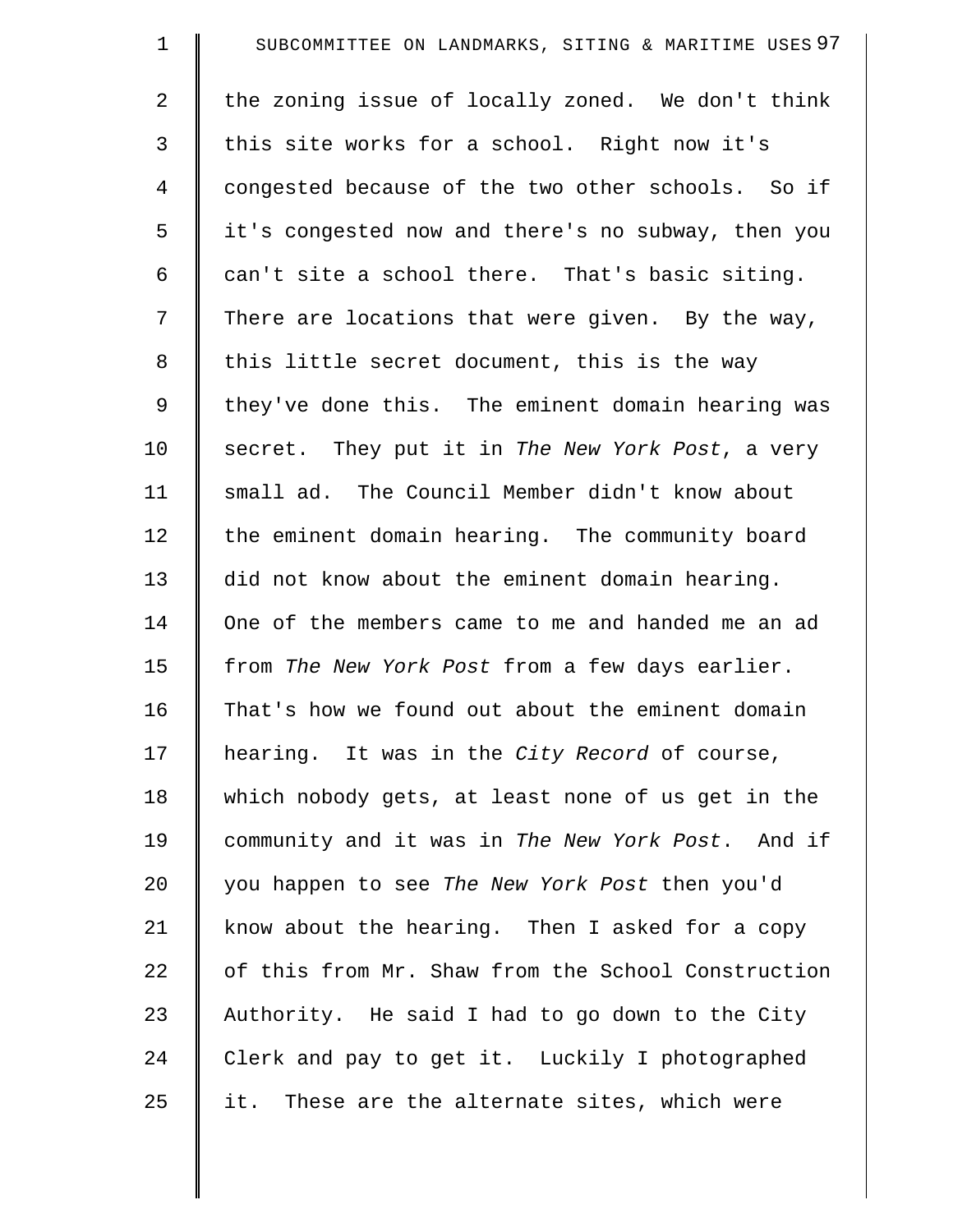| $\mathbf 1$    | SUBCOMMITTEE ON LANDMARKS, SITING & MARITIME USES 98 |
|----------------|------------------------------------------------------|
| 2              | kept from us. Alternate sites that work. By the      |
| 3              | way, Saint Saviour's is not on this list. Why?       |
| $\overline{4}$ | Because they really never seriously considered it.   |
| 5              | Not that St. Saviour's would be the ideal site,      |
| 6              | but there's so many others that would be ideal       |
| 7              | that are near public transportation. So if Mayor     |
| 8              | Bloomberg wants people to travel and have a choice   |
| 9              | of over 500 high schools from throughout the city,   |
| 10             | then a subway stop should be there. That should      |
| 11             | be a requirement. Thank you.                         |
| 12             | CHAIRPERSON COMRIE: We'd like to                     |
| 13             | get a copy of that because I've never heard of an    |
| 14             | eminent domain hearing being done before a siting    |
| 15             | was done. Thank you. Gary?                           |
| 16             | GARY GIORDANO: Thank you for the                     |
| 17             | opportunity to speak here today. Just a little       |
| 18             | history. The community board originally opposed      |
| 19             | the construction of a 1,650-seat school facility     |
| 20             | at this site because it included an intermediate     |
| 21             | school. Intermediate School 73 is located a few      |
| 22             | blocks from this site and is a bit under capacity.   |
| 23             | CHAIRPERSON COMRIE: I'm sorry.                       |
| 24             | You didn't state your whole name.                    |
| 25             | GARY GIORDANO: I'm sorry. My name                    |

 $\parallel$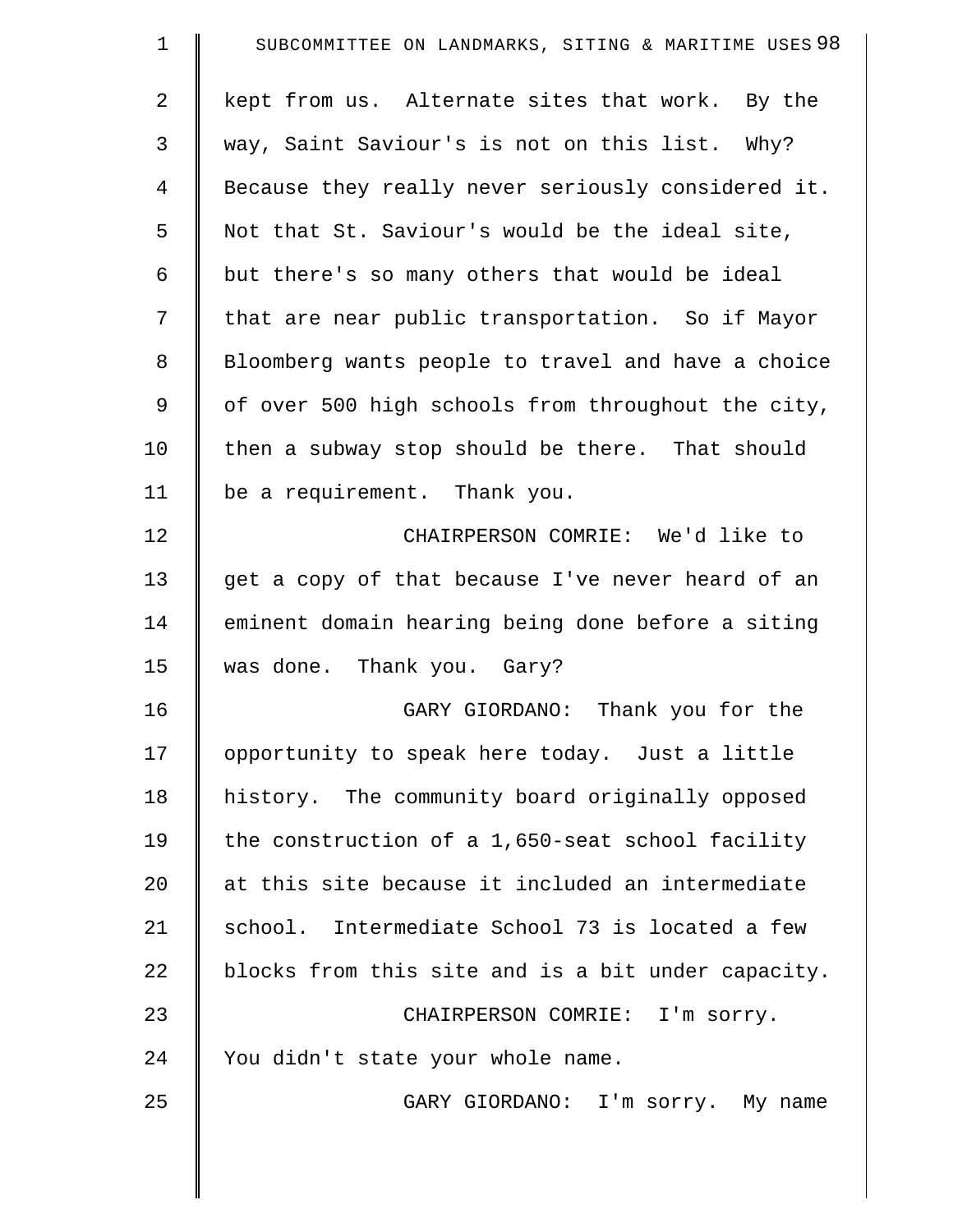| $\mathbf 1$ | SUBCOMMITTEE ON LANDMARKS, SITING & MARITIME USES 99 |
|-------------|------------------------------------------------------|
| 2           | is Gary Giordano. I'm District Manager at            |
| 3           | Community Board 5 in Queens. Originally we           |
| 4           | opposed a 1,650-seat school that was supposed to     |
| 5           | include a 550-seat intermediate school. We           |
| 6           | thought it was duplication. There was an             |
| 7           | intermediate school over there. But there are        |
| 8           | severe problems in this area with two existing       |
| 9           | schools, one an elementary school being down the     |
| 10          | block and the intermediate school being a few        |
| 11          | blocks away. So what you have is 2,700 children      |
| 12          | and pre-teens going to school in that immediate      |
| 13          | area. I think the community board softened a         |
| 14          | little bit and said well look, we know that know     |
| 15          | that we need high school seats in Queens County.     |
| 16          | We know that Grover Cleveland is overcrowded where   |
| 17          | the kids locally are zoned. Forest Hills where my    |
| 18          | son goes to school, he starts school at 10:37 I      |
| 19          | believe because of split session. That school's      |
| 20          | at 150% of capacity. Newtown High School, as you     |
| 21          | well know, has been over capacity for a long time.   |
| 22          | I wish that Councilman Barron were here. But I       |
| 23          | think the idea of local enrollment is not by any     |
| 24          | means a racial issue because if you see              |
| 25          | Intermediate School 73, if anything is a mosaic of   |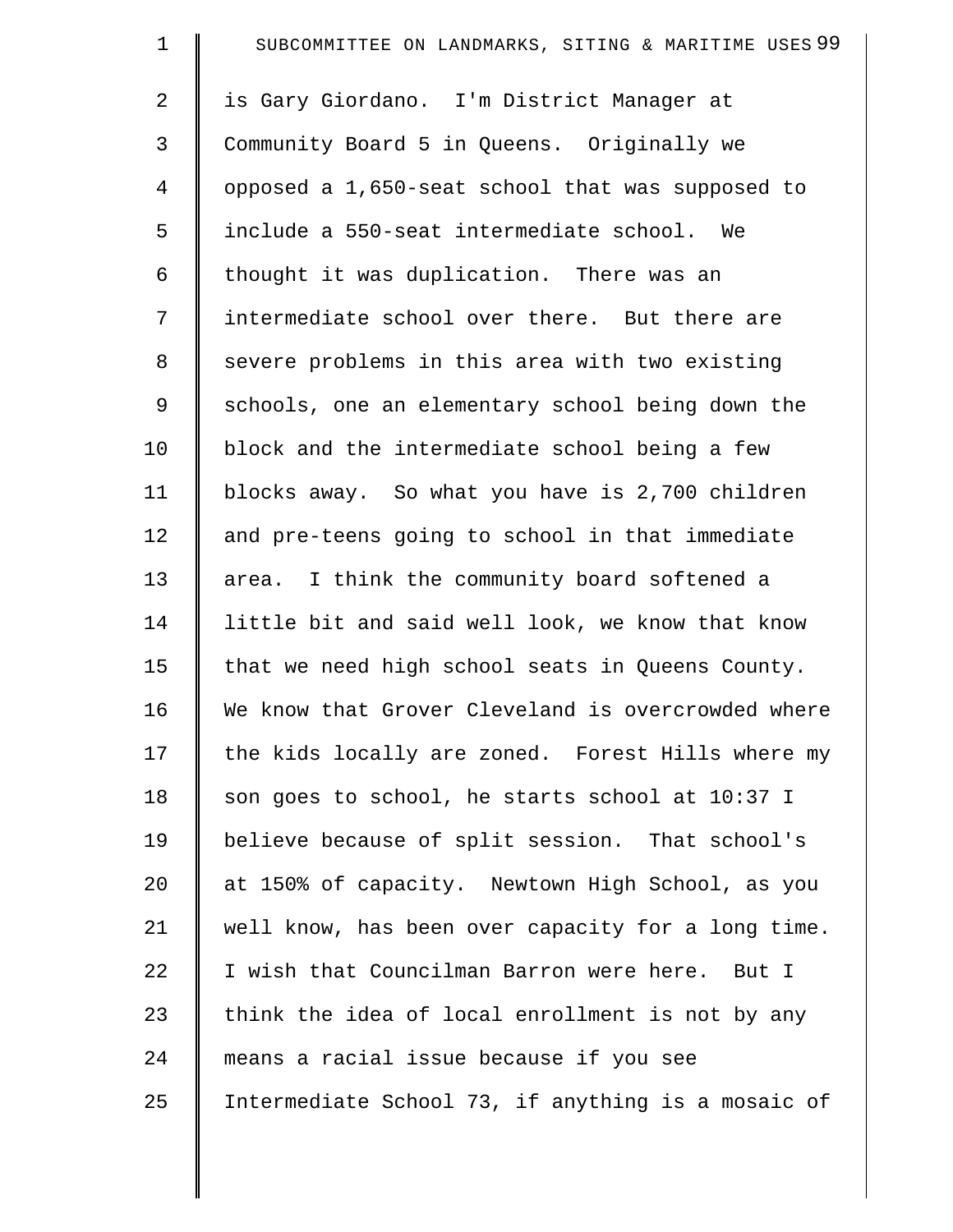| $\mathbf 1$ | SUBCOMMITTEE ON LANDMARKS, SITING & MARITIME USES 00 |
|-------------|------------------------------------------------------|
| 2           | people coming from all different communities to go   |
| 3           | to school and traveling there that complicated       |
| 4           | everything. In a lot of cases those who are going    |
| 5           | to IS 73 are taking either school buses to school    |
| 6           | or there are so many kids being bused from the       |
| 7           | school that they have their own stop on 71st         |
| $\,8\,$     | Street off of Grand Avenue for numerous buses. So    |
| 9           | you have congestion conditions here that I don't     |
| 10          | think you can match. I think what Mr. Holden said    |
| 11          | is very true. If you had a subway stop there it      |
| 12          | would be much easier to have everybody from          |
| 13          | whatever portions of the city going to this          |
| 14          | school. The reason that we believe that this         |
| 15          | school should be much more locally zoned than the    |
| 16          | administration believes it should be is simply       |
| 17          | because of the crowded conditions there now and      |
| 18          | that the kids that live in our communities are       |
| 19          | zoned for highs schools that are already very        |
| 20          | overcrowded. You will have a situation where a       |
| 21          | teenager from three blocks away will not be able     |
| 22          | to go to this school under this program. You         |
| 23          | know, I think if it were a president we'd have a     |
| 24          | much better chance of being democratic here. I       |
| 25          | would ask the chancellor to revise this policy in    |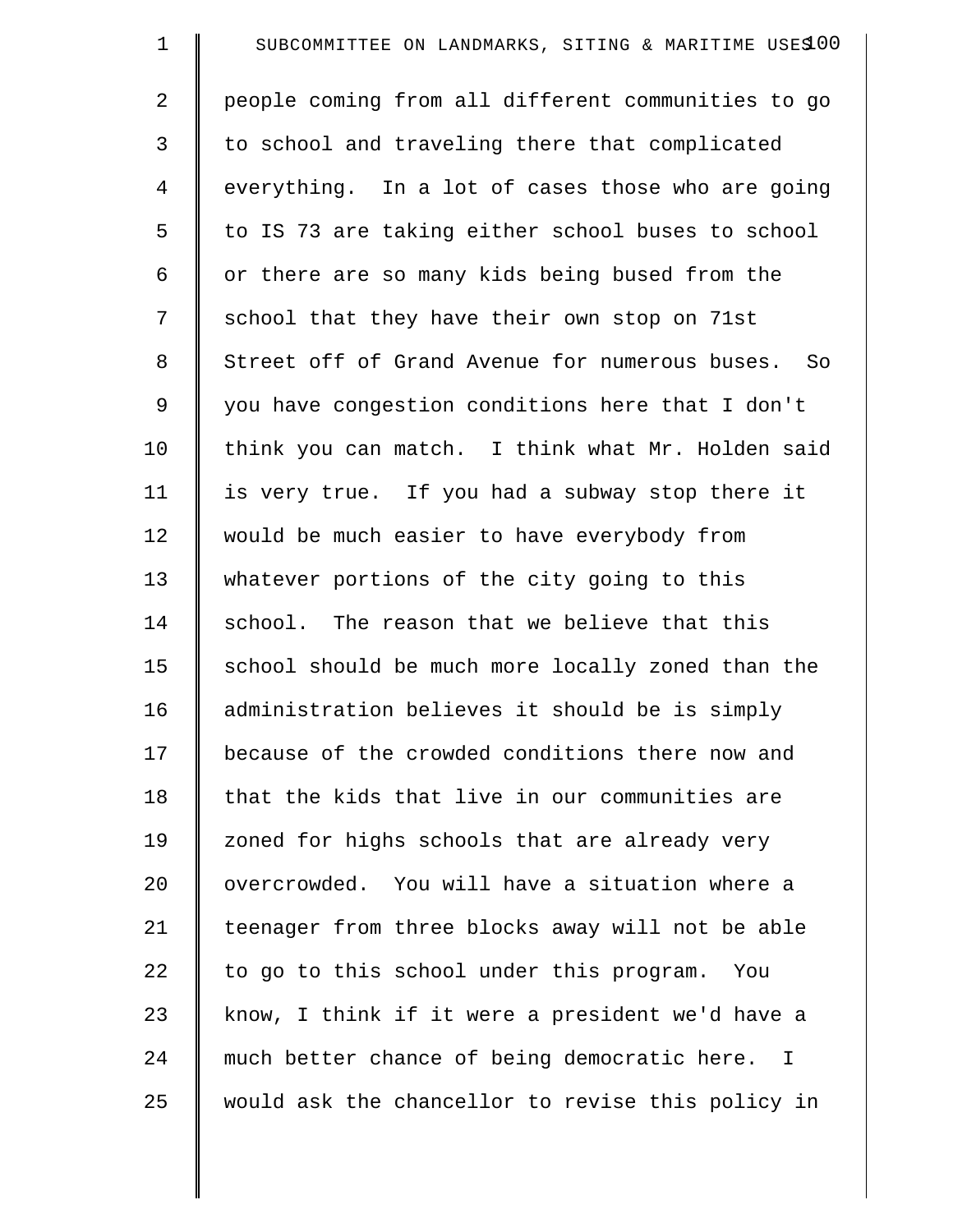| $\mathbf 1$    | SUBCOMMITTEE ON LANDMARKS, SITING & MARITIME USES 01 |
|----------------|------------------------------------------------------|
| $\overline{2}$ | some instances.                                      |
| 3              | CHAIRPERSON COMRIE: Just a point                     |
| 4              | of information from Mr. Holden. This doesn't say     |
| 5              | anything on here about eminent domain or that it     |
| 6              | was put in the paper. In fact I have a copy of       |
| 7              | the same thing that was in the letter that was       |
| 8              | sent to us by the Department of Education. It        |
| 9              | says the same thing as your Exhibit 1, Alternative   |
| 10             | Site Analysis. I'd like to see something from the    |
| 11             | paper.                                               |
| 12             | ROBERT HOLDEN: I believe I could                     |
| 13             | get you that.                                        |
| 14             | CHAIRPERSON COMRIE: There's                          |
| 15             | nothing on what you handed me that said there was    |
| 16             | an eminent domain hearing.                           |
| 17             | ROBERT HOLDEN: The date on there                     |
| 18             | was the Exhibit 1 that was presented at that         |
| 19             | hearing. So it was 2/26/09. That's when the          |
| 20             | eminent domain hearing took place.                   |
| 21             | CHAIRPERSON COMRIE: 2/26/09? The                     |
| 22             | have this in our package. I'd like to know if a      |
| 23             | hearing actually took place.                         |
| 24             | COUNCIL MEMBER CROWLEY: I know a                     |
| 25             | hearing did take place.                              |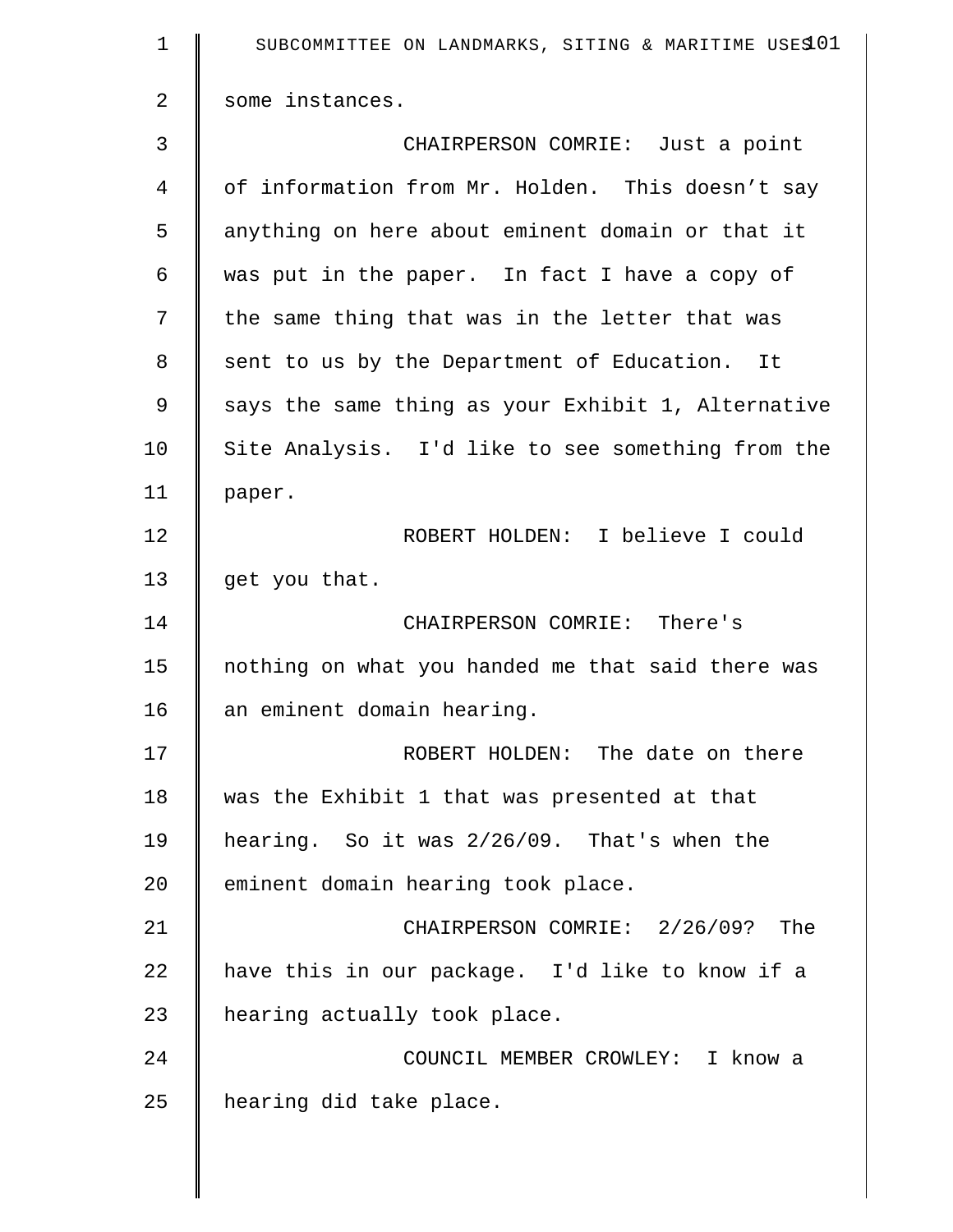| 1  | SUBCOMMITTEE ON LANDMARKS, SITING & MARITIME USES 02 |
|----|------------------------------------------------------|
| 2  | CHAIRPERSON COMRIE: A hearing did                    |
| 3  | take place that day?                                 |
| 4  | COUNCIL MEMBER CROWLEY: A hearing                    |
| 5  | did take place on February 26th. We had a stated     |
| 6  | meeting that day.                                    |
| 7  | CHAIRPERSON COMRIE: Who held the                     |
| 8  | hearing?                                             |
| 9  | COUNCIL MEMBER CROWLEY: The School                   |
| 10 | Construction Authority. They did not give a          |
| 11 | notice to my office prior to them advertising it     |
| 12 | in the newspaper.                                    |
| 13 | CHAIRPERSON COMRIE: Thank you.                       |
| 14 | The next speaker? Please say your name for the       |
| 15 | record.                                              |
| 16 | ANTHONY NUNZIATO: Anthony Nunziato                   |
| 17 | with the Maspeth Chamber of Commerce, also a         |
| 18 | Maspeth Civic Leader. I belong to all the            |
| 19 | organizations, such as Juniper Park Civic            |
| 20 | Association. I just want to say I was also at        |
| 21 | that meeting on February 26th for the eminent        |
| 22 | domain, like Mr. Holden has stated. There was a      |
| 23 | small article in The Post. If it wasn't for one      |
| 24 | of our people that came up to us and showed it to    |
| 25 | us, we would have known nothing about it.<br>No      |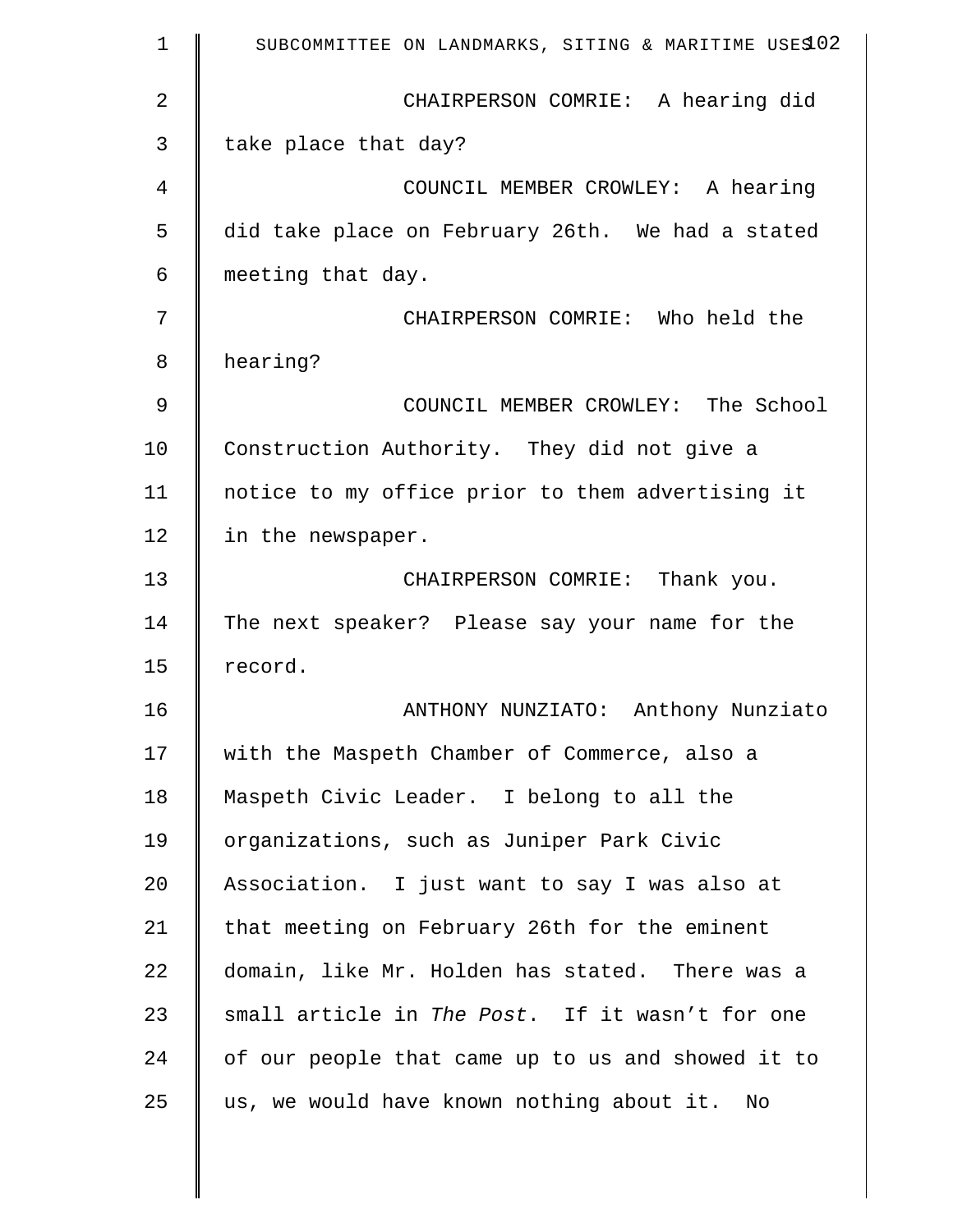| $\mathbf 1$ | SUBCOMMITTEE ON LANDMARKS, SITING & MARITIME USES 03 |
|-------------|------------------------------------------------------|
| 2           | other information was forthcoming. We had to take    |
| 3           | pictures to see where the other paper was being      |
| 4           | printed for other sites for the school. It was at    |
| 5           | 4 o'clock on a Thursday. No one that we reached      |
| 6           | out to could come to it. Everyone works until 6      |
| 7           | o'clock. Even the people from the schools had a      |
| $\,8\,$     | hard time getting there. So we had a very bad        |
| 9           | turnout than we would have had if it would have      |
| 10          | been scheduled for something that was more           |
| 11          | amenable for everybody in the neighborhood. I        |
| 12          | just want to state that I have a business in         |
| 13          | Maspeth on Grand Avenue. I also live in Maspeth.     |
| 14          | I've been there for over 25 years. I'm a third       |
| 15          | generation resident of Woodside. I've been           |
| 16          | working very hard for the city planning of Maspeth   |
| 17          | for the last 25 years civically. So far we have      |
| 18          | done everything to make sure everything is slowly    |
| 19          | getting to the right way. We had pollution plans,    |
| 20          | we had the Betts Incinerator, we had fat rendering   |
| 21          | plants, we had pollution, we had the Phelps Dodge.   |
| 22          | We slowly saw the development of our town so it      |
| 23          | could be clean environmentally and work for our      |
| 24          | neighborhood. We have two schools in that            |
| 25          | location and we had a business there that            |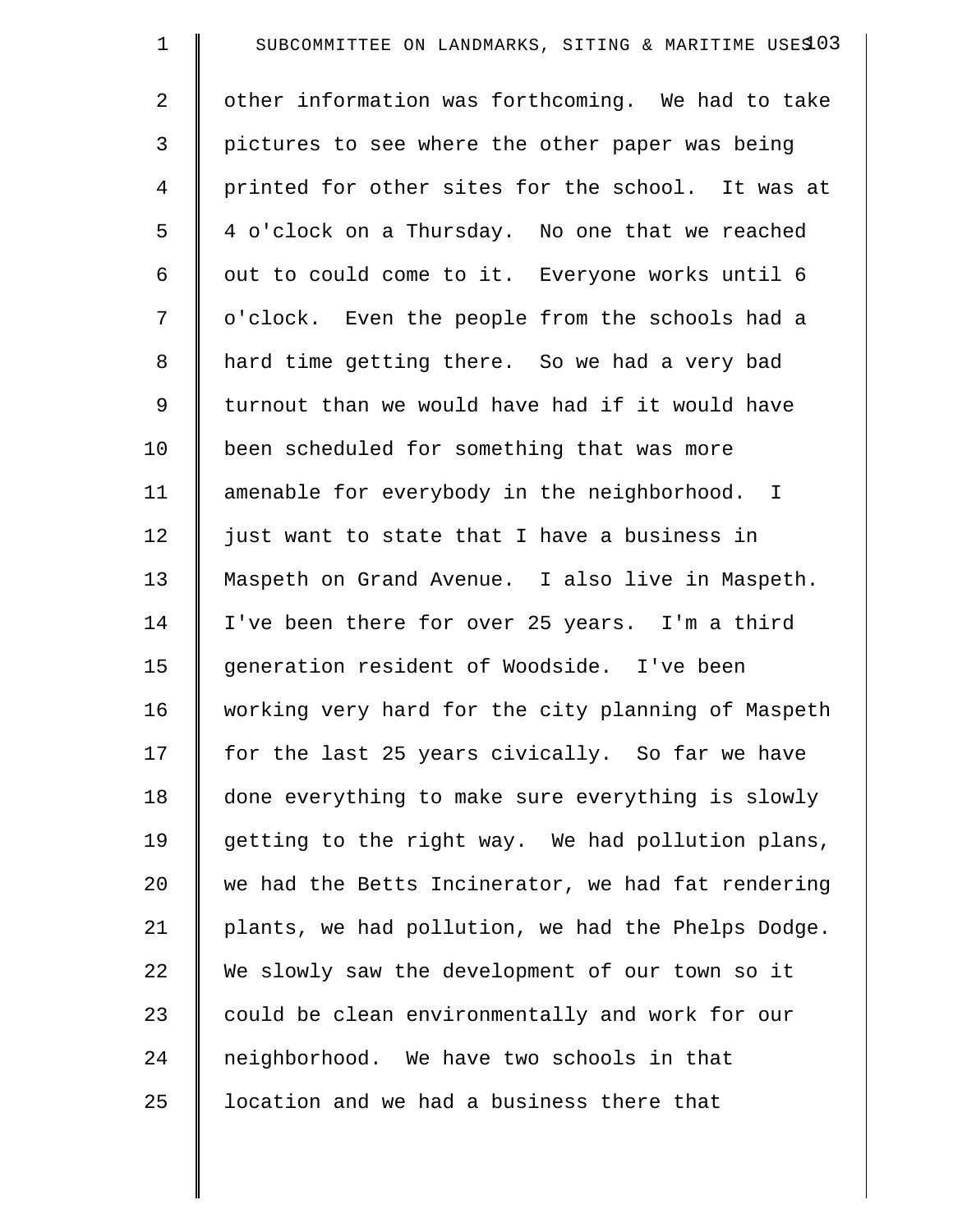| $\mathbf 1$ | SUBCOMMITTEE ON LANDMARKS, SITING & MARITIME USES 04 |
|-------------|------------------------------------------------------|
| 2           | conducted business. It's called oversaturation.      |
| 3           | We have the largest Stop & Shop of Queens that's     |
| 4           | located at that location. We have the largest        |
| 5           | Stop and Store at that location. It's being          |
| 6           | shoehorned into our neighborhood and it doesn't      |
| 7           | make any sense. We want everyone to go to all the    |
| 8           | schools. I went to Pelham Memorial. I had to         |
| 9           | travel into Manhattan. Part of New York life is      |
| 10          | traveling to our different schools. It's a           |
| 11          | wonderful tribute to go and see the different        |
| 12          | neighborhoods and be part of it and to expand your   |
| 13          | mind. I think it's a great thing. This is not        |
| 14          | the location for it. It's a small area. You have     |
| 15          | two large schools there. You have over 3,000         |
| 16          | students getting out now. Our commerce is taking     |
| 17          | a hit. You know, our small businesses, and I         |
| 18          | really want everybody to hear this, we're not        |
| 19          | getting any bailout from any presidential or from    |
| 20          | any city official for our small businesses.<br>We    |
| 21          | already make up two-thirds of what taxes are         |
| 22          | coming to the city and we're getting killed          |
| 23          | because people will not travel the avenue to do      |
| 24          | shopping because of the overcrowding, the traffic    |
| 25          | and the school buses. The school buses stay          |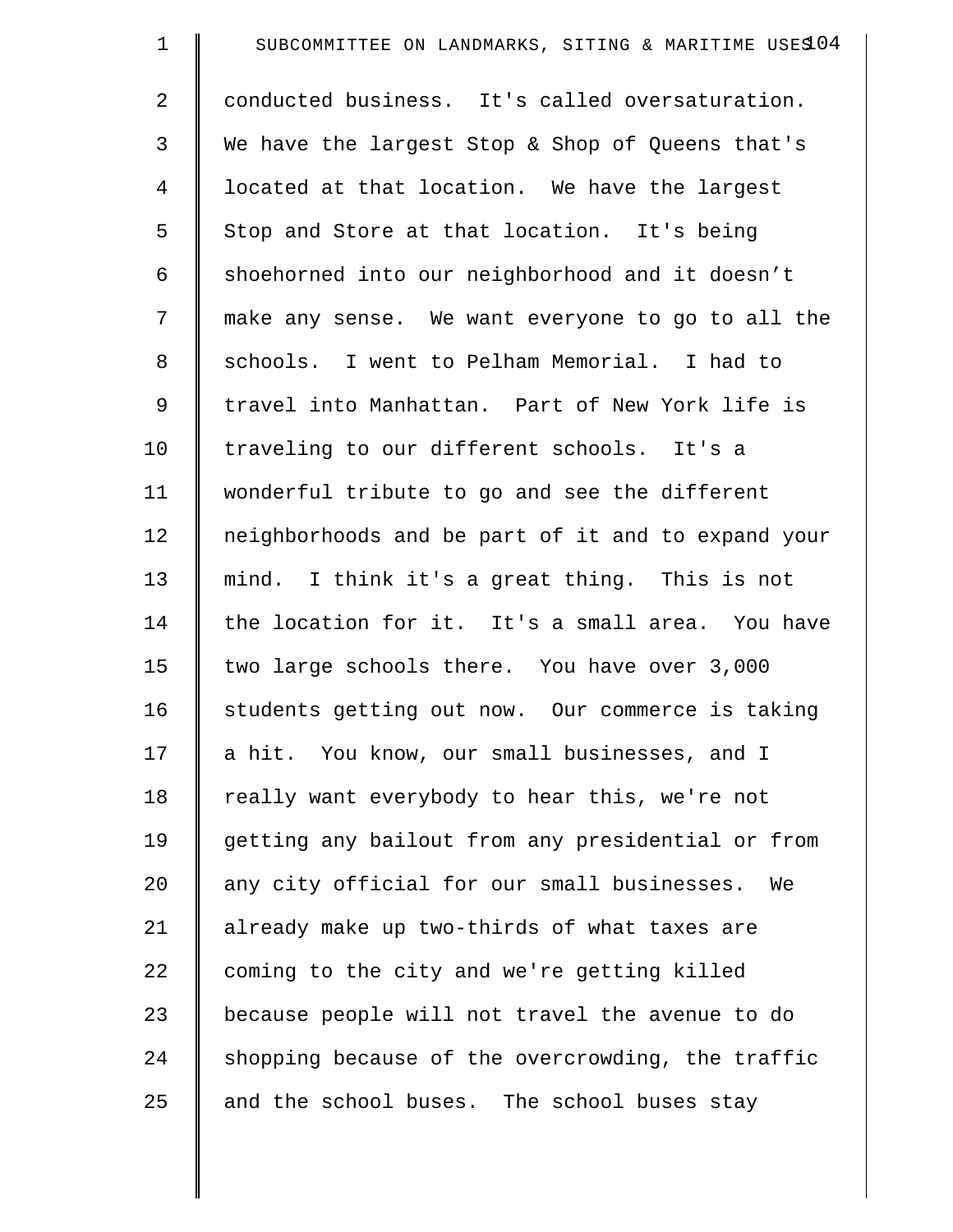| $\mathbf 1$    | SUBCOMMITTEE ON LANDMARKS, SITING & MARITIME USES 05 |
|----------------|------------------------------------------------------|
| $\overline{a}$ | overnight where our businesses can't have their      |
| 3              | restaurants. They can't have anybody come and use    |
| 4              | their parking spots. It's oversaturation. It's       |
| 5              | not the area. Chairman of the Transportation         |
| 6              | Committee, Councilman Liu, he sees the problems      |
| 7              | that we have with transportation. He sees            |
| 8              | Maspeth. He has a spot for it where trains that      |
| $\mathsf 9$    | could empty into this and help kids from all         |
| 10             | boroughs come to this location. This is not the      |
| 11             | location. We only have buses coming in here.         |
| 12             | They're taking away our parking spots. So two        |
| 13             | buses could come into a bus stop at once because     |
| 14             | it's overcrowded with the bus lines. Also, I know    |
| 15             | the time is up, but I want to say I traveled here.   |
| 16             | I have a small business. I am a third generation     |
| 17             | New York. My family helped make New York what it     |
| 18             | is today. I am offended by Councilman Barron's       |
| 19             | remark meaning the people of my town, by calling     |
| 20             | us racist. I'd like to lodge a complaint because     |
| 21             | that's a disgrace that a man of that character       |
| 22             | would say something like that. Thank you for         |
| 23             | listening.                                           |
| 24             | EDDIE NUBEL: My name is Eddie                        |
| 25             | Nubel. I belong to the Juniper Park Civic            |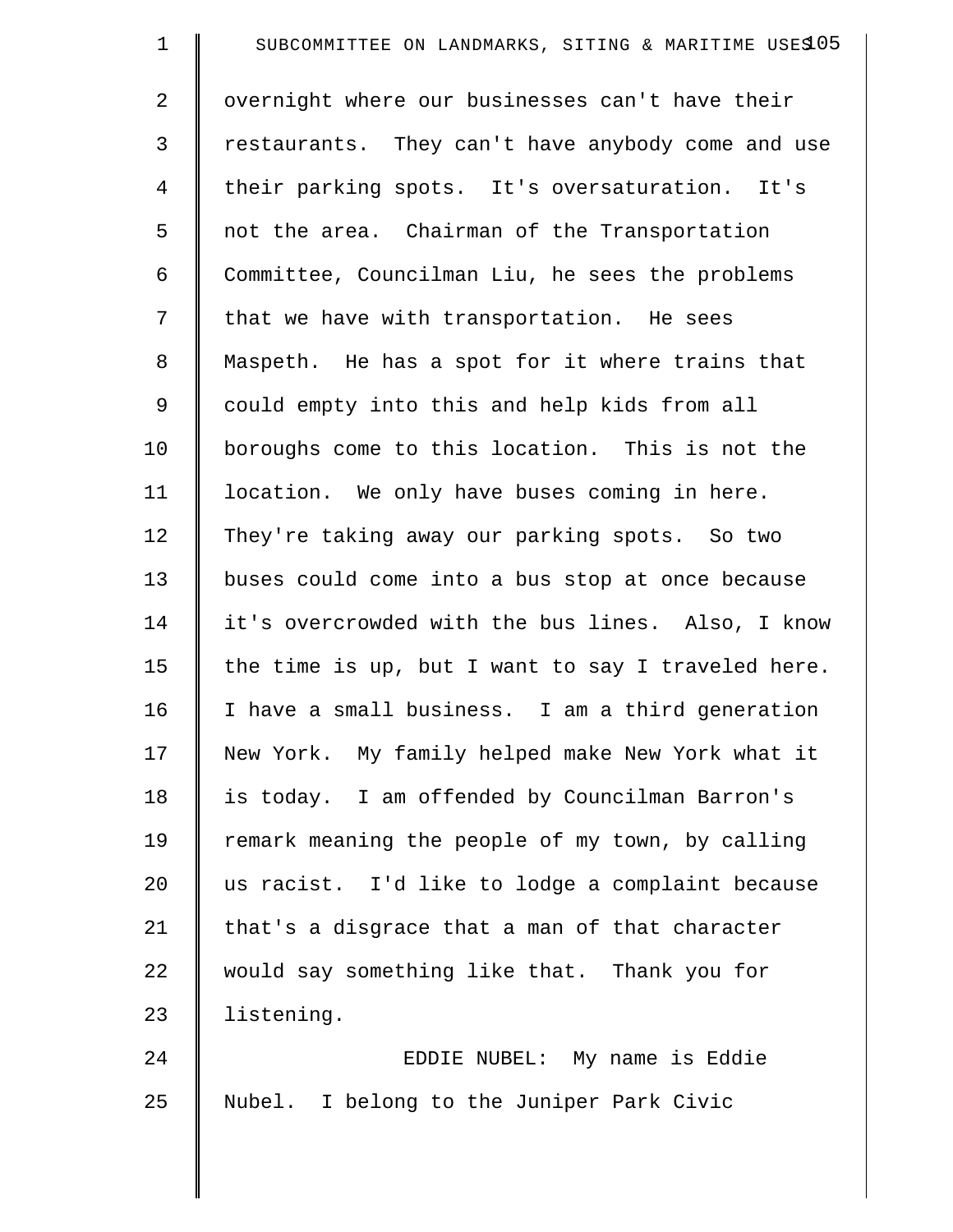| $\mathbf 1$    | SUBCOMMITTEE ON LANDMARKS, SITING & MARITIME USES 06 |
|----------------|------------------------------------------------------|
| 2              | Association. I've been living in the community       |
| $\mathfrak{Z}$ | over 50 years. I am opposed to the school being      |
| 4              | built there. I think it's wrong. I think it's        |
| 5              | oversaturated with big supermarkets. Stores along    |
| 6              | the avenue are losing business because there's too   |
| 7              | many kids. There's 3,000 plus kids, like Tony        |
| 8              | said. You can't walk safely along there. When        |
| 9              | kids come out of the school there, they knock you    |
| 10             | over and they're running around. They're trying      |
| 11             | to intimidate each other into fighting and stuff.    |
| 12             | You know, you go in the library where it's           |
| 13             | supposed to be quiet. They go in there and they      |
| 14             | start rousing things up a little. I live on 74th     |
| 15             | Street. In the morning and at night, the cars        |
| 16             | zoom through there like crazy. There's heavy         |
| 17             | traffic there. That's like a shortcut to             |
| 18             | Woodhaven or the other big boulevards and stuff.     |
| 19             | I just feel it's wrong to put that school there.     |
| 20             | I think they have better sites. I think the Rust     |
| 21             | Street site would upgrade the community in that      |
| 22             | area if they would put a school there and try and    |
| 23             | build up that area or put some more money in that    |
| 24             | area and see if you could help the local people      |
| 25             | there. Also, Flushing I think has a good site        |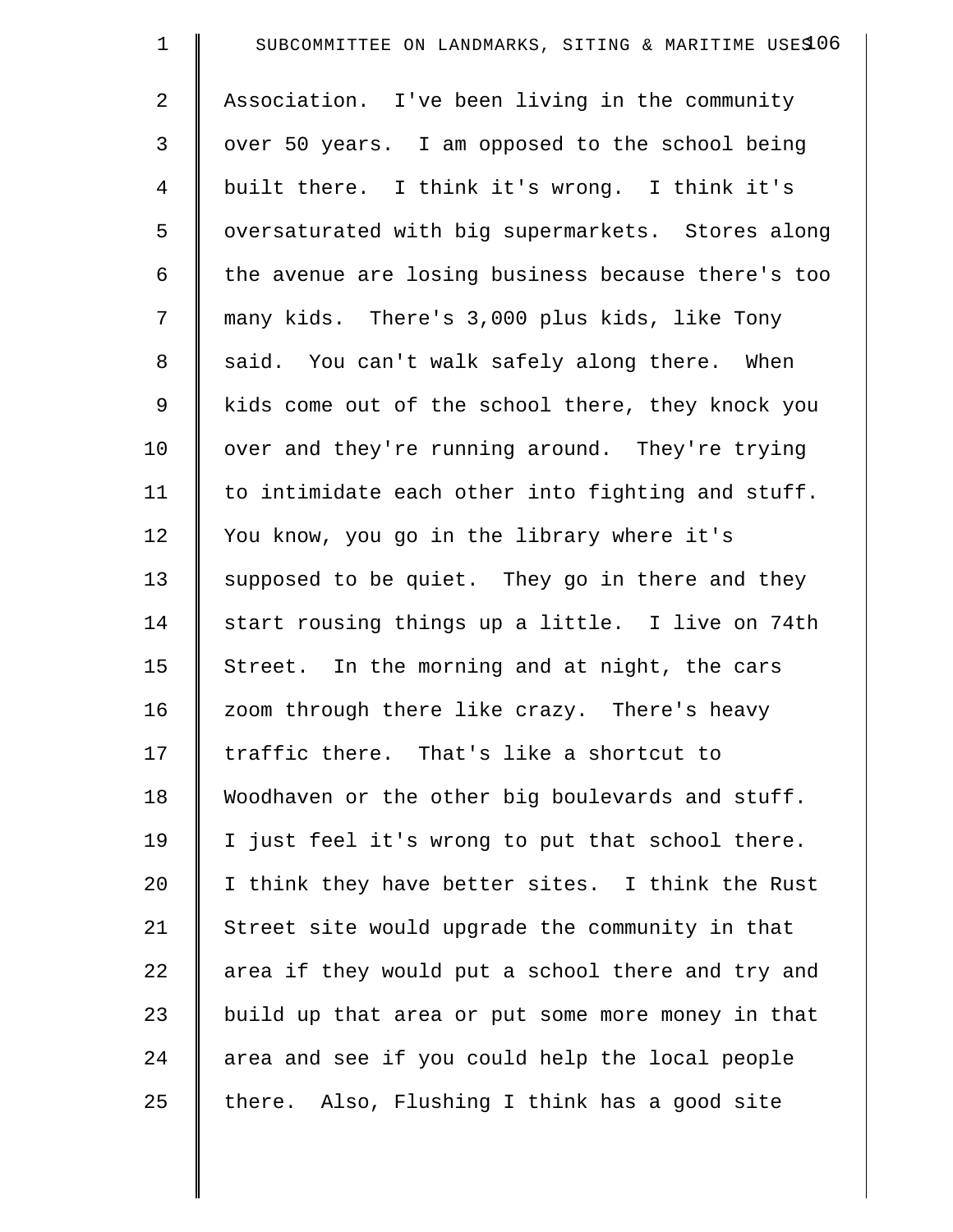| $\mathbf 1$ | SUBCOMMITTEE ON LANDMARKS, SITING & MARITIME USES 07 |
|-------------|------------------------------------------------------|
| 2           | because of the buses and the subway system there.    |
| 3           | It's a great site. So I think the people that        |
| 4           | were here before, they just overlooked a lot of      |
| 5           | things and a lot of good points. Thank you very      |
| 6           | much.                                                |
| 7           | CHAIRPERSON COMRIE: Council Member                   |
| 8           | Sears has a question.                                |
| 9           | COUNCIL MEMBER SEARS: I have a                       |
| 10          | question for Gary Giordano. Just for                 |
| 11          | clarification because I'm a little confused. If      |
| 12          | the zip codes were included in this plan, would      |
| 13          | that mean that Community Board 5 would support       |
| 14          | this school at this location?                        |
| 15          | GARY GIORDANO: Yes.                                  |
| 16          | COUNCIL MEMBER SEARS: Mr. Holden?                    |
| 17          | You have to use the microphone. I'm confused as      |
| 18          | to the position of Community Board 5.                |
| 19          | GARY GIORDANO: The Community Board                   |
| 20          | 5 would be in favor of locating an 1,100-seat high   |
| 21          | school at this sight if it were zoned by something   |
| 22          | close to those zip codes 11378, 11379, and 11373.    |
| 23          | COUNCIL MEMBER SEARS: That's what                    |
| 24          | I've asked. That's what I wanted to know. I was      |
| 25          | not clear about that.                                |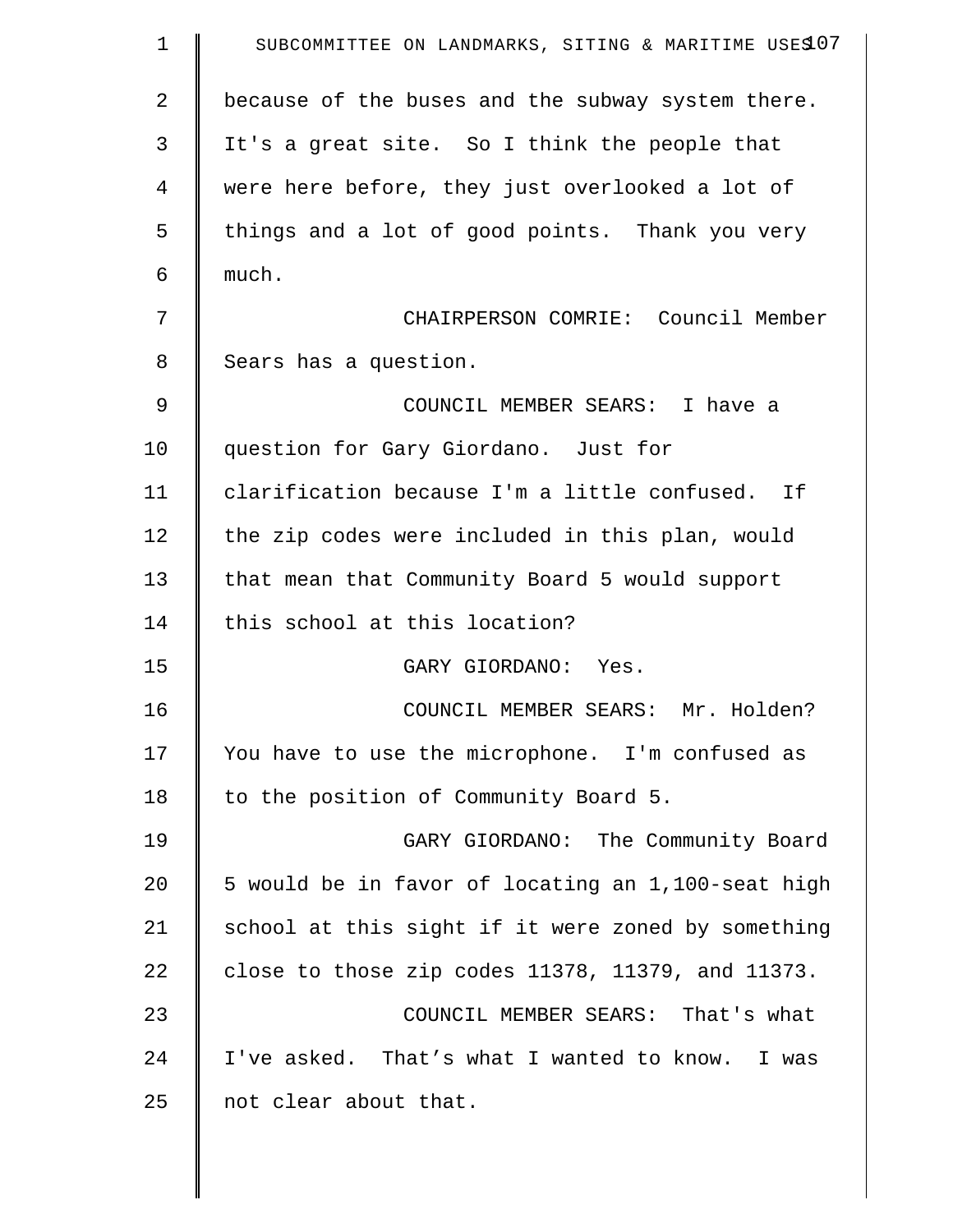| $\mathbf{1}$ | SUBCOMMITTEE ON LANDMARKS, SITING & MARITIME USES 08 |
|--------------|------------------------------------------------------|
| 2            | GARY GIORDANO: Within Community                      |
| 3            | School District 24 and then the Community School     |
| 4            | District itself.                                     |
| 5            | COUNCIL MEMBER SEARS: Thank you.                     |
| 6            | ROBERT HOLDEN: There were many                       |
| 7            | more stipulations by the way. That we didn't want    |
| 8            | a theme school. That some parking be provided and    |
| 9            | cutouts for the buses and so forth. There was a      |
| 10           | lot of stipulations other than the zoning. By the    |
| 11           | way, the executive committee voted against it.       |
| 12           | Then a friendly amendment came on because people     |
| 13           | felt that they didn't want to be against a school.   |
| 14           | So they came up with stipulations, I believe,        |
| 15           | knowing that this would not be accepted by the       |
| 16           | Bloomberg administration. So they didn't want to     |
| 17           | have a negative vote, they wanted to be more         |
| 18           | positive, but knowing that it wouldn't happen.       |
| 19           | COUNCIL MEMBER SEARS: Well, what                     |
| 20           | were the stipulations? Could we find that out?       |
| 21           | GARY GIORDANO: Absolutely. Again,                    |
| 22           | Gary Giordano, District Manager of Community Board   |
| 23           | 5 in Queens. I'll read it verbatim. Therefore be     |
| 24           | it resolved that Community Board 5 Queens is in      |
| 25           | favor of building an 1,100-seat high school          |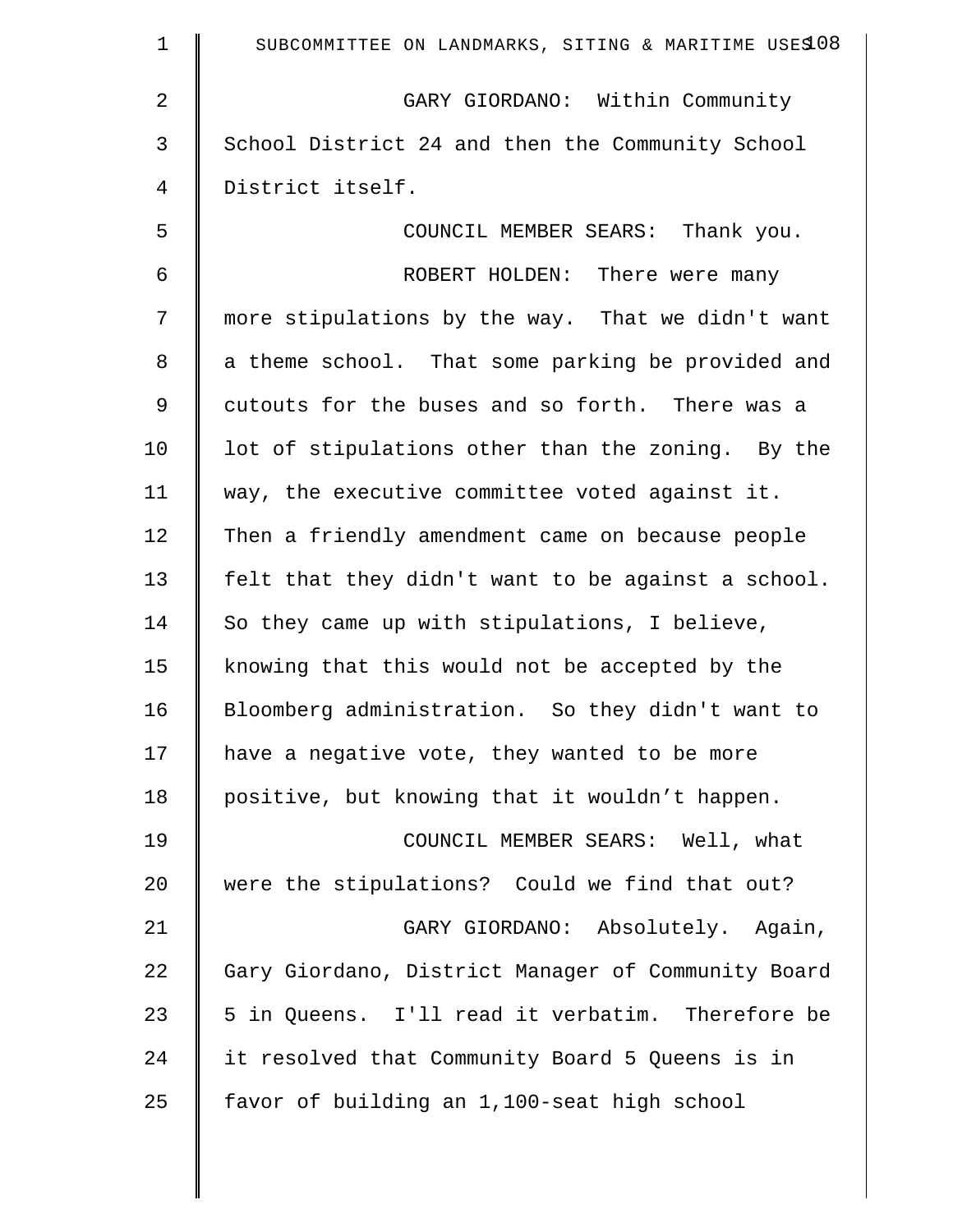| $\mathbf 1$    | SUBCOMMITTEE ON LANDMARKS, SITING & MARITIME USES 09 |
|----------------|------------------------------------------------------|
| $\overline{2}$ | facility at the proposed site based on the           |
| 3              | following stipulations only. That the school be      |
| $\overline{4}$ | priority zoned in the following order of priority.   |
| 5              | For students and residents of PS 58 zoned area,      |
| 6              | which is the elementary school near there. For       |
| 7              | students from those schools in Community School      |
| 8              | District 24 who live in zip codes 11378, 11379,      |
| $\mathsf 9$    | 11373 and 11385. For students in Community School    |
| 10             | District 24 and for students residing in Queens      |
| 11             | County. That a pattern of staggered arrival and      |
| 12             | dismissal times be established to prevent            |
| 13             | congestion of the high school student population     |
| 14             | with students from nearby PS 58 and intermediate     |
| 15             | school 73. That the above referenced high school     |
| 16             | offer a comprehensive academic program for all       |
| 17             | students, not a theme-based core curriculum.<br>That |
| 18             | the proposed high school facility has a curb         |
| 19             | cutout for buses that will likely be transporting    |
| 20             | some students each day to and from the school.       |
| 21             | That resolution passed 33 in favor, 7 opposed, no    |
| 22             | abstentions.                                         |
| 23             | COUNCIL MEMBER SEARS: Do high                        |
| 24             | school students get transported by bus?              |
| 25             | GARY GIORDANO: The special                           |
|                |                                                      |

 $\parallel$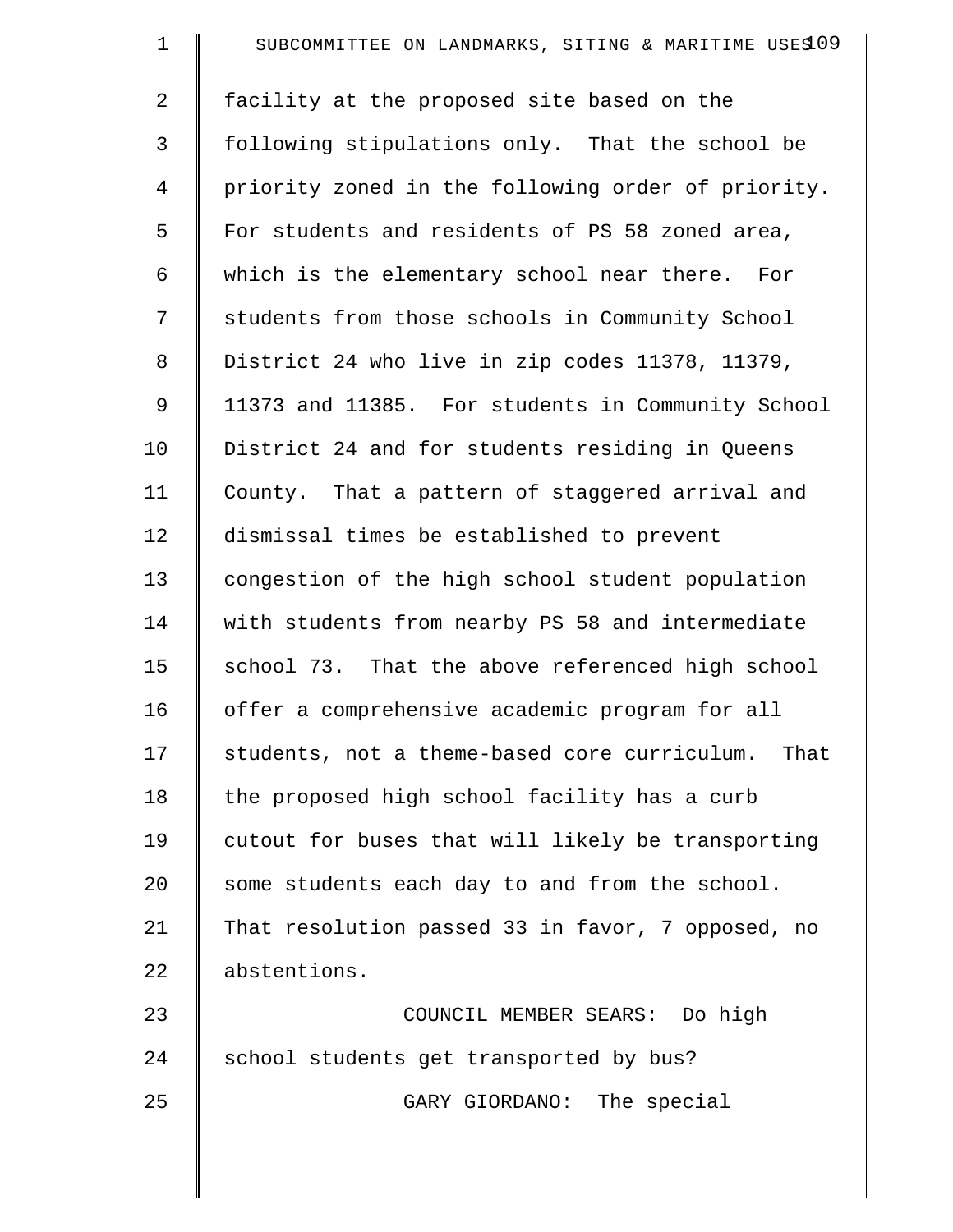| $\mathbf 1$    | SUBCOMMITTEE ON LANDMARKS, SITING & MARITIME USES10 |
|----------------|-----------------------------------------------------|
| $\overline{2}$ | education students to some extent may be. So it's   |
| 3              | smaller buses and more of them usually.             |
| 4              | COUNCIL MEMBER SEARS: So the high                   |
| 5              | school also has special ed in it which would need   |
| 6              | those school buses.                                 |
| 7              | GARY GIORDANO: There would be 100                   |
| 8              | students of what they call District 75 students     |
| 9              | projected to attend the school.                     |
| 10             | COUNCIL MEMBER SEARS: I see.                        |
| 11             | Thank you very much.                                |
| 12             | CHAIRPERSON COMRIE: Council Member                  |
| 13             | Arroyo?                                             |
| 14             | COUNCIL MEMBER ARROYO: I'm going                    |
| 15             | to make a statement and I hope that everyone that   |
| 16             | comes after understands. What you've just           |
| 17             | described in terms of oversaturation and            |
| 18             | congestion can represent any district and any       |
| 19             | community in this city. When I consider my          |
| 20             | experience in my district, I have 11,000 high       |
| 21             | school seats sited within a one-mile radius. I      |
| 22             | have very little sympathy for what you're saying    |
| 23             | here about oversaturation and congestion. So        |
| 24             | please be mindful of that. We all represent         |
| 25             | communities that have very similar issues and very  |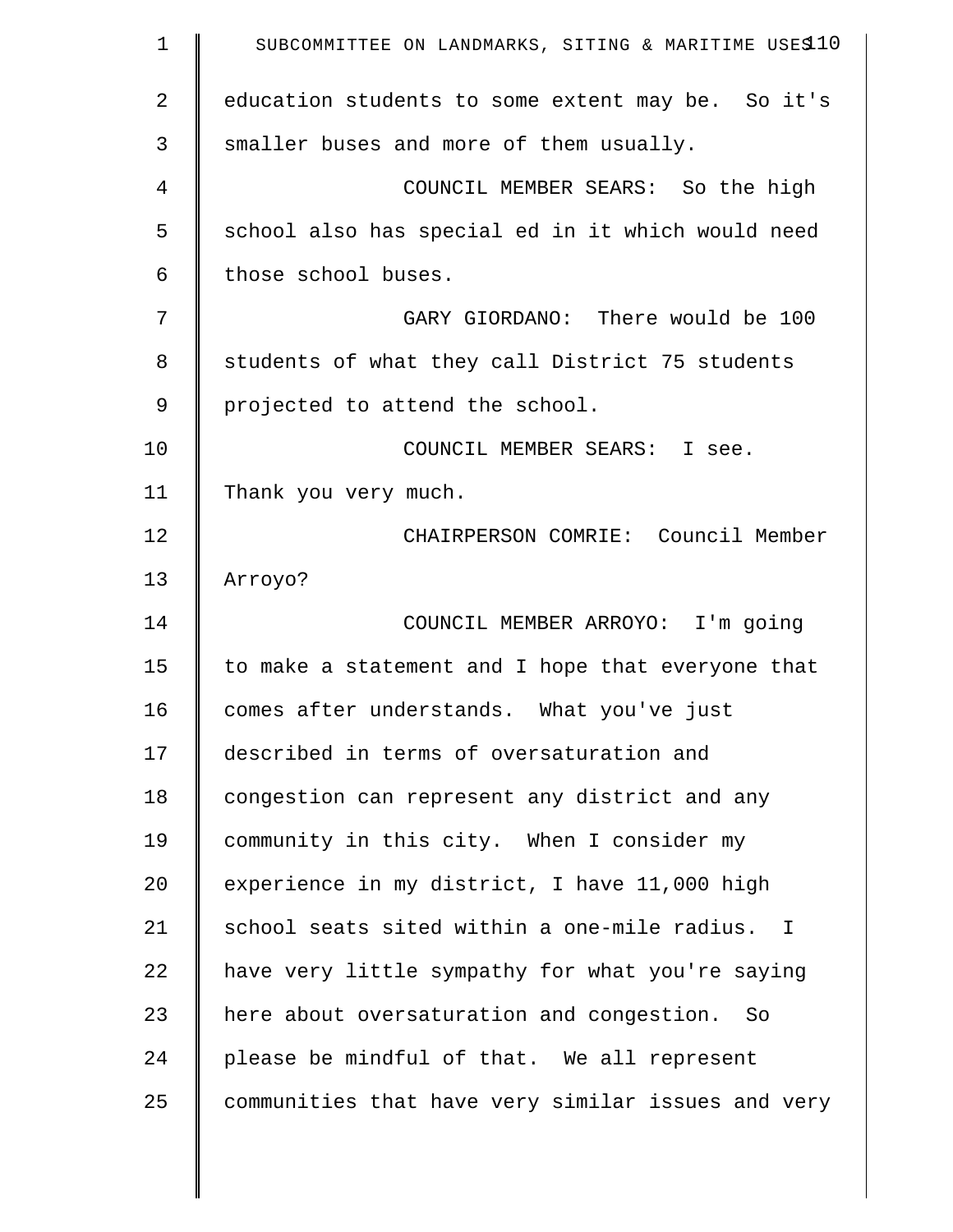| $\mathbf 1$    | SUBCOMMITTEE ON LANDMARKS, SITING & MARITIME USES11 |
|----------------|-----------------------------------------------------|
| $\overline{2}$ | similar concerns and have to deal with those        |
| 3              | challenges on a daily basis.                        |
| 4              | ROBERT HOLDEN: Do you have trains                   |
| 5              | going to your neighborhood?                         |
| $\epsilon$     | COUNCIL MEMBER ARROYO: In some                      |
| 7              | cases the transportation situation is very          |
| 8              | similar. So my point is that the subject of         |
| 9              | oversaturation and congestion is a reality that we  |
| 10             | all have to deal with in our individual districts.  |
| 11             | ROBERT HOLDEN: This is within two                   |
| 12             | blocks though. I want you to understand that.       |
| 13             | This is not within a mile. This is two blocks.      |
| 14             | COUNCIL MEMBER ARROYO: And you're                   |
| 15             | talking about 3,000 and I'm talking 11,000.         |
| 16             | ROBERT HOLDEN: We're talking about                  |
| 17             | 4,500.                                              |
| 18             | COUNCIL MEMBER ARROYO: I don't                      |
| 19             | want to debate the issue. I just want to bring      |
| 20             | that up as a very important point that this is not  |
| 21             | specific to the community that we're here           |
| 22             | discussing today.                                   |
| 23             | CHAIRPERSON COMRIE: Council Member                  |
| 24             | Crowley has a question.                             |
| 25             | COUNCIL MEMBER CROWLEY: To address                  |
|                |                                                     |
|                |                                                     |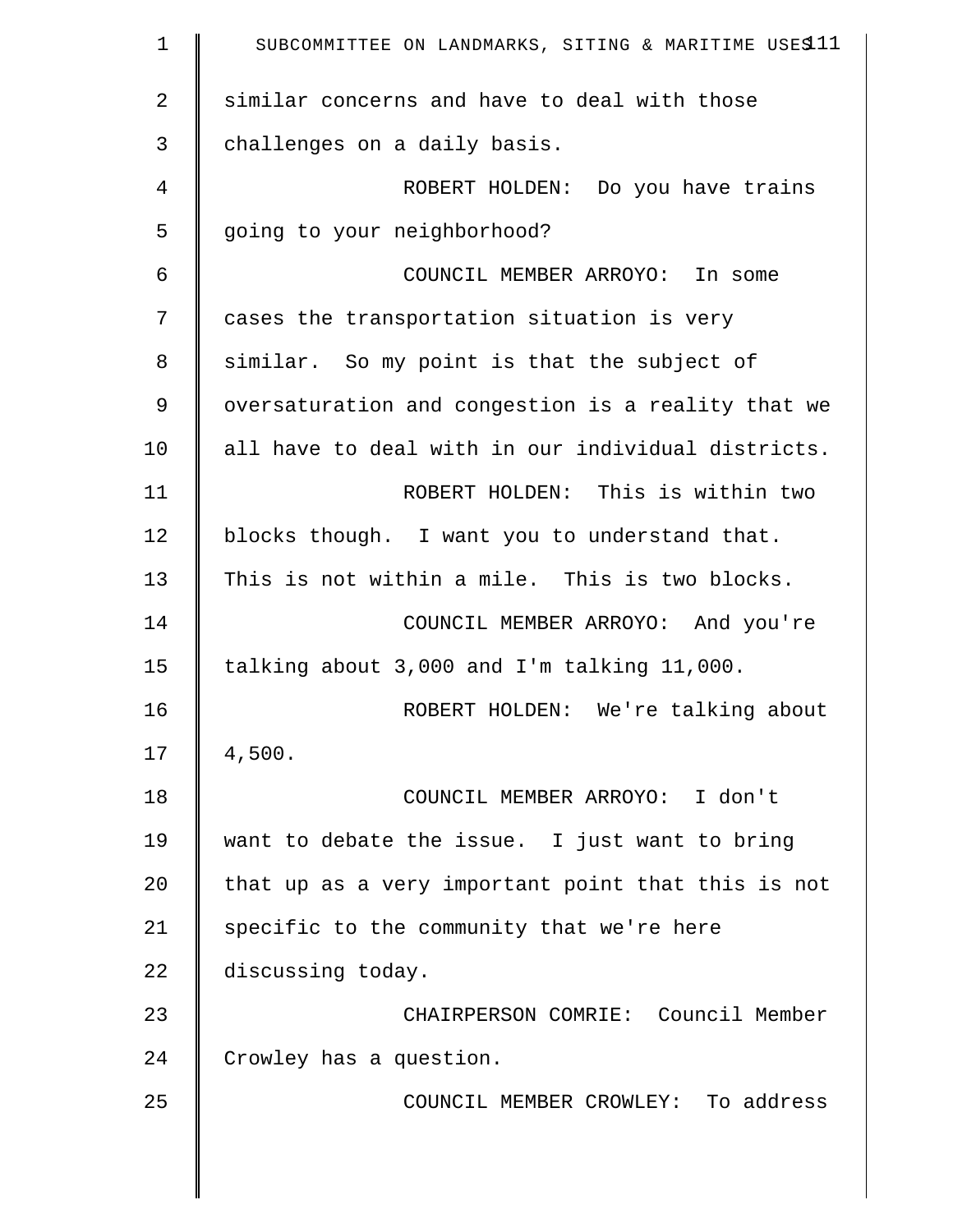| $\mathbf 1$ | SUBCOMMITTEE ON LANDMARKS, SITING & MARITIME USES12 |
|-------------|-----------------------------------------------------|
| 2           | the other concerns that Community Board 5 raised    |
| 3           | in their resolution. Those were brought to the      |
| 4           | Department of Education. They were amenable to      |
| 5           | working with the Department of Transportation.      |
| 6           | The Department if Education was amenable to         |
| 7           | building a cutout to help for bus dropoffs. When    |
| 8           | it came to the based education, the core            |
| 9           | curriculum of every high school level education,    |
| 10          | whether it be themed or non-themed, covers the      |
| 11          | basic needs that every student in New York City     |
| 12          | will have to get in less than four years with at    |
| 13          | minimum a Regents diploma. That is good. That       |
| 14          | meets our concerns. However, they still haven't     |
| 15          | met the concerns of a locally based priority here.  |
| 16          | I'd like to thank you all for coming and everybody  |
| 17          | here in the audience, which I didn't have an        |
| 18          | opportunity to do earlier. I understand that we     |
| 19          | have a lot of commitments in our lives and I        |
| 20          | appreciate you taking the time out to be here       |
| 21          | today on such an important issue. Thank you.        |
| 22          | CHAIRPERSON COMRIE: I made a                        |
| 23          | commitment to meet with the Commissioner for        |
| 24          | Economic Development at 2:45 in my office. I'm      |
| 25          | already late. Thank you panel for being here.       |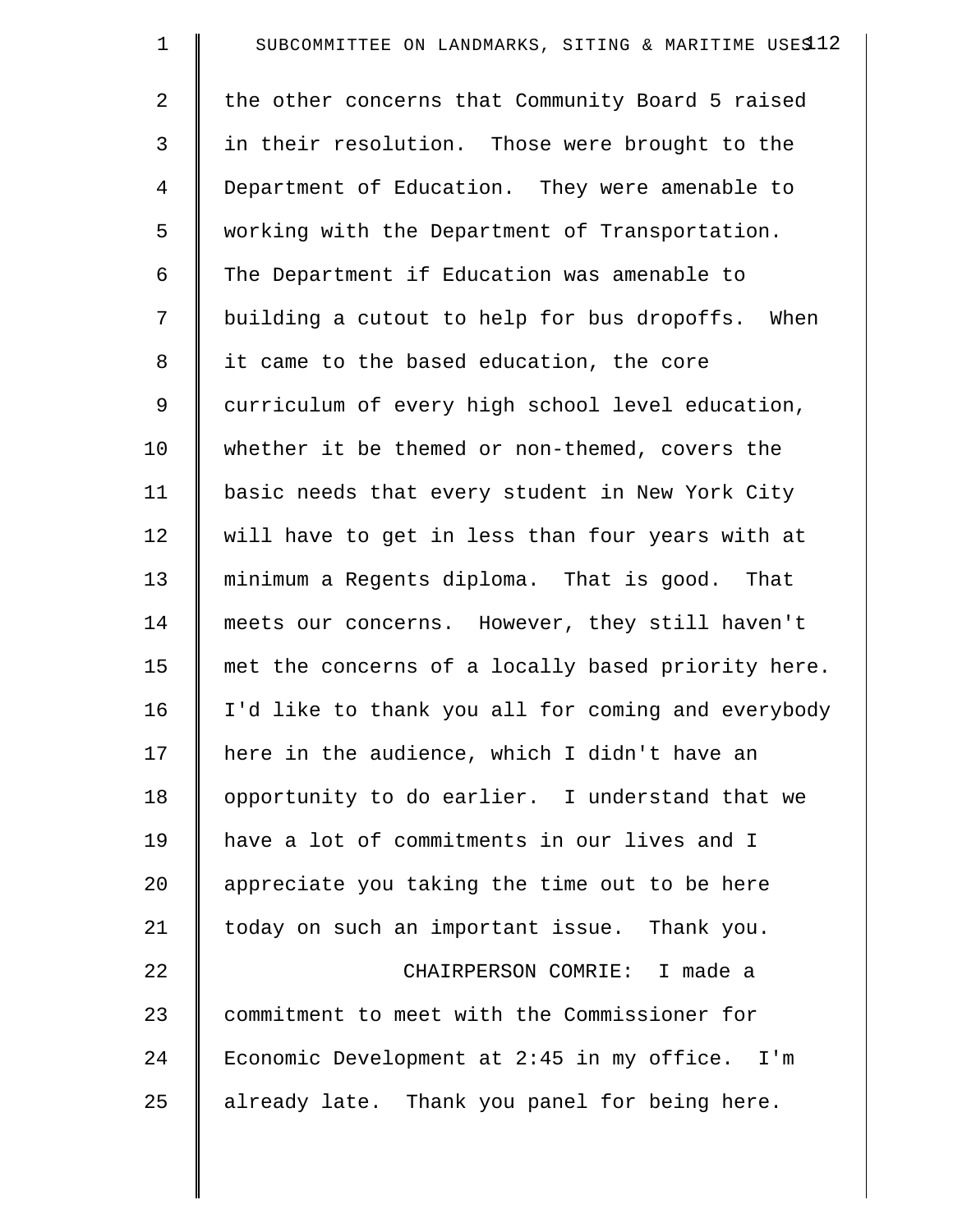| 1  | SUBCOMMITTEE ON LANDMARKS, SITING & MARITIME USES13 |
|----|-----------------------------------------------------|
| 2  | Joann Burga [phonetic], and Marge Kolb.             |
| 3  | MARGE KOLB: Joann Burga had to                      |
| 4  | leave. You have her written statement. It was       |
| 5  | handed out.                                         |
| 6  | CHAIRPERSON COMRIE: Are you Ms.                     |
| 7  | Kolb?                                               |
| 8  | MARGE KOLB: Yes.                                    |
| 9  | CHAIRPERSON COMRIE: You can start                   |
| 10 | whenever you're ready.                              |
| 11 | MARGE KOLB: Can he hand those out                   |
| 12 | before my time starts?                              |
| 13 | CHAIRPERSON COMRIE: No. We can                      |
| 14 | listen and read. Go ahead.                          |
| 15 | MARGE KOLB: I'm referring to the                    |
| 16 | document.                                           |
| 17 | CHAIRPERSON COMRIE: Go ahead.                       |
| 18 | MARGE KOLB: I feel like I'm on                      |
| 19 | that game show 1 versus 100, so I'm sorry if I'm a  |
| 20 | little nervous. I'm a parent. I support this        |
| 21 | high school. We need high school seats in Queens.   |
| 22 | My name is Marge Kolb. I'm the president of the     |
| 23 | District 24 President's Council, which is the       |
| 24 | association of all the PTAs in District 24. We      |
| 25 | have about 36,000 students in grades k to 8 in our  |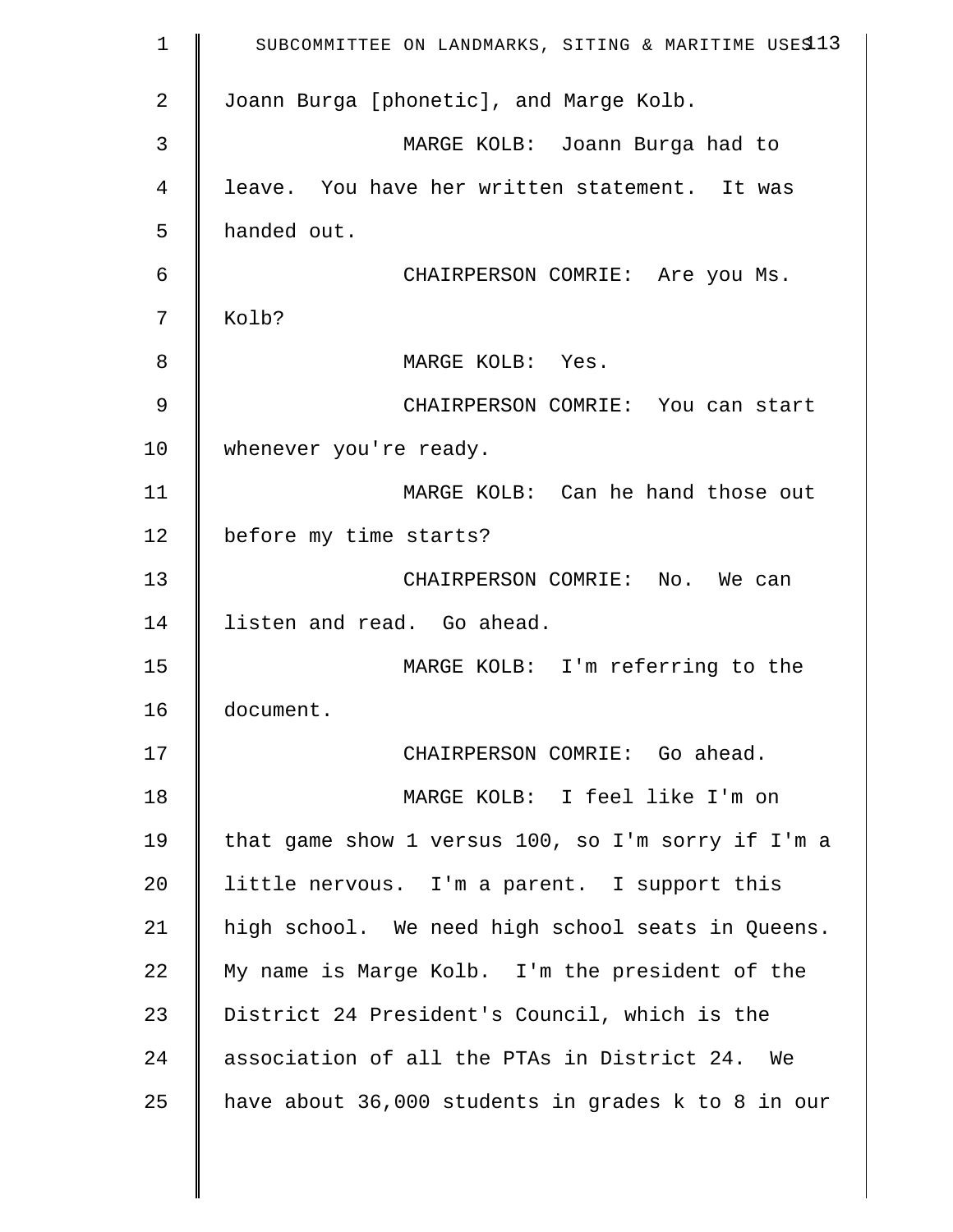| $\mathbf 1$ | SUBCOMMITTEE ON LANDMARKS, SITING & MARITIME USES14 |
|-------------|-----------------------------------------------------|
| 2           | 34 primary middle schools. I think we're the        |
| 3           | third largest district in the city. So I do         |
| 4           | support the priority zoning for District 24. I      |
| 5           | think there's good reasons for it. As               |
| 6           | Councilwoman Crowley alluded to, she said there's   |
| 7           | about 4,500 eighth graders that graduate every      |
| 8           | year. So that would be 18,000 high school           |
| 9           | students. Our district has 13,000 high school       |
| 10          | seats right now. Three of those high schools are    |
| 11          | specialized high schools, like Aviation and         |
| 12          | Technical School and the New Elmhurst Complex       |
| 13          | which has a transfer school and some other          |
| 14          | specialized schools. So as far as large             |
| 15          | comprehensive high schools we really only have      |
| 16          | two. If you look at my handout, on the middle       |
| 17          | page, there's a map of the district that's          |
| 18          | surrounded in the black line. You can see number    |
| 19          | 1 that I labeled is Grover Cleveland. Number one    |
| 20          | is this proposed site. Number three is Newtown.     |
| 21          | So you can see that this proposed site is ideally   |
| 22          | situated. It's central in the district. It's        |
| 23          | central between the other two big large             |
| 24          | comprehensive high schools. I know the              |
| 25          | transportation is an issue, but if you do give      |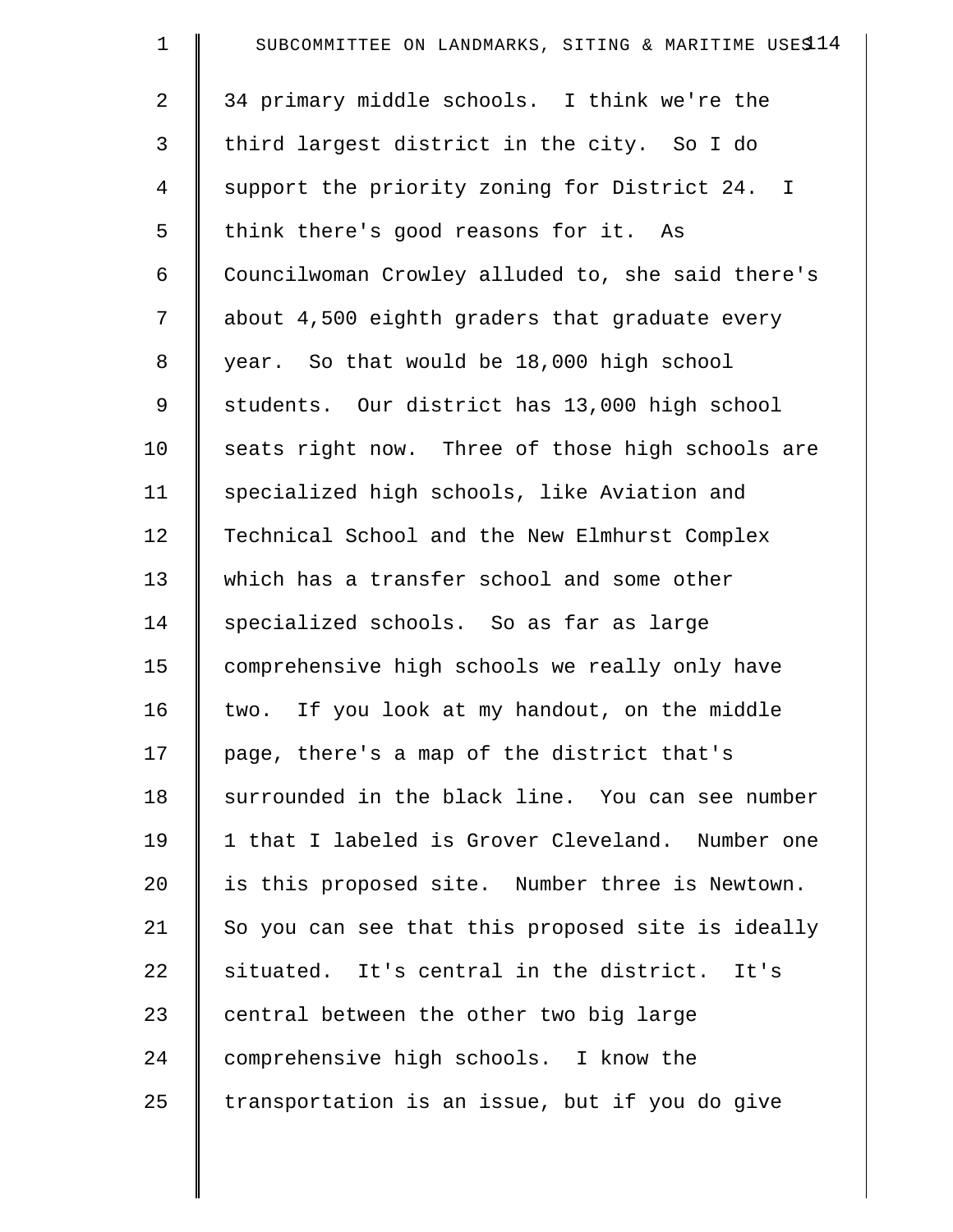| $\mathbf 1$    | SUBCOMMITTEE ON LANDMARKS, SITING & MARITIME USES15 |
|----------------|-----------------------------------------------------|
| $\overline{a}$ | District 24 priority we can fill up this school     |
| 3              | and the kids can either walk or take one or two     |
| 4              | buses. I just say again that we need this high      |
| 5              | school. This site was recommended to the SCA by     |
| 6              | parents with children at PS 58 which is down the    |
| 7              | block. It's been discussed at the Community         |
| 8              | Education Council for several years. I've spoken    |
| 9              | to hundreds of parents in the past few months and   |
| 10             | all but two individuals were in support of this     |
| 11             | school. So please realize that parents can't take   |
| 12             | five or six hours out of their day to come wait at  |
| 13             | a hearing like this. Parents are picking up kids    |
| 14             | at 2:00. 2:30 from school. Parents have younger     |
| 15             | kids. Families have two working parents. So         |
| 16             | there's thousands of parents with me here in this   |
| 17             | room. If you look on the last page, there's a       |
| 18             | resolution that was approved by the President's     |
| 19             | Council. It's signed by 12 PTA presidents           |
| 20             | representing over 10,000 children and parents that  |
| 21             | they support this site, they support the District   |
| 22             | 24 priority zone. I just want to go quickly to      |
| 23             | the first page which shows the actual site is       |
| 24             | marked in three. Two is the elementary school       |
| 25             | down the block which has about 1,000 kids. Four     |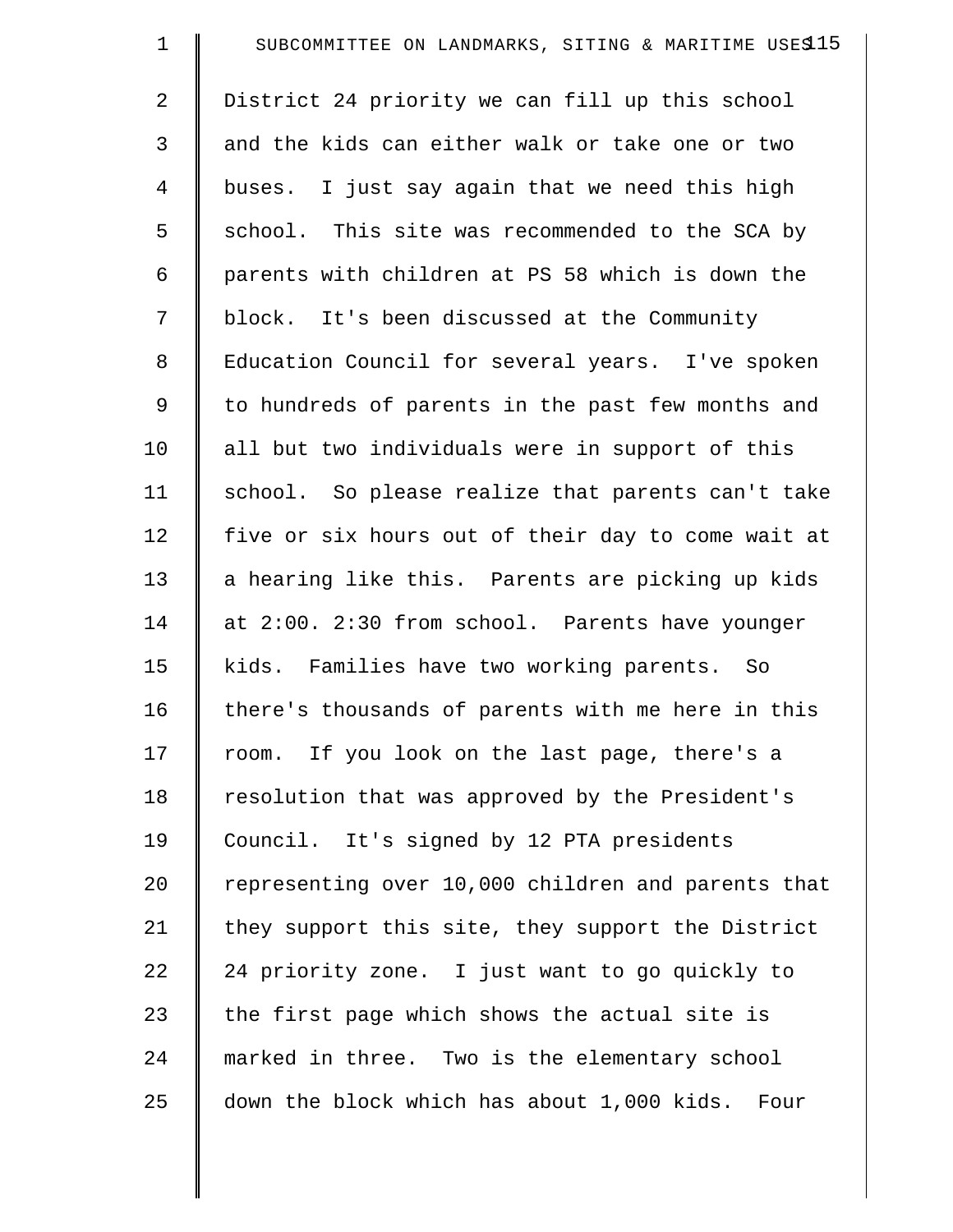| $\mathbf 1$    | SUBCOMMITTEE ON LANDMARKS, SITING & MARITIME USES16 |
|----------------|-----------------------------------------------------|
| $\overline{a}$ | is the storage facility. Five is a new park         |
| 3              | that's going in. The LIE is there to the south.     |
| 4              | From the point of three going to your right, there  |
| 5              | is no houses along 57th Avenue. There's plenty of   |
| 6              | parking spaces near the park and on the other side  |
| 7              | by the LIE. So I know everyone else is going to     |
| 8              | tell you that's not the case, but it is the case.   |
| 9              | And in fact, at number one is the Stop & Shop with  |
| 10             | parking on the roof and there's hundreds of spots   |
| 11             | available there that I'm sure the UFT chapter       |
| 12             | leader could try to make a deal with the Stop &     |
| 13             | Shop. I just have to tell you that we need to       |
| 14             | think about the kids in all this. We need high      |
| 15             | schools in Queens. We need a high school in         |
| 16             | District 24. As I said, we have at least 18,000     |
| 17             | high school age kids and only 13,000 seats. This    |
| 18             | is a good site. The other two schools in the are    |
| 19             | have a combined enrollment of 2,700. The middle     |
| 20             | school is a quarter mile away. I Map Quested it.    |
| 21             | It is. It's a quarter mile away. There's high       |
| 22             | schools with 4,000 kids in one building in one      |
| 23             | neighborhood. Forest Hills, surrounded by million   |
| 24             | dollar homes, so a high school is not a detriment   |
| 25             | to a community, it's an asset.                      |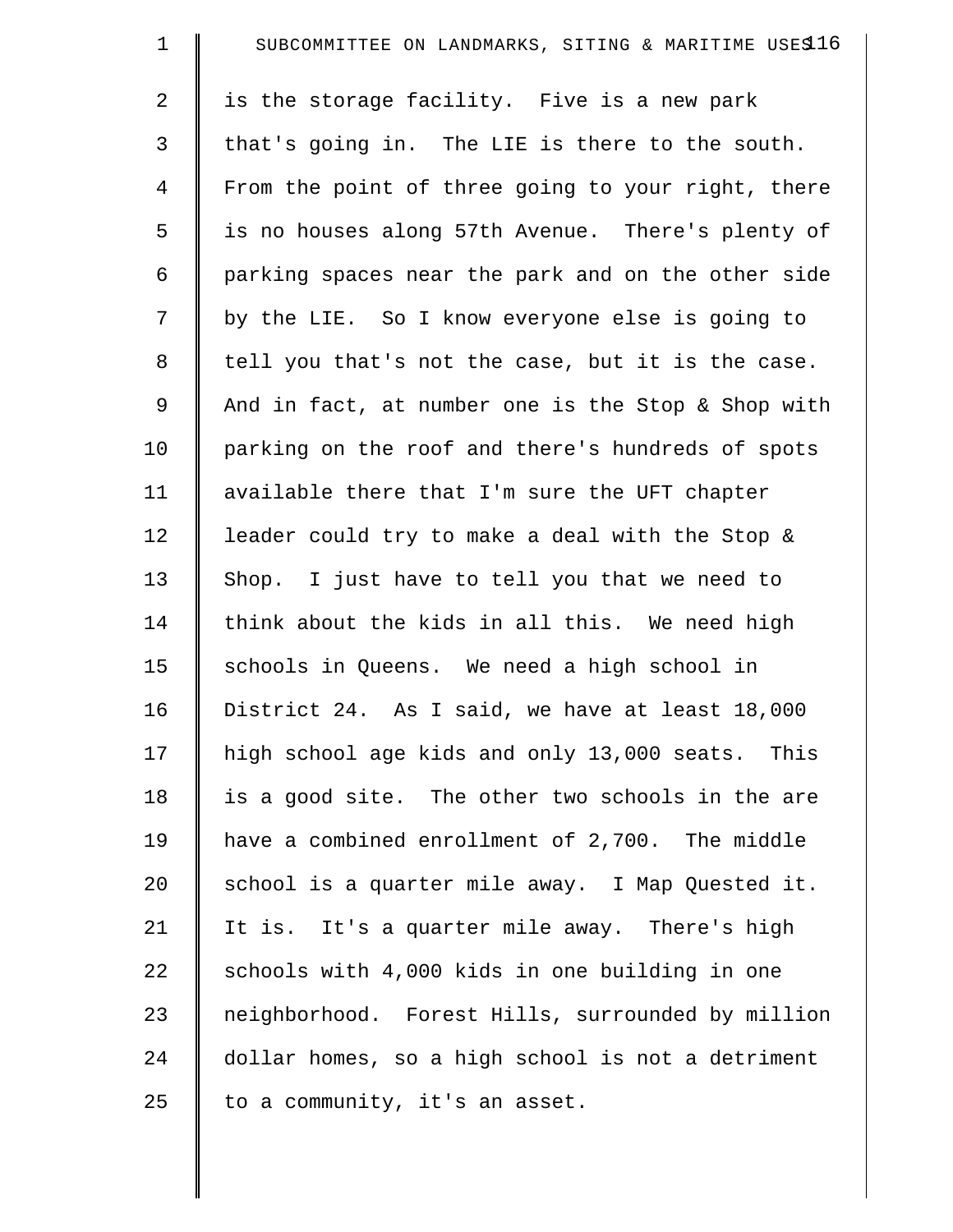| $\mathbf 1$ | SUBCOMMITTEE ON LANDMARKS, SITING & MARITIME USES17 |
|-------------|-----------------------------------------------------|
| 2           | CHAIRPERSON COMRIE: Thank you, Ms.                  |
| 3           | Kolb. The only reason I let her go long is she's    |
| 4           | only person who is testifying in favor. Everyone    |
| 5           | else testifying from here on is in opposition.      |
| 6           | Thank you for being here today.                     |
| 7           | MARGE KOLB: Thank you.                              |
| 8           | CHAIRPERSON COMRIE: Council Member                  |
| 9           | Jackson?                                            |
| 10          | COUNCIL MEMBER JACKSON: I want to                   |
| 11          | thank you for coming in, even though you're not on  |
| 12          | a game show. If in fact you're the only one         |
| 13          | testifying in favor of it, it's appropriate then    |
| 14          | to ask you questions I guess more so than those     |
| 15          | that are opposed because those that are opposed     |
| 16          | will bring everything out. You said that you're     |
| 17          | the president of the President's Council. All of    |
| 18          | the presidents of the various schools in District   |
| 19          | 24.                                                 |
| 20          | MARGE KOLB: Twelve signed it out                    |
| 21          | of 34.                                              |
| 22          | COUNCIL MEMBER JACKSON: 12 out of                   |
| 23          | 34?                                                 |
| 24          | MARGE KOLB: But some of them                        |
| 25          | aren't from the area. Like PS 49 is in Middle       |
|             |                                                     |

 $\parallel$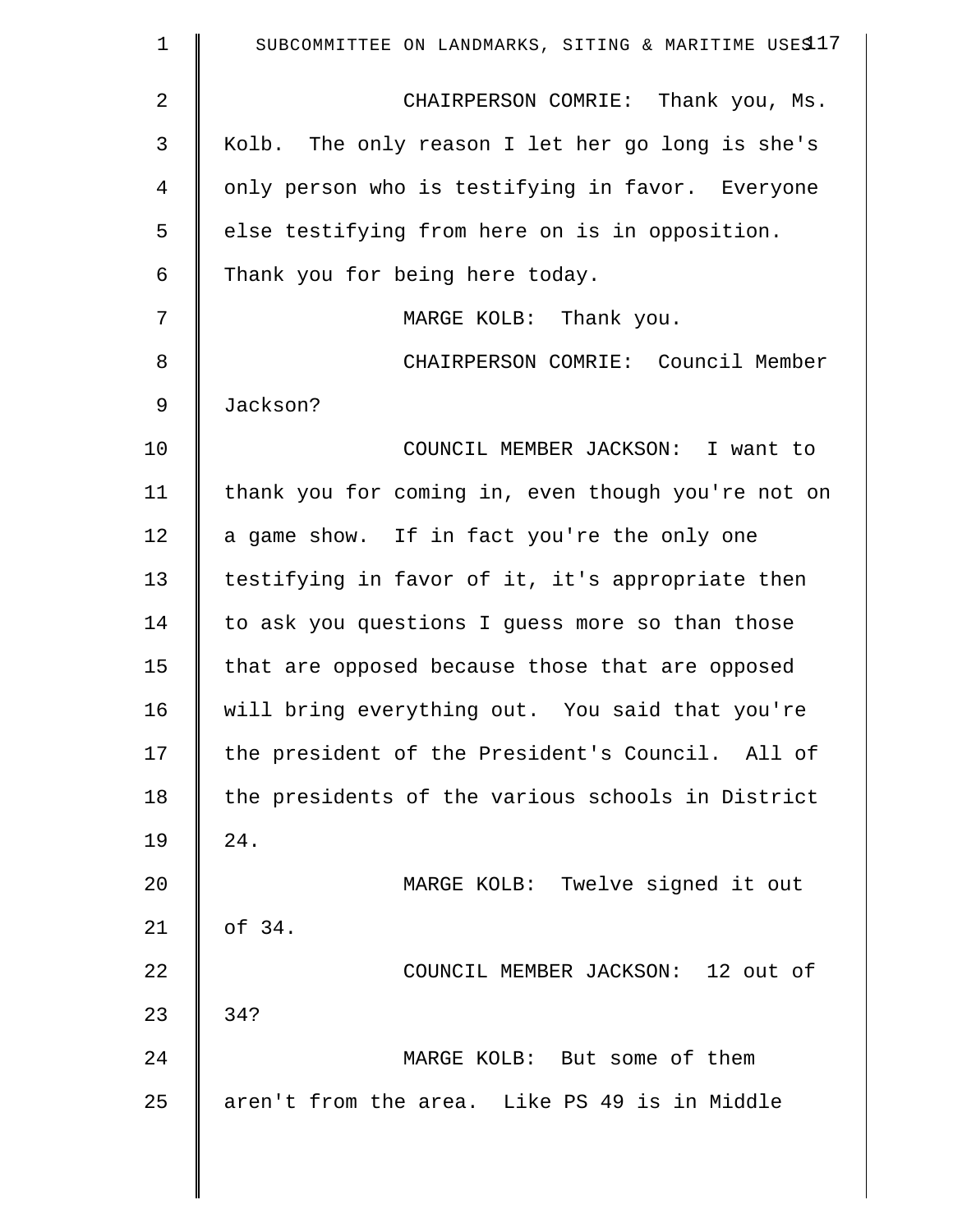| $\mathbf 1$    | SUBCOMMITTEE ON LANDMARKS, SITING & MARITIME USES 18 |
|----------------|------------------------------------------------------|
| 2              | Village and PS 12 is in Woodside.                    |
| 3              | COUNCIL MEMBER JACKSON: If only 12                   |
| $\overline{4}$ | in District 24 signed it, does that mean that the    |
| 5              | others opposed it?                                   |
| 6              | MARGE KOLB: No. This was at a                        |
| 7              | meeting that we had this week. There was 1           |
| 8              | opposed and 12 in favor. That's all that was         |
| $\mathsf 9$    | there.                                               |
| 10             | COUNCIL MEMBER JACKSON: Of the 13                    |
| 11             | PA presidents, 12 out of 13 were in favor of this    |
| 12             | high school.                                         |
| 13             | MARGE KOLB: Yes. And 229 is on                       |
| 14             | the border of Maspeth in Woodside.                   |
| 15             | COUNCIL MEMBER JACKSON: But all of                   |
| 16             | these other schools that the individuals had         |
| 17             | signed, they're within the confines of Community     |
| 18             | Education Council 24.                                |
| 19             | MARGE KOLB: Yes.                                     |
| 20             | COUNCIL MEMBER JACKSON: You                          |
| 21             | indicated that you and the CEC were in favor of      |
| 22             | this school being sited here with the stipulations   |
| 23             | that are trying to be obtained as far as             |
| 24             | priorities.                                          |
| 25             | MARGE KOLB: No, that's not what I                    |
|                |                                                      |
|                |                                                      |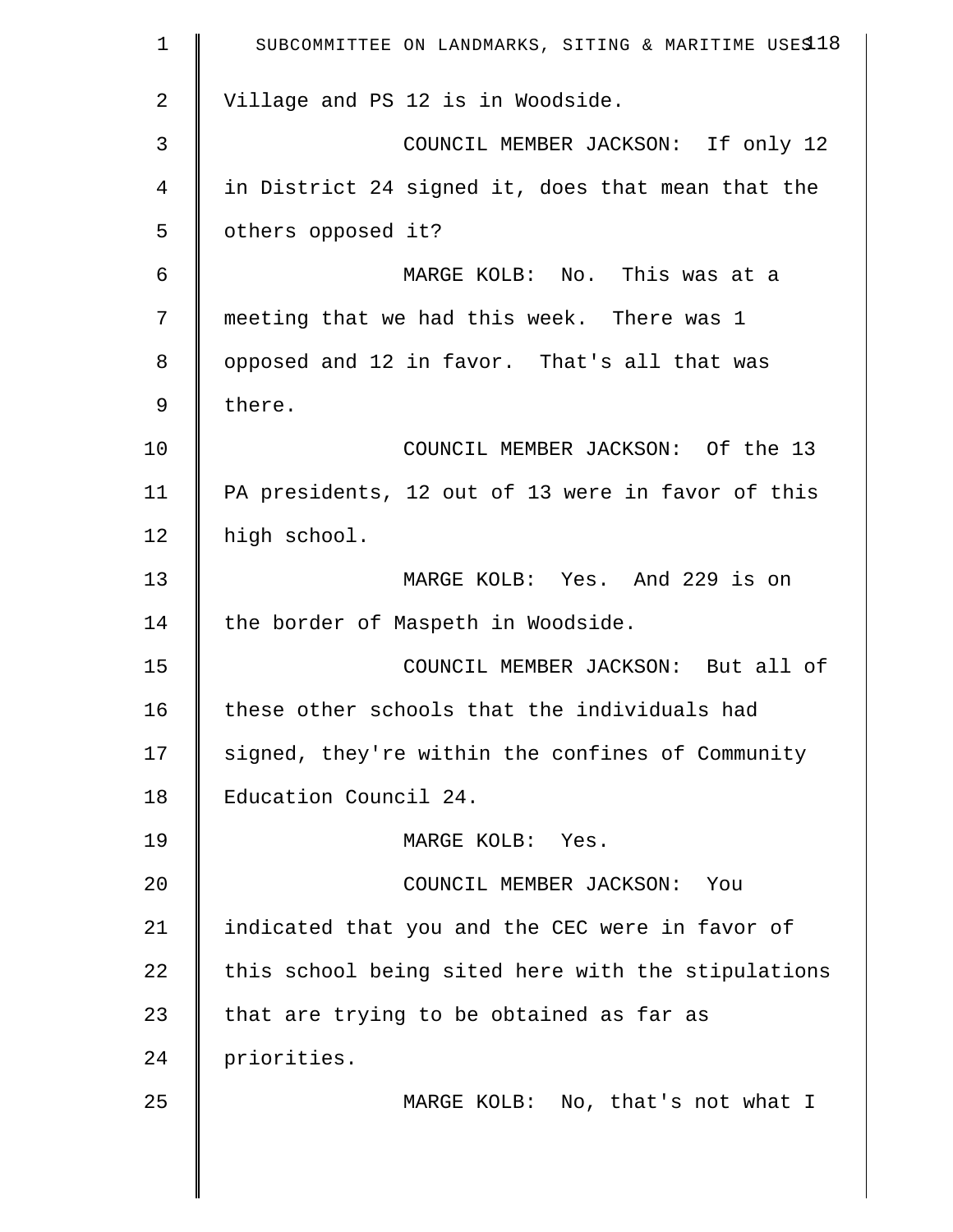| 1  | SUBCOMMITTEE ON LANDMARKS, SITING & MARITIME USES19 |
|----|-----------------------------------------------------|
| 2  | said. I said that the recommendation of this site   |
| 3  | came from parents in the neighborhood that went to  |
| 4  | the CEC. The CEC forwarded the site to SCA. This    |
| 5  | is going back two years ago. Now this idea of       |
| 6  | this local zone has only come up in the past six    |
| 7  | or nine months. I'm not in favor of that. I         |
| 8  | would be satisfied with the District 24 priority    |
| 9  | and so would all of these presidents that signed    |
| 10 | this.                                               |
| 11 | COUNCIL MEMBER JACKSON: So just                     |
| 12 | overall priority within District 24.                |
| 13 | MARGE KOLB: Right. As I said, if                    |
| 14 | you look at the center page, you can see how        |
| 15 | centrally located the site is within the district.  |
| 16 | COUNCIL MEMBER JACKSON: Compared                    |
| 17 | to the other high schools. You have number 2, 3,    |
| 18 | and $4.$                                            |
| 19 | MARGE KOLB: Four is not even in                     |
| 20 | our district, but it's a new school under           |
| 21 | construction. We're supposed to get 500 seats.      |
| 22 | That would serve children down in the south part.   |
| 23 | COUNCIL MEMBER JACKSON: I see                       |
| 24 | where the line is. It's not too far from the        |
| 25 | District 24.                                        |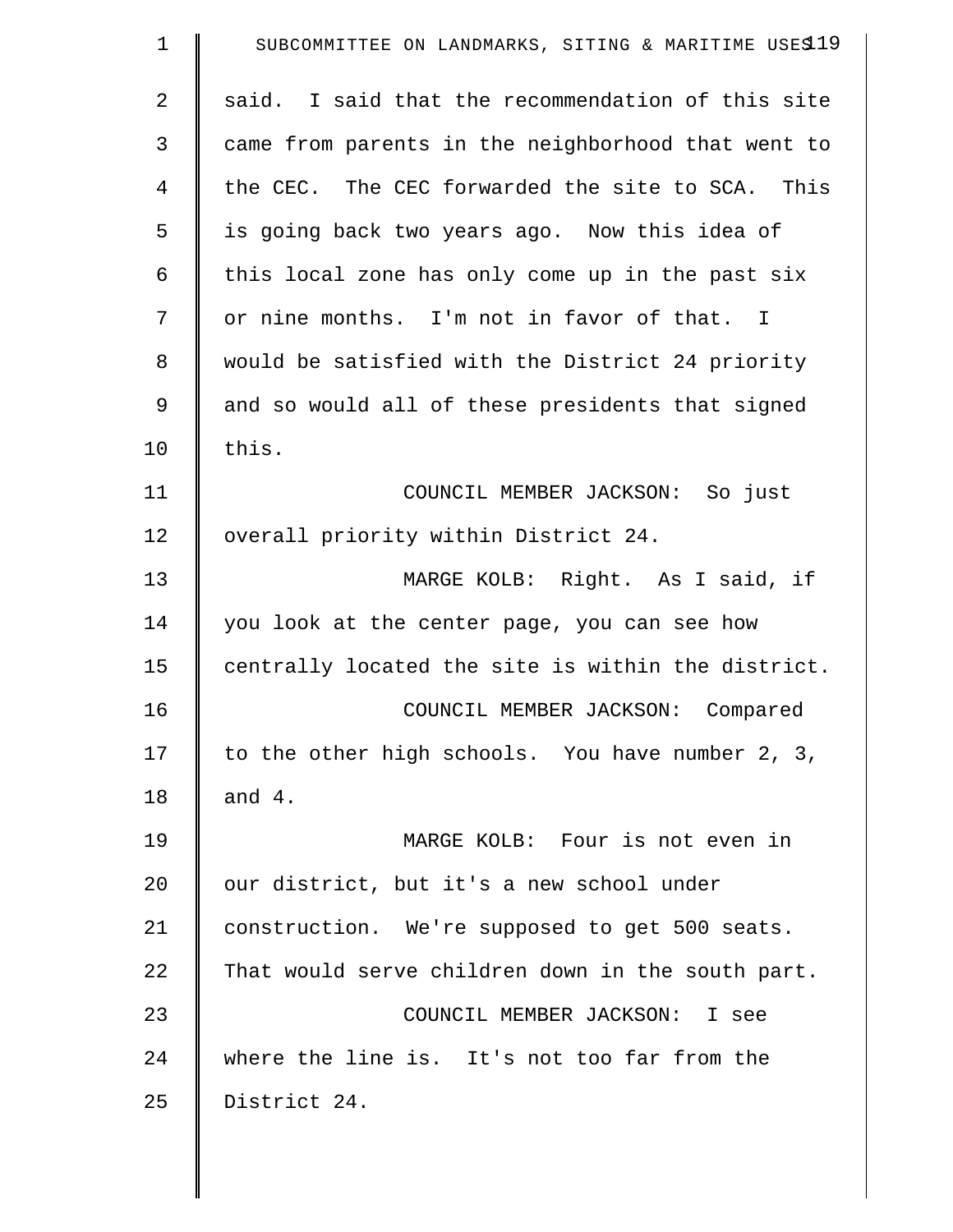| $\mathbf 1$    | SUBCOMMITTEE ON LANDMARKS, SITING & MARITIME USES 20 |
|----------------|------------------------------------------------------|
| $\overline{2}$ | MARGE KOLB: Right.                                   |
| 3              | COUNCIL MEMBER JACKSON: That's a                     |
| $\overline{4}$ | clarification I wanted to have. Thank you for        |
| 5              | coming in. I appreciate it very much. Thank you,     |
| 6              | Mr. Chair.                                           |
| 7              | CHAIRPERSON COMRIE: Council Member                   |
| 8              | Crowley, did you have a question?                    |
| $\mathsf 9$    | COUNCIL MEMBER CROWLEY: Thank you,                   |
| 10             | Mr. Chair. Marge, with all due respect, do you       |
| 11             | live in the Council District that I represent?       |
| 12             | MARGE KOLB: No, but I'm not lucky                    |
| 13             | enough to have my Council Member on the Land Use     |
| 14             | Subcommittee either.                                 |
| 15             | COUNCIL MEMBER CROWLEY: If you                       |
| 16             | look at these numbers that you have on the map for   |
| 17             | schools and you look at 2, 3, and 4, do they have    |
| 18             | a locally zoned program?                             |
| 19             | MARGE KOLB: There was a time when                    |
| 20             | I understand that I was in the area for Grover       |
| 21             | Cleveland and that if I had applied there my kids    |
| 22             | would have been automatically admitted. I live       |
| 23             | actually a block from Queens Boulevard and you can   |
| 24             | see where Grover Cleveland is on the map. At some    |
| 25             | point under this current mayor and chancellor they   |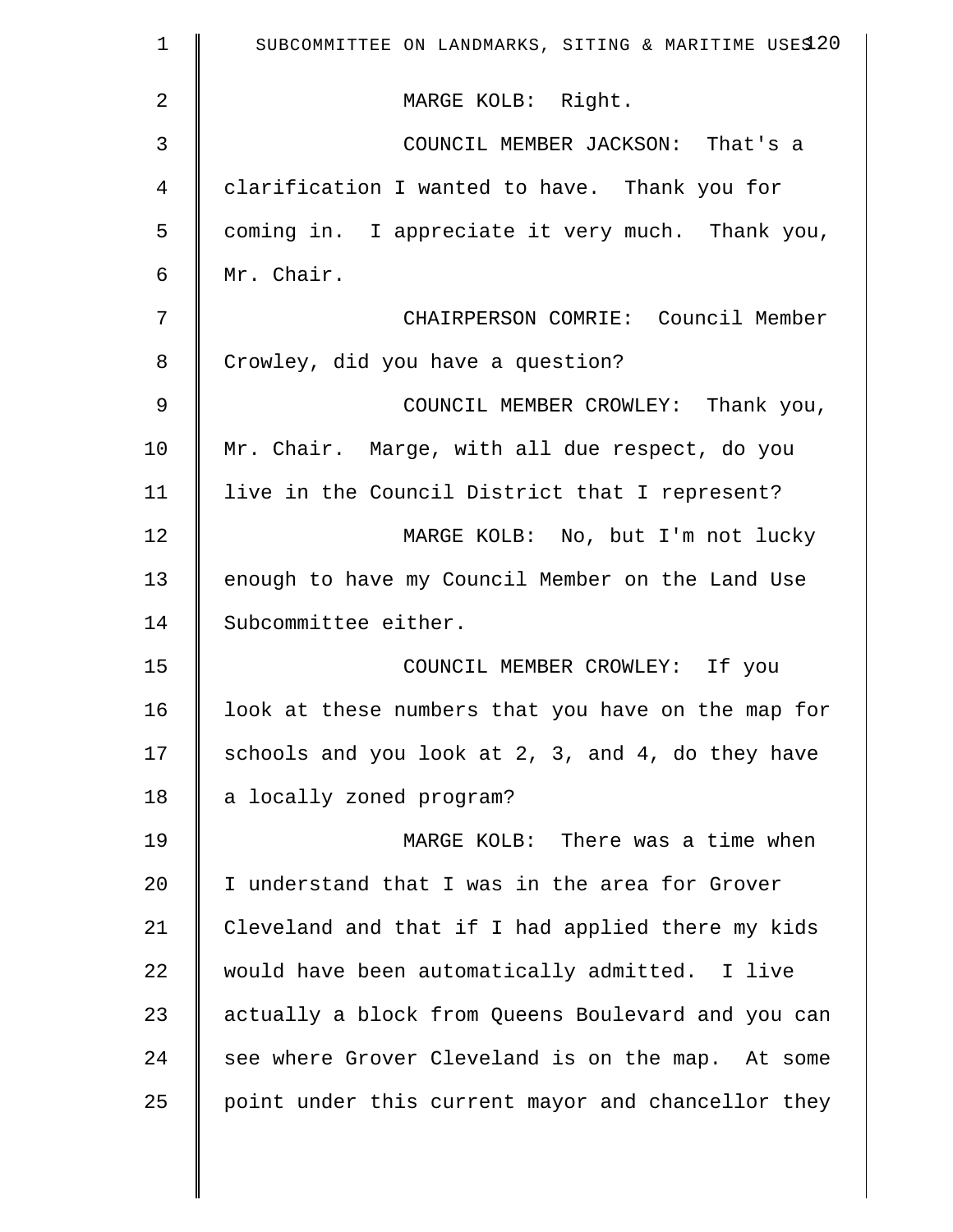| $\mathbf 1$    | SUBCOMMITTEE ON LANDMARKS, SITING & MARITIME USES 21 |
|----------------|------------------------------------------------------|
| $\overline{2}$ | changed the whole high school application process    |
| 3              | and I don't even know if there's such a thing as a   |
| 4              | locally zoned preference for a high school           |
| 5              | anymore.                                             |
| 6              | COUNCIL MEMBER CROWLEY: There is.                    |
| 7              | Two, three and four. Four, which hasn't even         |
| 8              | opened its doors is a locally zoned high school.     |
| 9              | MARGE KOLB: Well they're both                        |
| 10             | overcrowded.                                         |
| 11             | COUNCIL MEMBER CROWLEY: Four                         |
| 12             | hasn't opened.                                       |
| 13             | MARGE KOLB: No, but two and three                    |
| 14             | are overcrowded by almost 1,000 students.            |
| 15             | COUNCIL MEMBER CROWLEY: Wouldn't                     |
| 16             | it make sense then for the kids who live around      |
| 17             | where you have the number one to have a preference   |
| 18             | if they're already zoned for overcrowded schools?    |
| 19             | MARGE KOLB: Here's my thing. I                       |
| 20             | have a 19-year-old, so I know lots of kids that      |
| 21             | went to high school. For years kids from Maspeth     |
| 22             | and Southern Woodside and Elmhurst have traveling    |
| 23             | far to go to high schools in other communities.      |
| 24             | My son's friend went to Long Island City which is    |
| 25             | over capacity by 816. We knew a kid that went to     |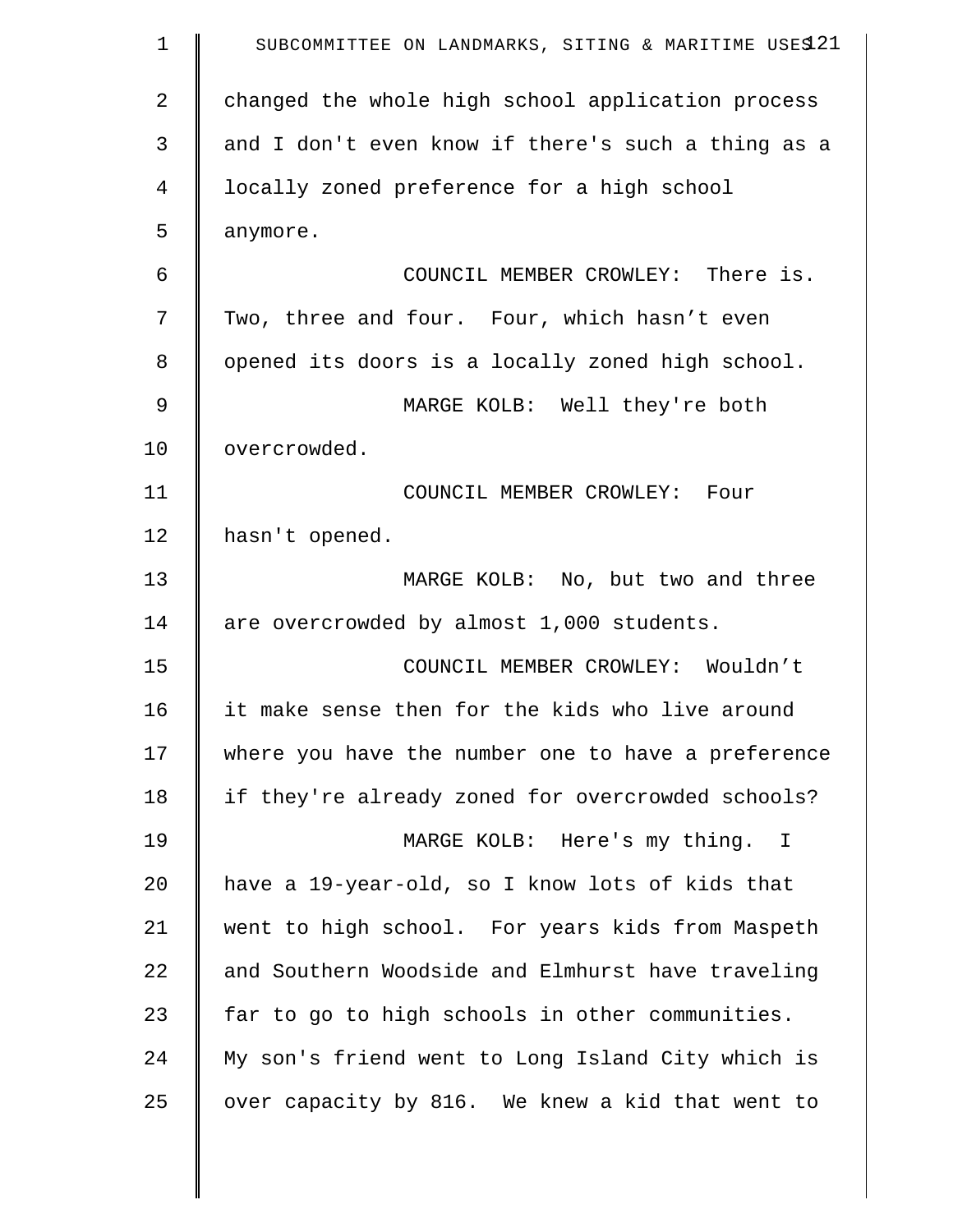| $\mathbf 1$ | SUBCOMMITTEE ON LANDMARKS, SITING & MARITIME USES 22 |
|-------------|------------------------------------------------------|
| 2           | Francis Lewis from Maspeth, which is over by         |
| 3           | almost 1,900 students. People didn't stand in        |
| 4           | those neighborhoods and say we don't want your       |
| 5           | kids coming to our school. This is our               |
| 6           | neighborhood school. That's what I object to.        |
| 7           | I'll just give you an example. I'm not doing this    |
| $\,8\,$     | for my kid. My kid's applying to high school in      |
| $\mathsf 9$ | Astoria and I hope he gets in and I hope nobody      |
| 10          | stands in front of the school and says you can't     |
| 11          | come. But I live closer to this site than some of    |
| 12          | the people in the most northern part of Elmhurst     |
| 13          | that would get a secondary priority under some of    |
| 14          | the plans that have been mentioned. My zip code      |
| 15          | in Maspeth is getting the next to final priority.    |
| 16          | But as I said, I sent one of my kids to high         |
| 17          | school in Manhattan. Kids can travel to go to        |
| 18          | high school. Grand Avenue is a two-way street but    |
| 19          | it's very wide. There's buses that go up and down    |
| 20          | it. You can hear how rude the people are. That's     |
| 21          | how they've been at the meetings. Calling our        |
| 22          | children animals. It's been written in the paper.    |
| 23          | They don't want a high school under any              |
| 24          | circumstance. I've also heard them say we don't      |
| 25          | want kids coming in from other neighborhoods.<br>To  |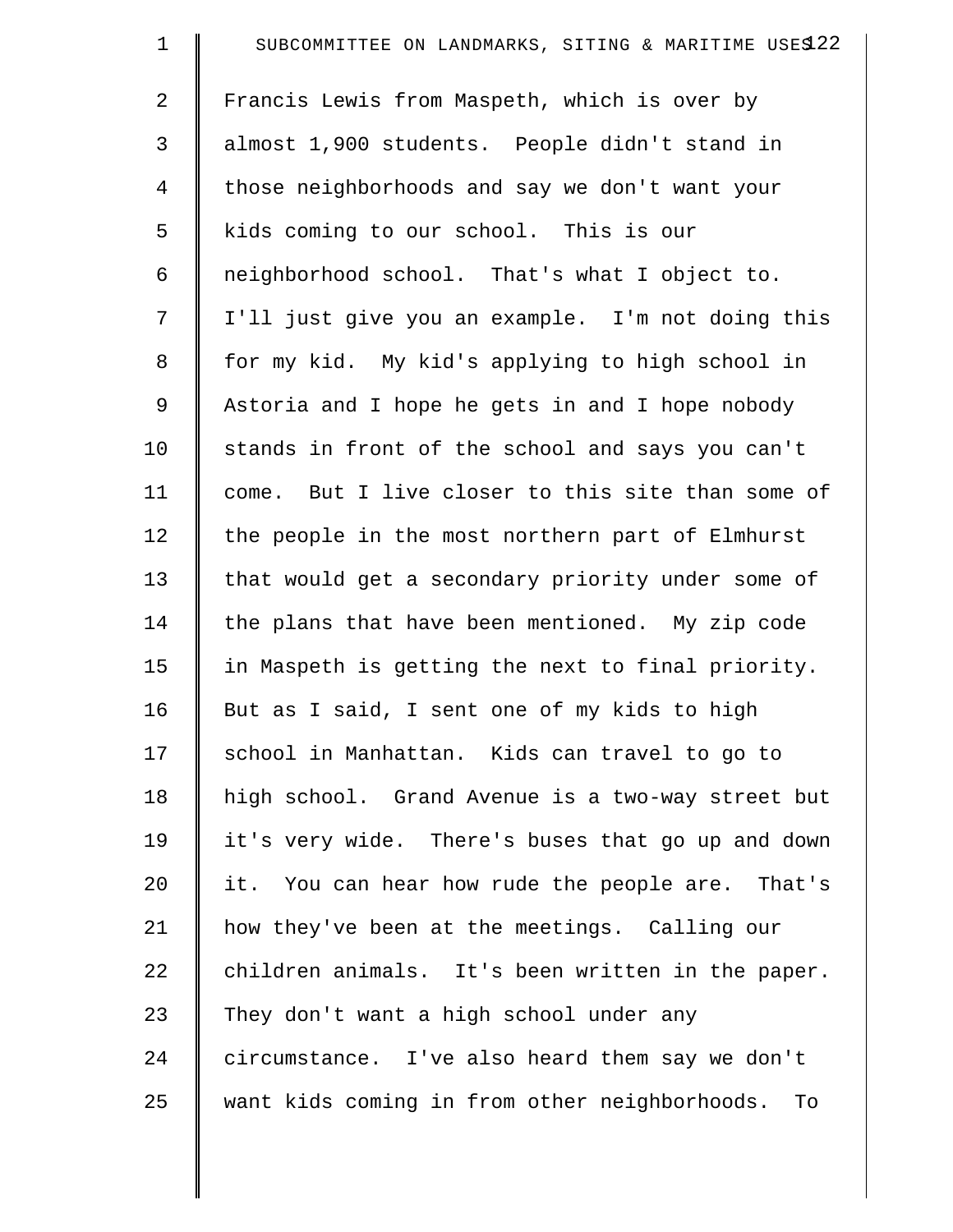| $\mathbf 1$    | SUBCOMMITTEE ON LANDMARKS, SITING & MARITIME USES 23 |
|----------------|------------------------------------------------------|
| $\overline{a}$ | me that means something and that has resonance.      |
| 3              | It bugs me because I grew up in Brooklyn and when    |
| $\overline{4}$ | I went to sixth grade I was the only white kid in    |
| 5              | my class and it wasn't a problem for me. We          |
| 6              | should be mixing up our kids more. Some of our       |
| 7              | schools are so segregated that it horrifies me in    |
| $\,8\,$        | this day and age. There's schools in Corona that     |
| $\mathsf 9$    | are 98% Hispanic. That's not right. Our schools      |
| 10             | should be integrated than they are. And at the       |
| 11             | high school level when children can travel, they     |
| 12             | should especially be open to as broad a range of     |
| 13             | kids as possible.                                    |
| 14             | COUNCIL MEMBER CROWLEY: I'd just                     |
| 15             | like to clarify what was said earlier in reference   |
| 16             | to PS 58 and the school diversity. Approximately     |
| 17             | one-third white, less than that of the               |
| 18             | demographics of the city. Approximately one-third    |
| 19             | Latino and one-third Asian American.                 |
| 20             | MARGE KOLB: Well, I've heard                         |
| 21             | people talk about immigrants. The fact is that       |
| 22             | Corona has a lot more new immigrants than Maspeth.   |
| 23             | The Hispanics in Maspeth are second or third         |
| 24             | generation and they're more acceptable. Let's be     |
| 25             | honest. I'm telling you.                             |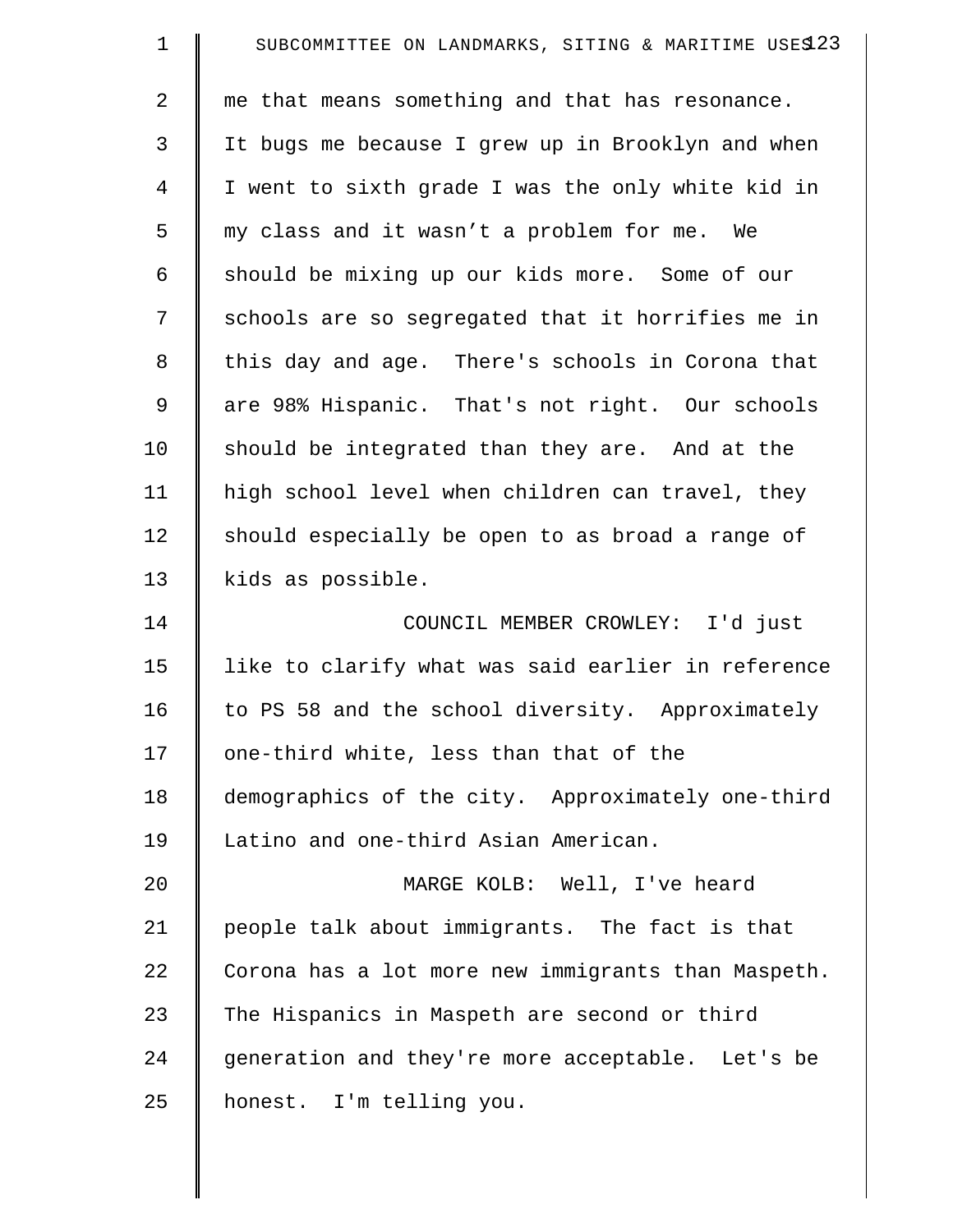| $\mathbf 1$    | SUBCOMMITTEE ON LANDMARKS, SITING & MARITIME USES 24 |
|----------------|------------------------------------------------------|
| $\overline{2}$ | CHAIRPERSON COMRIE: Quiet please.                    |
| 3              | MARGE KOLB: I live in this                           |
| $\overline{4}$ | community and I know how some people think. Now      |
| 5              | I'm not going to paint it with a broad brush and     |
| 6              | say that's the way everyone thinks. But the fact     |
| 7              | is that I have heard people denigrate Corona and I   |
| $\,8\,$        | have visited the schools there and the parents are   |
| 9              | involved and the kids are doing well considering     |
| 10             | that in some schools 50% are English language        |
| 11             | learners. Those were the kids that some of these     |
| 12             | same people did not want to build PS 58 down the     |
| 13             | block. I was here eight years ago fighting to get    |
| 14             | PS 58 built. They talked about the kids being        |
| 15             | bused in to elementary school and the kids from      |
| 16             | Corona coming to their elementary school in          |
| 17             | Maspeth. I'm sorry that I see that way, but          |
| 18             | that's how some people think. You have to judge      |
| 19             | for yourself when you see all these speakers. How    |
| 20             | many of them do you think have school age children   |
| 21             | and whether schooling is an issue to them. And I     |
| 22             | pay taxes too.                                       |
| 23             | CHAIRPERSON COMRIE: Quiet please.                    |
| 24             | MARGE KOLB: I know there's not                       |
| 25             | supposed to be backtalk. I've lived in Woodside      |
|                |                                                      |

 $\parallel$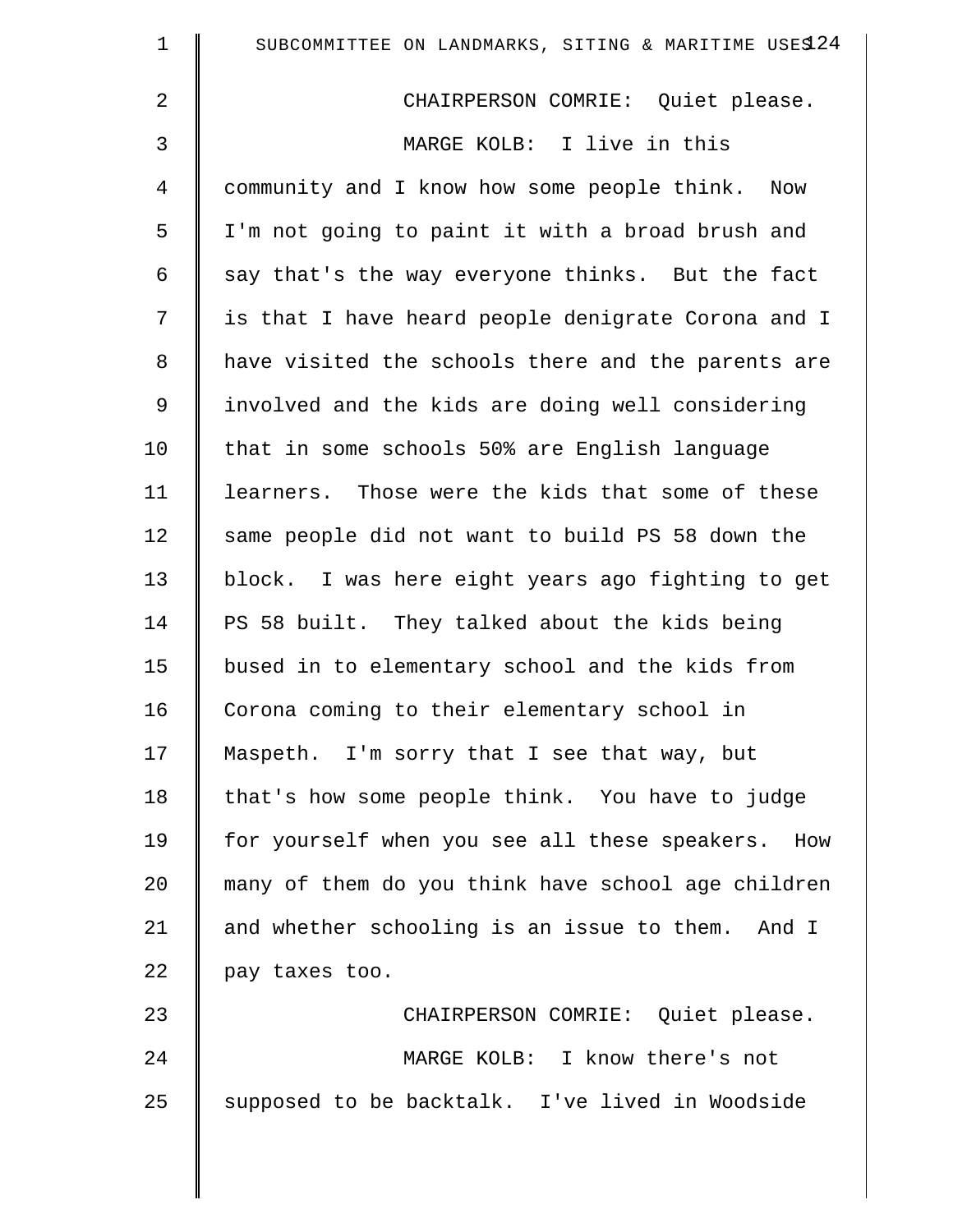| $\mathbf 1$    | SUBCOMMITTEE ON LANDMARKS, SITING & MARITIME USES 25 |
|----------------|------------------------------------------------------|
| $\overline{a}$ | for 18 years and I pay taxes and so do my            |
| $\mathfrak{Z}$ | neighbors who have children. We deserve a shot at    |
| $\overline{4}$ | a local high school too. This site is closer to      |
| 5              | me than any other school but I wouldn't get into     |
| 6              | it if you just draw a little circle around it and    |
| 7              | only have it for the children in Maspeth.            |
| 8              | COUNCIL MEMBER CROWLEY: Just in                      |
| 9              | closing, I didn't mention this earlier, but I have   |
| 10             | two sons that are rapidly approaching high school    |
| 11             | age. I live right near where this number four and    |
| 12             | they're likely going to go to that high school       |
| 13             | once it opens its doors. So I'm more concerned       |
| 14             | about the people I represent in and around the one   |
| 15             | area. I've said to the School Construction           |
| 16             | Authority and the Department of Education you can    |
| 17             | make a priority zone which includes those that       |
| 18             | live across the street and down the block and also   |
| 19             | give opportunity to those that live throughout the   |
| 20             | district.                                            |
| 21             | MARGE KOLB: Well the CEC                             |
| 22             | originally wanted to give priority to the            |
| 23             | neighborhoods of Maspeth, Middle Village and         |
| 24             | Glendale. And I said to them, "Do you know that      |
| 25             | Elmhurst is a half a block from this site and        |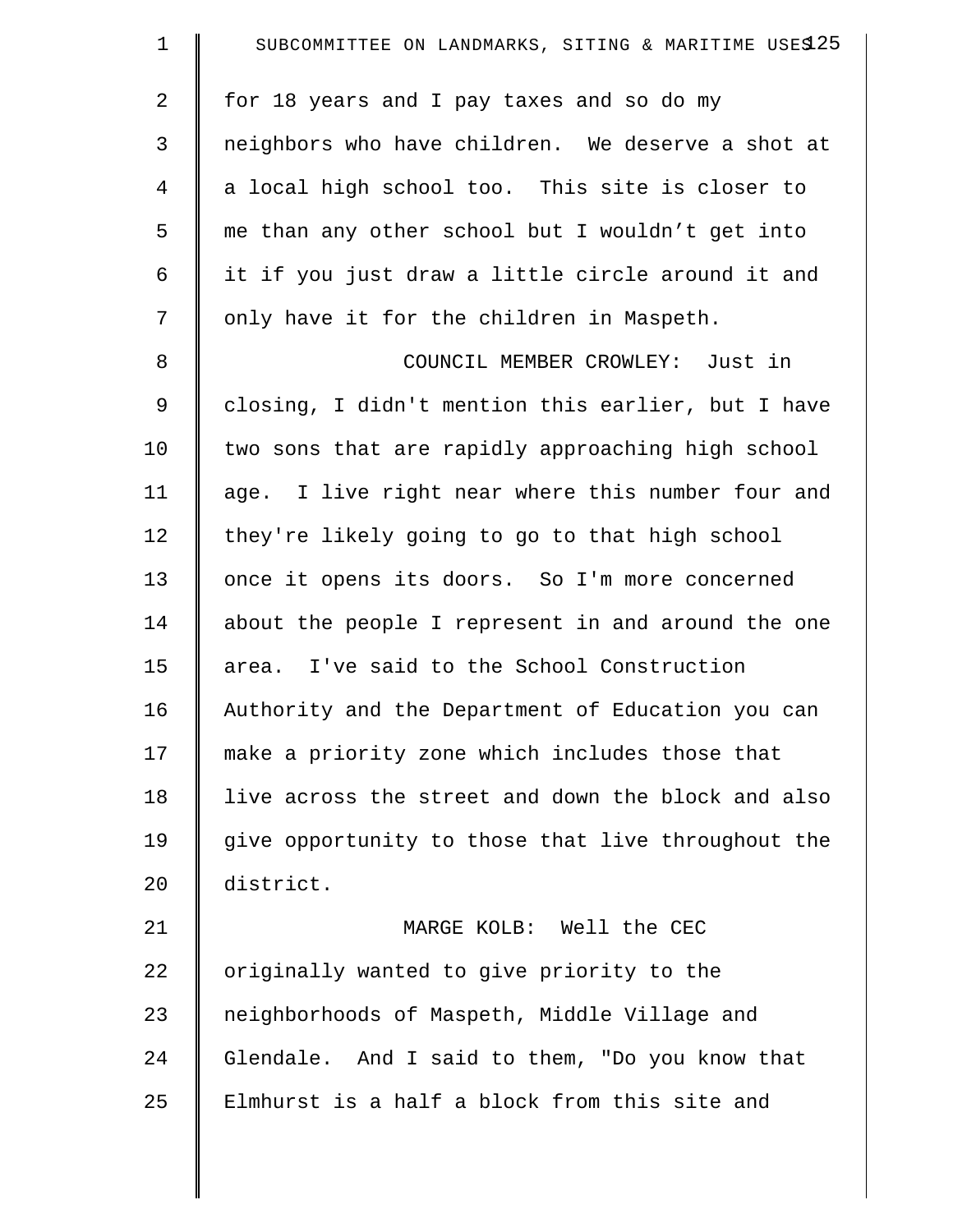| $\mathbf 1$    | SUBCOMMITTEE ON LANDMARKS, SITING & MARITIME USES 26 |
|----------------|------------------------------------------------------|
| $\overline{2}$ | Glendale is a couple of mile from this site." So     |
| 3              | it really did make me wonder about what their        |
| $\overline{4}$ | priorities were in zoning this high school.          |
| 5              | COUNCIL MEMBER CROWLEY: Any                          |
| 6              | priority zone that I brought to the School           |
| 7              | Construction Authority/DOE was a zone that           |
| 8              | included 11373. Thank you.                           |
| 9              | CHAIRPERSON COMRIE: Thank you, Ms.                   |
| 10             | Kolb for being here. I appreciate your time and      |
| 11             | you sharing the information that you wanted to       |
| 12             | share.                                               |
| 13             | MARGE KOLB: Thank you.                               |
| 14             | CHAIRPERSON COMRIE: The next panel                   |
| 15             | is Rosemary DiRao [phonetic], Joyce Beaudoin,        |
| 16             | Lorraine Sciulli, and Christina Wilkinson.           |
| 17             | ROSEMARY DIRAO: Shall I start?                       |
| 18             | Good afternoon members of the Council. I had a       |
| 19             | speech prepared but obviously I'm going to have to   |
| 20             | change that based on comments that I heard today,    |
| 21             | both by the Board Education, the SCA and obviously   |
| 22             | a representative of the parents. Number one, the     |
| 23             | School Construction said that this site was          |
| 24             | proposed by the residents of Maspeth. It was not     |
| 25             | proposed by the residents of Maspeth. It was         |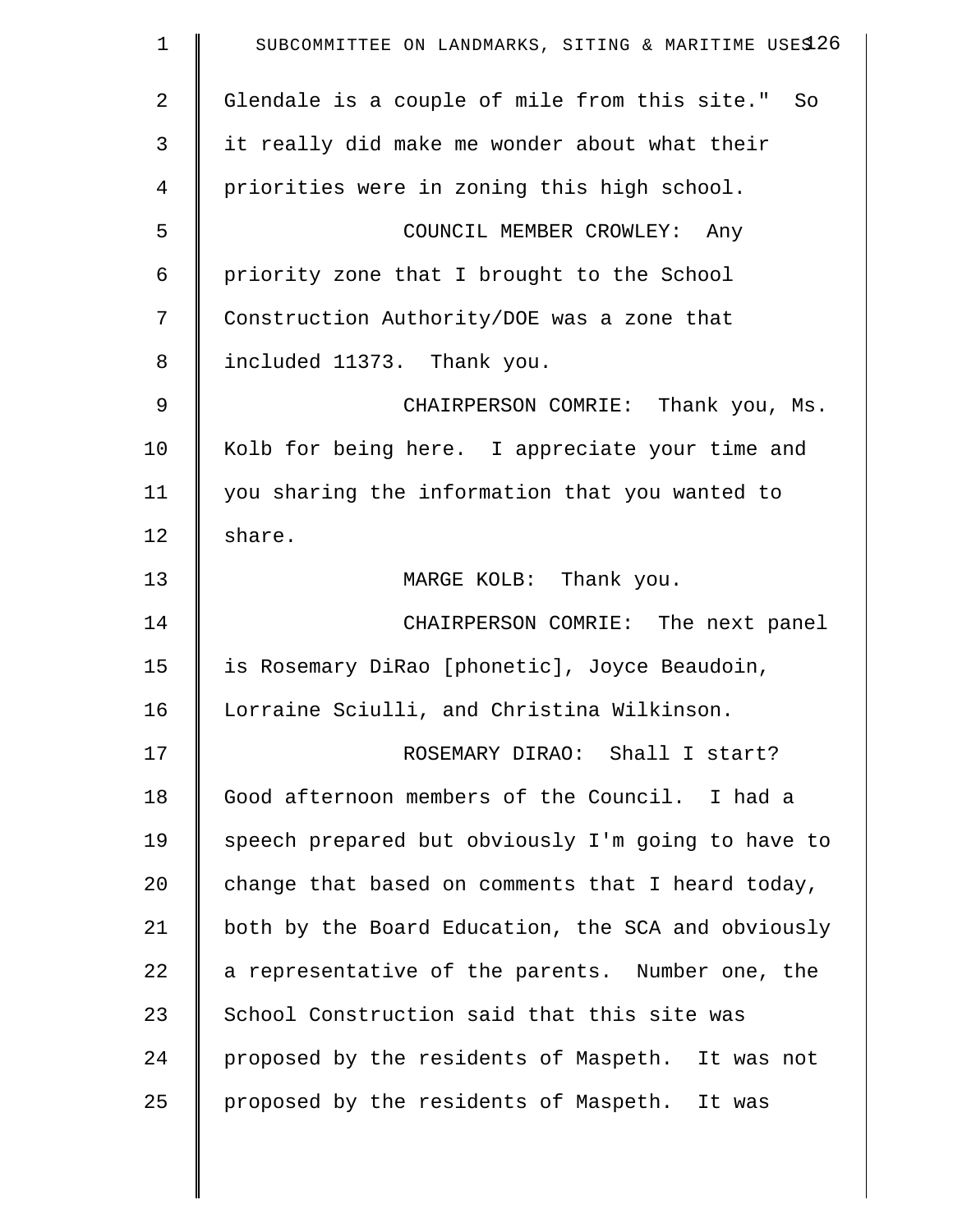| $\mathbf 1$    | SUBCOMMITTEE ON LANDMARKS, SITING & MARITIME USES 27 |
|----------------|------------------------------------------------------|
| $\overline{2}$ | proposed by the Community Education Council.         |
| 3              | Whatever that is, I don't know. But it's based of    |
| 4              | parents throughout the area, not just the            |
| 5              | residents of Maspeth. Number two, and I have to      |
| 6              | stress this, Community Board five is not easily      |
| 7              | accessible to travel. When the Board of Education    |
| 8              | had hearings about the school and the school site    |
| 9              | they had hearings over in Ridgewood. They had        |
| 10             | hearings in Middle Village. The people from          |
| 11             | Maspeth by the proposed site could not get there.    |
| 12             | You have seniors who don't drive at night. I         |
| 13             | don't have a car. The hearings were totally          |
| 14             | inaccessible for the people who live there. That     |
| 15             | much sure that it was impossible for us to get       |
| 16             | there. When they did the eminent domain hearing,     |
| 17             | the hearing was held in our community but held at    |
| 18             | 4 o'clock in the afternoon. Most of the people in    |
| 19             | my community work for a living. They couldn't go     |
| 20             | to the hearing. So it was unfair for both sides.     |
| 21             | That's another issue. The next issue is that we      |
| 22             | were never in favor of prioritized zoning. That's    |
| 23             | the parents from this Council. We never asked for    |
| 24             | it. The issue is the siting. It's not who goes       |
| 25             | to the school, it's where the school is located.     |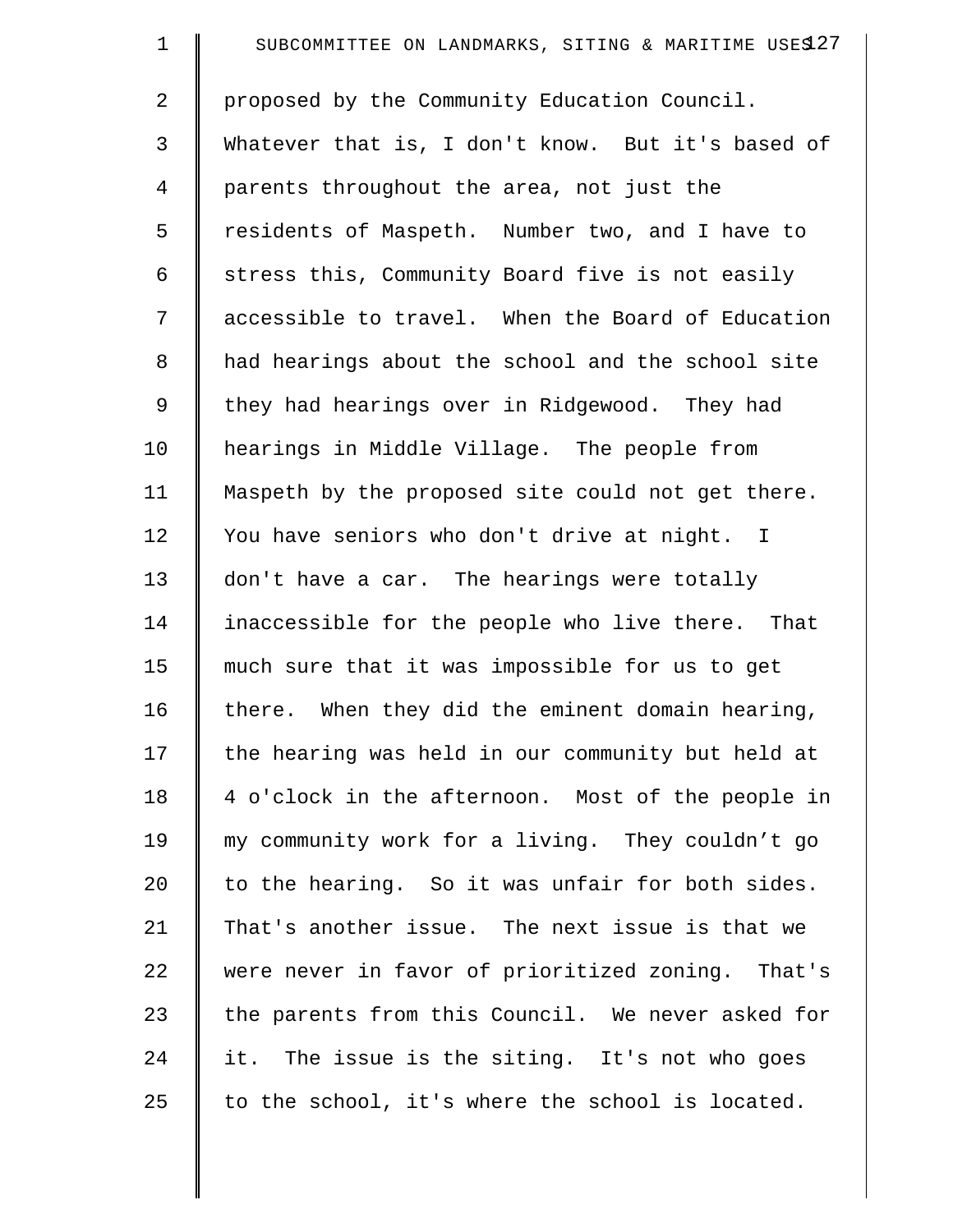| $\mathbf 1$    | SUBCOMMITTEE ON LANDMARKS, SITING & MARITIME USES 28 |
|----------------|------------------------------------------------------|
| $\overline{2}$ | I have to make that very clear. The site of the      |
| 3              | school, by the way Helen, is just like IS 5 and PS   |
| 4              | 7, the same kind of situation. It is an              |
| 5              | industrial area but it's not a bad industrial        |
| 6              | area, as is Saint Saviour's. It's the same kind      |
| 7              | of siting. Also, the traffic from PS 58. The         |
| 8              | School Construction Authority said they were going   |
| 9              | to work with the community and make it safe          |
| 10             | because Grand Avenue gets more than 5,000 trucks a   |
| 11             | day. They never put a cutout there. Now Grand        |
| 12             | Avenue is closed down to one lane of traffic when    |
| 13             | school is let out. It's so congested they had to     |
| 14             | stagger the hours of the dismissals from PS 58 and   |
| 15             | IS 73 because the parents from 58 were               |
| 16             | complaining. As a result, seniors who want to        |
| 17             | shop on the avenue can't go shopping on the avenue   |
| 18             | for half the afternoon because now we have           |
| 19             | staggered hours of dismissal. Is that fair to the    |
| 20             | merchants or the residents? I don't think so. I      |
| 21             | don't think the location and the community doesn't   |
| 22             | think the location is good because there's two       |
| 23             | schools right there. For IS 73, they even have       |
| 24             | after school programs. Kids are getting on that      |
| 25             | bus, the Q58, and Helen I know you know it well,     |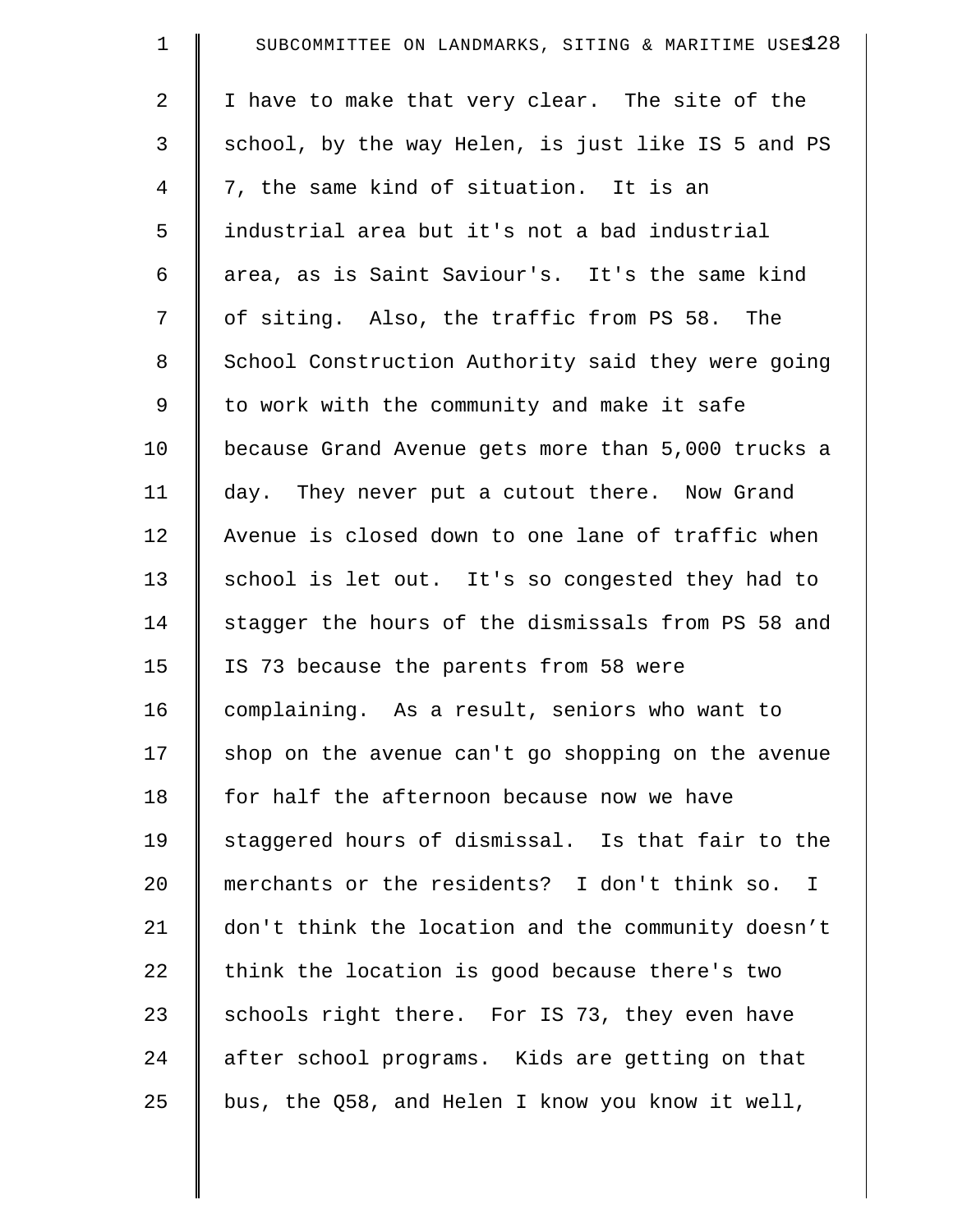| $\mathbf 1$    | SUBCOMMITTEE ON LANDMARKS, SITING & MARITIME USES 29 |
|----------------|------------------------------------------------------|
| 2              | at 7 o'clock at night. You could look at that bus    |
| 3              | at 2 o'clock in the morning and there's standing     |
| $\overline{4}$ | room only. I agree people should go to school        |
| 5              | everywhere. We have a high school in Maspeth and     |
| 6              | it's called Martin Luther High School. It's a        |
| 7              | private school but kids from all over the city get   |
| 8              | there. And I'm going to tell you, it's not an        |
| 9              | easy trek to get there at all. I agree with the      |
| 10             | fact that we're on a local stop on the subway.       |
| 11             | We're at least a bus ride away. It's not             |
| 12             | centrally located. I just feel that it's going to    |
| 13             | be too congested putting that many children          |
| 14             | together. I'm not going to say that they're          |
| 15             | beasts or what everyone said. But when you put a     |
| 16             | whole group of kids together that's when trouble     |
| 17             | starts. Kids get run over by cars double parking.    |
| 18             | It's happened in other cases and I really don't      |
| 19             | want it happening here. Thank you.                   |
| 20             | CHAIRPERSON COMRIE: I just want to                   |
| 21             | tell the photographer. This meeting started late.    |
| 22             | I was just apologizing to the Commissioner for the   |
| 23             | Economic Development Corp. You decide to take a      |
| 24             | picture of me when I'm apologizing for a meeting     |
| 25             | that I missed because I'm chairing a hearing I'm     |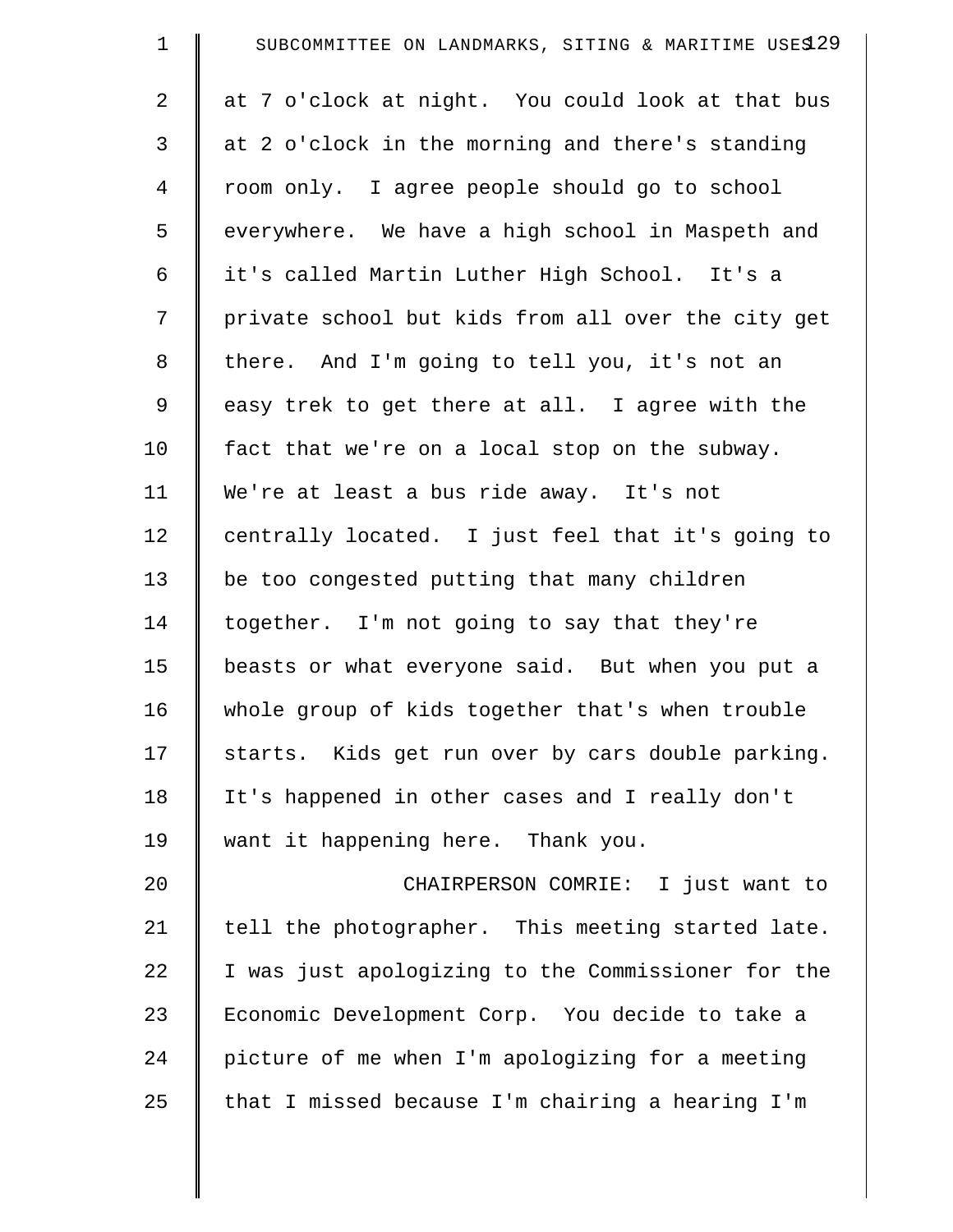| $\mathbf 1$    | SUBCOMMITTEE ON LANDMARKS, SITING & MARITIME USES 30 |
|----------------|------------------------------------------------------|
| 2              | not supposed to chair. I'm going to ask you to       |
| 3              | delete the picture. If you use the picture,          |
| $\overline{4}$ | you're going to use it illegally. Because I'm        |
| 5              | telling you I'm hear chairing this meeting. I'm      |
| 6              | not the chair of this meeting. I came in today       |
| 7              | and found out I had to chair the meeting. I had a    |
| 8              | Commissioner for Economic Development upstairs       |
| 9              | waiting for a meeting. I've been here all day. I     |
| 10             | haven't left since this hearing. You take a          |
| 11             | picture while I'm on the phone. The one time I       |
| 12             | use the phone. That's not right. Delete the          |
| 13             | picture. Delete the picture.                         |
| 14             | MALE VOICE: [off mic] With all                       |
| 15             | due respect you should leave the room if you have    |
| 16             | to.                                                  |
| 17             | CHAIRPERSON COMRIE: Delete the                       |
| 18             | picture. I'm trying to chair the hearing and do      |
| 19             | three things at once. I didn't want to step out      |
| 20             | of the room. I could hear her, but I needed to       |
| 21             | apologize to someone for a meeting that I'm          |
| 22             | missing. If you use that picture, you're using it    |
| 23             | incorrectly. The next person. What paper are you     |
| 24             | with?                                                |
| 25             | MALE VOICE: I'm with the Forum                       |
|                |                                                      |
|                |                                                      |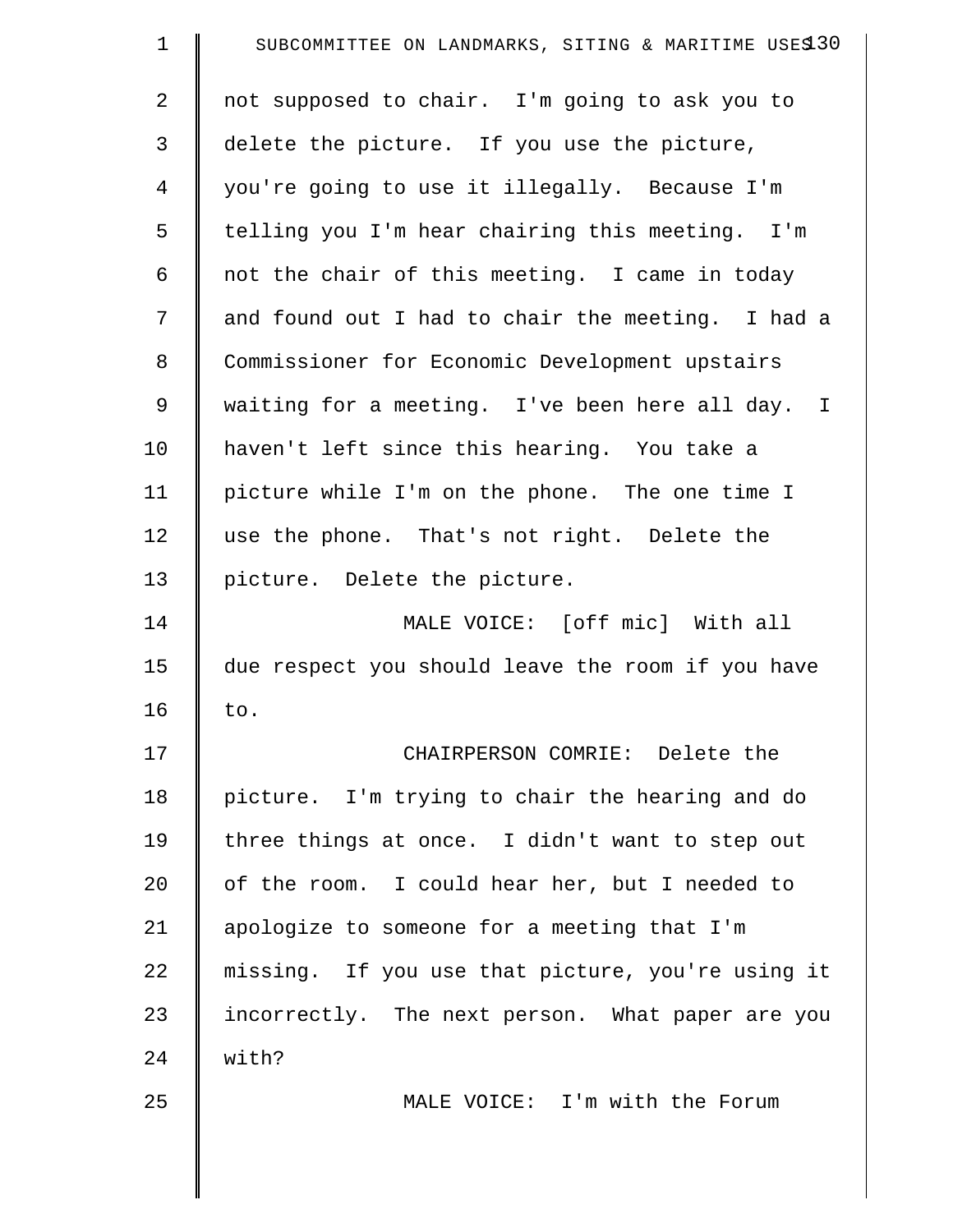| $\mathbf 1$    | SUBCOMMITTEE ON LANDMARKS, SITING & MARITIME USES 31 |
|----------------|------------------------------------------------------|
| $\overline{2}$ | West [phonetic].                                     |
| 3              | CHAIRPERSON COMRIE: I'm going to                     |
| $\overline{4}$ | call your editor later because I think I'm trying    |
| 5              | to do the right thing for everybody here and you     |
| 6              | deliberately took that picture the one time I use    |
| 7              | the phone. I want to make it clear to the            |
| 8              | audience here. I'm not trying to be disrespectful    |
| $\mathsf 9$    | but I'm missing four meetings that I scheduled       |
| 10             | today filling in as chair for somebody else. The     |
| 11             | next person.                                         |
| 12             | JOYCE BEAUDOIN: Good afternoon.                      |
| 13             | My name is Joyce Beaudoin and I'm a member of the    |
| 14             | Juniper Park Civic Association and a resident of     |
| 15             | Middle Village. I do oppose this school for many     |
| 16             | reasons. One of them is something that hasn't        |
| 17             | been brought up. This community is susceptible to    |
| 18             | flooding. This school would certainly add to the     |
| 19             | problems of the community. It would overburden       |
| 20             | it. Transportation has already been noted. I am      |
| 21             | a senior now and I do find that I cannot go down     |
| 22             | to this community during school hours in the         |
| 23             | morning or when the children are released. The       |
| 24             | traffic is horrendous. I have missed a doctor's      |
| 25             | appointment because of traffic being so bad. I       |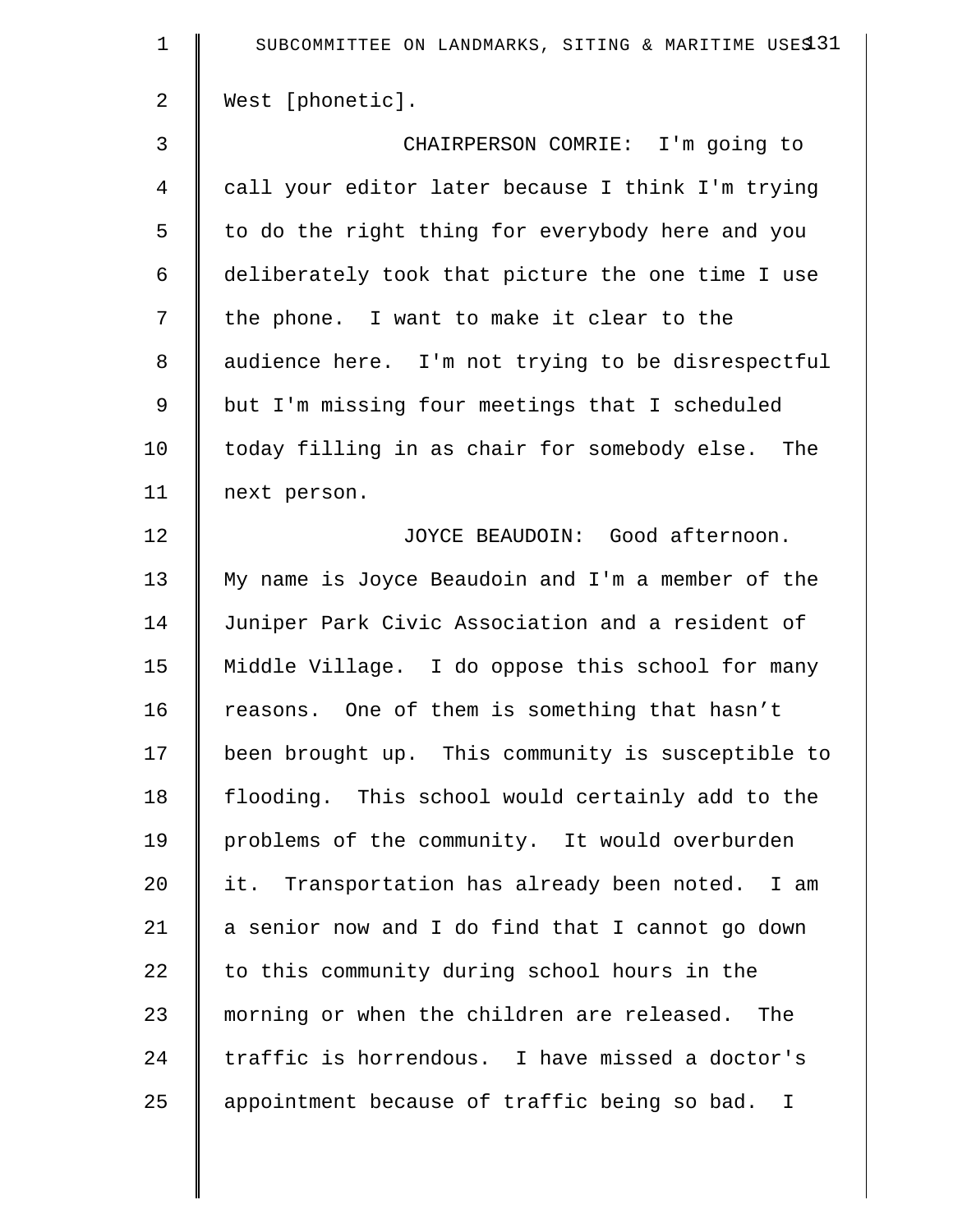| $\mathbf 1$    | SUBCOMMITTEE ON LANDMARKS, SITING & MARITIME USES 32 |
|----------------|------------------------------------------------------|
| 2              | truly believe that we do need schools but we do      |
| 3              | need them in a different portion of this District    |
| $\overline{4}$ | 24 where transportation is more accessible for the   |
| 5              | children. Thank you.                                 |
| 6              | CHAIRPERSON COMRIE: Please say                       |
| 7              | your name for the record.                            |
| 8              | LORRAINE SCIULLI: Good afternoon                     |
| 9              | ladies and gentleman. My name is Lorraine            |
| 10             | Sciulli. I'm the Vice President of the Juniper       |
| 11             | Park Civic Association. I'm also a member of         |
| 12             | Community Board 5. I was one of the seven who        |
| 13             | voted against the resolution on Community Board 5    |
| 14             | when they passed the resolution with the six         |
| 15             | caveats for permitting the school. I have some       |
| 16             | prepared testimony and the clock is ticking.         |
| 17             | First of all, let me state clearly, we know we       |
| 18             | need to educate our children. It's the choice of     |
| 19             | school sites that is wreaking havoc on local once    |
| 20             | quiet neighborhoods like Maspeth. First and          |
| 21             | foremost, this proposed high school would be the     |
| 22             | third school built within a three to four block      |
| 23             | area of Maspeth. That would put roughly 4,000        |
| 24             | students and faculty on the local streets at         |
| 25             | arrival and dismissal times. That will have a        |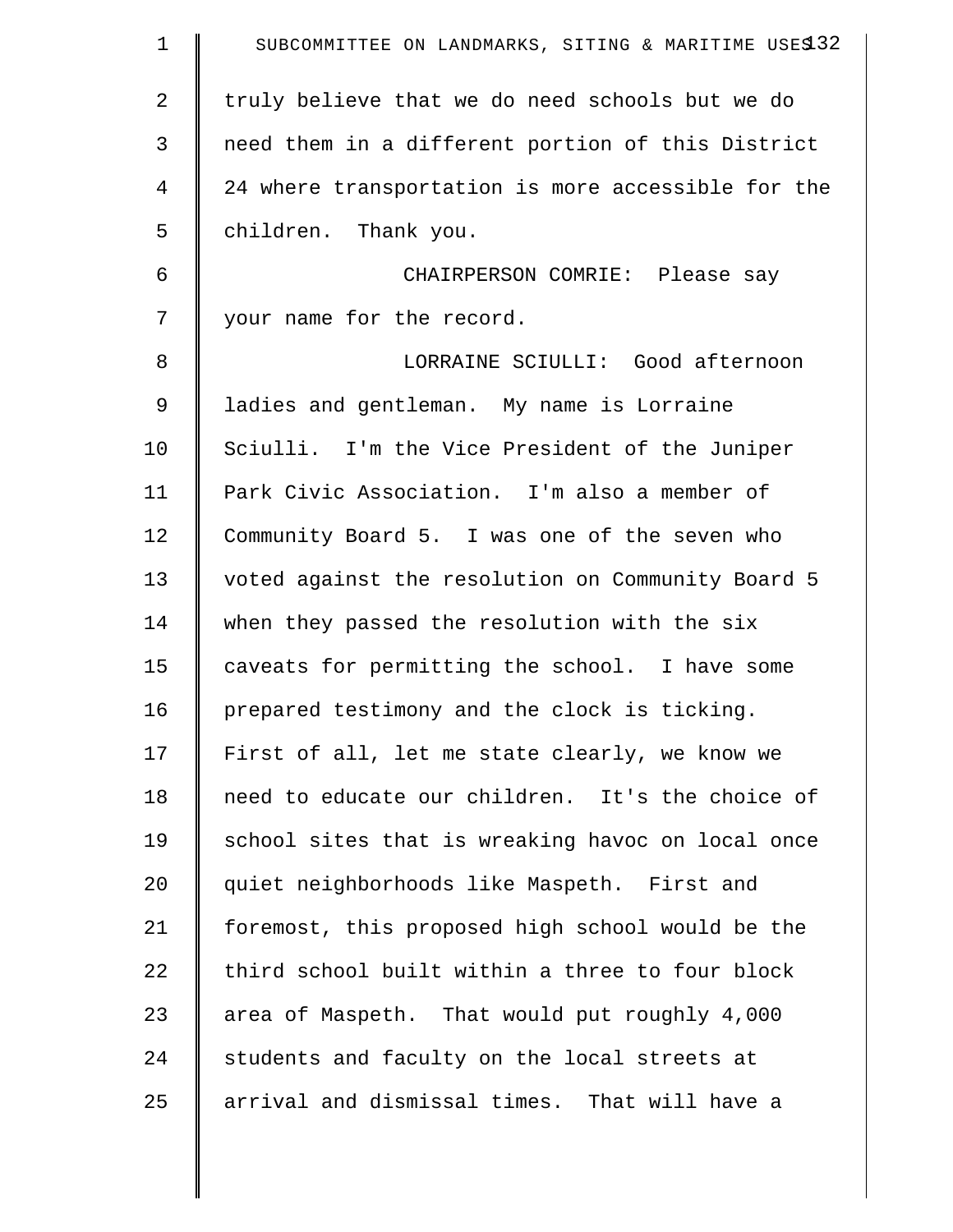| $\mathbf 1$    | SUBCOMMITTEE ON LANDMARKS, SITING & MARITIME USES 33 |
|----------------|------------------------------------------------------|
| $\overline{2}$ | total negative impact on the residents' quality of   |
| 3              | life. The commercial strip of Grand Avenue would     |
| 4              | also take a big hit because when there are 4,000     |
| 5              | kids roaming the streets, nobody is shopping in      |
| 6              | the stores. The Maspeth Chamber of Commerce is       |
| 7              | also against the building of this school at this     |
| 8              | site for that very reason. There is no parking       |
| 9              | accommodation for faculty and older students. So     |
| 10             | drivers will roam the streets looking for parking,   |
| 11             | inevitably blocking homeowners' driveways and        |
| 12             | creating traffic jams. We were told by the School    |
| 13             | Construction Authority that they don't factor        |
| 14             | parking into any school plans, yet we read           |
| 15             | recently that Fresh Meadows Councilman James         |
| 16             | Gennaro of Council District 24 managed to get        |
| 17             | parking accommodations for a school being built in   |
| 18             | his district. So much for honesty by the School      |
| 19             | Construction Authority. They lie like rugs.<br>That  |
| 20             | was recently stated at Community Board 5 meeting     |
| 21             | on March 11th. There is inadequate transportation    |
| 22             | to and out of the area because of the LIE to the     |
| 23             | south and a huge Stop & Shop parking lot to the      |
| 24             | north. With no drop-off lane accommodations,         |
| 25             | school buses will prowl the area reeking their own   |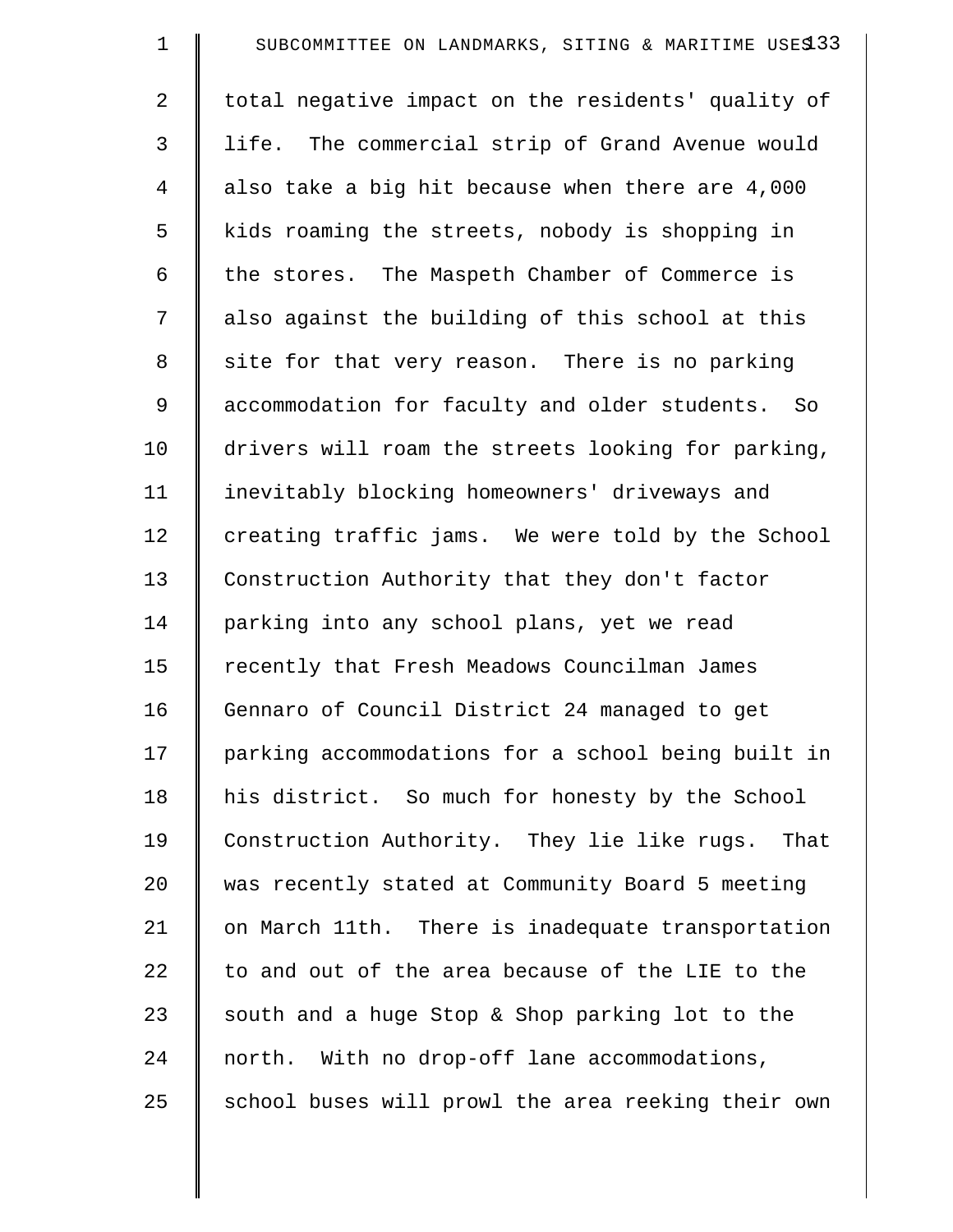| $\mathbf 1$ | SUBCOMMITTEE ON LANDMARKS, SITING & MARITIME USES 34 |
|-------------|------------------------------------------------------|
| 2           | havoc on residents and passersby. Again, making      |
| 3           | maneuvering in Maspeth a nightmare. The School       |
| 4           | would put an added burden on 104th Precinct which    |
| 5           | you haven't heard anything about. It's already       |
| 6           | overburdened with too little police to do the job    |
| 7           | right now. Here's an interesting stat. In            |
| 8           | Maspeth, 70% of the residents do not even have       |
| 9           | kids in the public school. The surrounding areas     |
| 10          | have the larger population in need of schools. So    |
| 11          | commonsense would be why not build the schools in    |
| 12          | the area where the need is greater rather than       |
| 13          | overburdening Maspeth with more cars, buses and      |
| 14          | students. The DOE leads parents in Maspeth to        |
| 15          | believe that this school will be for their kids      |
| 16          | when we know that's not the reality. There are no    |
| 17          | locally zoned schools in District 24 and this        |
| 18          | proposed school in Maspeth would be no different.    |
| 19          | It will no doubt be a theme school, thus open to     |
| 20          | all the kids in New York City and not locally        |
| 21          | zoned for the children in Maspeth. That begs the     |
| 22          | question why would the small town of Maspeth with    |
| 23          | its own fragile infrastructure continue to pack in   |
| 24          | more schools and students. Parents of school         |
| 25          | children should do their own homework, get           |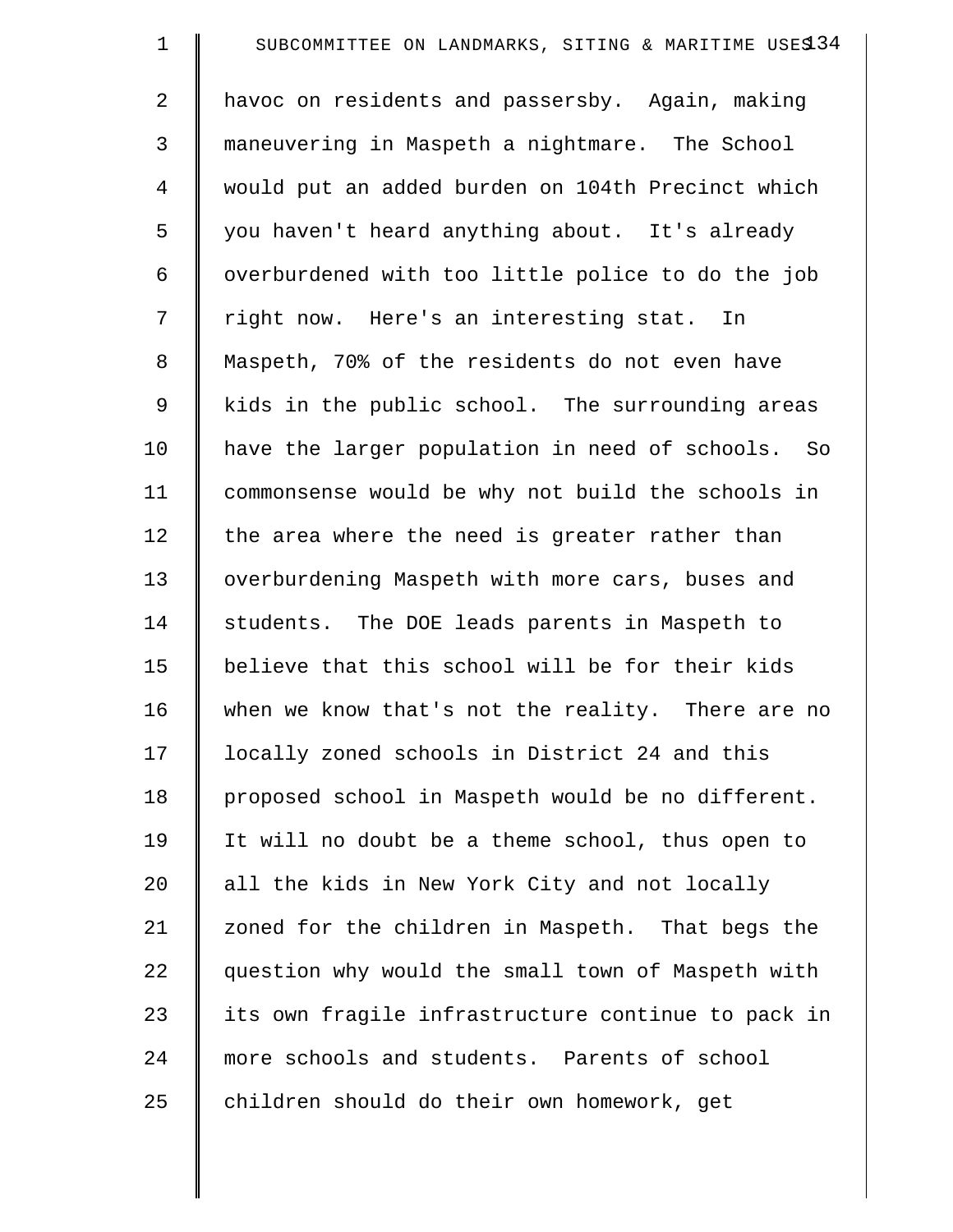| $\mathbf 1$    | SUBCOMMITTEE ON LANDMARKS, SITING & MARITIME USES 35 |
|----------------|------------------------------------------------------|
| $\overline{2}$ | themselves educated and get the facts as they        |
| 3              | exist rather than just listening and being duped     |
| 4              | by groups like the UFT and the PTA that have their   |
| 5              | own agenda. I have more but my time is up.           |
| 6              | CHAIRPERSON COMRIE: Thank you.                       |
| 7              | The next person?                                     |
| 8              | CHRISTINA WILKINSON: My name is                      |
| 9              | Christina Wilkinson. I'm the secretary of the        |
| 10             | Juniper Park Civic Association. I have been a        |
| 11             | lifelong Maspeth resident, which is going on 36      |
| 12             | years now. I'm testifying also against the high      |
| 13             | school, mainly because of the transportation         |
| 14             | situation. As you've heard already, the              |
| 15             | transportation is already overburdened with          |
| 16             | students expected to commute from all over Queens    |
| 17             | and perhaps the entire city to attend this school.   |
| 18             | The Q58 bus line is really the only option they      |
| 19             | have to get to this site from the subway which is    |
| 20             | located about a mile away. The Q58 moves an          |
| 21             | average of 6.9 miles per hour and that is a stat     |
| 22             | from Transportation Alternatives who measure the     |
| 23             | slowness of the buses. In fact, I believe for a      |
| 24             | few years running now, the Q58 is the slowest bus    |
| 25             | in Queens. The Q58 is actually already packed        |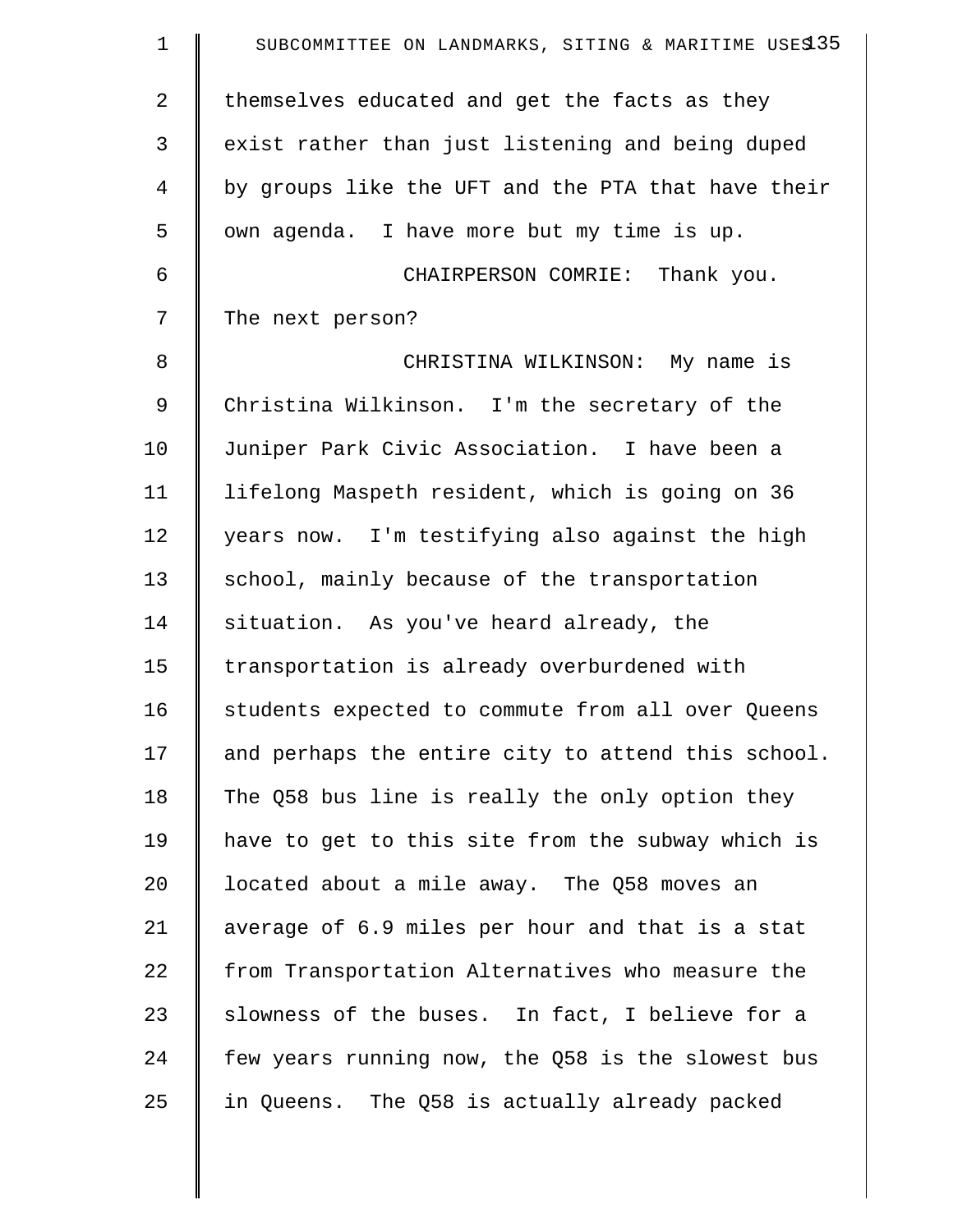| $\mathbf 1$ | SUBCOMMITTEE ON LANDMARKS, SITING & MARITIME USES 36 |
|-------------|------------------------------------------------------|
| 2           | before it even leaves its first stop at Main         |
| 3           | Street in Flushing or in Ridgewood. So in either     |
| 4           | direction it's packed. I've commuted via this bus    |
| 5           | for my entire life. When you transfer from the       |
| 6           | subway at Grand Avenue, Newtown, which is how        |
| 7           | these students will get to the school, you're        |
| 8           | forced to allow multiple buses to pass because of    |
| 9           | the extreme overcrowding that occurs on this line    |
| 10          | at a regular basis at all times of day and night.    |
| 11          | The line can't handle the passengers that it has     |
| 12          | now. Imagine adding 1,000 students to that           |
| 13          | situation, all commuting mostly during rush hours.   |
| 14          | Many times I have walked home from the subway and    |
| 15          | beat the bus to my house. That's how slow it is.     |
| 16          | I live more than a mile away from the subway. I      |
| 17          | also wanted to go back to the list that you had      |
| 18          | brought up about what was photographed at the        |
| 19          | eminent domain hearing. There is a proposed          |
| 20          | alternate site in Woodside at Northern Boulevard     |
| 21          | which is right next to the subway. It has express    |
| 22          | buses and local buses. It would be accessible to     |
| 23          | kids from all over Queens and from all over the      |
| 24          | city. Why they would prefer to put it in our         |
| 25          | community which is not served by subways or          |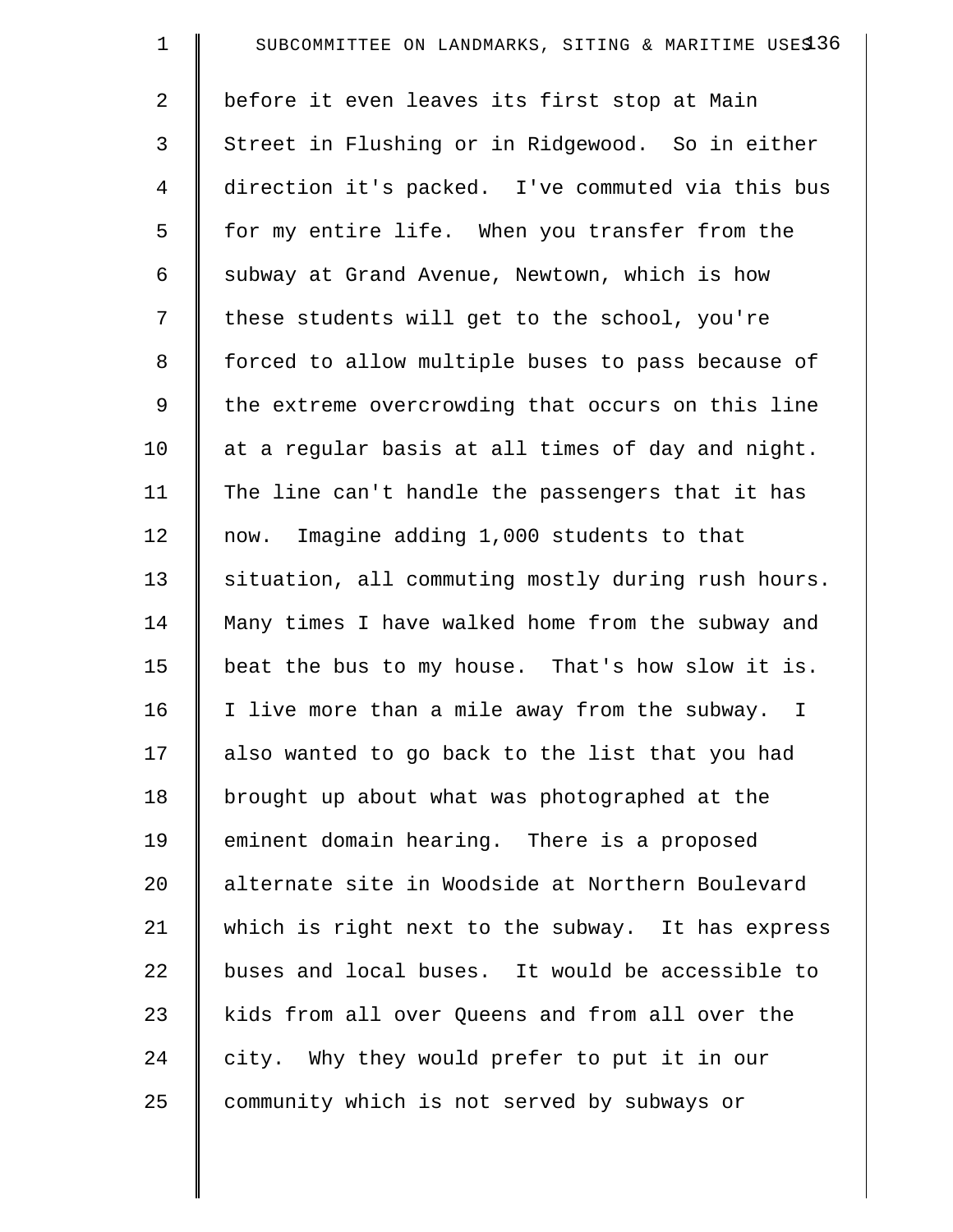| $\mathbf 1$    | SUBCOMMITTEE ON LANDMARKS, SITING & MARITIME USES 37 |
|----------------|------------------------------------------------------|
| $\overline{2}$ | express buses and really only one viable option      |
| 3              | for a local bus really boggles the mind. They        |
| $\overline{4}$ | have it listed that they're still looking at it.     |
| 5              | That it's a viable option. They listed two other     |
| 6              | sites which already have schools built on them,      |
| 7              | but they listed those as possible alternatives       |
| 8              | which just shows how they do lie to you. They lie    |
| 9              | to the community. First they didn't want to show     |
| 10             | us the list. Then when we got the list, it showed    |
| 11             | all these things that they never brought up. It's    |
| 12             | really terrible that they would do this; that they   |
| 13             | would like to us like this and keep these sites      |
| 14             | from us. They didn't let us know that they exist     |
| 15             | and then siting it here when there's so much         |
| 16             | opposition. Thank you.                               |
| 17             | CHAIRPERSON COMRIE: Thank you                        |
| 18             | panel. Council Member Sears would like to make a     |
| 19             | comment.                                             |
| 20             | COUNCIL MEMBER SEARS: I just want                    |
| 21             | to make a comment because I know them. I've          |
| 22             | worked with them for a long time. I really want      |
| 23             | to thank you for being here. I don't even serve      |
| 24             | on this subcommittee and I've been here all day.     |
| 25             | I serve on Land Use, but it's such an important      |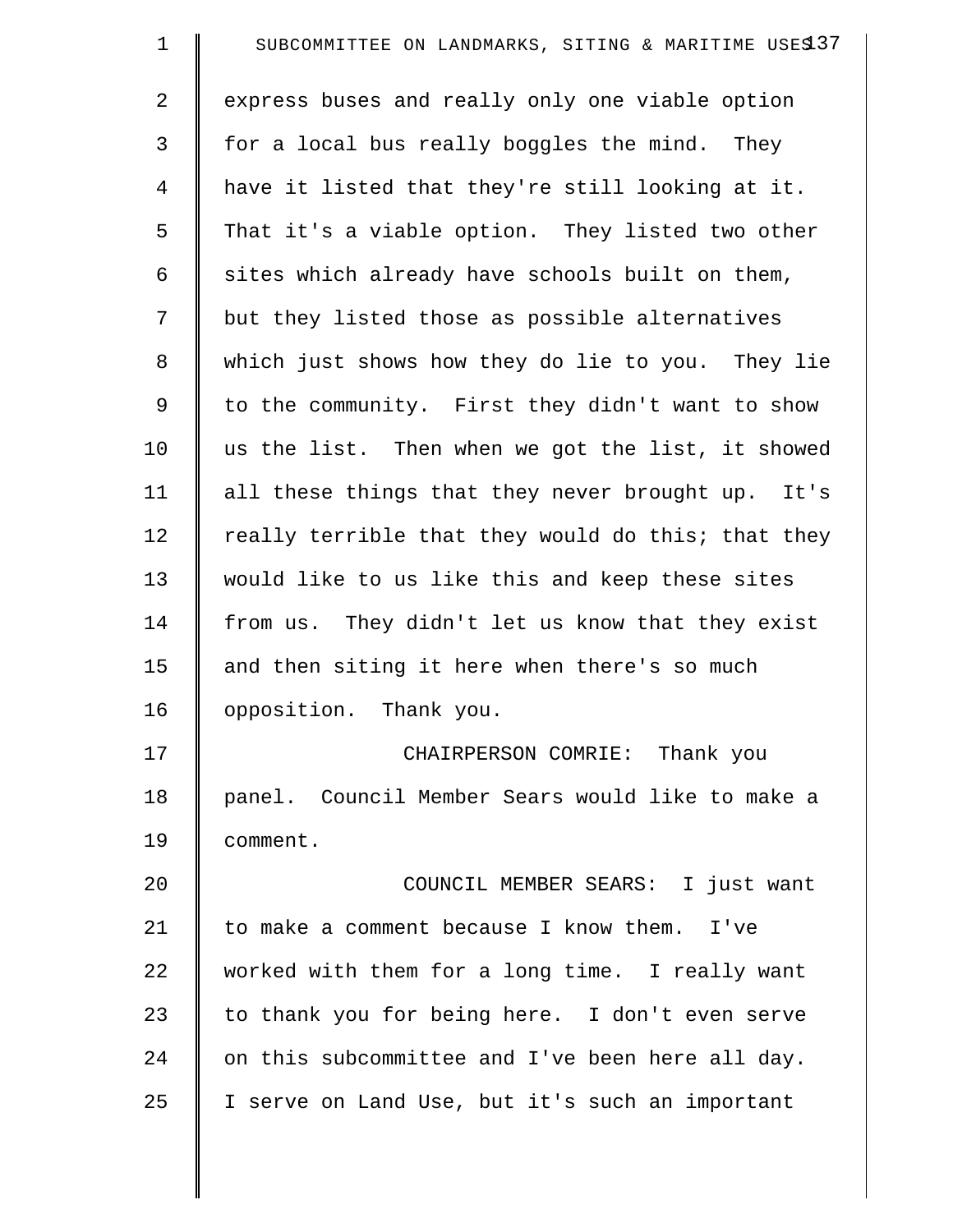| $\mathbf 1$    | SUBCOMMITTEE ON LANDMARKS, SITING & MARITIME USES 38 |
|----------------|------------------------------------------------------|
| $\overline{2}$ | issue. I serve on Zoning and Franchise. I want       |
| 3              | to thank everybody for really and truly coming       |
| $\overline{4}$ | here. There are some differences and that's very     |
| 5              | obvious. I think we're going to need the time to     |
| 6              | work out those differences. Thank you for being      |
| 7              | here.                                                |
| 8              | CHAIRPERSON COMRIE: The next panel                   |
| 9              | is Angelo. Is the name Rinecey or Binecey? I         |
| 10             | can't read it. Renari? Robert Doocey. John           |
| 11             | Killcommons. Matt Connelly [phonetic].               |
| 12             | ANGELO RANARI: My name is Angelo                     |
| 13             | Ranari [phonetic]. I'm a member of the Juniper       |
| 14             | Park Civic Association and also a resident of        |
| 15             | Middle Village. We do need a high school. I          |
| 16             | agree with that. But we need it in an area where     |
| 17             | it's accessible for every student to get to a high   |
| 18             | school. We have overcrowding. They're projecting     |
| 19             | it will cost \$80 million to build this high         |
| 20             | school. Let's build it where other students have     |
| 21             | accessibility to get to the school. That's it.       |
| 22             | Simple.                                              |
| 23             | CHAIRPERSON COMRIE: How do you                       |
| 24             | spell your name? You're handwriting challenged       |
| 25             | like I am. The next person?                          |
|                |                                                      |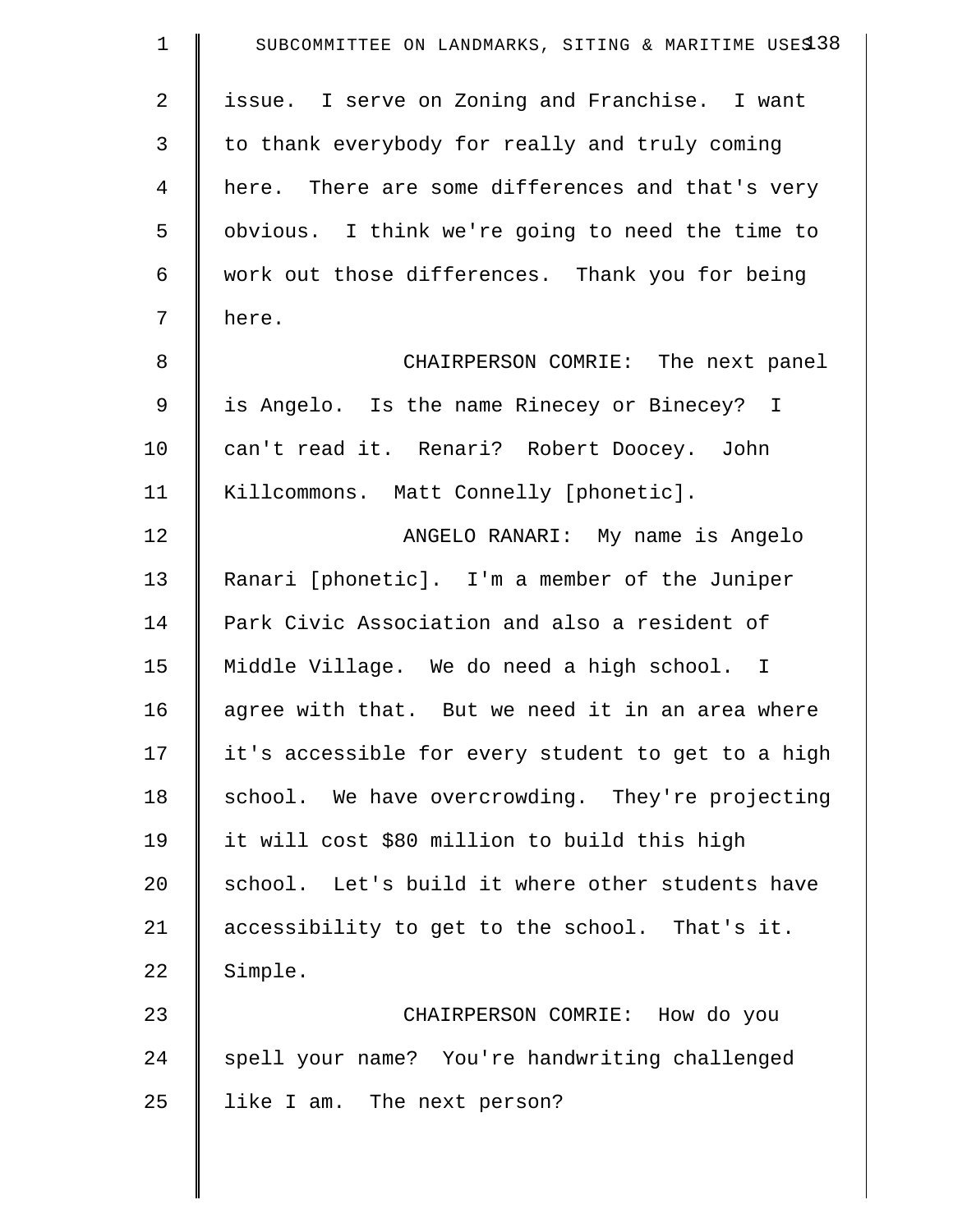| $\mathbf 1$    | SUBCOMMITTEE ON LANDMARKS, SITING & MARITIME USES 39 |
|----------------|------------------------------------------------------|
| $\overline{2}$ | JOHN KILLCOMMONS: My name is John                    |
| $\mathfrak{Z}$ | Killcommons. I'm on the executive board of the       |
| $\overline{4}$ | Juniper Park Civic Association. I don't want to      |
| 5              | go into length about what everybody already said,    |
| 6              | but this is a commonsense issue. I mean if you       |
| 7              | ever go over there and you see the traffic and       |
| 8              | what goes on in that area with two schools and       |
| 9              | with the closing of St. John's Hospital and now      |
| 10             | our only route to Elmhurst General is down Grand     |
| 11             | Avenue. Us people that are senior citizens are a     |
| 12             | little bit concerned about getting out of the area   |
| 13             | in the morning and at nighttime. The other thing     |
| 14             | that kind of bothered me, I'm a retired New York     |
| 15             | City fireman, 32 years. My wife was a retired        |
| 16             | teacher from IS 73. We've been in the city 75.       |
| 17             | Born and raised in that area. I got offended by      |
| 18             | somebody calling me a senior citizen because I       |
| 19             | feel personally that me and the generation before    |
| 20             | me are the backbone of that neighborhood. I          |
| 21             | thought after Barack Obama got elected we got past   |
| 22             | that racism business. That's the first bit of        |
| 23             | racism I heard from Councilman Barron since he got   |
| 24             | elected. And I feel he owes me an apology. Thank     |
| 25             | you.                                                 |
|                |                                                      |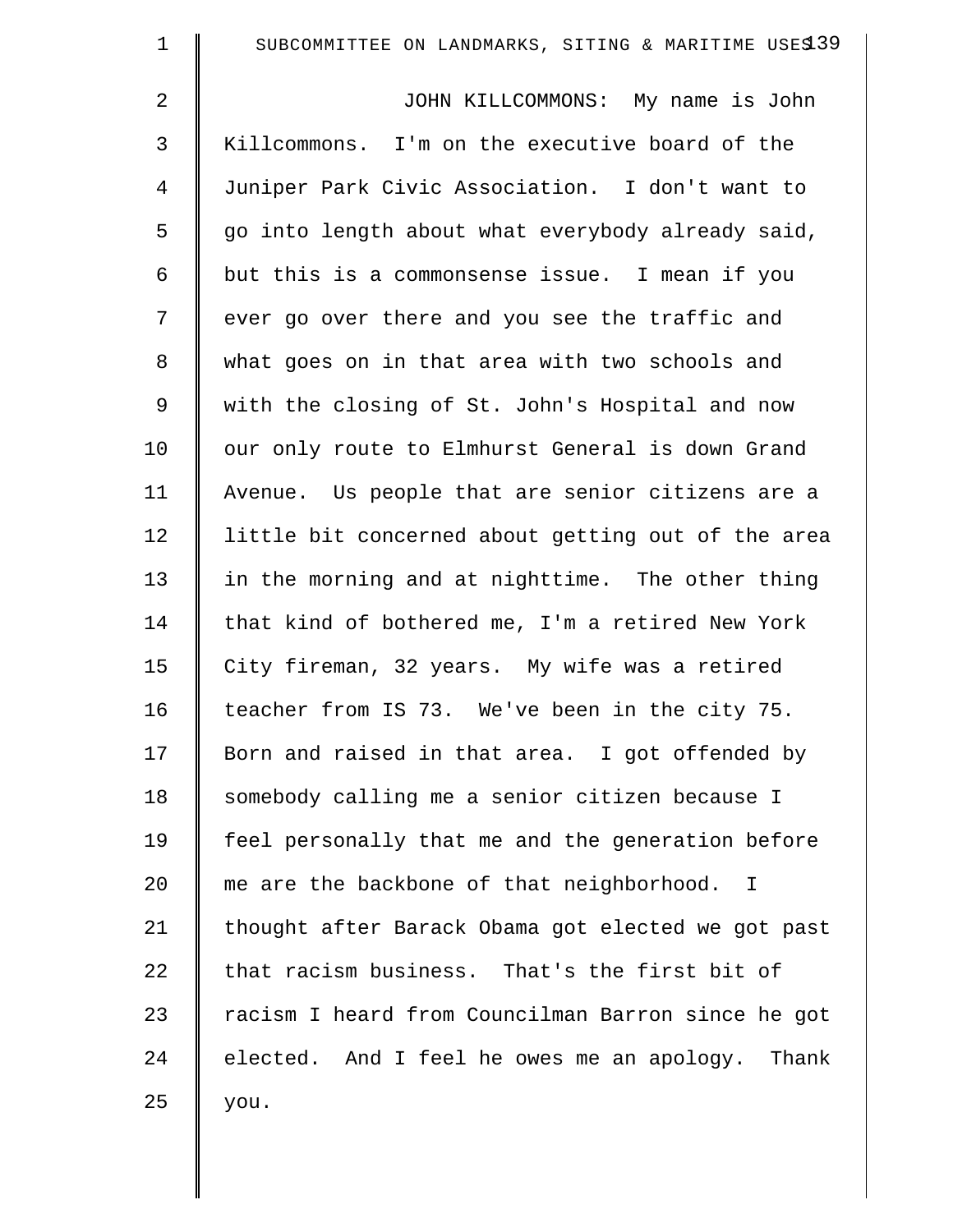| $\mathbf{1}$ | SUBCOMMITTEE ON LANDMARKS, SITING & MARITIME USES 40     |
|--------------|----------------------------------------------------------|
| 2            | CHAIRPERSON COMRIE: You haven't                          |
| 3            | been to a lot of meetings.                               |
| 4            | JOHN KILLCOMMONS: I had to get it                        |
| 5            | off my chest.                                            |
| 6            | MATT CONNELLY: Good afternoon.<br>Мy                     |
| 7            | name is Matt Connelly and I represent a small            |
| 8            | business on Grand Avenue at the epicenter of the         |
| 9            | two schools that are already built and open to the       |
| 10           | public. I have unfortunately lost a parking spot         |
| 11           | or two directly in front of our place of business.       |
| 12           | I would expect that if another school came to            |
| 13           | Grand Avenue that more parking spots would also be       |
| 14           | lost for myself, for the local pizzeria, for the         |
| 15           | local bagel store, and for the local bakery, which       |
| 16           | are all at the epicenter of the two existing             |
| 17           | schools. Unfortunately I'm following some people         |
| 18           | that have already said the obvious. We do think          |
| 19           | that Queens certainly does need another school.          |
| 20           | But the location at hand is certainly not the            |
| 21           | appropriate location. I invite each and every one        |
| 22           | of you to come along on Grand Avenue at 2:00,            |
| 23           | $2:15$ , $2:20$ , and $2:30$ and it is pretty obvious to |
| 24           | the public, to the residents, to the business            |
| 25           | owners and to the citizens of New York that it           |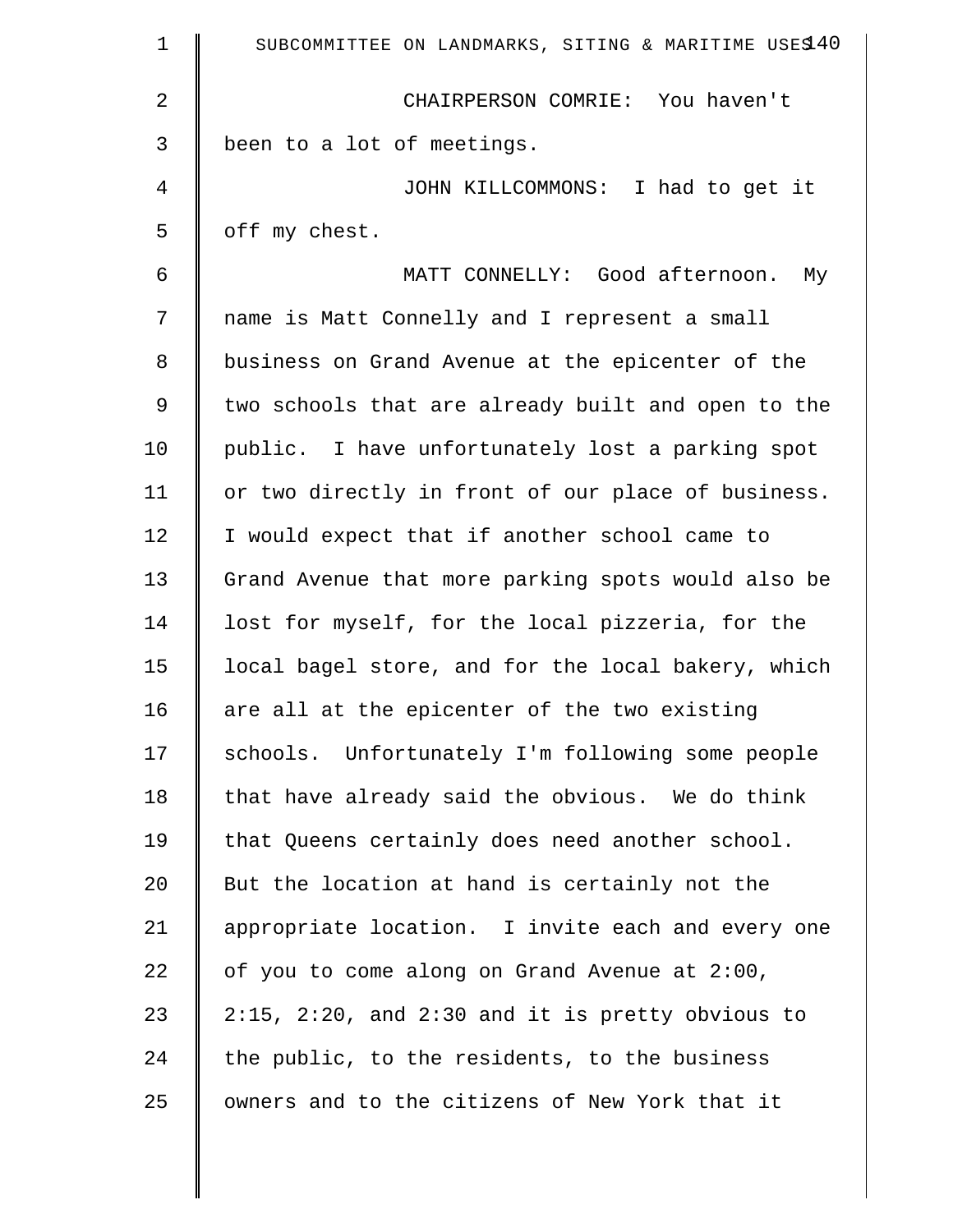| $\mathbf 1$    | SUBCOMMITTEE ON LANDMARKS, SITING & MARITIME USES 41 |
|----------------|------------------------------------------------------|
| $\overline{2}$ | certainly is not needed. Pretty simply put it's      |
| 3              | trying to put 10 pounds into a 5 pound bag.          |
| 4              | There's no room for another school. There is a       |
| 5              | need for a school, however, that location is         |
| 6              | certainly not the correct location. My last point    |
| 7              | is the eminent domain. As a business owner, as a     |
| 8              | property owner, I would hate to think that as hard   |
| 9              | as we have to work in the businesses because of      |
| 10             | the locations to be picked by the people of the      |
| 11             | city that sometime down the road or in the future    |
| 12             | that somebody might come along and ask me to get     |
| 13             | out of the place that I worked so hard in and that   |
| 14             | I'm proud of and that I provide for our family,      |
| 15             | for our neighbors, and for our residents. If it      |
| 16             | can happen to the people that own the property       |
| 17             | down on 74th Street and 57th Avenue, I'm pretty      |
| 18             | sure it can happen to me and my family as well.      |
| 19             | I'd like for you to all consider that as another     |
| 20             | reason to consider a different location than the     |
| 21             | area that we are talking about today. Thank you      |
| 22             | very much.                                           |
| 23             | ROBERT DOOCEY: My name is Bob                        |
| 24             | Doocey. I live in Middle Village. I'm with the       |

25 Juniper Park Civic Association. I've lived on my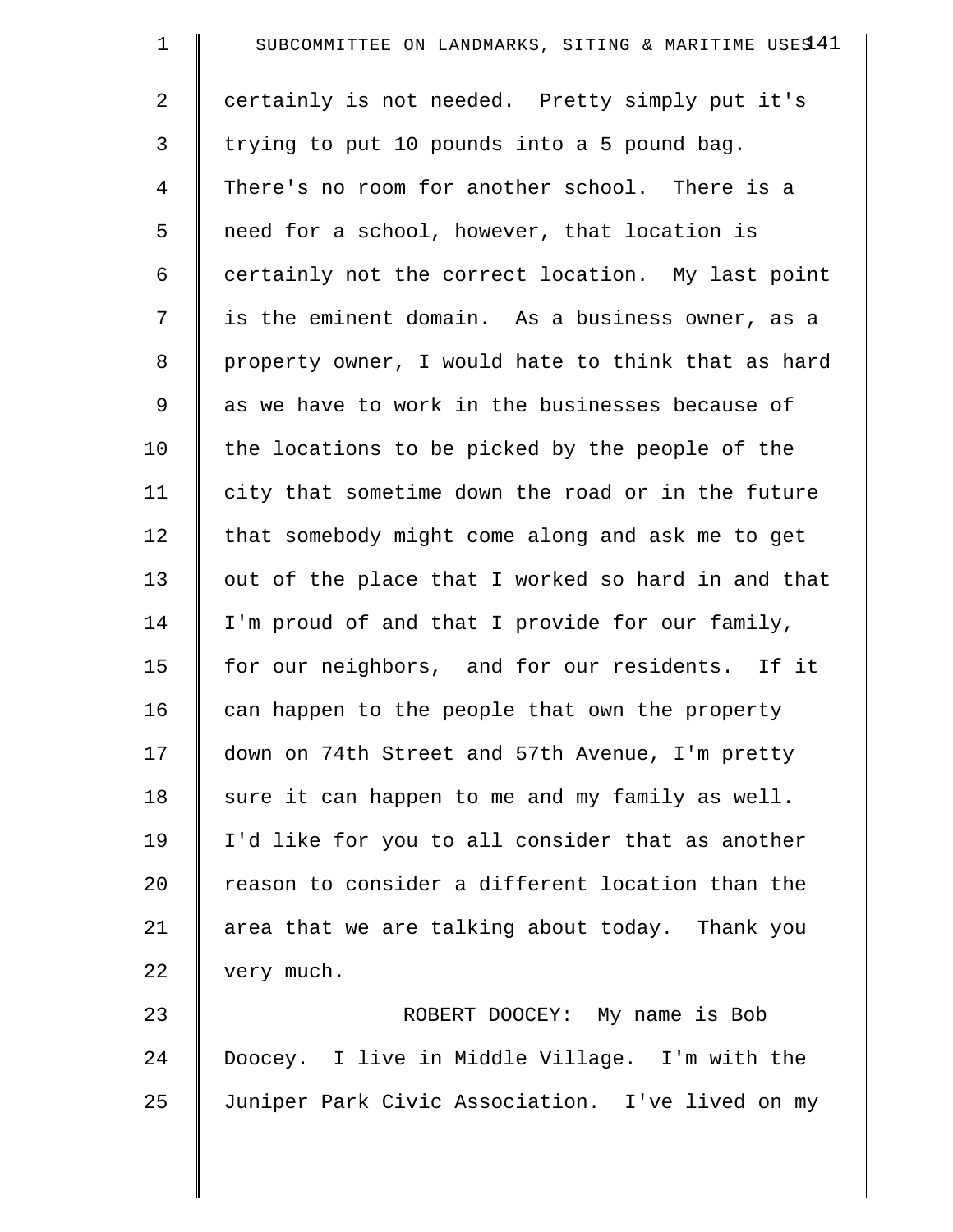| $\mathbf 1$    | SUBCOMMITTEE ON LANDMARKS, SITING & MARITIME USES 42 |
|----------------|------------------------------------------------------|
| $\overline{2}$ | block for 30 some odd years. I lived a few blocks    |
| 3              | down another five years. So I'm a 35-year            |
| 4              | resident of Middle Village. I've never met a         |
| 5              | racist in all my years. And then today I had to      |
| 6              | take offense by someone calling me a racist who      |
| 7              | doesn't know anything about my life. That man        |
| 8              | owes me an apology as well as John. He knows         |
| 9              | nothing when he makes that remark. But that's the    |
| 10             | clever use, and it was used by some other person     |
| 11             | in favor. Ms. Sears, you're from 11373, am I         |
| 12             | correct?                                             |
| 13             | COUNCIL MEMBER SEARS: It's one of                    |
| 14             | the areas in my district.                            |
| 15             | ROBERT DOOCEY: Am I correct that                     |
| 16             | for years that was known as representative of the    |
| 17             | world? That every nation and race is represented     |
| 18             | in there?                                            |
| 19             | COUNCIL MEMBER SEARS: It still is.                   |
| 20             | ROBERT DOOCEY: And I'm proud of                      |
| 21             | that fact. When I chose the neighborhood I was       |
| 22             | aware of it. I will not be called a racist. I'm      |
| 23             | not going to read this because you have it. The      |
| 24             | other thing is that the Department of Education      |
| 25             | people came here and they took essentially 150%      |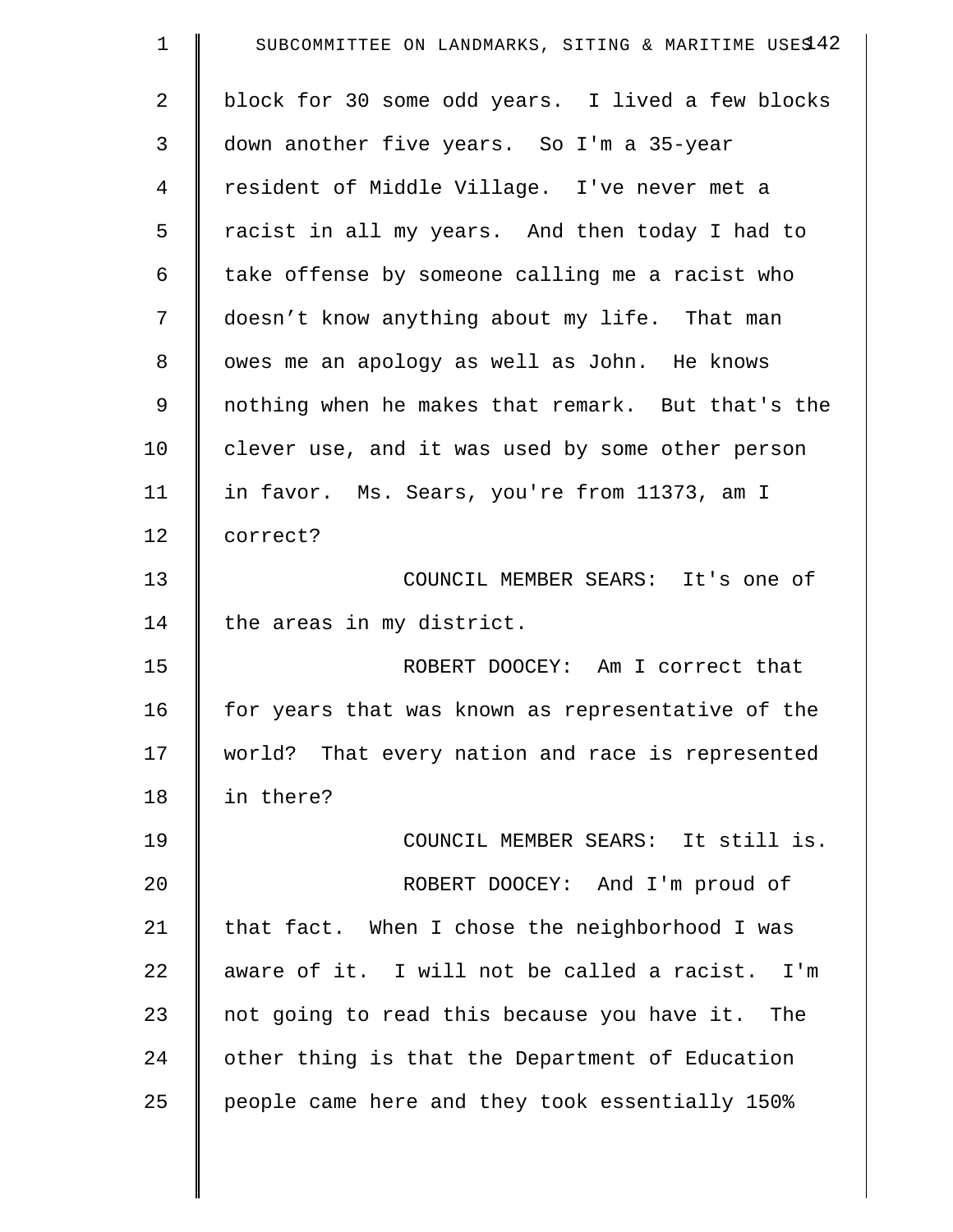| $\mathbf 1$    | SUBCOMMITTEE ON LANDMARKS, SITING & MARITIME USES 43 |
|----------------|------------------------------------------------------|
| $\overline{2}$ | capacity in existing Queens schools. What makes      |
| 3              | them think that we're to believe that this school    |
| 4              | won't become 150% capacity too? Probably from the    |
| 5              | day it opens its doors. They don't know what         |
| 6              | they're doing and they demonstrate it and they're    |
| 7              | arrogant about it. Why didn't they come here with    |
| $\,8\,$        | a plan B? They knew there was opposition and yet     |
| 9              | they had nothing. When each of you asked why that    |
| 10             | site was chosen and other sites were ignored, they   |
| 11             | had no answer because they don't want an answer.     |
| 12             | They picked the site several years ago. That's       |
| 13             | it. Hands on hips, stamp the floor, they're going    |
| 14             | to have that site. We say no. Matt here invited      |
| 15             | you all to come to Grand Avenue. That's              |
| 16             | essentially what I'm doing here with this, is come   |
| 17             | to this proposed location. Look at the traffic.      |
| 18             | The kids are fine, but kids age 13, 14, 15 are not   |
| 19             | really very bright when it comes to traffic. They    |
| 20             | will run into traffic doing horseplay, throwing      |
| 21             | snowballs, escaping whatever they escape from.       |
| 22             | It's a dangerous location. One of the guys said      |
| 23             | \$80 million, well do you want to pay \$80 to kill a |
| 24             | few kids. He said it's a zero sum game and kept      |
| 25             | on repeating this management phrase. Zero sum is     |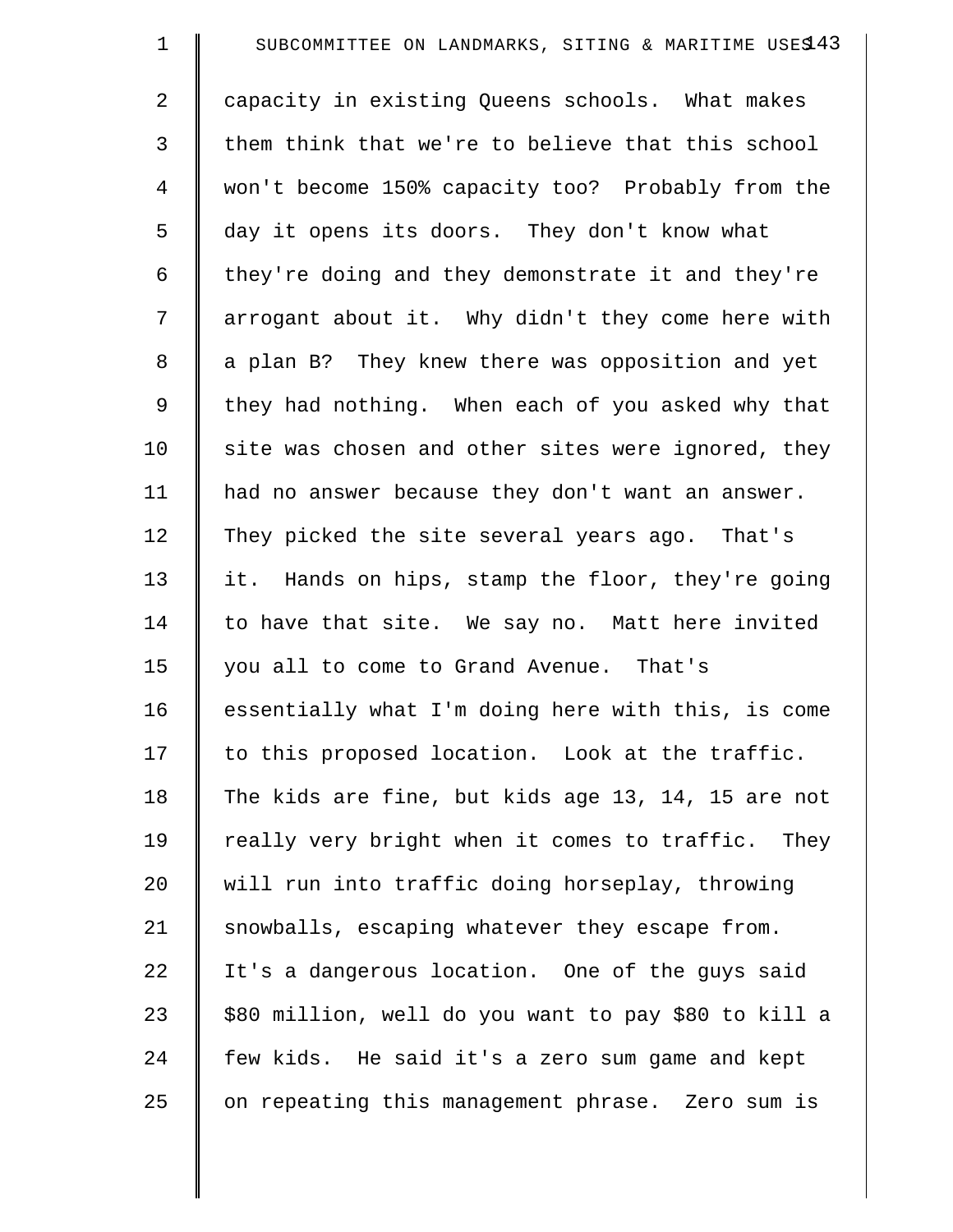| $\mathbf 1$    | SUBCOMMITTEE ON LANDMARKS, SITING & MARITIME USES 44 |
|----------------|------------------------------------------------------|
| $\overline{a}$ | when a kid gets run over by a truck because a        |
| 3              | truck driver can't see them. The neighborhood is     |
| 4              | filled with trucks.                                  |
| 5              | CHAIRPERSON COMRIE: Robert?                          |
| 6              | COUNCIL MEMBER JACKSON: I want to                    |
| 7              | thank you all for coming in and participating in     |
| 8              | the democratic process because clearly as            |
| 9              | residents of the community in Queens where you       |
| 10             | live, you're coming out and speaking your opinions   |
| 11             | and your thoughts based on your life experience      |
| 12             | and how you feel about the proposed school siting.   |
| 13             | That is democracy. So welcome to the City            |
| 14             | Council. When I was listening to all of you          |
| 15             | testify a question came to my mind. I truly          |
| 16             | believe you when you say about the congestion of     |
| 17             | the traffic there. I've been in that area on a       |
| 18             | visit here or there when the former Council Member   |
| 19             | Dennis Gallagher was a Council Member and also one   |
| 20             | of my great nephews goes to school in District 24    |
| 21             | and his mother was on the CEC. So I'm a little       |
| 22             | bit familiar. I'm also familiar that overall in      |
| 23             | the City of New York for years District 24 has       |
| 24             | been the most overcrowded district in the City of    |
| 25             | New York as far as school districts are concerned.   |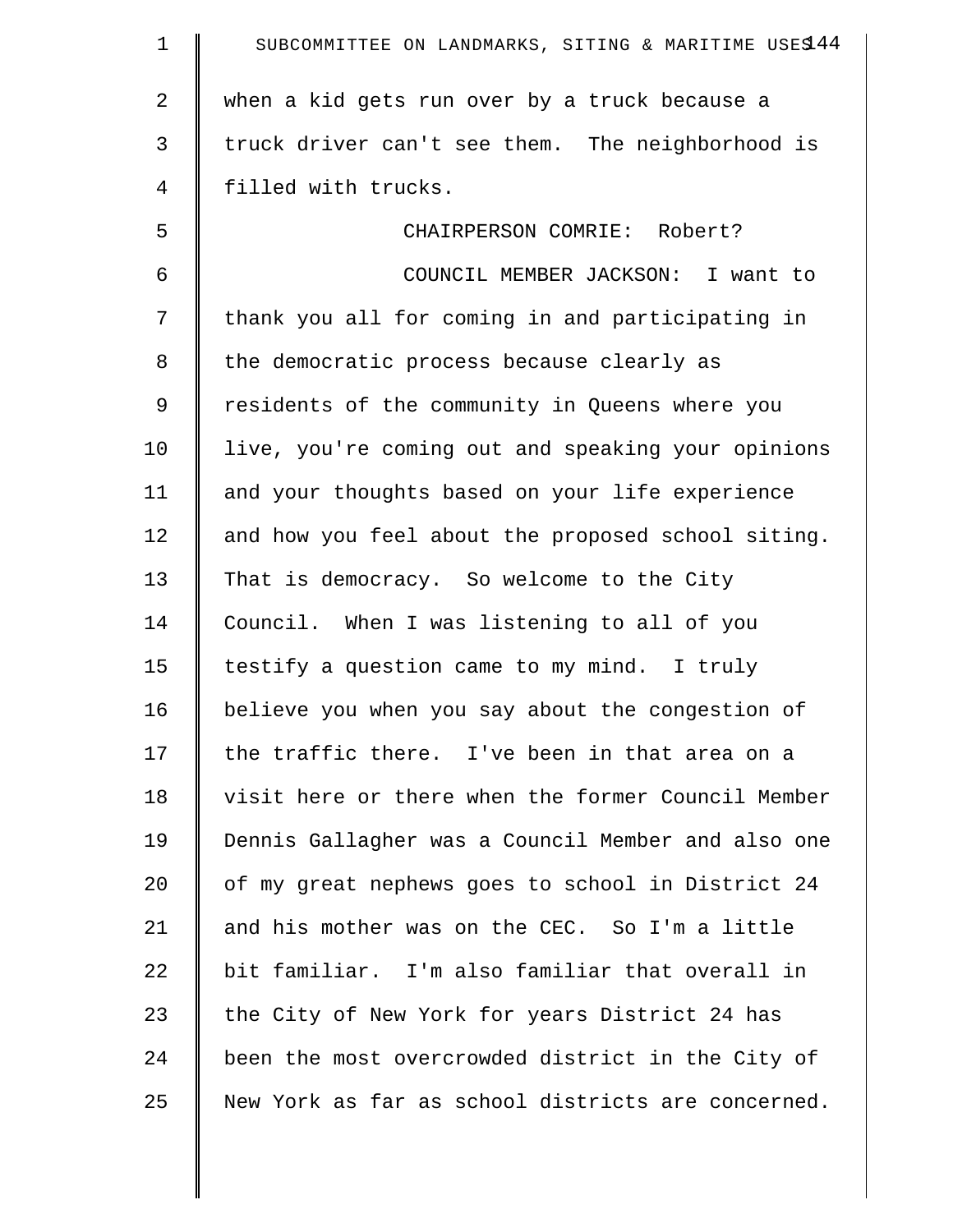| $\mathbf 1$ | SUBCOMMITTEE ON LANDMARKS, SITING & MARITIME USES 45 |
|-------------|------------------------------------------------------|
| 2           | I'm aware of that because I was a chair of the       |
| 3           | Education Committee and so forth and so on. But      |
| 4           | the question that came to my mind overall is that    |
| 5           | I don't know how this Subcommittee is going to       |
| 6           | vote and I'm not on the subcommittee. I'm here       |
| 7           | because this is a very important issue to Ms.        |
| 8           | Crowley, my colleague and also it involves           |
| 9           | education. I guess I ask the question out loud       |
| 10          | and you can respond or not. It's okay with me. I     |
| 11          | would love to know your opinion. If the choice       |
| 12          | was to build this school with the heavy              |
| 13          | concentration that I believe that it's going to be   |
| 14          | in tying up traffic and everything or not build      |
| 15          | the school, what would you prefer? I ask that        |
| 16          | question to each one of you.                         |
| 17          | ROBERT DOOCEY: I would say don't                     |
| 18          | build a school in that location. There are           |
| 19          | locations that are safe and could hold more kids.    |
| 20          | COUNCIL MEMBER JACKSON: I ask that                   |
| 21          | question of each one of you, if you don't mind       |
| 22          | responding. It doesn't have to be a long             |
| 23          | response.                                            |
| 24          | MATT CONNELLY: I certainly agree                     |
| 25          | with Bob. It's not the location for a school,        |
|             |                                                      |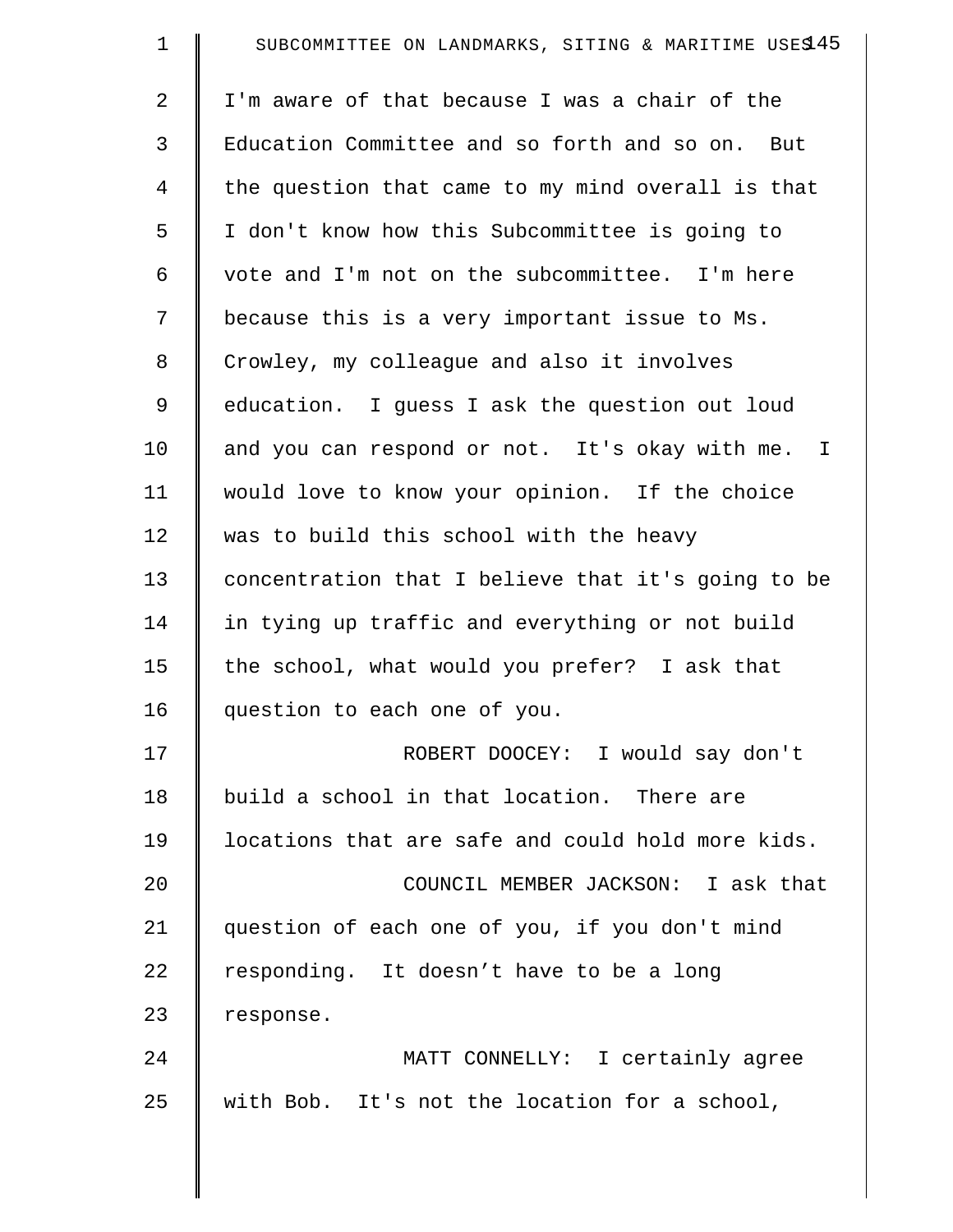| $\mathbf 1$    | SUBCOMMITTEE ON LANDMARKS, SITING & MARITIME USES 46 |
|----------------|------------------------------------------------------|
| $\overline{a}$ | however there is a need for the school just not in   |
| 3              | that location. Just simply come by, take a look      |
| $\overline{4}$ | at the bus lines that everybody's talking about.     |
| 5              | You cannot get on them. If you add 1,500 or 1,100    |
| 6              | more people to those bus lines, and that's twice a   |
| 7              | day, it's quite evident that it's not the right      |
| 8              | place for it.                                        |
| 9              | JOHN KILLCOMMONS: It definitely                      |
| 10             | isn't the right place for a school. There are so     |
| 11             | many other areas. They're going to rip down St.      |
| 12             | John's Hospital. Let them put a school there.        |
| 13             | Put a school by Elmwood. There's so many other       |
| 14             | places to put a school. Commonsense, if you want     |
| 15             | there, you'd say to yourself you've got to be        |
| 16             | kidding. That's the way I feel.                      |
| 17             | COUNCIL MEMBER JACKSON: Do you                       |
| 18             | have an opinion, sir?                                |
| 19             | ANGELO RANARI: I agree in building                   |
| 20             | a high school, but location is a factor. If we       |
| 21             | want District 24 or District 27, all these           |
| 22             | districts to be going to a school, we need to have   |
| 23             | a high school in the proper location where all       |
| 24             | children have accessibility to get to the high       |
| 25             | school.                                              |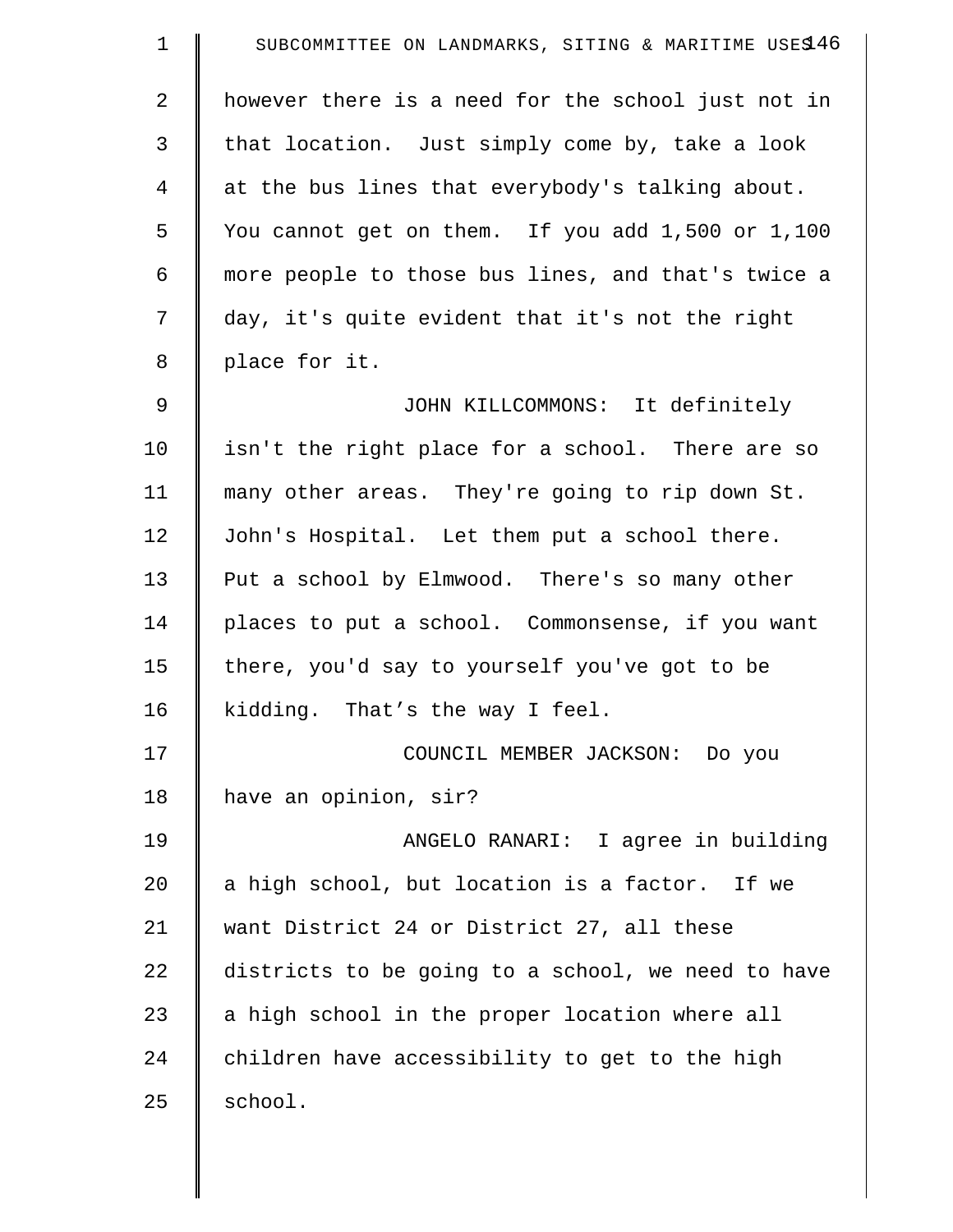| $\mathbf 1$    | SUBCOMMITTEE ON LANDMARKS, SITING & MARITIME USES 47 |
|----------------|------------------------------------------------------|
| $\overline{2}$ | COUNCIL MEMBER JACKSON: So in                        |
| 3              | essence what I'm hearing from all of you is that     |
| 4              | yes, you want a high school but this is not the      |
| 5              | location because of the concentration and the        |
| 6              | traffic and everything it would do for the entire    |
| 7              | community. Is that what I'm hearing?                 |
| 8              | There's no accessibility.                            |
| $\mathsf 9$    | COUNCIL MEMBER JACKSON: Thank you.                   |
| 10             | CHAIRPERSON COMRIE: Thank you                        |
| 11             | panel. Thank you for coming and staying. The         |
| 12             | next panel would be James O'Kane, Carol Anastacian   |
| 13             | [phonetic], Manuel Caruana, and Linda DiQuaro        |
| 14             | [phonetic].                                          |
| 15             | JAMES O'KANE: Good afternoon,                        |
| 16             | Council Members. My name is Jim O'Kane. I'm the      |
| 17             | President of Maspeth Chamber of Commerce. In the     |
| 18             | Maspeth Chamber we have 125 members, local           |
| 19             | businesspeople and professional people. I grew up    |
| 20             | in Maspeth. I've lived in Maspeth for 50 years.      |
| 21             | I've had a business for over 20 years in Maspeth.    |
| 22             | I went to school locally. I went to IS 73. At        |
| 23             | that time it was Junior High School 73. And I        |
| 24             | went to Grover Cleveland High School. With the       |
| 25             | Maspeth Chamber, they feel that the site proposed    |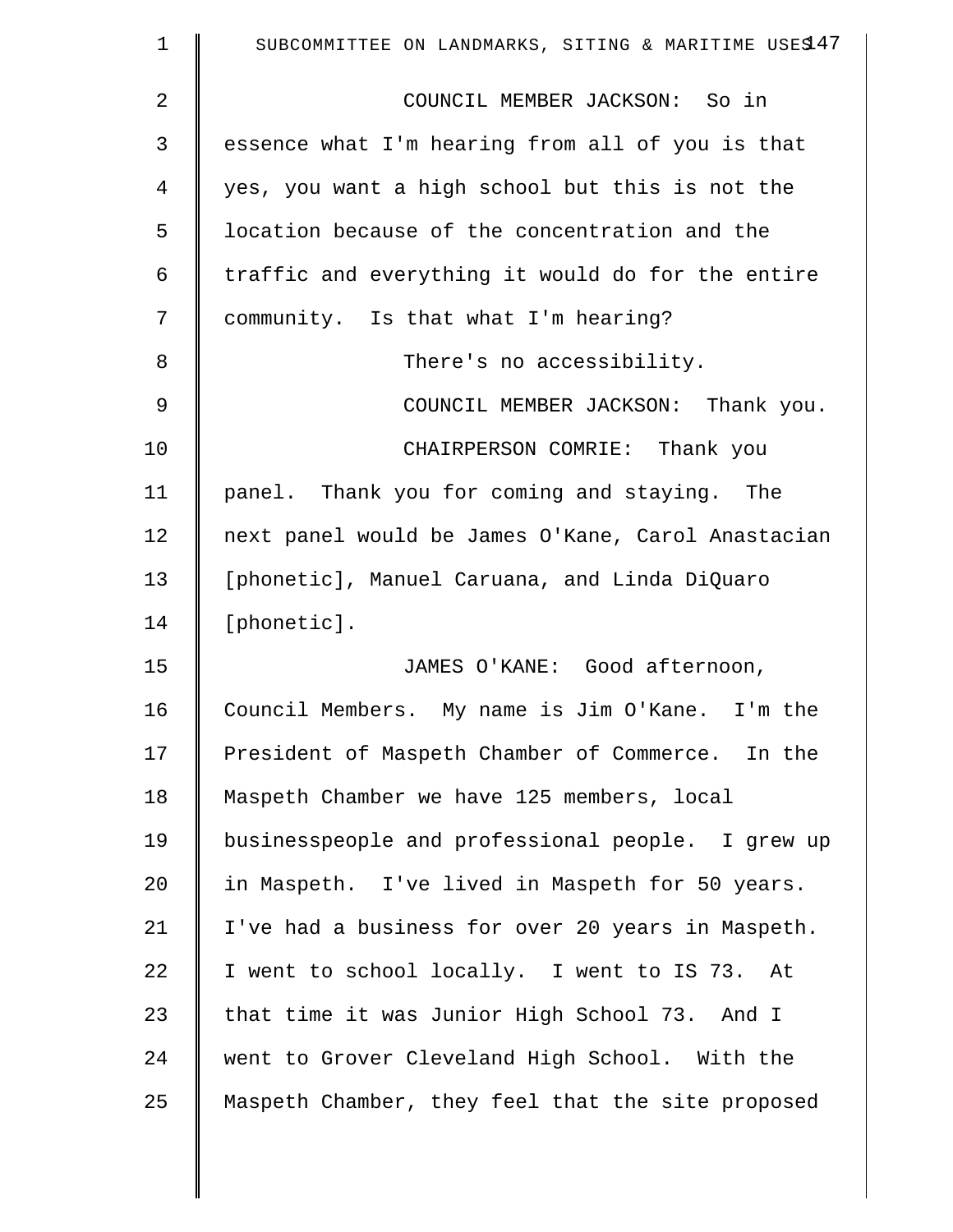| $\mathbf 1$ | SUBCOMMITTEE ON LANDMARKS, SITING & MARITIME USES 48 |
|-------------|------------------------------------------------------|
| 2           | for the new high school would serve Maspeth          |
| 3           | business community better if it was kept for         |
| 4           | commercial use and business use. This                |
| 5           | commercially zoned property could be developed       |
| 6           | into a strip shopping center, a staple type store,   |
| 7           | or middle income housing with retail stores on the   |
| 8           | first floor. If developed in this manner, new        |
| $\mathsf 9$ | jobs will be created and affordable housing would    |
| 10          | become available. The tax base would be preserved    |
| 11          | and most likely increase. If a high school is        |
| 12          | built, the tax revenue will be lost forever, along   |
| 13          | with an opportunity to add businesses and jobs to    |
| 14          | the Maspeth community. There are many areas of       |
| 15          | concern to address with bringing another school      |
| 16          | into Maspeth, especially a high school with over     |
| 17          | 1,000 teenagers. Some of these areas of concern      |
| 18          | are: traffic, which on Grand Avenue is heavily       |
| 19          | congested now; transportation, people going to       |
| 20          | work are lucky to get on a bus during rush hour;     |
| 21          | and parking in Maspeth is a disaster, an absolute    |
| 22          | disaster. Where are the new 100 or so teachers or    |
| 23          | support staff going to park their cars? The          |
| 24          | Department of Education has called this Maspeth      |
| 25          | site a gold site for a new high school. For them     |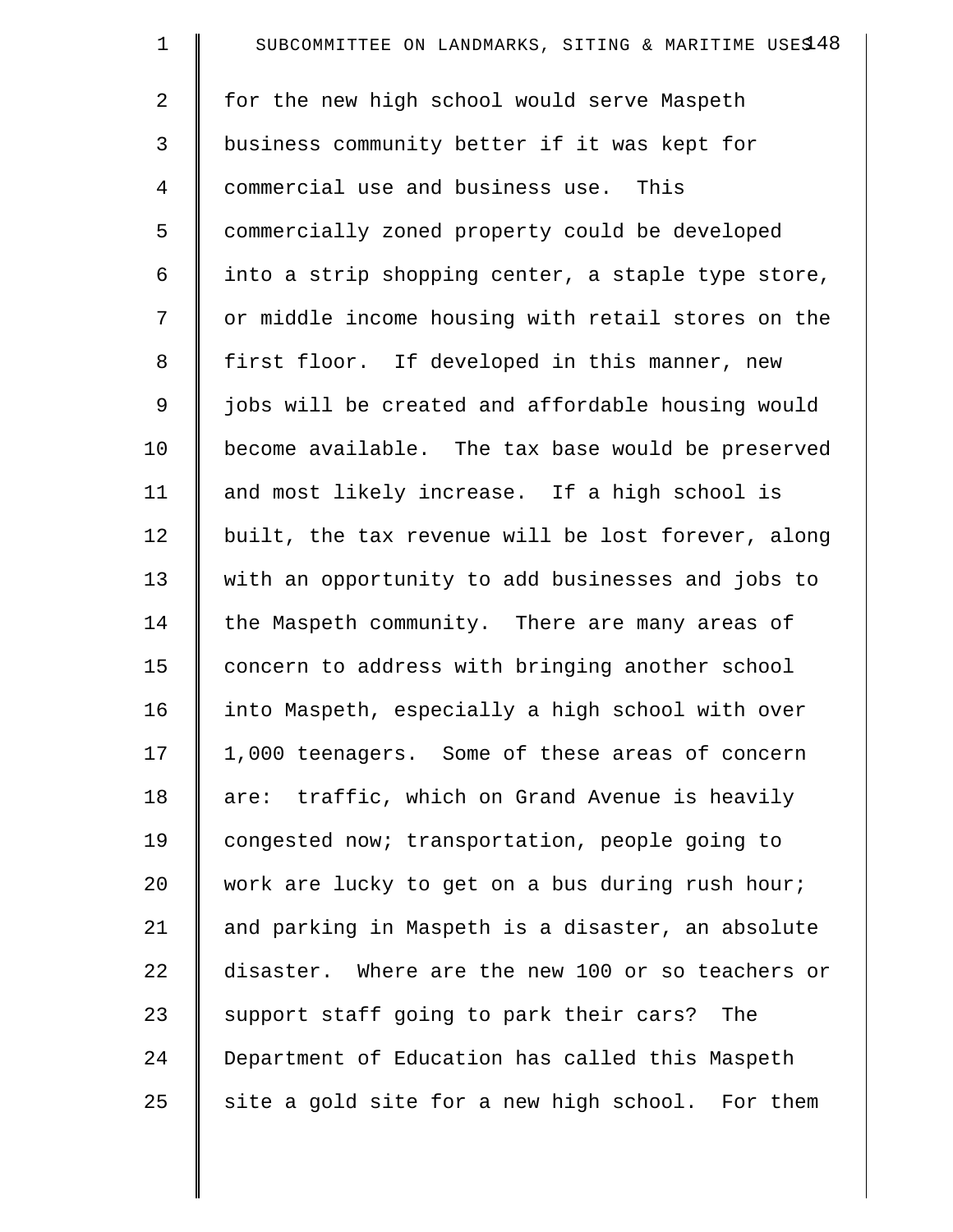| $\mathbf 1$    | SUBCOMMITTEE ON LANDMARKS, SITING & MARITIME USES 49 |
|----------------|------------------------------------------------------|
| $\overline{2}$ | this is mostly a true evaluation. But for the        |
| 3              | stable middle income, blue collar, low crime         |
| $\overline{4}$ | community of Maspeth, this bringing of this high     |
| 5              | school to an already school saturated neighborhood   |
| 6              | is a potential disaster. Everyone agrees both for    |
| 7              | and against the school that additional classrooms    |
| 8              | are needed for an increasing school age              |
| $\mathsf 9$    | population. However, Maspeth has done more than      |
| 10             | its share in providing sites for schools. This       |
| 11             | will make three major schools in a four-block        |
| 12             | radius. It's just too much. The Maspeth Chamber      |
| 13             | of Commerce would like to propose the now recently   |
| 14             | closed St. John's Hospital site, which is only a     |
| 15             | short distance away on Queens Boulevard as an        |
| 16             | alternate placement for this high school. To us      |
| 17             | this looks like a platinum site. We are asking       |
| 18             | you to consider this property and its many           |
| 19             | advantages. Thank you.                               |
| 20             | CAROL ANASTACIAN: My name is Carol                   |
| 21             | Anastacian. I've lived in Middle Village for 32      |
| 22             | years. I find that building a high school next to    |
| 23             | an elementary school is a dangerous situation        |
| 24             | because remember that a lot of high school seniors   |
| 25             | already are driving and they are inexperienced and   |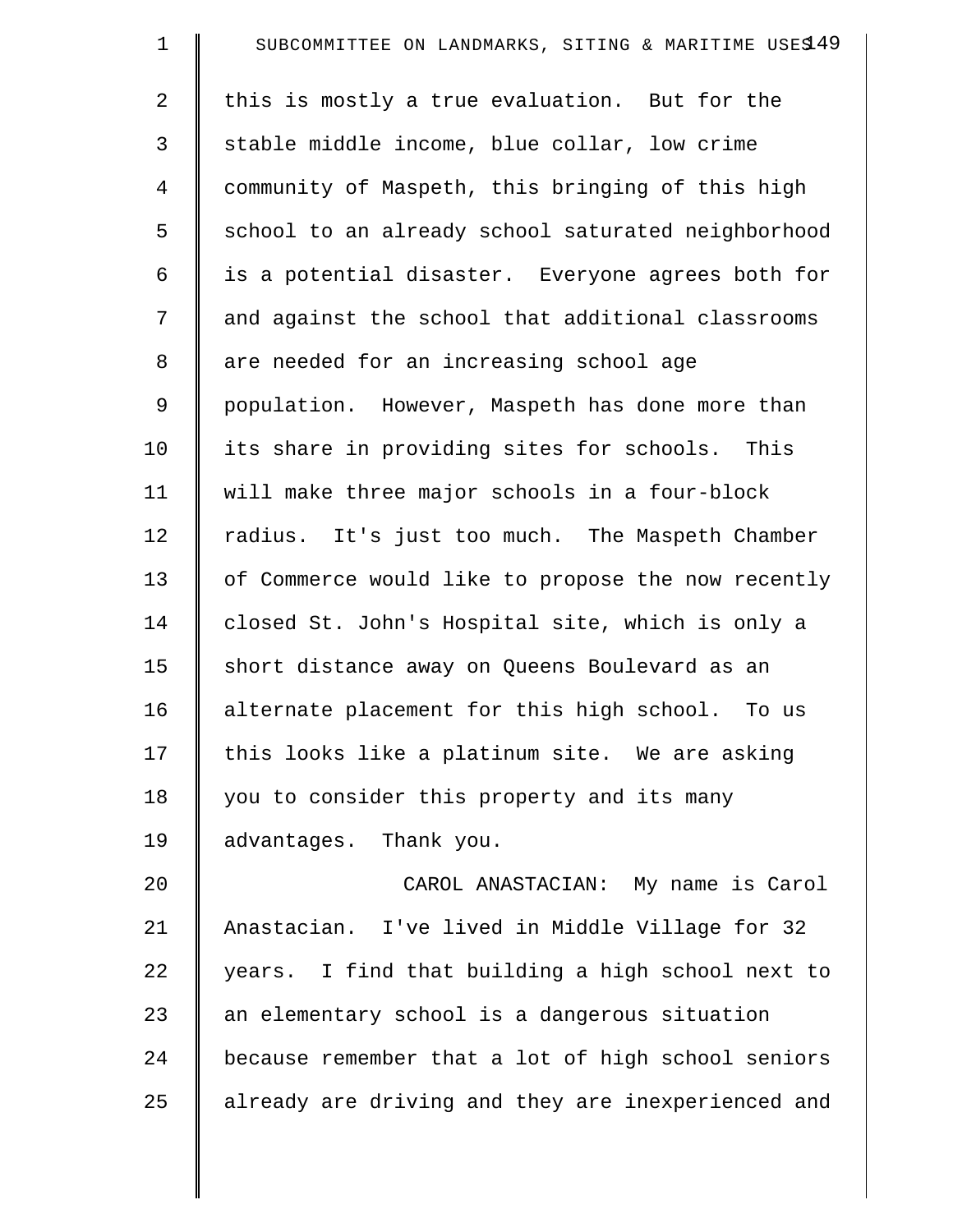| $\mathbf 1$    | SUBCOMMITTEE ON LANDMARKS, SITING & MARITIME USES 50 |
|----------------|------------------------------------------------------|
| $\overline{2}$ | they're bullying and they try to outdo their         |
| 3              | friends. They zoom down the streets. Right next      |
| $\overline{4}$ | to an elementary school is very dangerous and I      |
| 5              | don't think we should consider anything like that.   |
| 6              | I also agree here with this gentleman that St.       |
| 7              | John's is a very good place because the trains all   |
| 8              | go right there. The buses are there and you have     |
| 9              | the façade already up. You don't have to spend       |
| 10             | money building a school. I think that would be       |
| 11             | the ideal situation. Thank you.                      |
| 12             | MANUEL CARUANA: I'd like to begin                    |
| 13             | by inviting Council Barron to my neighborhood.       |
| 14             | I'll take him around and introduce him to the        |
| 15             | diversity that exists in Maspeth. Then maybe,        |
| 16             | just maybe, he'll be able to get his head out of.    |
| 17             | I was going to say something else, but I'll say      |
| 18             | the 1950s. I have Latinos, I have African            |
| 19             | Americans living on my block. This man has           |
| 20             | obviously never been to Maspeth. I take great        |
| 21             | offense at him making the statements that he made.   |
| 22             | Playing the race card just doesn't go in 2009.       |
| 23             | Shame on you, Councilman Barron. Now, I'll           |
| 24             | continue. I have to apologize. I have to read        |
| 25             | from these prepared notes. I'm sorry. My name is     |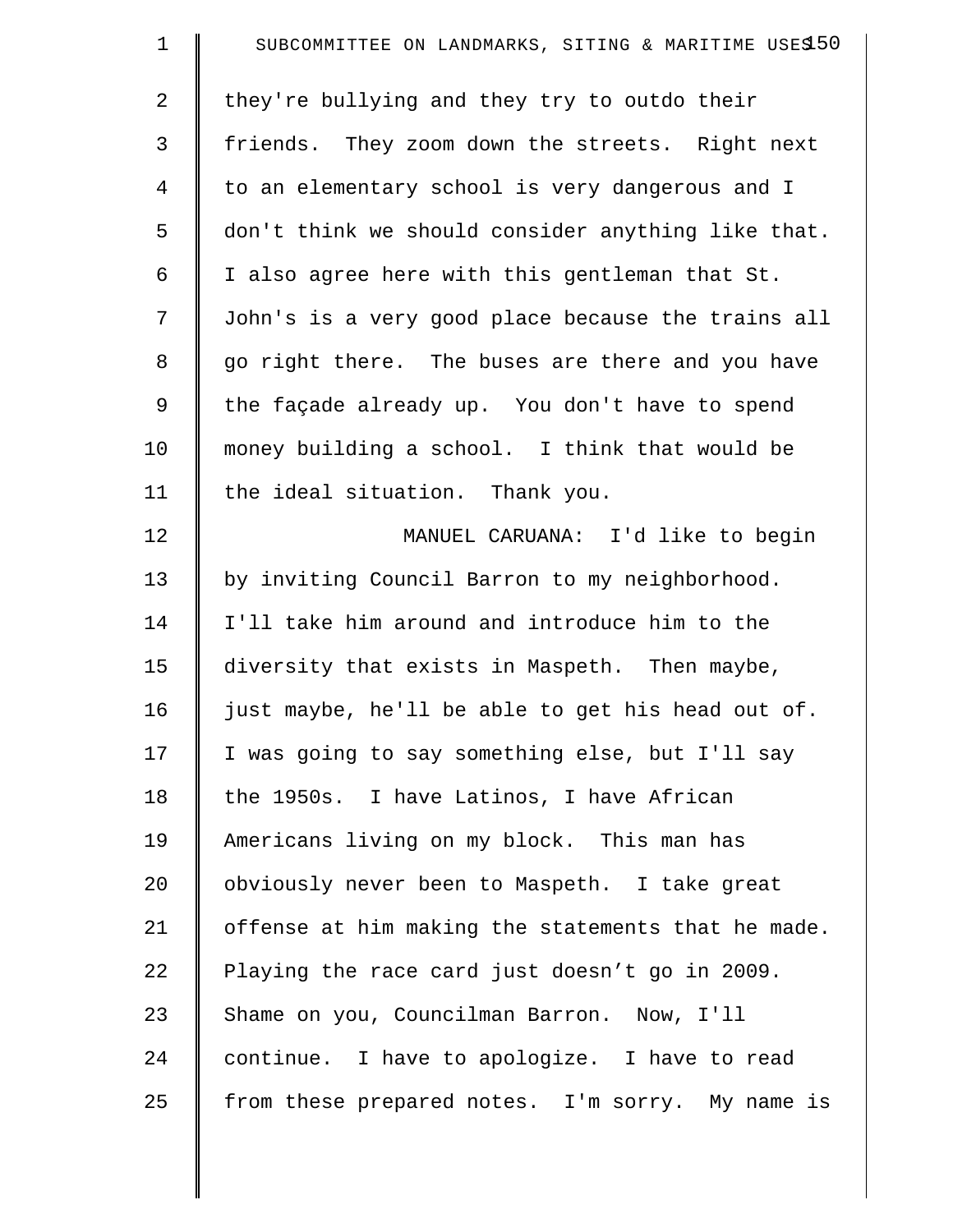| $\mathbf 1$    | SUBCOMMITTEE ON LANDMARKS, SITING & MARITIME USES 51 |
|----------------|------------------------------------------------------|
| $\overline{a}$ | Manuel Caruana. I am a member of the Executive       |
| 3              | Board of Community Board 5. By the way, also the     |
| 4              | proud grandfather of a Korean grandson. That's       |
| 5              | for Councilman Barron to know also. The education    |
| 6              | of our children shouldn't be muddled by special      |
| 7              | interest groups such as the School Construction      |
| 8              | Authority and the United Federation of Teachers.     |
| 9              | We've been lied to by the School Construction        |
| 10             | Authority in so many instances that it's become a    |
| 11             | game. We're sensitive to it because they've          |
| 12             | already messed us up with one school. They           |
| 13             | promised us the world and delivered nothing. So      |
| 14             | you'll have to forgive us. We're very upset. We      |
| 15             | know what's going to happen here. First of all,      |
| 16             | they started out with this 1,600 number. This        |
| 17             | 1,600 number was put out there to bargain down to    |
| 18             | 1,100 and we knew this all along. That number        |
| 19             | will be in excess of 2,000 by the time this is       |
| 20             | done in a community that is crisscrossed by          |
| 21             | railroads, highways and trains. You just can't       |
| 22             | get around. Response time by our local precinct      |
| 23             | is horrendous. That's because they've got to go      |
| 24             | around cemeteries. They've got to go around          |
| 25             | railroads.<br>There are going to be night programs   |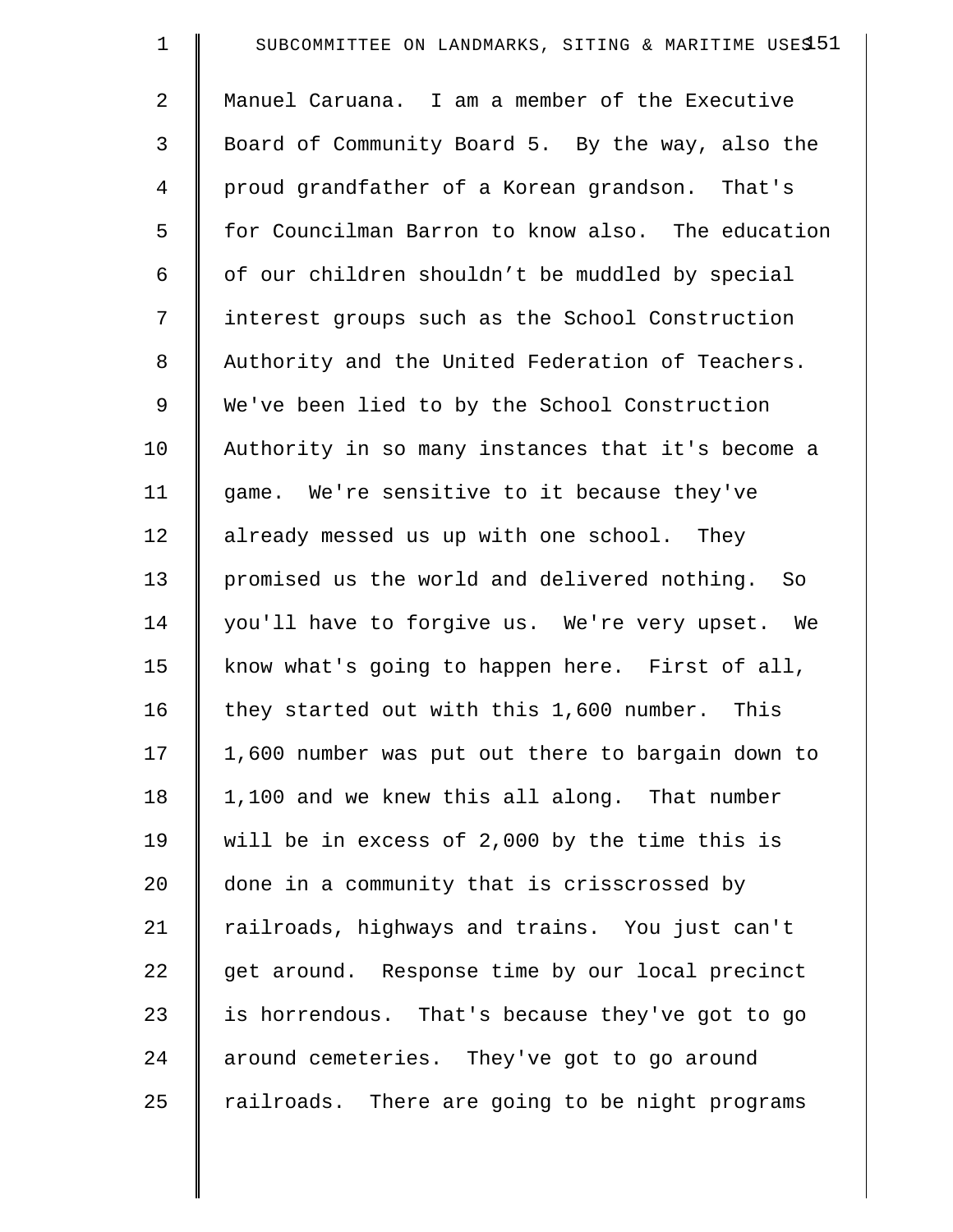| $\mathbf 1$    | SUBCOMMITTEE ON LANDMARKS, SITING & MARITIME USES52 |
|----------------|-----------------------------------------------------|
| $\overline{2}$ | at the school. They've got to provide police        |
| 3              | protection for the school. That's going to take     |
| 4              | patrols off our streets. Now, this is absolutely    |
| 5              | ridiculous that this is continuing. I'm jumping     |
| 6              | ahead quite a bit. I'd just like to point out one   |
| 7              | very important factor. They dumped a lot of money   |
| 8              | into this proposed high school long before the      |
| 9              | people who sit on the City Council said yes or no   |
| 10             | to this place. Thousands and thousands of our       |
| 11             | taxpayer dollars. What does that tell you about     |
| 12             | what they think of you? What respect are they       |
| 13             | giving this Council if they've done this before     |
| 14             | you say yes or no? Thank you for listening.         |
| 15             | CHAIRPERSON COMRIE: The next                        |
| 16             | person?                                             |
| 17             | LINDA DIQUARO: Hi. My name is                       |
| 18             | Linda DiQuaro. I am a homeowner plus a resident     |
| 19             | of Maspeth. I'm not part of any civic groups.       |
| 20             | I'm just a single mom trying to raise two boys.     |
| 21             | Several years back I was a parent that opposed PS   |
| 22             | 58. I went around and got signatures opposing the   |
| 23             | site and that woman that sat here, Marge, she was   |
| 24             | for the school. She was with the Teacher's Union.   |
| 25             | She had Claire Schulman walk in, demanding that     |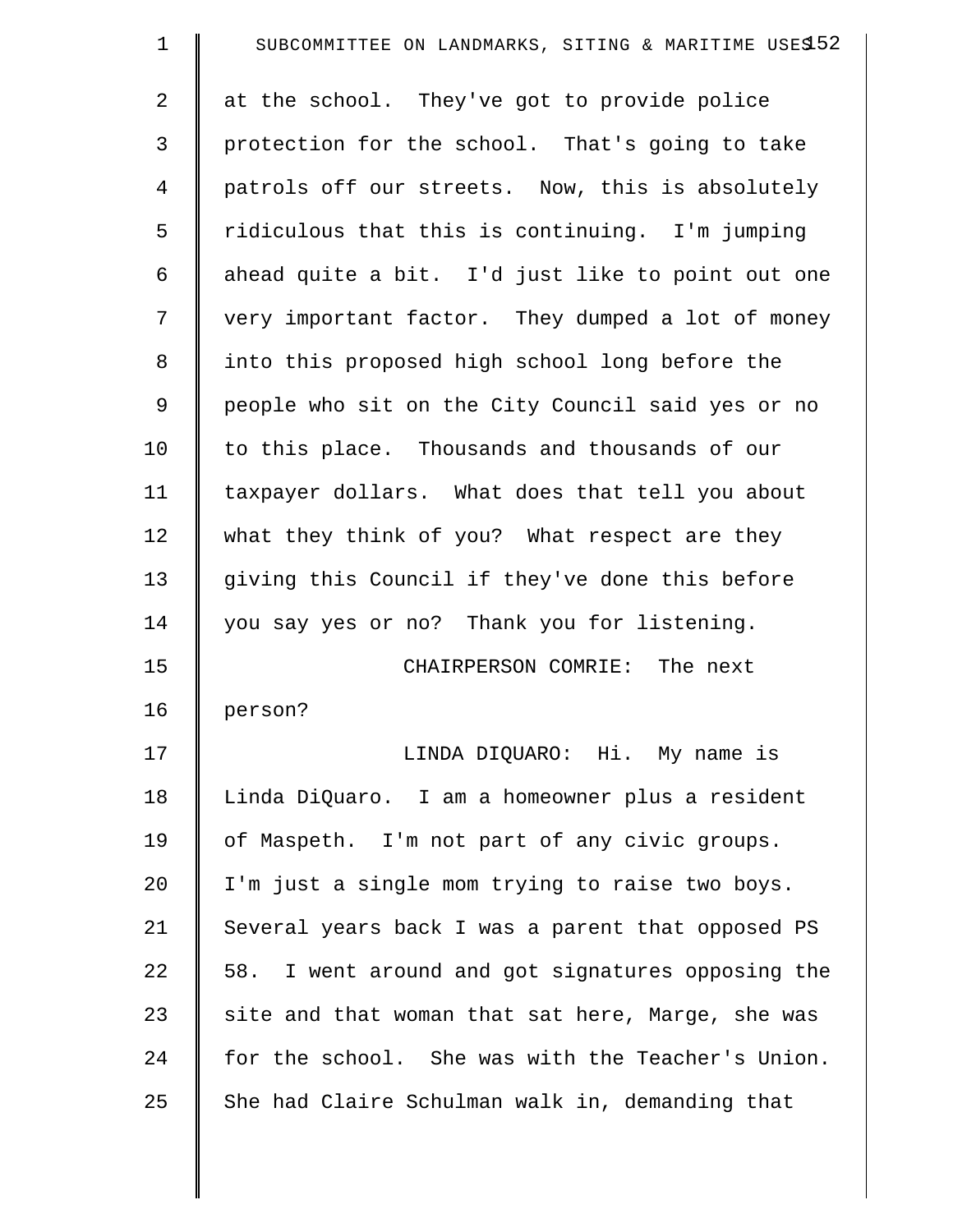| $\mathbf 1$ | SUBCOMMITTEE ON LANDMARKS, SITING & MARITIME USES 53 |
|-------------|------------------------------------------------------|
| 2           | she was going to use eminent domain and take what    |
| 3           | other site she wanted. I wasn't able to speak. I     |
| 4           | was the last speak. Most of the Council had          |
| 5           | already left. I was appalled. They got the           |
| 6           | school. Everything the School Authority promised     |
| 7           | our community was a lie. They said there'd be        |
| 8           | cutouts that the buses could pull in and then pull   |
| $\mathsf 9$ | out and that it would not interfere with Grand       |
| 10          | Avenue and 57th Avenue. On 57th Avenue we have       |
| 11          | triple parking now with parents dropping off their   |
| 12          | kids at 7:30 in the morning for the free             |
| 13          | breakfast. Grand Avenue is a mess with all the       |
| 14          | school buses plus the parents dropping the kids      |
| 15          | off. They're not supposed to be in those spots.      |
| 16          | They stop traffic on both sides because once that    |
| 17          | little sign goes out to stop, you cannot move your   |
| 18          | car. It's against the law. My son is going to        |
| 19          | high school next year. He will get on a bus and      |
| 20          | travel two busses to get to Molloy. That was his     |
| 21          | choice and as a parent I'm going to pay for it.      |
| 22          | That's my choice in life. He did go for public       |
| 23          | schools. He was accepted at Aviation High School     |
| 24          | but he chose that he'd rather go to Molloy. So       |
| 25          | again, it's my responsibility to send him there.     |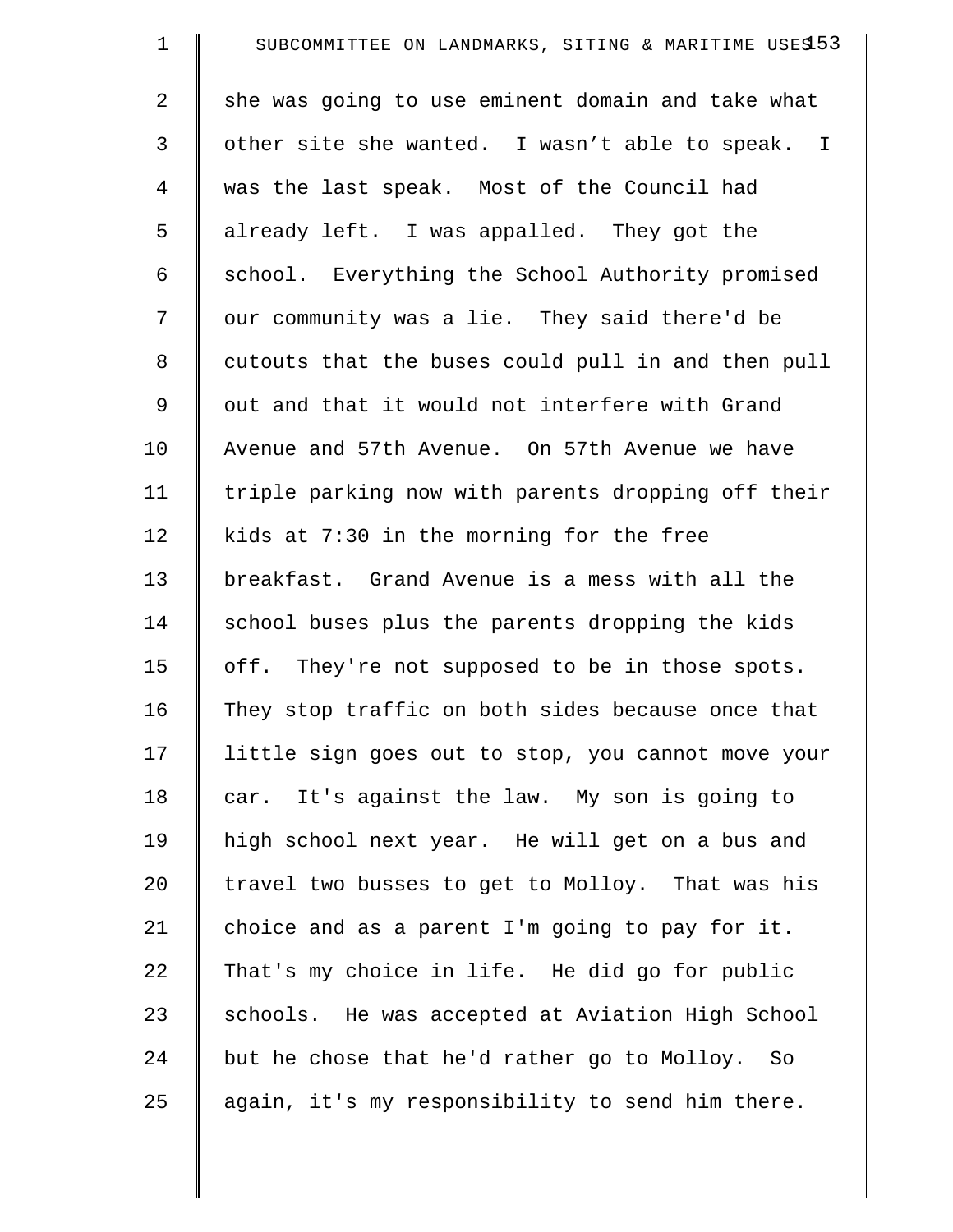| $\mathbf 1$    | SUBCOMMITTEE ON LANDMARKS, SITING & MARITIME USES 54 |
|----------------|------------------------------------------------------|
| $\overline{2}$ | This woman said that she pays taxes, she pays        |
| 3              | towards the school tax. That's not true. She         |
| 4              | lives in the Big Six. She does not own any           |
| 5              | property and pay into school tax. She sat here       |
| 6              | and lied saying that the community wants the         |
| 7              | school. That's not true. We don't want this          |
| 8              | school. The majority does not want this school.      |
| $\mathsf 9$    | I ask you please to come to Maspeth at 7:30 in the   |
| 10             | morning. I'll put out coffee and I'll have           |
| 11             | muffins for you. Walk up to the corner where I       |
| 12             | live. I live right around the corner from 58.        |
| 13             | You will see the teachers cutting through the        |
| 14             | Laundromat illegally, almost hitting me and my son   |
| 15             | when he attended 58. I asked the teacher what        |
| 16             | they were doing. It's stated right there do not      |
| 17             | make a left-hand turn and do not enter. She said     |
| 18             | she was sorry. So if you would have ran me over      |
| 19             | with my son, you'd be saying sorry to my husband.    |
| 20             | I called up the school principal on it. The          |
| 21             | teachers fly up the street because they want that    |
| 22             | perfect spot because they do not want to walk.       |
| 23             | Gary from Community Board 5 said there was plenty    |
| 24             | of parking down on the other end of 74th Street.     |
| 25             | Absolutely not. It is already flooded with the       |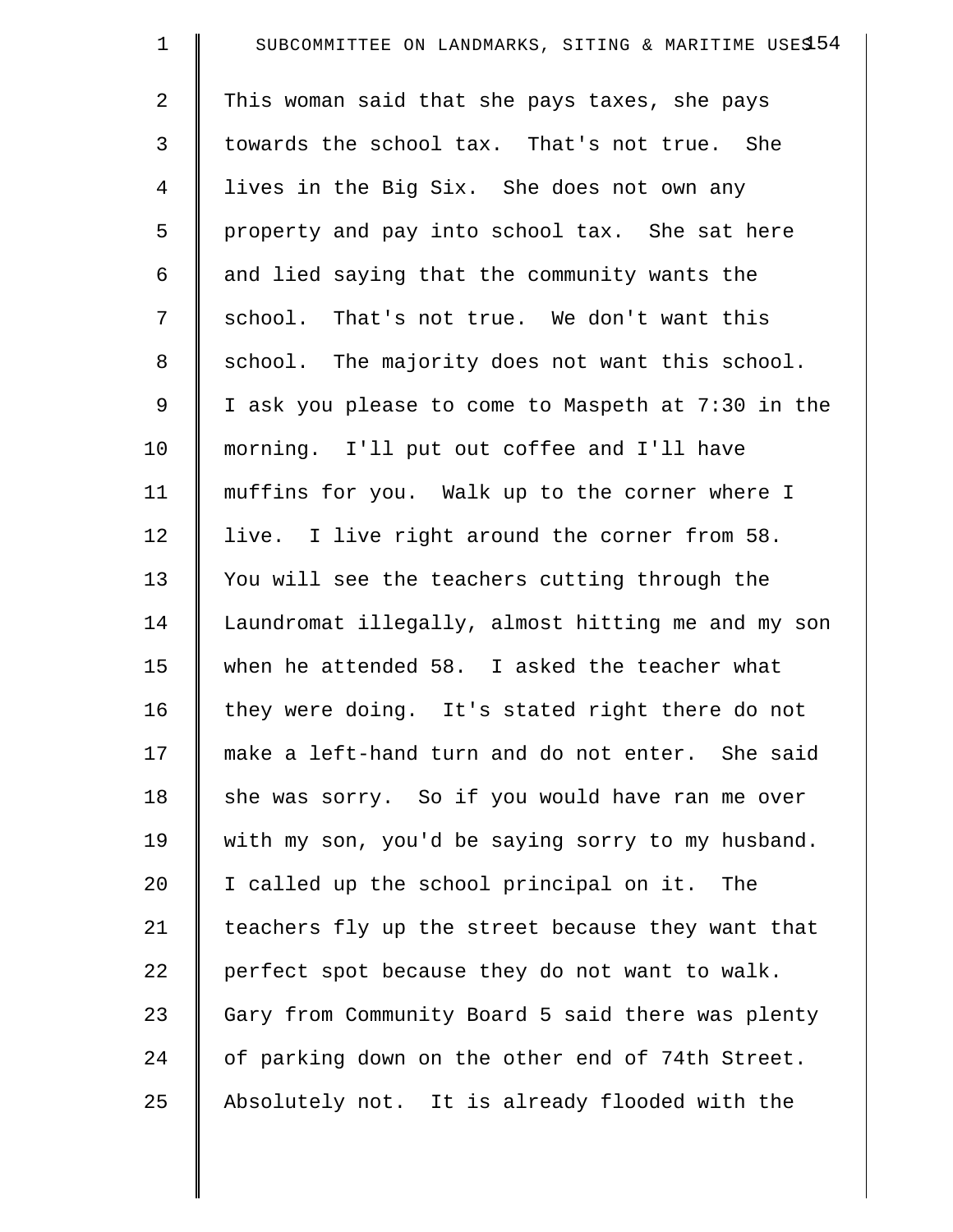| $\mathbf 1$    | SUBCOMMITTEE ON LANDMARKS, SITING & MARITIME USES 55 |
|----------------|------------------------------------------------------|
| $\overline{2}$ | teachers from 58 and 73. We do not have the          |
| 3              | parking and it's laughable that they keep saying     |
| 4              | Stop & Shop. Stop & Shop does not want the           |
| 5              | teachers. They didn't want it when 58 was built.     |
| 6              | They don't want it for the high school. So I         |
| 7              | think everyone should stop lying. You're not a       |
| 8              | taxpayer. You're for this school. It's laughable     |
| 9              | because Marge's kid won't even be entitled to go     |
| 10             | to the school. So why are you pushing something      |
| 11             | in our community that we don't want? That's all I    |
| 12             | have to say.                                         |
| 13             | CHAIRPERSON COMRIE: Thank you.                       |
| 14             | What's the Big Six?                                  |
| 15             | COUNCIL MEMBER SEARS: It's a                         |
| 16             | Mitchell-Lama housing complex on Queens Boulevard.   |
| 17             | JAMES O'KANE: It's basically a                       |
| 18             | closed gated community.                              |
| 19             | CHAIRPERSON COMRIE: Thank you.                       |
| 20             | Thank you panel for being here. The last panel is    |
| 21             | Rosalie Greer [phonetic], Theresa Riley and Deiter   |
| 22             | Keppler. Was there anyone else that wanted to        |
| 23             | speak that didn't fill out a card?                   |
| 24             | ROSALIE GREER: I'm here to                           |
| 25             | represent my father, Larry Forgioni [phonetic].      |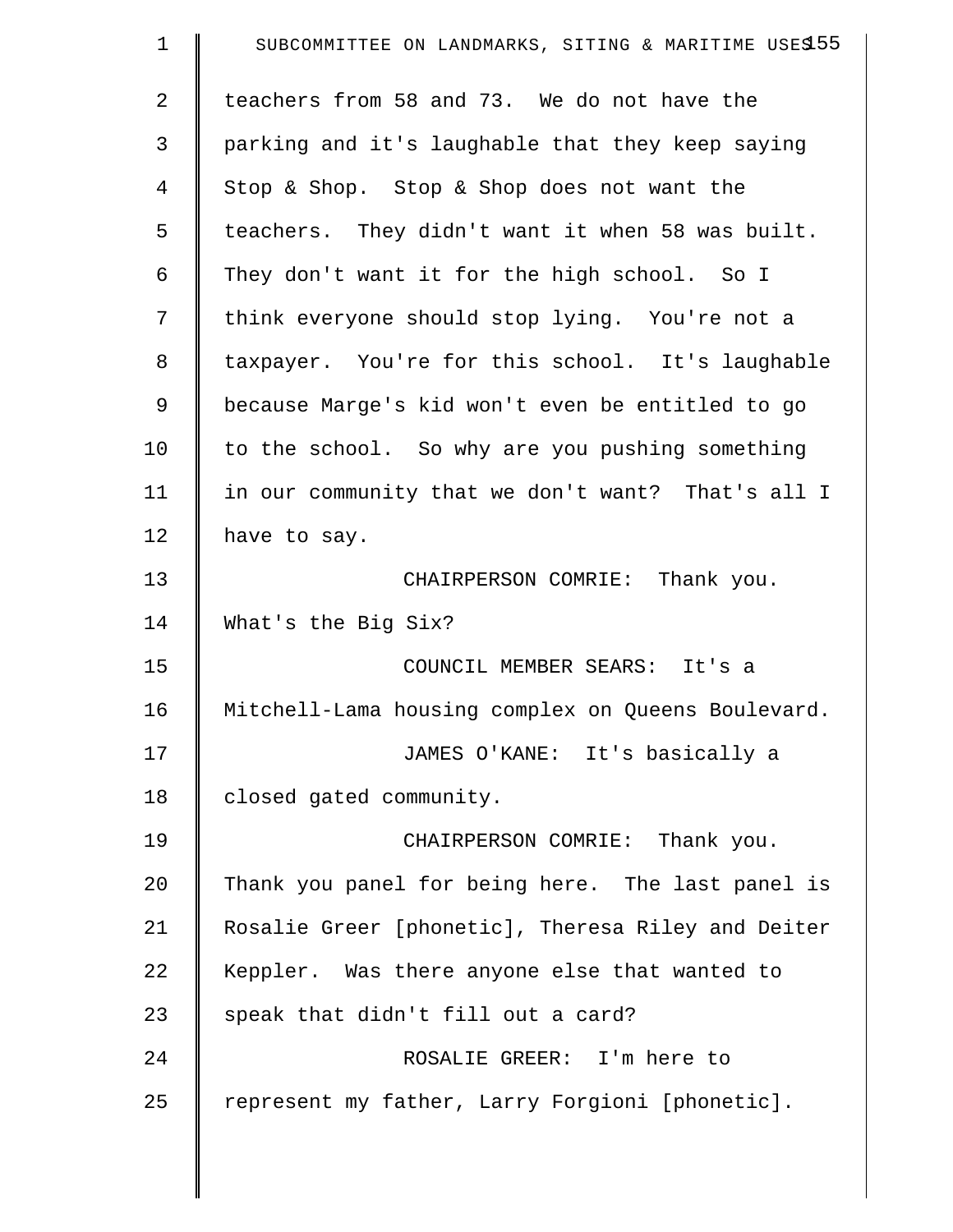| $\mathbf 1$    | SUBCOMMITTEE ON LANDMARKS, SITING & MARITIME USE\$56 |
|----------------|------------------------------------------------------|
| $\overline{2}$ | I'm Rosalie Greer. I guess we've lived in Maspeth    |
| 3              | the longest, 58 years. I was three when we moved     |
| $\overline{4}$ | there. I went to 73, I went to 102 and I went to     |
| 5              | Grover Cleveland. We live directly behind PS 58.     |
| 6              | When PS 58 was built I was for it. What a            |
| 7              | mistake. But I have to live with it because it's     |
| 8              | my car locked in my driveway. My car on the          |
| 9              | street where I can't get out. When I did work, I     |
| 10             | couldn't get to work on time. My company was very    |
| 11             | understanding about that. Let me see, Verizon        |
| 12             | does not allow lateness. Teachers would block my     |
| 13             | driveway. I had to go into the school several        |
| 14             | times and get them to come out so I could get my     |
| 15             | car out. But that's my problem. That's something     |
| 16             | the City Council is not going to worry about.        |
| 17             | Everybody else said basically what I would like to   |
| 18             | say. So it's no sense going over it. My father       |
| 19             | is a community leader. A lot of people here would    |
| 20             | know Larry Forgioni. He's in every organization      |
| 21             | fighting for the area and for America. He's          |
| 22             | always been a firm American even though he came      |
| 23             | from Italy. Our house has two front doors. One       |
| 24             | is a one-family. The other side he rents to three    |
| 25             | families. I was very offended by Councilman          |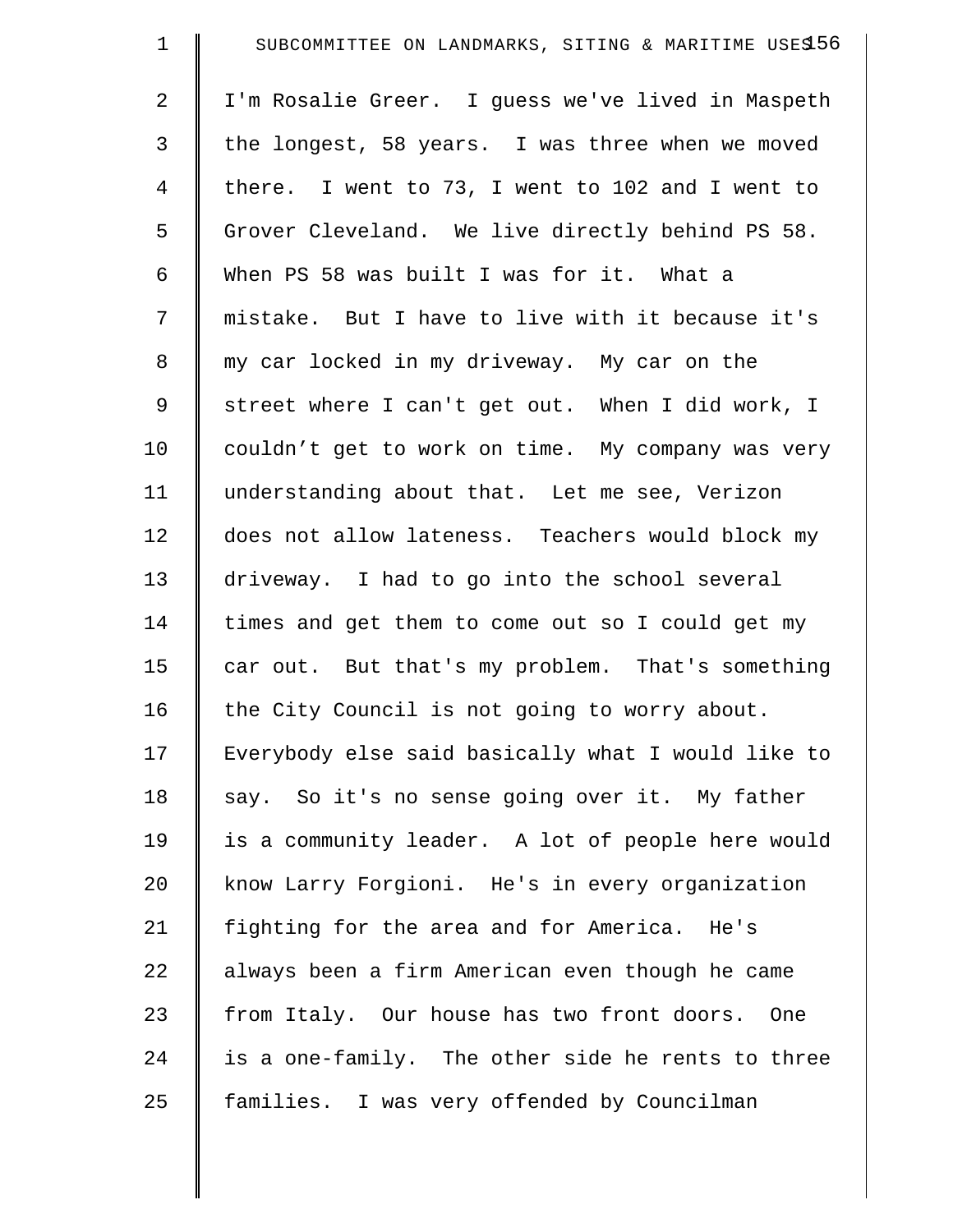| $\mathbf 1$    | SUBCOMMITTEE ON LANDMARKS, SITING & MARITIME USES 57 |
|----------------|------------------------------------------------------|
| 2              | Barron. Very offended. One couple live in our        |
| 3              | house with their children, racially mixed, 14        |
| $\overline{4}$ | years. My father does not go through a realty.       |
| 5              | He only rents to people who he likes. Another        |
| 6              | couple, 4 years, from Ecuador. They barely speak     |
| 7              | English, but their daughter does all their           |
| $\,8\,$        | translating. He picked them to live there. So to     |
| 9              | call my father a racist and my family racist, I'm    |
| 10             | offended. Yes, we all have our differences of        |
| 11             | opinion. But that was offensive. He gave me a        |
| 12             | letter to read and I'm so upset I didn't read it.    |
| 13             | I'm Larry Forgioni. He lives in Maspeth behind       |
| 14             | 58. He's 95-years-old and still active and dances    |
| 15             | all night and comes home on the subway from          |
| 16             | Manhattan, Lincoln Center at midnight by himself.    |
| 17             | CHAIRPERSON COMRIE: God bless him.                   |
| 18             | That was us, Nick. That was us.                      |
| 19             | ROSALIE GREER: He says three                         |
| 20             | schools within a four block area is imposing a       |
| 21             | hardship on those of us who live within the area.    |
| 22             | It's a lot of confusion with two schools and so      |
| 23             | many attending schools and so many buses             |
| 24             | transporting there and no parking spaces for         |
| 25             | parking cars. He wants to know what's going to       |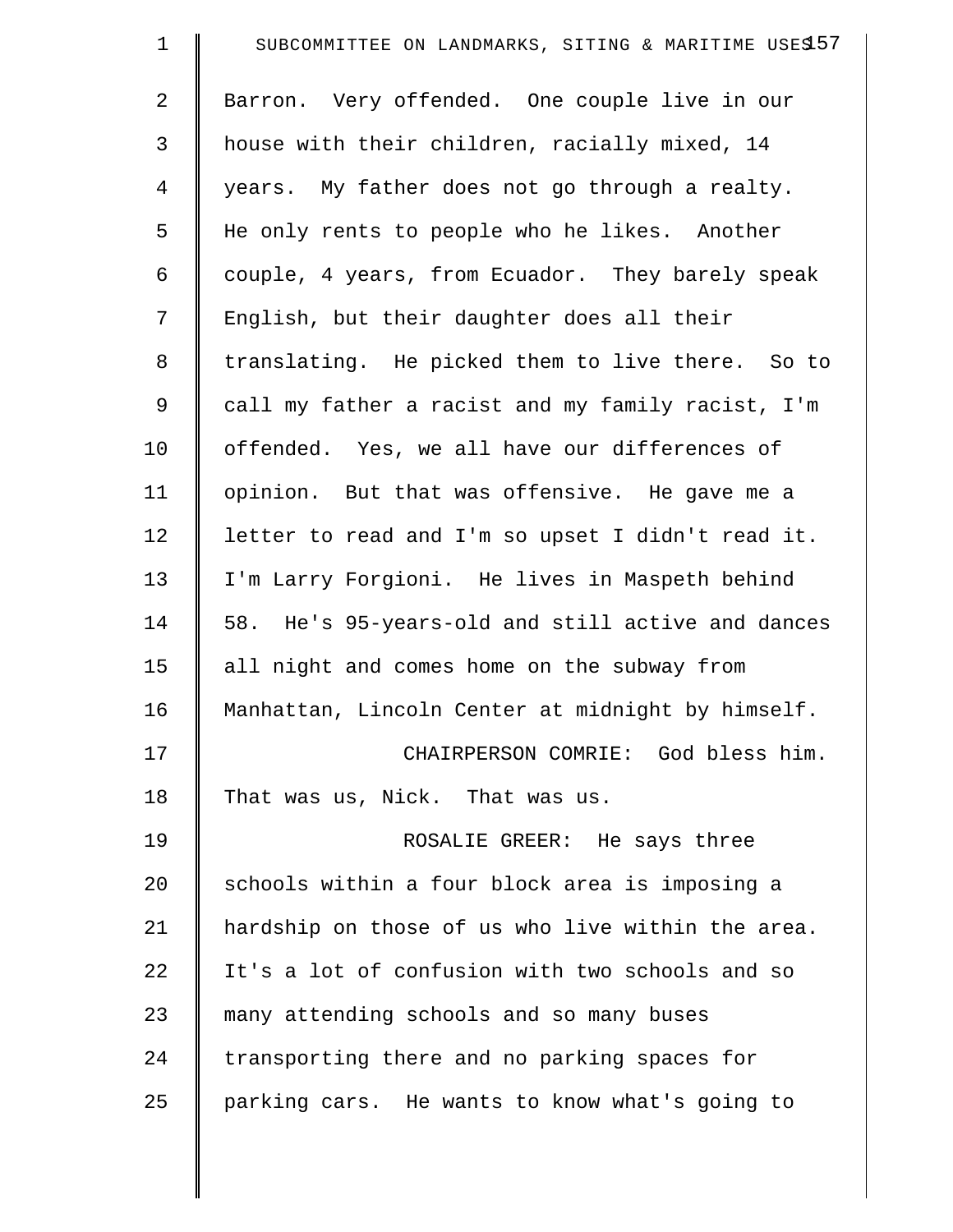| $\mathbf 1$    | SUBCOMMITTEE ON LANDMARKS, SITING & MARITIME USES 58 |
|----------------|------------------------------------------------------|
| 2              | happen when there's another school. It'll be more    |
| 3              | dangerous. He would have been here today but         |
| $\overline{4}$ | there was a problem in one of the apartments and     |
| 5              | he had to be there so he wrote me a letter. But      |
| 6              | that's basically what he says. I'm glad to see so    |
| 7              | many of you listening the whole time. I thank you    |
| 8              | for at least giving us this chance. Say hello to     |
| 9              | your mother.                                         |
| 10             | THERESA RILEY: Hi, I'm Theresa                       |
| 11             | Riley. I'm on the Juniper Civic Board. I'm not       |
| 12             | opposed to a high school. I would love to see it,    |
| 13             | but not in that area. There's too much               |
| 14             | congestion. It wouldn't make it. I couldn't          |
| 15             | drive in that area now and you can't walk in that    |
| 16             | area. For the woman that said we were senior         |
| 17             | citizens, we have grandchildren, so we do care       |
| 18             | about our children. I am also offended by that       |
| 19             | man that pulled the race card. That's it. Thank      |
| 20             | you.                                                 |
| 21             | DEITER KEPPLER: Good afternoon.                      |
| 22             | Thank you very much for inviting us all here. My     |
| 23             | name is Deiter Keppler. I'm also a member of the     |
| 24             | Juniper Park Civic Association. I've lived in        |
| 25             | Middle Village for 16 years on 76th Street. I        |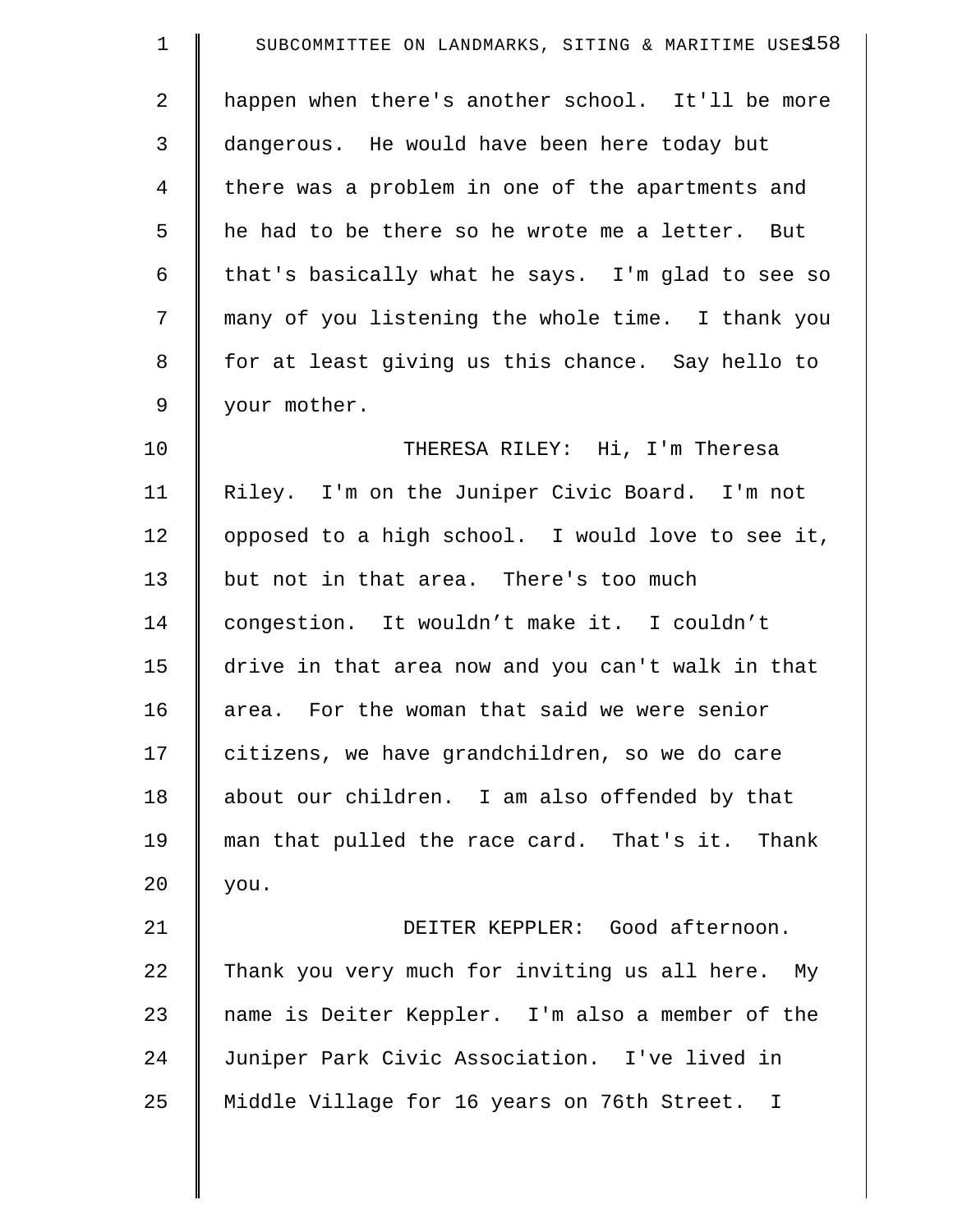| $\mathbf 1$    | SUBCOMMITTEE ON LANDMARKS, SITING & MARITIME USES 59 |
|----------------|------------------------------------------------------|
| $\overline{2}$ | just want to mention very briefly that I'm not a     |
| 3              | racist. Like I said, I've been here 16 years and     |
| $\overline{4}$ | my son right now is fighting in Iraq for America.    |
| 5              | I just wanted to mention that. I am very opposed     |
| 6              | to this school here mainly because of the traffic    |
| 7              | and the location where it is. I'm a senior, like     |
| 8              | you can see. They mentioned that it was two acres    |
| 9              | for the school. This is a very little place.         |
| 10             | Where are kids going to play, I have no idea. The    |
| 11             | subway is over a mile away. There is no express      |
| 12             | train. Everybody knows the buses are really          |
| 13             | overcrowded. As a senior, I've got to tell you,      |
| 14             | between 1 and 3, I'm not going out in the street     |
| 15             | anymore. That's all I have to say. Thank you         |
| 16             | very much.                                           |
| 17             | CHAIRPERSON COMRIE: Thank you.                       |
| 18             | That's the last panel. I want to thank everyone      |
| 19             | that came today. Council Member Crowley, I know      |
| 20             | someone you can honor during men's day, Mr.          |
| 21             | Forgioni. I want to thank the panel for being        |
| 22             | here today. Council Member Jackson wants to make     |
| 23             | a statement.                                         |
| 24             | COUNCIL MEMBER JACKSON: Thank you,                   |
| 25             | Mr. Chair. Let me thank you as the acting chair      |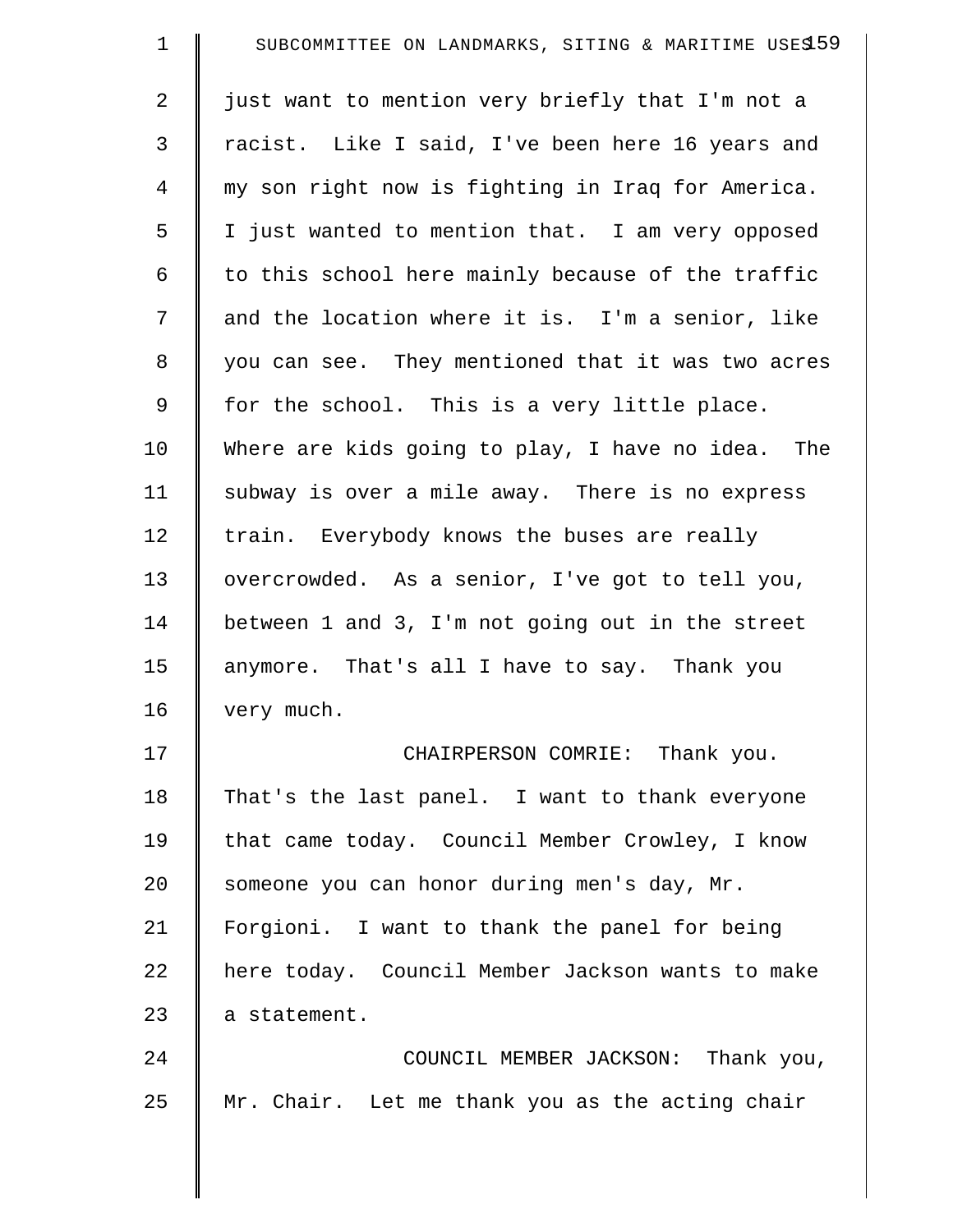| $\mathbf 1$ | SUBCOMMITTEE ON LANDMARKS, SITING & MARITIME USES 60 |
|-------------|------------------------------------------------------|
| 2           | of this Subcommittee on Landmarks, Siting and        |
| 3           | Maritime Uses. Thank you for pitching in on          |
| 4           | behalf of our colleague from Manhattan, Jessica      |
| 5           | Lappin. Obviously you have stayed the course in      |
| 6           | order to make sure that everyone had the             |
| 7           | opportunity to be heard. I am so happy that          |
| 8           | during part of this Subcommittee hearing that I      |
| 9           | had the opportunity to listen to what people had     |
| 10          | to say. Unfortunately I was here when our            |
| 11          | colleague, Council Member Barron, spoke his          |
| 12          | opinions which obviously offended many people in     |
| 13          | the audience. As you have said, Mr. Chair, if        |
| 14          | someone said this is the first time they've heard    |
| 15          | him make disparaging remarks about race and other    |
| 16          | people, this is not the first time. I say to all     |
| 17          | of you that as a member of Land Use and as a         |
| 18          | member of the City Council and as the Chair of the   |
| 19          | Education Committee, as a Co-chair of the Black,     |
| 20          | Latino and Asian Caucus, which 25 members of the     |
| 21          | City Council out of 51 are members of the Black,     |
| 22          | Latino and Asian Caucus, I respect your community.   |
| 23          | I respect your opinions. I appreciate the fact       |
| 24          | that all of you have taken time our your personal    |
| 25          | lives in order to come represent yourselves as       |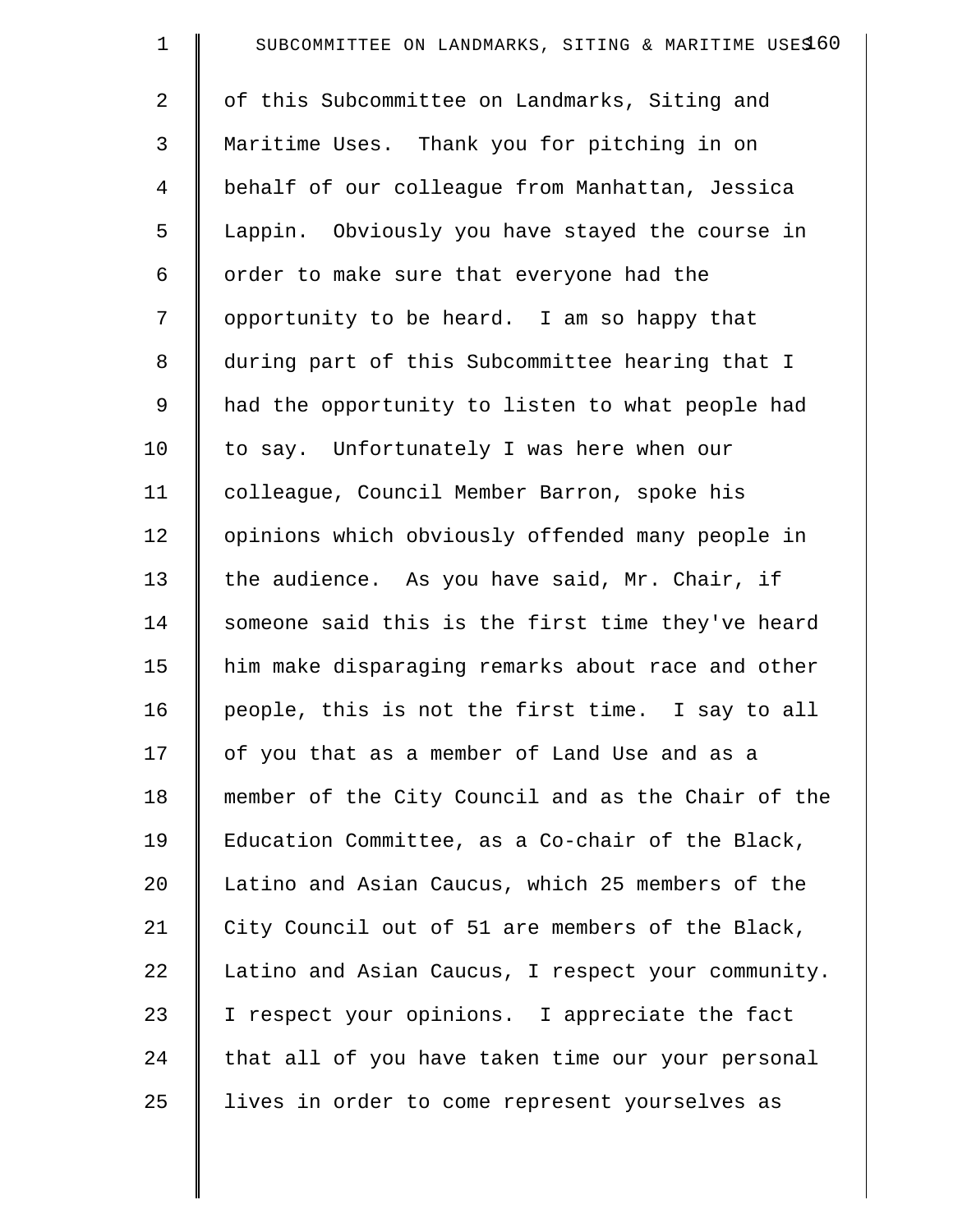| $\mathbf 1$ | SUBCOMMITTEE ON LANDMARKS, SITING & MARITIME USES 61 |
|-------------|------------------------------------------------------|
| 2           | individuals, your civic and community                |
| 3           | organizations and/or CEC whether or not there was    |
| 4           | one individual favor or not. This is democracy in    |
| 5           | action. So you are a witness and a part of that.     |
| 6           | I don't know how this vote is going to go. But I     |
| 7           | say though that is has been a spirited discussion.   |
| $\,8\,$     | Clearly what has come out and I truly believe        |
| 9           | everything that you're saying because you live       |
| 10          | there. That if in fact that school is built there    |
| 11          | it will be a traffic nightmare. That is already a    |
| 12          | nightmare during certain periods of the day but it   |
| 13          | will be even worse. Fortunately you have a           |
| 14          | Council Member here that's representing you. I       |
| 15          | know that she's going to try to do her best to       |
| 16          | represent you and the community overall. I am        |
| 17          | hoping that somehow we could reach a compromise on   |
| 18          | this particular matter. But if not, let the chips    |
| 19          | fall where they may, knowing that everyone has had   |
| 20          | the opportunity to be heard and to weigh in on       |
| 21          | this subject. Let me thank you, all of the           |
| 22          | members of the public, for coming in. Leroy          |
| 23          | Comrie, as the acting Chair, let me thank you for    |
| 24          | pitching in for our colleague Jessica Lappin.        |
| 25          | CHAIRPERSON COMRIE: We've got a                      |
|             |                                                      |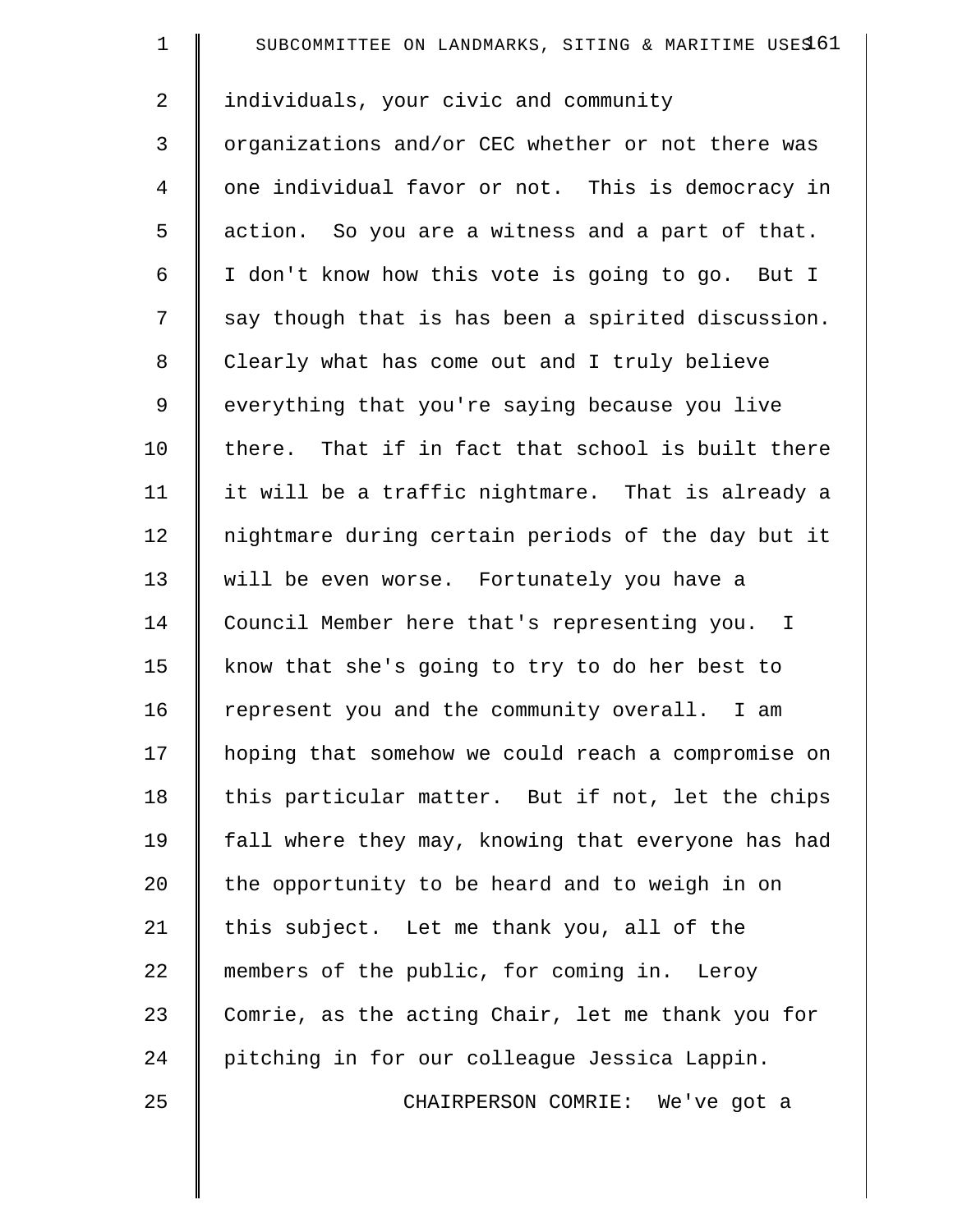| $\mathbf 1$    | SUBCOMMITTEE ON LANDMARKS, SITING & MARITIME USES 62 |
|----------------|------------------------------------------------------|
| $\overline{a}$ | lot of members that want to make closing             |
| 3              | statements. Council Member Crowley, then Council     |
| 4              | Member Arroyo, then Council Member Sears and then    |
| 5              | maybe you guys will let me say a word sometime       |
| 6              | today.                                               |
| 7              | COUNCIL MEMBER CROWLEY: Chair,                       |
| 8              | you've done a great job today and I thank you very   |
| 9              | much. I appreciate, Robert, your remarks and my      |
| 10             | fellow colleagues, Carmen Arroyo and Helen Sears     |
| 11             | and those that were here earlier. Your concerns      |
| 12             | are real concerns. I share your concerns. My         |
| 13             | father was born in a house in Maspeth over 76        |
| 14             | years ago. My family has been a part of the          |
| 15             | community ever since. My parents bought me my        |
| 16             | first bike on Grand Avenue. I know it is a           |
| 17             | vibrant business district and it needs to stay       |
| 18             | that way. Along with Tony Nunziato earlier today,    |
| 19             | I'm working with the Department of Transportation    |
| 20             | to try to eliminate the number of buses that come    |
| 21             | down Grand Avenue in support of the Maspeth bypass   |
| 22             | plan. I also have brought the concerns about         |
| 23             | transportation to the Department of Education.       |
| 24             | I'm hoping that they understand those concerns and   |
| 25             | that they work with us to find solutions. Earlier    |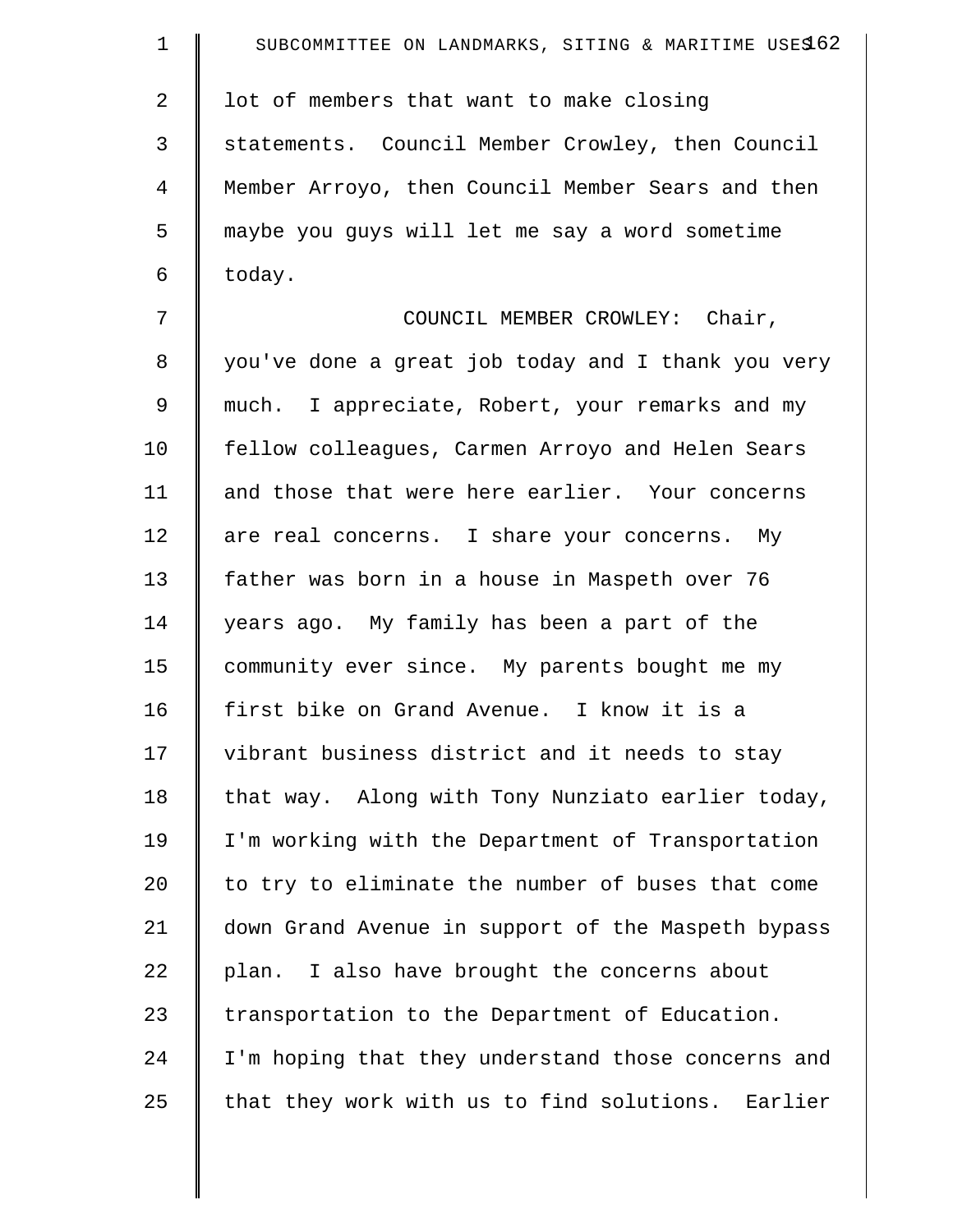| $\mathbf 1$    | SUBCOMMITTEE ON LANDMARKS, SITING & MARITIME USES 63 |
|----------------|------------------------------------------------------|
| $\overline{2}$ | one of the speakers suggested the site at St.        |
| 3              | John's, the former hospital on Queens Boulevard.     |
| 4              | Unfortunately we saw that hospital close only a      |
| 5              | few weeks ago and the state not step in like we      |
| 6              | would have liked them to do. But it is our hope      |
| 7              | as a body and those here that represent parts of     |
| 8              | Queens that one day soon a new hospital will be at   |
| 9              | that location. So that is what I'm going to          |
| 10             | support for the future of that location. I really    |
| 11             | appreciate everybody coming out today. I will        |
| 12             | work with you to try to find the best solution       |
| 13             | here. Thank you.                                     |
| 14             | CHAIRPERSON COMRIE: Council Member                   |
| 15             | Arroyo and then Council Member Sears.                |
| 16             | COUNCIL MEMBER ARROYO: Thank you,                    |
| 17             | Mr. Chair. I'll be brief. I just want to echo my     |
| 18             | earlier comments with regards to the concerns and    |
| 19             | how hard Council Member Crowley has engaged us in    |
| 20             | a discussion around her concerns which represent     |
| 21             | the community. I think what's important that in      |
| 22             | our positions we are often called upon to make       |
| 23             | some tough choices and to balance out competing      |
| 24             | values and that we do so very deliberately and       |
| 25             | very carefully. Certainly from my perspective,       |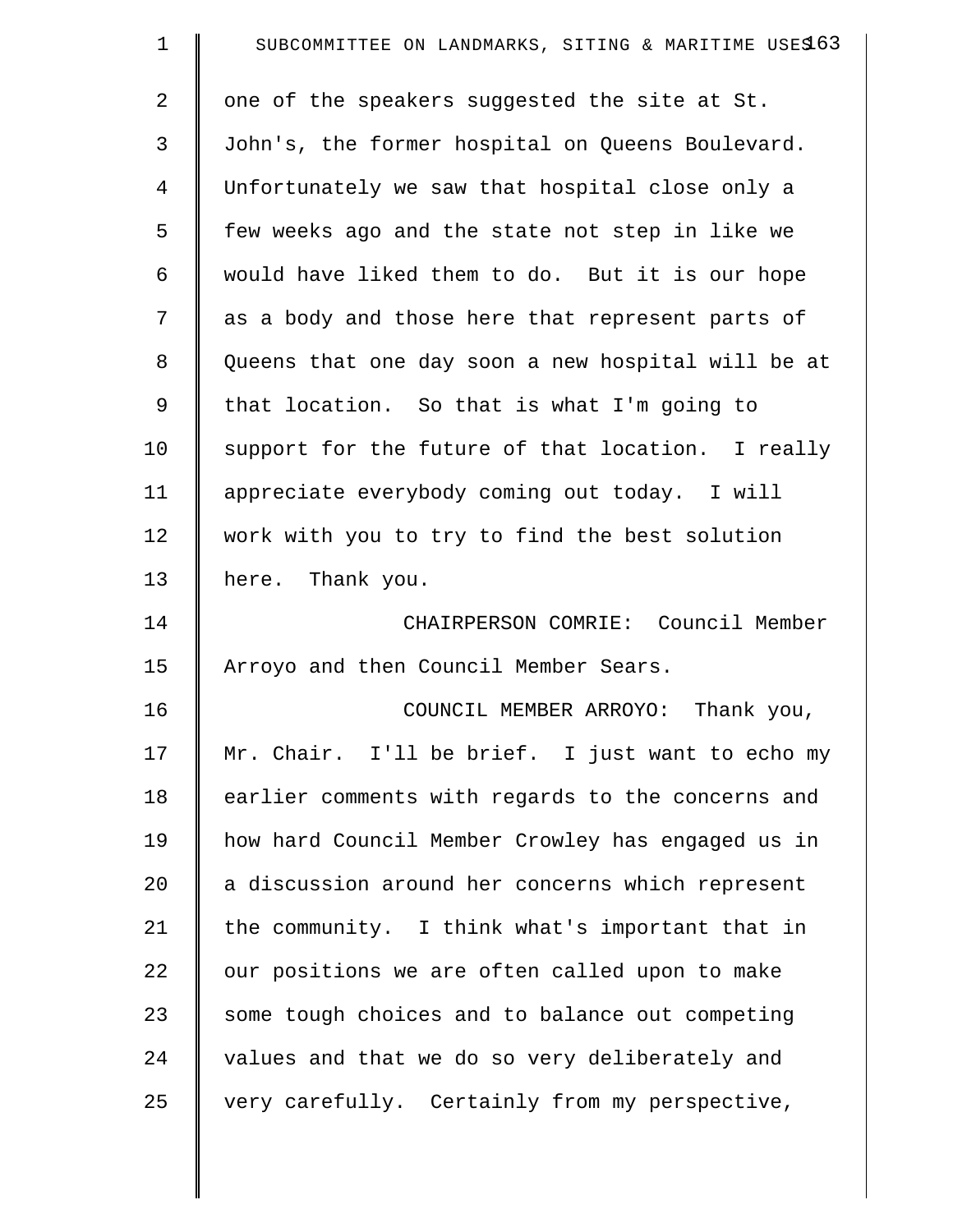| $\mathbf 1$    | SUBCOMMITTEE ON LANDMARKS, SITING & MARITIME USES 64 |
|----------------|------------------------------------------------------|
| $\overline{a}$ | always trying to get a win/win where it is           |
| 3              | possible. My commitment to work with my colleague    |
| 4              | in her work for her community goes without           |
| 5              | question. But you cannot walk out of here not        |
| 6              | knowing how hard she has worked this issue with      |
| 7              | us. She deserves a lot of credit to do that given    |
| 8              | that you can count the number of weeks that she      |
| 9              | has been in office. Liz, congratulations. My         |
| 10             | commitment to work with you on trying to get us      |
| 11             | through this process and be mindful as a community   |
| 12             | with regards to how hard she has worked in trying    |
| 13             | to get her community's issues addressed in a         |
| 14             | manner that makes sense under the circumstances      |
| 15             | that we're dealing with.                             |
| 16             | CHAIRPERSON STEWART: Council                         |
| 17             | Member Sears?                                        |
| 18             | COUNCIL MEMBER SEARS: Thank you,                     |
| 19             | Mr. Chair. First I want to thank you because you     |
| 20             | really have outdone yourself. You have the           |
| 21             | patience of Job. I'm not so certain if you knew      |
| 22             | that issue was rather stormy and the difference of   |
| 23             | opinions.                                            |
| 24             | CHAIRPERSON COMRIE: I knew it was                    |
| 25             | going to be stormy.                                  |
|                |                                                      |

 $\parallel$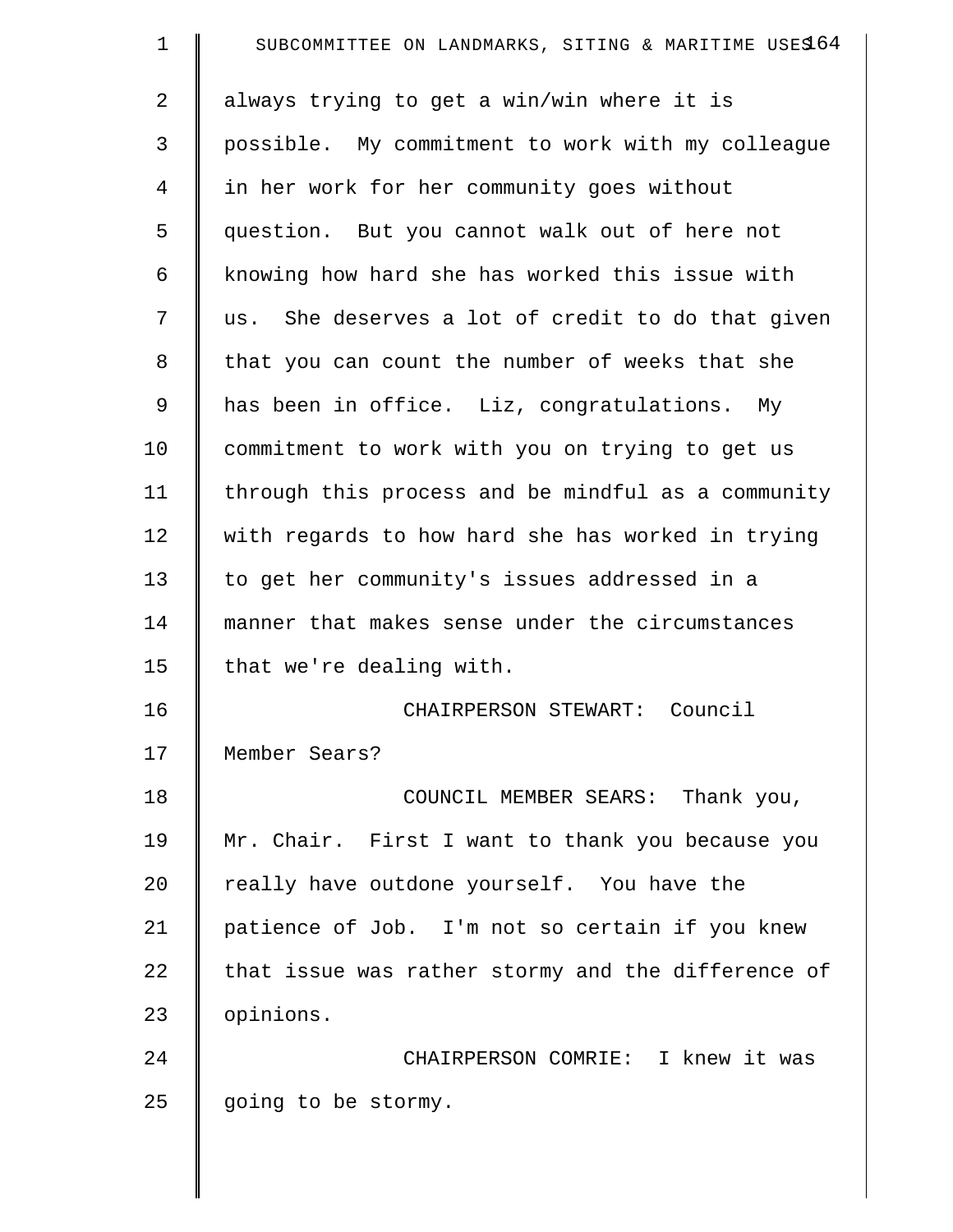| $\mathbf 1$    | SUBCOMMITTEE ON LANDMARKS, SITING & MARITIME USES 65 |
|----------------|------------------------------------------------------|
| $\overline{2}$ | COUNCIL MEMBER SEARS: First, I                       |
| 3              | want to say that I have known the community of       |
| 4              | Maspeth for many years. I don't think I have ever    |
| 5              | known them to discriminate and to be racist. So I    |
| 6              | think that that has to be said. You know, we have    |
| 7              | to be very careful because we can have differences   |
| 8              | of opinions but we have to be careful that we        |
| $\mathsf 9$    | don't label people. I think that from here where     |
| 10             | we sit as members of the Council we have to be       |
| 11             | very certain that we don't. Some may have some of    |
| 12             | their own opinions, but the fact of the matter is    |
| 13             | I don't think there is any community in western      |
| 14             | Queens that we can call as a segregated area.        |
| 15             | It's the most diverse portion of the country. I      |
| 16             | really want to thank each and every one of you for   |
| 17             | being here because you've stayed a long time.        |
| 18             | You've expressed how you feel. We also have to be    |
| 19             | careful that when people care about their            |
| 20             | communities and are prepared to sit here all         |
| 21             | afternoon that we don't label it except that they    |
| 22             | care about the growth of their community, how they   |
| 23             | sustain it and that New York City is a city of       |
| 24             | communities and that's very unique anywhere in the   |
| 25             | world. It's a city of communities. We have to be     |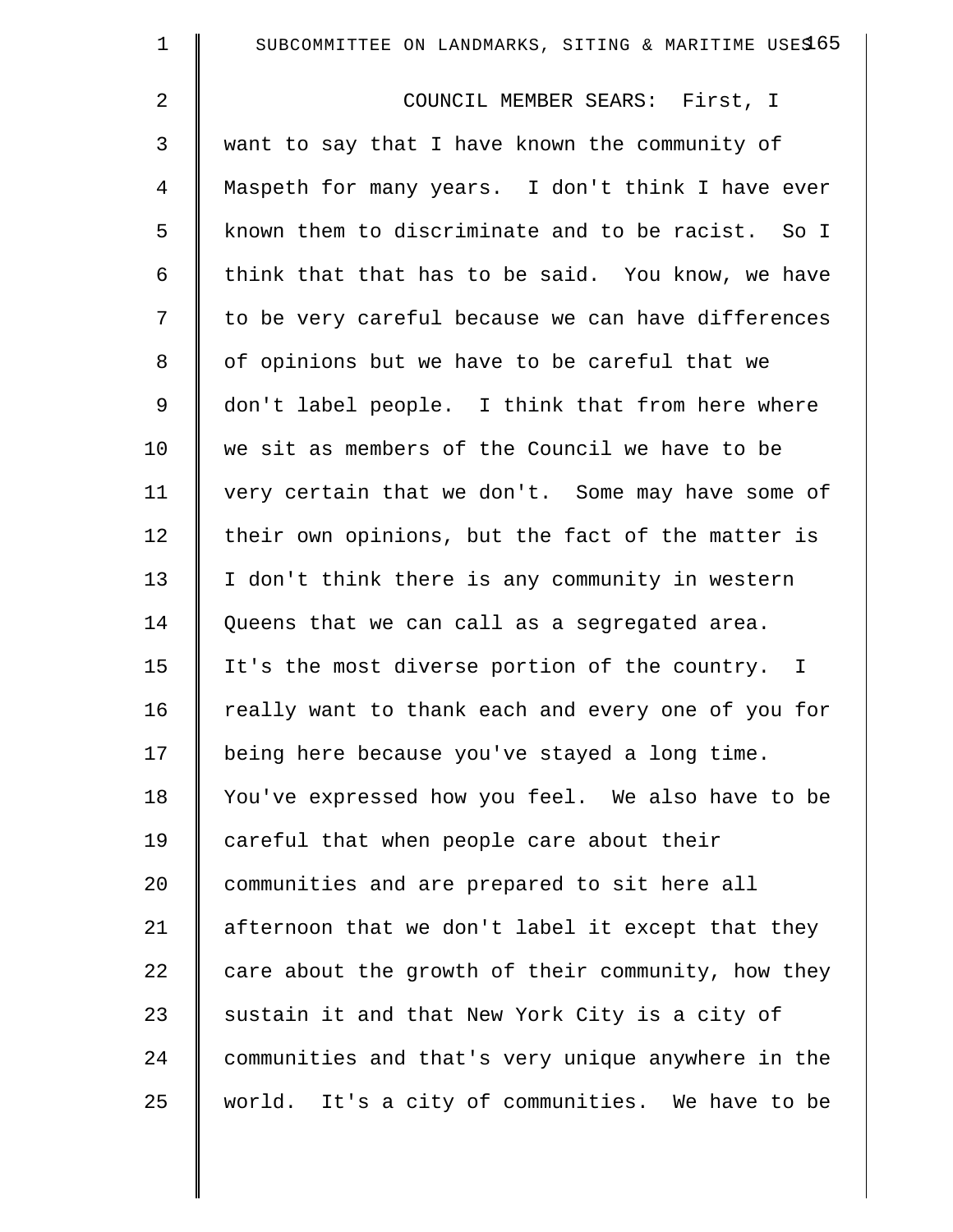| $\mathbf 1$ | SUBCOMMITTEE ON LANDMARKS, SITING & MARITIME USE\$66 |
|-------------|------------------------------------------------------|
| 2           | careful that we don't label people because they      |
| 3           | are fighting for their communities. I think, as      |
| 4           | our colleague Jackson said, we're 51 members in      |
| 5           | this Council. We have 51 members of different        |
| 6           | religions, different ethnic groups, different        |
| 7           | colors of skin. We also have different opinions.     |
| 8           | I shouldn't say opinions; we all interpret things    |
| 9           | in a way that is reasonable and rationale to those   |
| 10          | who are doing it. It's not easy. Councilwoman        |
| 11          | Crowley needs to bridge that gap and she's been      |
| 12          | doing it. That means that in bridging that gap       |
| 13          | and bringing 51 members together is not an easy      |
| 14          | task. We represent the entire City of New York.      |
| 15          | When we sit in these seats we're representing our    |
| 16          | districts but at the same time we represent the      |
| 17          | city as a whole. So hopefully in the timeframe       |
| 18          | that we have, we'll be able to work out some of      |
| 19          | the differences and at least come to some            |
| 20          | compatible agreement. It may not be to               |
| 21          | everybody's choosing and I think you have to know    |
| 22          | that. But it certainly will be something that I      |
| 23          | hope that is acceptable to everybody. In a city      |
| 24          | like New York City sometimes we have to just bend    |
| 25          | a little bit into what is right. We consider         |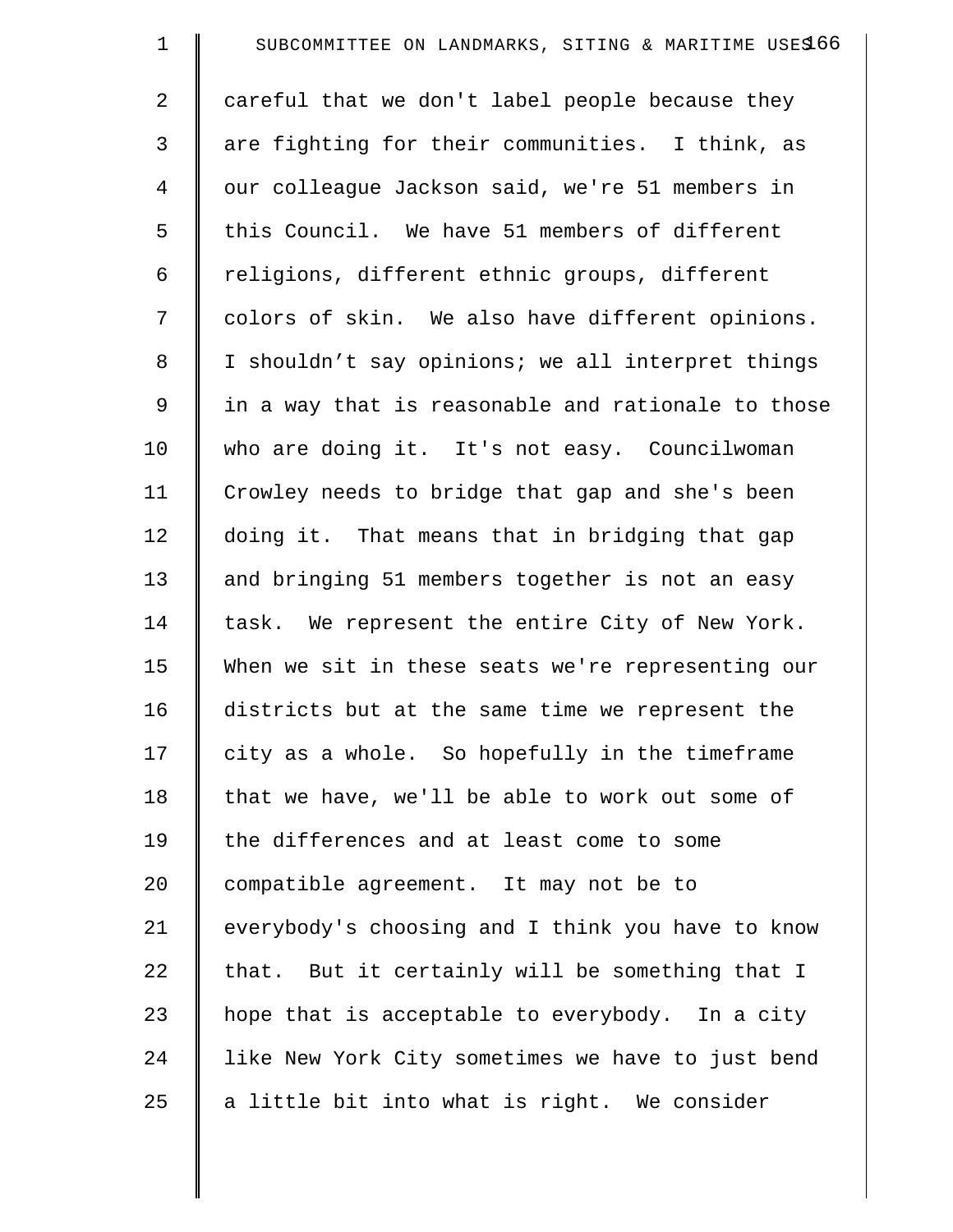| $\mathbf 1$    | SUBCOMMITTEE ON LANDMARKS, SITING & MARITIME USES 67 |
|----------------|------------------------------------------------------|
| $\overline{2}$ | traffic, we consider the closeness,                  |
| 3              | overcrowdedness, and we have to take all that into   |
| $\overline{4}$ | consideration. So thank you very much for being      |
| 5              | here.                                                |
| 6              | CHAIRPERSON COMRIE: I want to                        |
| 7              | thank all of you for coming to the hearing and       |
| 8              | expressing your opinions. I want to thank the        |
| 9              | staff for getting me up to speed on the nuances,     |
| 10             | although I knew the general issue. Because           |
| 11             | Councilwoman Crowley has been talking to me about    |
| 12             | this project almost since the day after she got      |
| 13             | elected. This is an issue that she has taken on      |
| 14             | that she embraced right away. She knew it was a      |
| 15             | critical issue for her community and it's            |
| 16             | something I have to agree with Councilwoman          |
| 17             | Arroyo, she has championed and has gotten some       |
| 18             | unprecedented givebacks from the city and DOE        |
| 19             | already. You've heard from the DOE about their       |
| 20             | reluctance to do local zoning. I am a parent of      |
| 21             | two children in public school. I have a 14-year-     |
| 22             | old that just started high school. She doesn't       |
| 23             | like her high school. She wants to transfer          |
| 24             | because her high school is not focused on what she   |
| 25             | thought it would be. I have an 11-year-old that's    |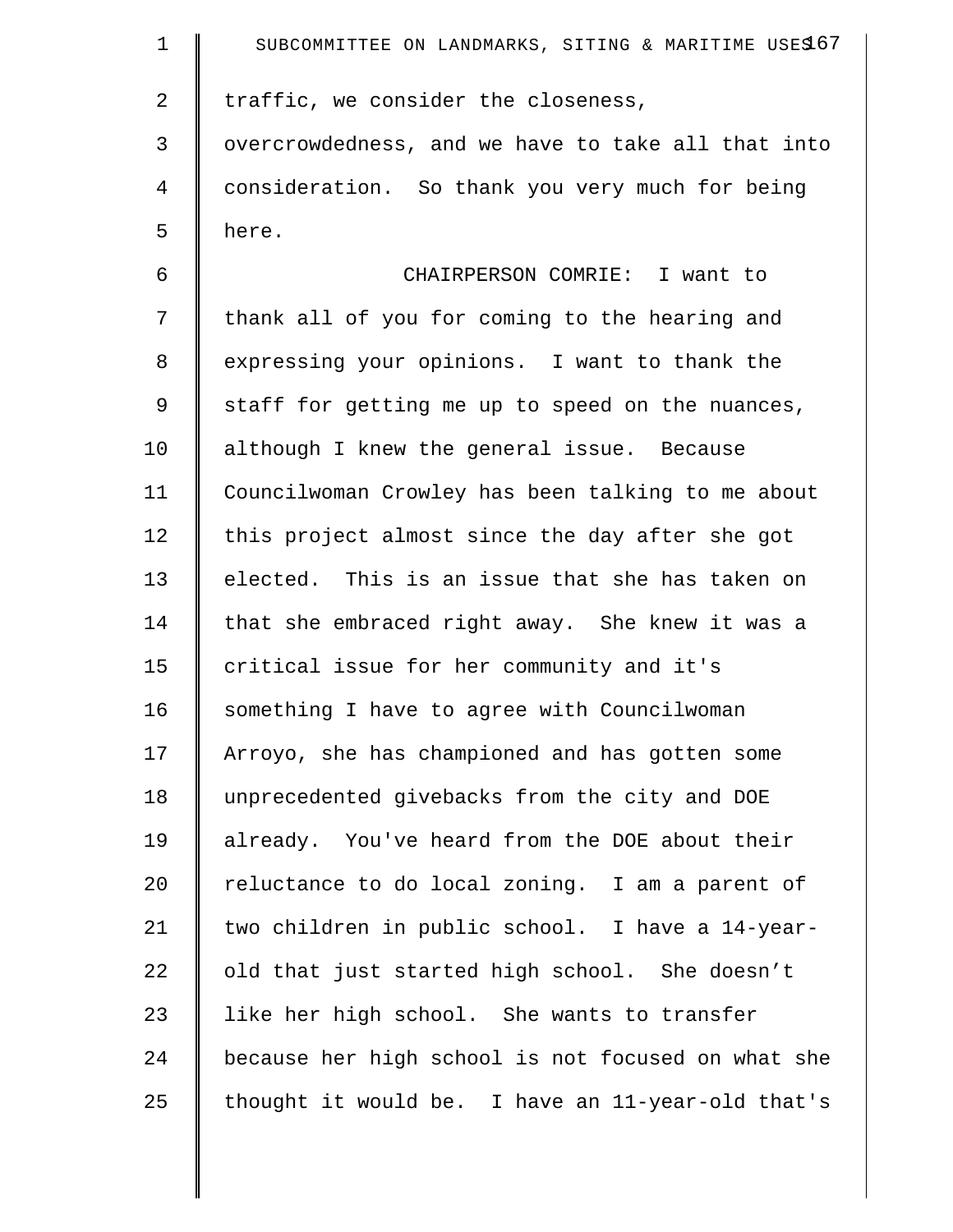| $\mathbf 1$ | SUBCOMMITTEE ON LANDMARKS, SITING & MARITIME USE\$68 |
|-------------|------------------------------------------------------|
| 2           | in junior high school that's looking for a high      |
| 3           | school. I have to tell you that representing         |
| 4           | Southeast Queens where most of the kids that don't   |
| 5           | like their zoned high schools that are stuck want    |
| 6           | other options. It's difficult for me to deal with    |
| 7           | the policy of zoned high schools and locally zoned   |
| 8           | high schools. That's a difficult issue for me        |
| $\mathsf 9$ | because it's an unfair burden on my community.       |
| 10          | It's an unfair burden on the children of Queens to   |
| 11          | have to deal with choices that they don't want as    |
| 12          | opposed to being able to have true choice. It's      |
| 13          | an unfair burden on children that want to be able    |
| 14          | to have an equal educational experience to be        |
| 15          | forced to pick a school in an area that truly does   |
| 16          | not have all the facilities or capabilities to       |
| 17          | provide them with the education they want. I have    |
| 18          | to say, I've heard the testimony from everyone       |
| 19          | today. I think it was some very compelling           |
| 20          | testimony regarding the issues of traffic,           |
| 21          | regarding the issues of the buses, the fact that     |
| 22          | there is no subway or express bus in that area.      |
| 23          | There are issues of transportation and access.       |
| 24          | There are issues of flooding. There are other        |
| 25          | sites that would be even more acceptable for the     |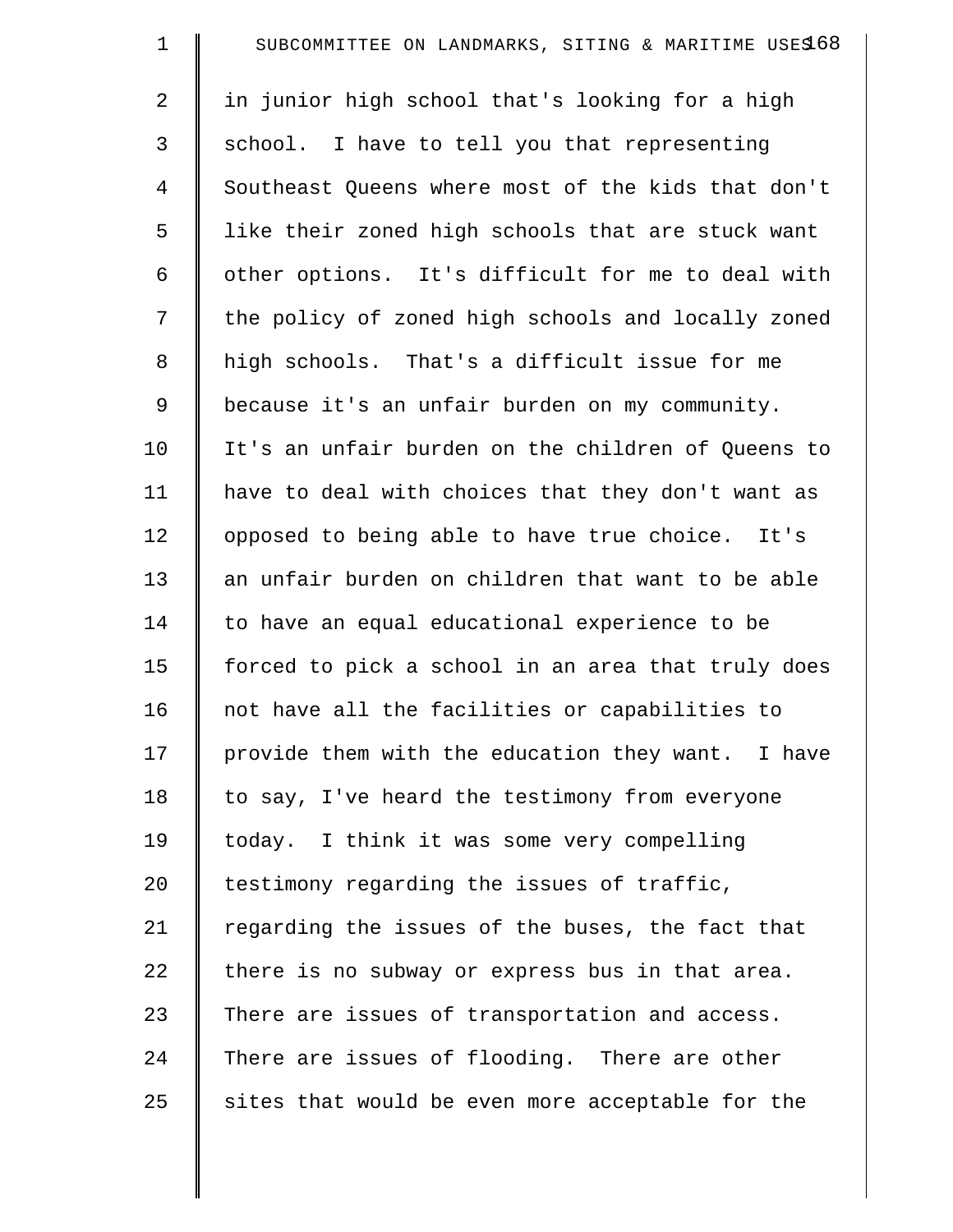| $\mathbf 1$ | SUBCOMMITTEE ON LANDMARKS, SITING & MARITIME USES 69 |
|-------------|------------------------------------------------------|
| 2           | community, which we could put a larger school on,    |
| 3           | which would be my preference. Because I don't        |
| 4           | understand building an 1,100 seat school anyway      |
| 5           | when we're under capacity in the borough. It         |
| 6           | gives me a lot to think about. I think that we       |
| 7           | have to sit back an take some good looks at this     |
| 8           | situation. I think that Council Member Crowley       |
| 9           | has been a real active voice and a real              |
| 10          | participant in this process. I think it gives the    |
| 11          | Committee a lot to talk about over the next day      |
| 12          | and a half while we think about what we need to      |
| 13          | do. Turning down a high school application you       |
| 14          | are putting the Department of Education in           |
| 15          | probably a two-year freefall to find another site,   |
| 16          | according to them. But I don't believe that that     |
| 17          | could happen in this case since we have other        |
| 18          | sites. So I'm just trying to lay out the whole       |
| 19          | opinion from everything that I've heard              |
| 20          | articulated. I think that you should all be proud    |
| 21          | of yourselves for coming down and articulating       |
| 22          | your positions passionately. I think that you        |
| 23          | should be proud of Council Member Crowley for        |
| 24          | trying to do this in a compassionate and             |
| 25          | articulate way and trying to solve all of the        |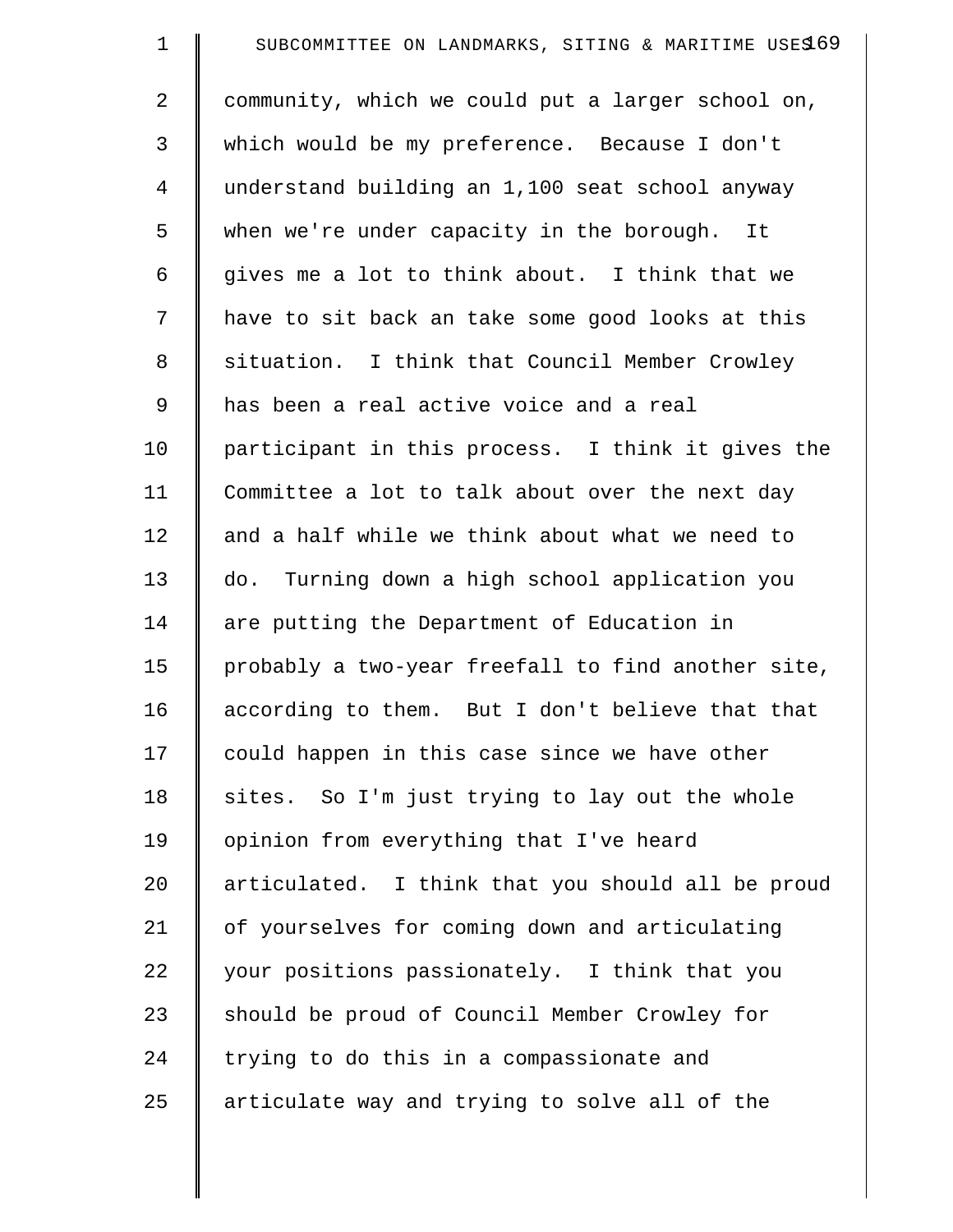| $\mathbf 1$ | SUBCOMMITTEE ON LANDMARKS, SITING & MARITIME USES 70 |
|-------------|------------------------------------------------------|
| 2           | needs of a very diverse and a very articulate        |
| 3           | community. I'm kind of upset because I've never      |
| 4           | been invited to Juniper Park Civic Association for   |
| 5           | a meeting yet. I keep seeing these fancy             |
| 6           | newsletters and everything else. I'm going to        |
| 7           | have to come there one day. I have relatives         |
| 8           | actually that live in Maspeth and live in            |
| 9           | Glendale. I don't visit them enough. But that's      |
| 10          | because I'm busy serving my community. They          |
| 11          | fortunately tolerate that I don't visit them that    |
| 12          | often. I have to tell you that I've been on Grand    |
| 13          | Avenue many times. I understand the congestion       |
| 14          | issues. I understand the issues of children          |
| 15          | walking. I frankly try to pick up my son or my       |
| 16          | wife tries to pick up my son. My daughter has        |
| 17          | just started taking the bus and I'm still having     |
| 18          | issues about that. So clearly there's a lot for      |
| 19          | us to think about as we make these decisions. I      |
| 20          | hope that you will work with your Council Member     |
| 21          | as she tries to do as much as she can to create      |
| 22          | the best deal for her community. With that, I'm      |
| 23          | going to declare the hearing closed. I want to       |
| 24          | thank the Land Use staff and remind people that      |
| 25          | Jessica Lappin never paid me for the last time       |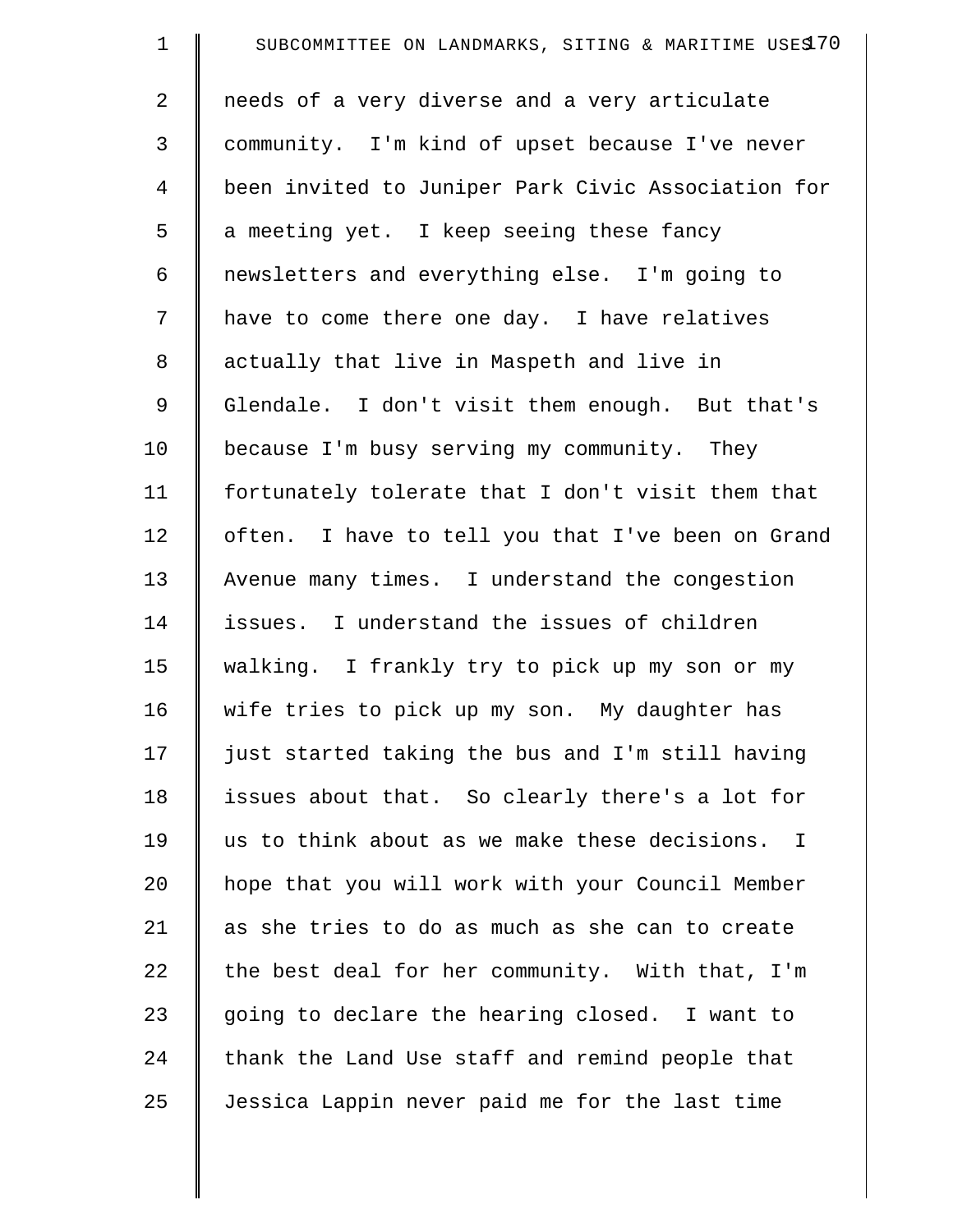| $\mathbf{1}$   | SUBCOMMITTEE ON LANDMARKS, SITING & MARITIME USES 71 |
|----------------|------------------------------------------------------|
| $\mathbf{2}$   | that I chaired a hearing which lasted four hours.    |
| $\mathsf{3}$   | This hearing is adjourned. We have Land Use at 10    |
| $\overline{4}$ | and the Subcommittee at 9:30 on Thursday. Thank      |
| 5              | you.                                                 |
|                |                                                      |
|                |                                                      |
|                |                                                      |
|                |                                                      |
|                |                                                      |
|                |                                                      |
|                |                                                      |
|                |                                                      |
|                |                                                      |
|                |                                                      |
|                |                                                      |
|                |                                                      |
|                |                                                      |
|                |                                                      |
|                |                                                      |
|                |                                                      |
|                |                                                      |
|                |                                                      |
|                |                                                      |
|                |                                                      |